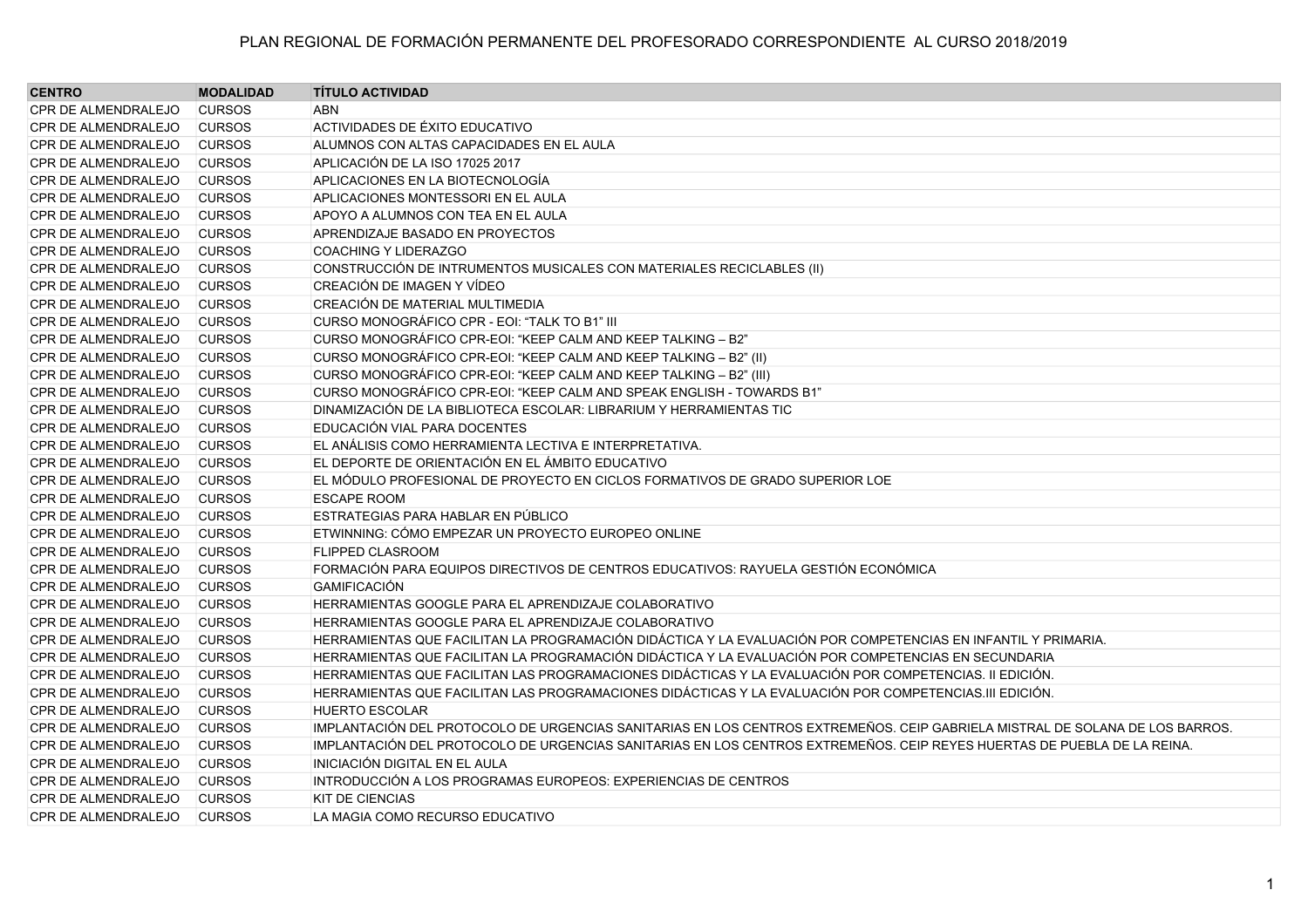| <b>CENTRO</b>              | <b>MODALIDAD</b>                    | <b>TÍTULO ACTIVIDAD</b>                                                   |
|----------------------------|-------------------------------------|---------------------------------------------------------------------------|
| CPR DE ALMENDRALEJO        | <b>CURSOS</b>                       | LAS APORTACIONES DE LA NEUROCIENCIA PARA MEJORAR EL APRENDIZAJE           |
| CPR DE ALMENDRALEJO        | <b>CURSOS</b>                       | LOS PLANES DE MEJORA DE LOS CENTROS                                       |
| CPR DE ALMENDRALEJO        | <b>CURSOS</b>                       | MINDFULNESS PARA EDUCADORES                                               |
| CPR DE ALMENDRALEJO        | <b>CURSOS</b>                       | MÚSICA DE CÁMARA Y PIANO                                                  |
| CPR DE ALMENDRALEJO        | <b>CURSOS</b>                       | NOS FORMAMOS EN IGUALDAD: LA COEDUCACIÓN                                  |
| CPR DE ALMENDRALEJO        | <b>CURSOS</b>                       | OPTIMIZAR LOS RECURSOS TECNOLÓGICOS DEL CENTRO                            |
| <b>CPR DE ALMENDRALEJO</b> | <b>CURSOS</b>                       | PHONICS FOR CLIL: EDUCACIÓN INFANTIL Y PRIMARIA                           |
| CPR DE ALMENDRALEJO        | <b>CURSOS</b>                       | PÍLDORAS AICLE                                                            |
| <b>CPR DE ALMENDRALEJO</b> | <b>CURSOS</b>                       | PROGRAMA TEI: "PREVENCIÓN DE LA VIOLENCIA Y EL ACOSO ESCOLAR"             |
| <b>CPR DE ALMENDRALEJO</b> | <b>CURSOS A</b><br><b>DISTANCIA</b> | LENGUA Y CULTURA PORTUGUESAS. PROFUNDIZACIÓN (OCTUBE 2018)                |
| CPR DE ALMENDRALEJO        | <b>CURSOS A</b><br><b>DISTANCIA</b> | PRIMEROS PASOS EN ETWINNING. (OCTUBRE 2018)                               |
| CPR DE ALMENDRALEJO        | <b>GRUPOS DE</b><br><b>TRABAJO</b>  | ARTE, CIENCIA Y TIC CAROLINA CORONADO                                     |
| CPR DE ALMENDRALEJO        | <b>GRUPOS DE</b><br><b>TRABAJO</b>  | BIBLIOTECA COLEGIO RUTA DE LA PLATA                                       |
| <b>CPR DE ALMENDRALEJO</b> | <b>GRUPOS DE</b><br><b>TRABAJO</b>  | <b>BIBLIOTECA ESCOLAR</b>                                                 |
| CPR DE ALMENDRALEJO        | <b>GRUPOS DE</b><br><b>TRABAJO</b>  | CLUB DE LECTURA IES LOS MORISCOS                                          |
| <b>CPR DE ALMENDRALEJO</b> | <b>GRUPOS DE</b><br><b>TRABAJO</b>  | COEDUCACIÓN E IGUALDAD                                                    |
| <b>CPR DE ALMENDRALEJO</b> | <b>GRUPOS DE</b><br><b>TRABAJO</b>  | COMPETENCIA LINGÜÍSTICA                                                   |
| <b>CPR DE ALMENDRALEJO</b> | <b>GRUPOS DE</b><br><b>TRABAJO</b>  | COMPETENCIAS CLAVES EN EDUCACIÓN INFANTIL                                 |
| CPR DE ALMENDRALEJO        | <b>GRUPOS DE</b><br><b>TRABAJO</b>  | CONCRETAMOS EL PROYECTO LINGÜÍSTICO DE CENTRO                             |
| <b>CPR DE ALMENDRALEJO</b> | <b>GRUPOS DE</b><br><b>TRABAJO</b>  | CREACION DE UN BLOG DE BIBLIOTECA ESCOLAR                                 |
| CPR DE ALMENDRALEJO        | <b>GRUPOS DE</b><br><b>TRABAJO</b>  | EL RESPETO AL MEDIOAMBIENTE DESDE NUESTRO COLEGIO: SER ECOCENTRO          |
| <b>CPR DE ALMENDRALEJO</b> | <b>GRUPOS DE</b><br><b>TRABAJO</b>  | ELABORACIÓN DE MATERIALES AICLE                                           |
| CPR DE ALMENDRALEJO        | <b>GRUPOS DE</b><br><b>TRABAJO</b>  | ELABORACIÓN DE MATERIALES INTERDISCIPLINARES PARA EL AULA                 |
| CPR DE ALMENDRALEJO        | <b>GRUPOS DE</b><br><b>TRABAJO</b>  | ELABORACIÓN DE MATERIALES PARA GRUPOS INTERACTIVOS Y LECTURAS TUTORIZADAS |
| <b>CPR DE ALMENDRALEJO</b> | <b>GRUPOS DE</b><br><b>TRABAJO</b>  | ELABORACIÓN DE RECURSOS PARA ACTIVIDADES DE ÉXITO EDUCATIVO               |
| CPR DE ALMENDRALEJO        | <b>GRUPOS DE</b><br><b>TRABAJO</b>  | ELABORACIÓN DEL PROYECTO DE EDUCACIÓN DIGITAL DEL IES ARROYO HARNINA      |
| CPR DE ALMENDRALEJO        | <b>GRUPOS DE</b><br><b>TRABAJO</b>  | ELABORACIÓN Y DINAMIZACIÓN DEL PROYECTO DE EDUCACIÓN DIGITAL DEL CENTRO   |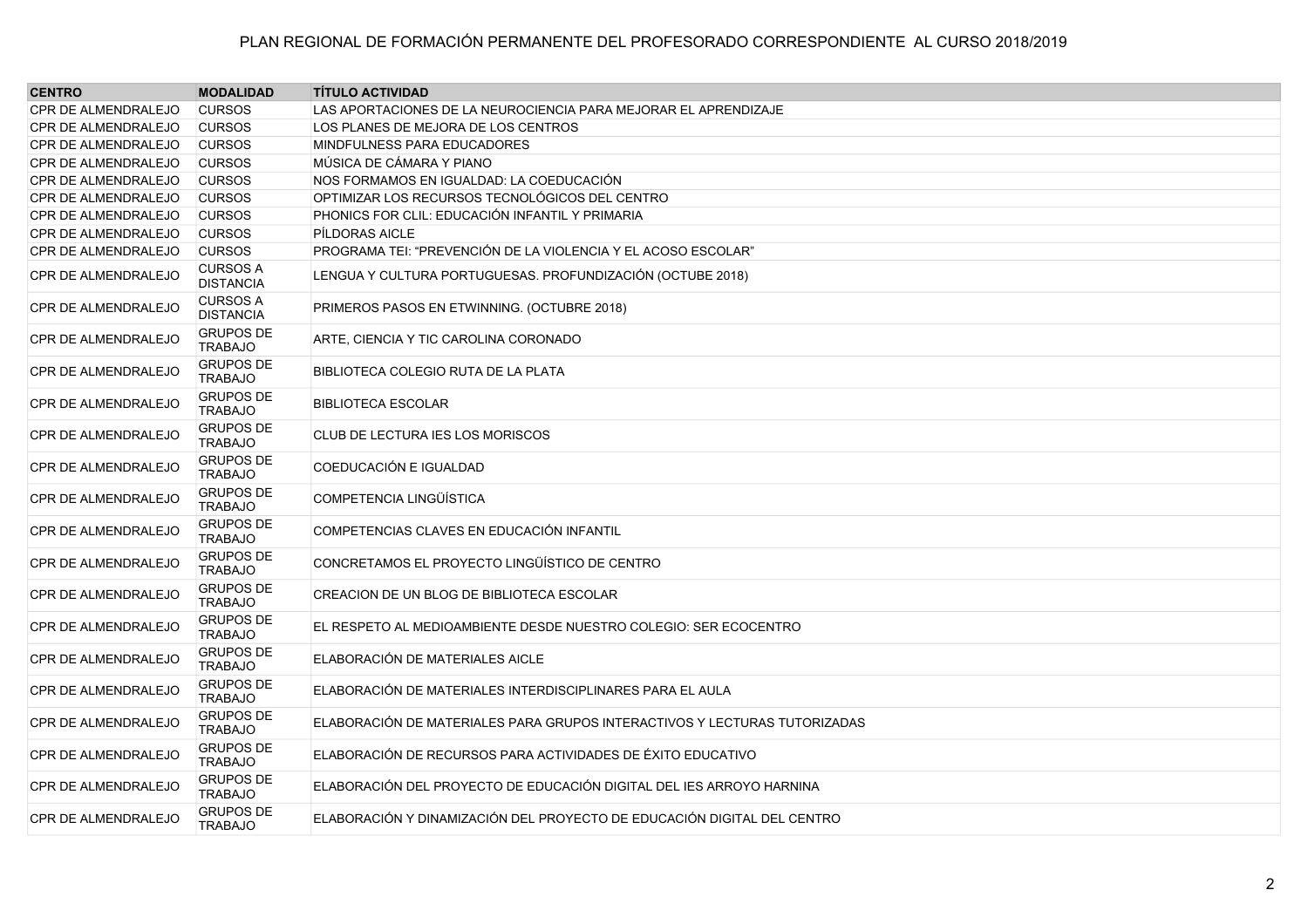| <b>CENTRO</b>              | <b>MODALIDAD</b>                   | <b>TÍTULO ACTIVIDAD</b>                                                   |
|----------------------------|------------------------------------|---------------------------------------------------------------------------|
| CPR DE ALMENDRALEJO        | <b>GRUPOS DE</b><br><b>TRABAJO</b> | ERASMUS+ EN EL C.E.I.P. JOSÉ RODRÍGUEZ CRUZ                               |
| CPR DE ALMENDRALEJO        | <b>GRUPOS DE</b><br><b>TRABAJO</b> | ESTUDIO DE PROGRAMACIONES DIDÁCTICAS                                      |
| <b>CPR DE ALMENDRALEJO</b> | <b>GRUPOS DE</b><br><b>TRABAJO</b> | GRUPO BILINGÜE ERASMUS+ COLEGIO RUTA DE LA PLATA                          |
| <b>CPR DE ALMENDRALEJO</b> | <b>GRUPOS DE</b><br><b>TRABAJO</b> | INSTRUCCIONES DE TRABAJO DE LOS EQUIPOS DE LABORATORIO                    |
| <b>CPR DE ALMENDRALEJO</b> | <b>GRUPOS DE</b><br><b>TRABAJO</b> | INTERNACIONALIZACIÓN DEL IES ARROYO HARNINA                               |
| <b>CPR DE ALMENDRALEJO</b> | <b>GRUPOS DE</b><br><b>TRABAJO</b> | INTERNACIONALIZACIÓN DEL IES CAROLINA CORONADO                            |
| CPR DE ALMENDRALEJO        | <b>GRUPOS DE</b><br><b>TRABAJO</b> | INTERNACIONALIZACIÓN DEL IES MELÉNDEZ VALDÉS                              |
| <b>CPR DE ALMENDRALEJO</b> | <b>GRUPOS DE</b><br><b>TRABAJO</b> | LA INTELIGENCIA EMOCIONAL EN EL PROCESO DE ENSEÑANZA APRENDIZAJE          |
| <b>CPR DE ALMENDRALEJO</b> | <b>GRUPOS DE</b><br><b>TRABAJO</b> | LA VUELTA AL MUNDO EN 80 DÍAS                                             |
| <b>CPR DE ALMENDRALEJO</b> | <b>GRUPOS DE</b><br><b>TRABAJO</b> | LAS EDADES DEL CAROLINA. EL RENACIMIENTO COMO CENTRO DE INTERÉS           |
| <b>CPR DE ALMENDRALEJO</b> | <b>GRUPOS DE</b><br><b>TRABAJO</b> | MATERIALES Y RECURSOS DIDÁCTICOS PARA EL AULA. APRENDO JUGANDO            |
| <b>CPR DE ALMENDRALEJO</b> | <b>GRUPOS DE</b><br><b>TRABAJO</b> | MEJORA DE LA BIBLIOTECA ESCOLAR PARA EL CURSO 2018/2019                   |
| <b>CPR DE ALMENDRALEJO</b> | <b>GRUPOS DE</b><br><b>TRABAJO</b> | <b>PASILLOS PSICOMOTRICES</b>                                             |
| <b>CPR DE ALMENDRALEJO</b> | <b>GRUPOS DE</b><br><b>TRABAJO</b> | PLAN DE EDUCACIÓN DIGITAL. CEIP EL PILAR                                  |
| CPR DE ALMENDRALEJO        | <b>GRUPOS DE</b><br><b>TRABAJO</b> | PLAN DE EDUCACIÓN DIGITAL. CEIP PIO XII                                   |
| <b>CPR DE ALMENDRALEJO</b> | <b>GRUPOS DE</b><br><b>TRABAJO</b> | POR UNAS MATEMÁTICAS DIVERTIDAS ABN                                       |
| <b>CPR DE ALMENDRALEJO</b> | <b>GRUPOS DE</b><br><b>TRABAJO</b> | PROFUNDIZACIÓN EN EL REPERTORIO DEL SIGLO XIX Y XX DE MÚSICA DE CÁMARA    |
| <b>CPR DE ALMENDRALEJO</b> | <b>GRUPOS DE</b><br><b>TRABAJO</b> | PROGRAMA DE AYUDA ENTRE IGUALES. POR UNA MEJORA DE LA CONVIVENCIA ESCOLAR |
| <b>CPR DE ALMENDRALEJO</b> | <b>GRUPOS DE</b><br><b>TRABAJO</b> | PROGRAMA TEI: "PREVENCIÓN DE LA VIOLENCIA Y EL ACOSO ESCOLAR"             |
| CPR DE ALMENDRALEJO        | <b>GRUPOS DE</b><br><b>TRABAJO</b> | PROYECTO EDUCATIVO DIGITAL DEL CENTRO                                     |
| <b>CPR DE ALMENDRALEJO</b> | <b>GRUPOS DE</b><br><b>TRABAJO</b> | PROYECTO REDES 2018/19. IES SIERRA LA CALERA                              |
| <b>CPR DE ALMENDRALEJO</b> | <b>GRUPOS DE</b><br><b>TRABAJO</b> | PROYECTO REDES, CEIP FRANCISCO MONTERO ESPINOSA 2018-19                   |
| CPR DE ALMENDRALEJO        | <b>GRUPOS DE</b><br><b>TRABAJO</b> | REVISTA "TERRITORIO CEPA 6.0"                                             |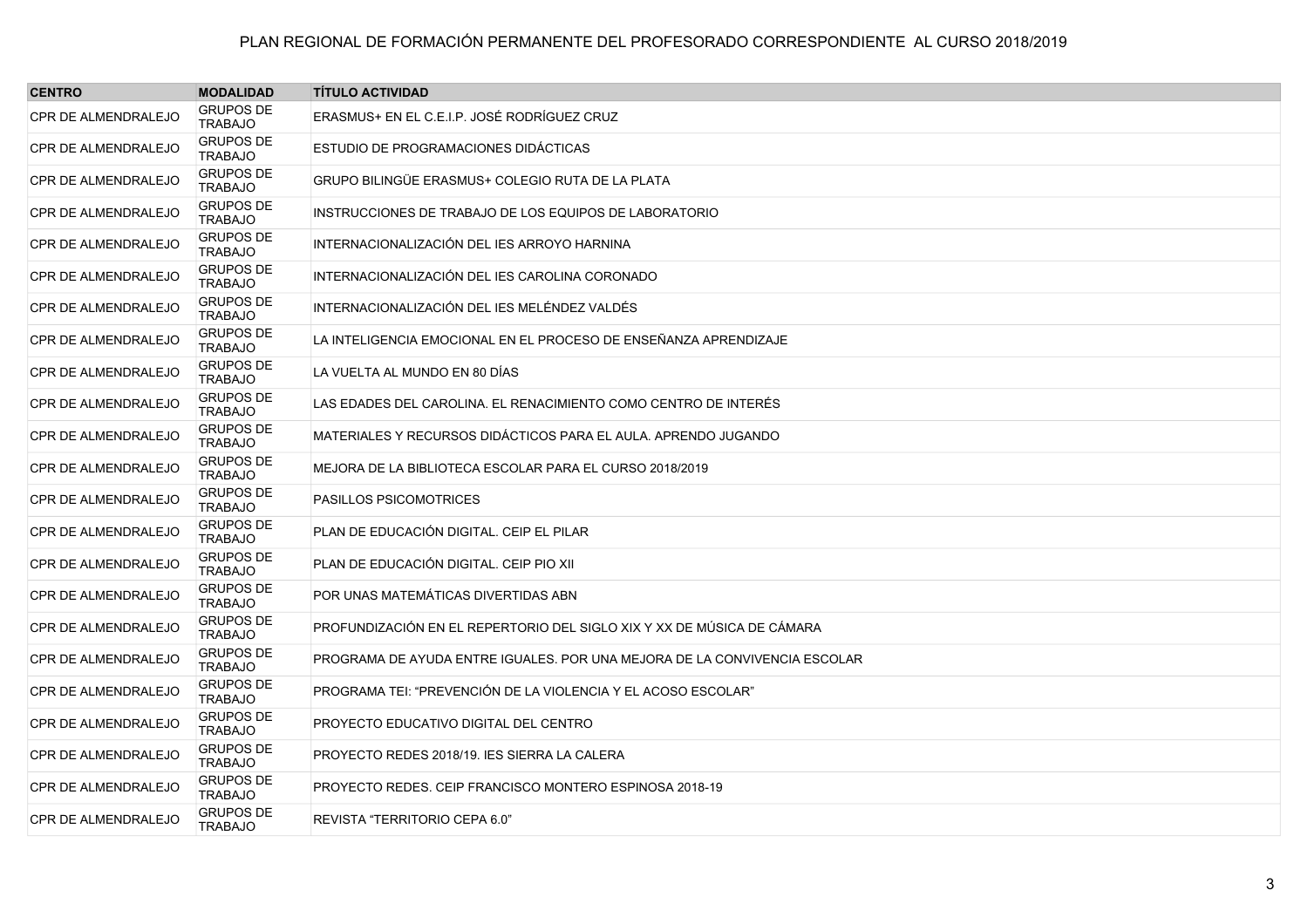| <b>CENTRO</b>              | <b>MODALIDAD</b>                          | <b>TÍTULO ACTIVIDAD</b>                                                                                 |
|----------------------------|-------------------------------------------|---------------------------------------------------------------------------------------------------------|
| CPR DE ALMENDRALEJO        | <b>INMERSIONES</b><br><b>LINGÜISTICAS</b> | INMERSIÓN LINGÜÍSTICA EN LENGUA FRANCESA                                                                |
| CPR DE ALMENDRALEJO        | <b>INMERSIONES</b><br><b>LINGÜISTICAS</b> | INMERSIÓN LINGÜÍSTICA EN LENGUA INGLESA                                                                 |
| CPR DE ALMENDRALEJO        | <b>INMERSIONES</b><br><b>LINGÜISTICAS</b> | INMERSIÓN LINGÜÍSTICA EN LENGUA PORTUGUESA                                                              |
| <b>CPR DE ALMENDRALEJO</b> | <b>JORNADAS</b>                           | XIV JORNADAS TÉCNICAS DE ELECTRICIDAD, ELECTRÓNICA Y AUTOMOCIÓN                                         |
| <b>CPR DE ALMENDRALEJO</b> | <b>JORNADAS</b>                           | FORMACIÓN PARA DOCENTES DE EOI: IMPARTICIÓN DEL C1                                                      |
| CPR DE ALMENDRALEJO        | <b>JORNADAS</b>                           | JORNADAS DE BUENAS PRÁCTICAS                                                                            |
| <b>CPR DE ALMENDRALEJO</b> | <b>JORNADAS</b>                           | JORNADAS DE HUMANIDADES                                                                                 |
| <b>CPR DE ALMENDRALEJO</b> | <b>JORNADAS</b>                           | JORNADAS PARA DOCENTES DE PORTUGUÉS                                                                     |
| <b>CPR DE ALMENDRALEJO</b> | <b>JORNADAS</b>                           | VII JORNADAS DE TECNOLOGÍA Y ENERGÍA: ¿CONTRIBUYE LA TECNOLOGÍA NUCLEAR A LA MEJORA DEL MEDIO AMBIENTE? |
| <b>CPR DE ALMENDRALEJO</b> | <b>JORNADAS</b>                           | X JORNADAS DE HISTORIA DE ALMENDRALEJO Y TIERRA DE BARROS                                               |
| CPR DE ALMENDRALEJO        | <b>JORNADAS</b>                           | XVIII JORNADAS DE LENGUA FRANCESA: "IMMERSION ET INNOVATION À TRAVERS UNE PÉDAGOGIE LUDIQUE"            |
| <b>CPR DE ALMENDRALEJO</b> | <b>SEMINARIOS</b>                         | <b>BIBLIOTECAS INTERCENTROS</b>                                                                         |
| <b>CPR DE ALMENDRALEJO</b> | <b>SEMINARIOS</b>                         | CELLOXTREM. JORNADAS DE VIOLONCELLO EN EXTREMADURA                                                      |
| <b>CPR DE ALMENDRALEJO</b> | <b>SEMINARIOS</b>                         | CONOCIMIENTO PARA LA APLICACIÓN DE LAS NUEVAS METODOLOGÍAS EN EL MARCO ESCOLAR                          |
| CPR DE ALMENDRALEJO        | <b>SEMINARIOS</b>                         | CONSORCIO DE EDUCACIÓN DE PERSONAS ADULTAS ERASMUS+                                                     |
| <b>CPR DE ALMENDRALEJO</b> | <b>SEMINARIOS</b>                         | CONSORCIO ESCOLAR ERASMUS+                                                                              |
| <b>CPR DE ALMENDRALEJO</b> | <b>SEMINARIOS</b>                         | DESAROLLO DEL PLAN EDUCATIVO DIGITAL                                                                    |
| CPR DE ALMENDRALEJO        | <b>SEMINARIOS</b>                         | ELABORACIÓN DE MATERIALES INTERDISCIPLINARES PARA EL AULA                                               |
| <b>CPR DE ALMENDRALEJO</b> | <b>SEMINARIOS</b>                         | ELABORACIÓN DE PROYECTOS EUROPEOS ERASMUS+                                                              |
| CPR DE ALMENDRALEJO        | <b>SEMINARIOS</b>                         | EN BICICLETA POR MI CIUDAD                                                                              |
| CPR DE ALMENDRALEJO        | <b>SEMINARIOS</b>                         | ESTRATEGIAS METODOLÓGICAS PARA LA APLICACIÓN DE HERRAMIENTAS EN LA EVALUACIÓN BASADA EN ESTÁNDARES      |
| CPR DE ALMENDRALEJO        | <b>SEMINARIOS</b>                         | INTEGRACIÓN DEL ALUMNO T.E.A. EN LA ACTIVIDAD FÍSICA. PATIOS DINÁMICOS                                  |
| <b>CPR DE ALMENDRALEJO</b> | <b>SEMINARIOS</b>                         | LINK UP. LA ORQUESTA SE MUEVE                                                                           |
| CPR DE ALMENDRALEJO        | <b>SEMINARIOS</b>                         | PRÁCTICAS DE ÉXITO EDUCATIVO EN EL AULA                                                                 |
| <b>CPR DE ALMENDRALEJO</b> | <b>SEMINARIOS</b>                         | PROYECTO ALUMNO ACOMPAÑANTE                                                                             |
| <b>CPR DE ALMENDRALEJO</b> | <b>SEMINARIOS</b>                         | PROYECTO ORQUESTAL OSCAM                                                                                |
| <b>CPR DE ALMENDRALEJO</b> | <b>SEMINARIOS</b>                         | RED DE BIBLIOTECAS ESCOLARES DE EXTREMADURA 2018/2019. C.E.I.P. ANTONIO MACHADO                         |
| <b>CPR DE ALMENDRALEJO</b> | <b>SEMINARIOS</b>                         | RED DE BIBLIOTECAS ESCOLARES DE EXTREMADURA 2018/2019, C.E.I.P. EL PILAR                                |
| <b>CPR DE ALMENDRALEJO</b> | <b>SEMINARIOS</b>                         | RED DE BIBLIOTECAS ESCOLARES DE EXTREMADURA 2018/2019. C.E.I.P. JOSÉ RODRÍGUEZ CRUZ                     |
| <b>CPR DE ALMENDRALEJO</b> | <b>SEMINARIOS</b>                         | RED DE BIBLIOTECAS ESCOLARES DE EXTREMADURA 2018/2019. C.E.I.P. MELÉNDEZ VALDÉS                         |
| <b>CPR DE ALMENDRALEJO</b> | <b>SEMINARIOS</b>                         | RED DE BIBLIOTECAS ESCOLARES DE EXTREMADURA 2018/2019. C.E.I.P. NTRA. SRA. DE LA SOLEDAD                |
| <b>CPR DE ALMENDRALEJO</b> | <b>SEMINARIOS</b>                         | RED DE BIBLIOTECAS ESCOLARES DE EXTREMADURA 2018/2019. C.E.I.P. NTRA. SRA. DE LOS REMEDIOS              |
| CPR DE ALMENDRALEJO        | <b>SEMINARIOS</b>                         | RED DE BIBLIOTECAS ESCOLARES DE EXTREMADURA 2018/2019. C.E.I.P. SAN FRANCISCO                           |
| <b>CPR DE ALMENDRALEJO</b> | <b>SEMINARIOS</b>                         | RED DE BIBLIOTECAS ESCOLARES DE EXTREMADURA 2018/2019. I.E.S. ARROYO HARNINA                            |
| <b>CPR DE ALMENDRALEJO</b> | <b>SEMINARIOS</b>                         | RED DE BIBLIOTECAS ESCOLARES DE EXTREMADURA 2018/2019. I.E.S. CAROLINA CORONADO                         |
| <b>CPR DE ALMENDRALEJO</b> | <b>SEMINARIOS</b>                         | RED DE BIBLIOTECAS ESCOLARES DE EXTREMADURA 2018/2019. I.E.S. MELÉNDEZ VALDÉS                           |
| CPR DE ALMENDRALEJO        | <b>SEMINARIOS</b>                         | RED DE BIBLIOTECAS ESCOLARES DE EXTREMADURA 2018/2019. I.E.S. SANTIAGO APÓSTOL                          |
| <b>CPR DE ALMENDRALEJO</b> | <b>SEMINARIOS</b>                         | RED DE BIBLIOTECAS ESCOLARES DE EXTREMADURA 2018/2019. I.E.S. SIERRA LA CALERA                          |
| <b>CPR DE ALMENDRALEJO</b> | <b>SEMINARIOS</b>                         | RED DE BIBLIOTECAS ESCOLARES DE EXTREMADURA 2018/2019. I.E.S.O. MARIANO BARBACID                        |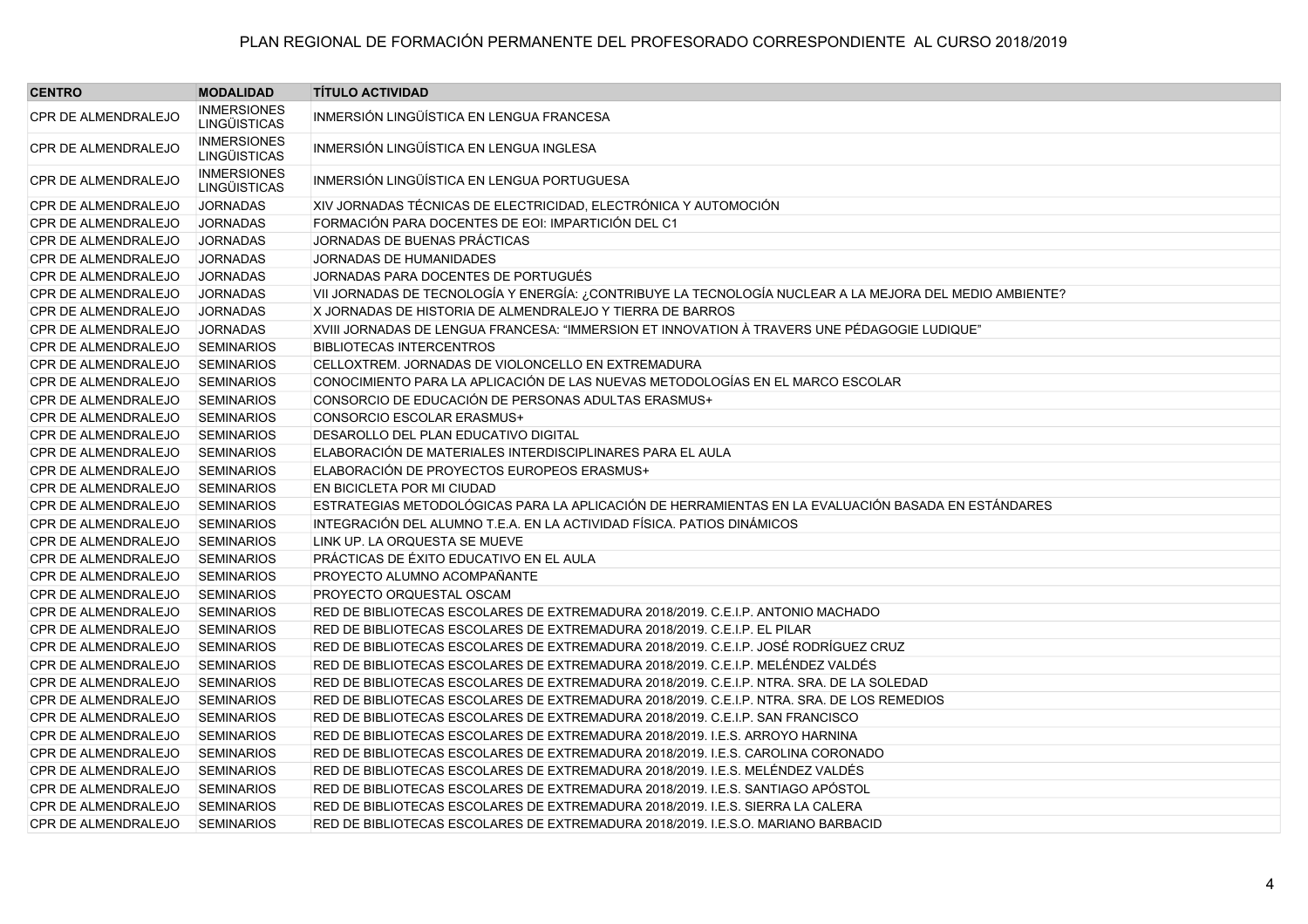| <b>CENTRO</b>              | <b>MODALIDAD</b>                    | <b>TÍTULO ACTIVIDAD</b>                                                                                         |
|----------------------------|-------------------------------------|-----------------------------------------------------------------------------------------------------------------|
| <b>CPR DE ALMENDRALEJO</b> | <b>SEMINARIOS</b>                   | RED DE BIBLIOTECAS ESCOLARES DE EXTREMADURA 2018/2019. IES LOS MORISCOS                                         |
| <b>CPR DE ALMENDRALEJO</b> | <b>SEMINARIOS</b>                   | SEMINARIO DE REPRESENTANTES DE FORMACIÓN DEL PROFESORADO                                                        |
| <b>CPR DE ALMENDRALEJO</b> | <b>SEMINARIOS</b>                   | SEMINARIO EXTREMADURA EN LA ESCUELA                                                                             |
| <b>CPR DE ALMENDRALEJO</b> | <b>SEMINARIOS</b>                   | SEMINARIO INTERCENTROS EF                                                                                       |
| <b>CPR DE ALMENDRALEJO</b> | <b>SEMINARIOS</b>                   | SEMINARIO VIRTUAL DE MÚSICA                                                                                     |
| CPR DE AZUAGA              | <b>CURSOS</b>                       | CREATIVIDAD AL PODER CON NUEVAS TECNOLOGÍAS Y METODOLOGÍAS. DESIGN THINKING, VISUAL THINKING E INFOGRAFÍAS      |
| CPR DE AZUAGA              | <b>CURSOS</b>                       | DIVIÉRTETE CREANDO APPS                                                                                         |
| CPR DE AZUAGA              | <b>CURSOS</b>                       | EL A, B, C PARA EDITAR TUS VIDEOS DE CLASE.                                                                     |
| CPR DE AZUAGA              | <b>CURSOS</b>                       | EL ALUMNO PROTAGONISTA DE SU PROPIO APRENDIZAJE UTILIZANDO LAS METODOLOGÍAS ABP Y APS                           |
| <b>CPR DE AZUAGA</b>       | <b>CURSOS</b>                       | EL POTENCIAL DE @EDUCAREX.ES EN EL PROCESO DE ENSEÑANZA. GSUITE FOR EDUCATION.                                  |
| <b>CPR DE AZUAGA</b>       | <b>CURSOS</b>                       | EVALUANDO A TRAVÉS DE HOJAS DE CÁLCULO CON LA AYUDA DE GOOGLE DRIVE.                                            |
| CPR DE AZUAGA              | <b>CURSOS</b>                       | EXPERIENCIAS PRÁCTICAS CON GAMIFICACIÓN Y ELABORACIÓN DE UNA ESCAPE ROOM                                        |
| CPR DE AZUAGA              | <b>CURSOS</b>                       | FUNCIONES DEL COORDINADOR TIC (PRIMARIA Y SECUNDARIA). EL MANEJO DE LA PÁGINA WEB DEL CENTRO.                   |
| CPR DE AZUAGA              | <b>CURSOS</b>                       | IMPLANTACIÓN DEL PROTOCOLO DE URGENCIAS SANITARIAS EN LOS CENTROS EDUCATIVOS EXTREMEÑOS. CEE JENARA CARRASCO    |
| <b>CPR DE AZUAGA</b>       | <b>CURSOS</b>                       | IMPLANTACIÓN DEL PROTOCOLO DE URGENCIAS SANITARIAS EN LOS CENTROS EXTREMEÑOS. CEIP EULALIA PAJUELO              |
| <b>CPR DE AZUAGA</b>       | <b>CURSOS</b>                       | INGLÉS PARA INFANTIL Y PRIMARIA. JOLLY PHONICS                                                                  |
| <b>CPR DE AZUAGA</b>       | <b>CURSOS</b>                       | LA GESTIÓN ECONÓMICA EN LOS CENTROS EDUCATIVOS                                                                  |
| CPR DE AZUAGA              | <b>CURSOS</b>                       | LA MEDIACIÓN EDUCATIVA PARA LA RESOLUCIÓN DE CONFLICTOS.                                                        |
| <b>CPR DE AZUAGA</b>       | <b>CURSOS</b>                       | MEETING LLERENA. GUIDED LESSONS. AICLE.                                                                         |
| CPR DE AZUAGA              | <b>CURSOS</b>                       | NUEVOS SISTEMAS DE SEGURIDAD ACTIVA. SISTEMAS DE ALINEACIÓN AUTOMÁTICA                                          |
| CPR DE AZUAGA              | <b>CURSOS</b>                       | OPEN BOARD. PROGRAMA LIBRE Y COMPATIBLE CON TODAS LAS PIZARRAS DIGITALES.                                       |
| CPR DE AZUAGA              | <b>CURSOS</b>                       | ROBÓTICA PARA LA EDUCACIÓN PRIMARIA. LA UTILIZACIÓN DEL KIT EN EL AULA.                                         |
| CPR DE AZUAGA              | <b>CURSOS</b>                       | TALLERES DE CREATIVIDAD: TEACH-INC, TEATRO IMPROVISADO, PERFORMANCE Y LITERATURA CREATIVA                       |
| CPR DE AZUAGA              | <b>CURSOS</b>                       | TRABAJANDO CON PODCASTS                                                                                         |
| CPR DE AZUAGA              | <b>CURSOS</b>                       | UTILIZACIÓN DE LOS CONTENIDOS MULTIMEDIA Y LA FOTOGRAFÍA EN EL ÁMBITO EDUCATIVO A TRAVÉS DE LAS REDES SOCIALES. |
| <b>CPR DE AZUAGA</b>       | <b>CURSOS A</b><br><b>DISTANCIA</b> | CLIL IN THE MUSIC CLASSROOM: DIDACTIC RESOURCES, GAMIFICATION AND ICT                                           |
| CPR DE AZUAGA              | <b>CURSOS A</b><br><b>DISTANCIA</b> | INTRODUCCIÓN A LOS PROGRAMAS EUROPEOS PARA FP Y EDUCACIÓN SUPERIOR                                              |
| CPR DE AZUAGA              | <b>GRUPOS DE</b><br><b>TRABAJO</b>  | <b>BEMBÉZAR TEDX</b>                                                                                            |
| CPR DE AZUAGA              | <b>GRUPOS DE</b><br><b>TRABAJO</b>  | INTERNACIONALIZACIÓN DEL IES DE LLERENA                                                                         |
| <b>CPR DE AZUAGA</b>       | <b>GRUPOS DE</b><br><b>TRABAJO</b>  | <b>LEARNING VALUES</b>                                                                                          |
| <b>CPR DE AZUAGA</b>       | <b>GRUPOS DE</b><br><b>TRABAJO</b>  | PROYECTO DE EDUCACIÓN DIGITAL DEL CENTRO. CEE JENARA CARRASCO                                                   |
| CPR DE AZUAGA              | <b>GRUPOS DE</b><br><b>TRABAJO</b>  | PROYECTO DE EDUCACIÓN DIGITAL DEL CENTRO. CEIP ALCALDE PACO DE LA GALA                                          |
| CPR DE AZUAGA              | <b>GRUPOS DE</b><br><b>TRABAJO</b>  | PROYECTO DE EDUCACIÓN DIGITAL DEL CENTRO. EPA MIGUEL DE CERVANTES                                               |
| CPR DE AZUAGA              | <b>GRUPOS DE</b><br><b>TRABAJO</b>  | PROYECTO REDES, CURSO 2018/2019, I.E.S. DE LLERENA                                                              |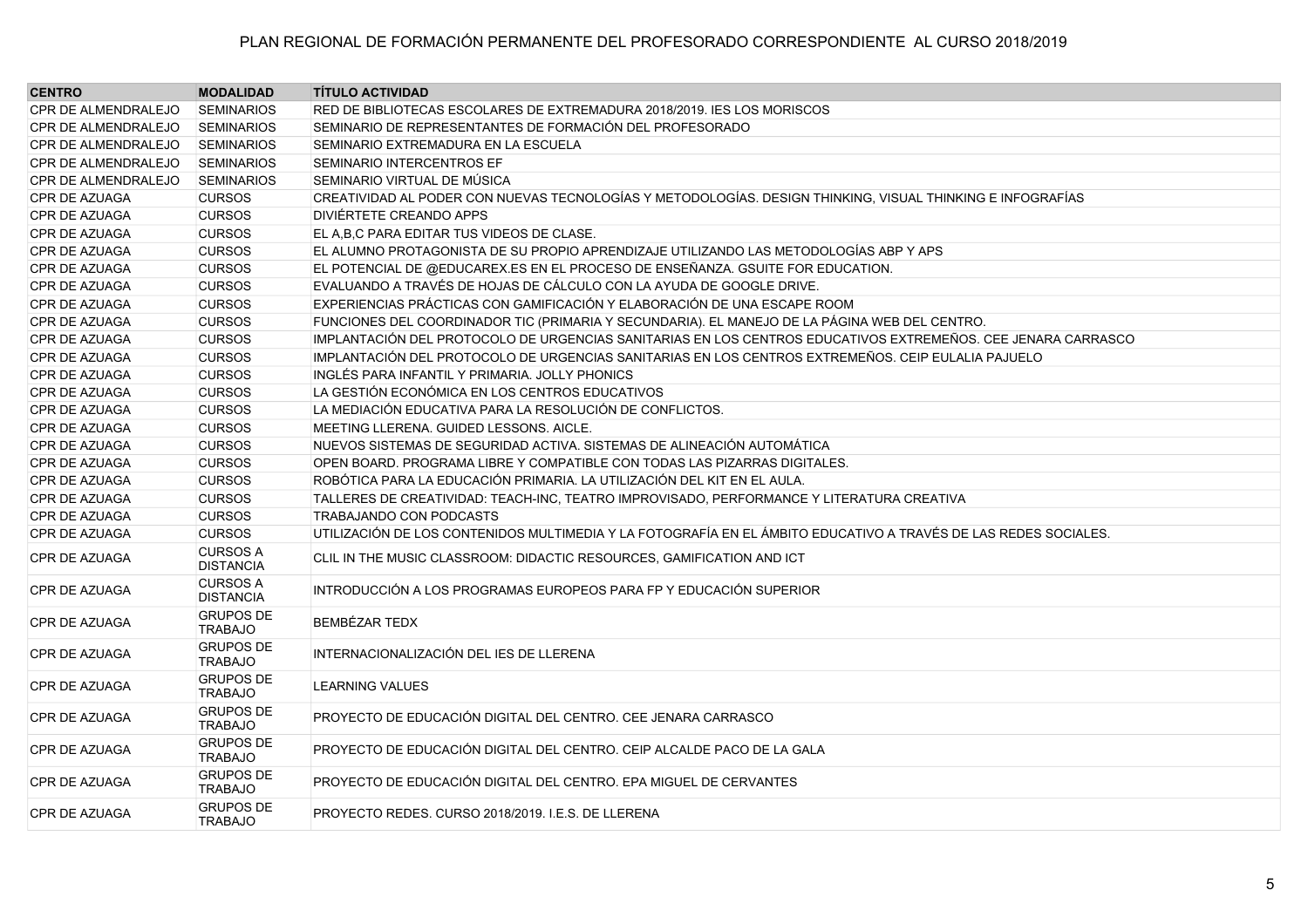| <b>CENTRO</b>        | <b>MODALIDAD</b>                                            | <b>TÍTULO ACTIVIDAD</b>                                                                                       |
|----------------------|-------------------------------------------------------------|---------------------------------------------------------------------------------------------------------------|
| <b>CPR DE AZUAGA</b> | <b>GRUPOS DE</b><br><b>TRABAJO</b>                          | PROYECTO REDES. ECOCENTROS. CURSO 2018/19. CEIP SUÁREZ SOMONTE                                                |
| CPR DE AZUAGA        | <b>GRUPOS DE</b><br><b>TRABAJO</b>                          | RED DE BIBLIOTECAS ESCOLARES DE EXTREMADURA (REBEX) 2018/2019. CEIP INOCENCIO DURÁN                           |
| <b>CPR DE AZUAGA</b> | <b>GRUPOS DE</b><br><b>TRABAJO</b>                          | RED DE BIBLIOTECAS ESCOLARES DE EXTREMADURA (REBEX) 2018/2019. CEIP SUÁREZ SOMONTE                            |
| CPR DE AZUAGA        | <b>GRUPOS DE</b><br><b>TRABAJO</b>                          | RED DE BIBLIOTECAS ESCOLARES DE EXTREMADURA (REBEX) 2018/2019. IES DE LLERENA                                 |
| <b>CPR DE AZUAGA</b> | <b>GRUPOS DE</b><br><b>TRABAJO</b>                          | RED DE BIBLIOTECAS ESCOLARES DE EXTREMADURA (REBEX) 2018/2019. IES MIGUEL DURÁN                               |
| CPR DE AZUAGA        | <b>INMERSIONES</b><br><b>LINGÜISTICAS</b>                   | INMERSIÓN LINGÜÍSTICA EN LLERENA: INGLÉS                                                                      |
| CPR DE AZUAGA        | <b>JORNADAS</b>                                             | III JORNADA LITERARIA DE AZUAGA                                                                               |
| <b>CPR DE AZUAGA</b> | <b>JORNADAS</b>                                             | JORNADA DE BUENAS PRÁCTICAS EDUCAR EN EL TALENTO EMPRENDEDOR                                                  |
| <b>CPR DE AZUAGA</b> | <b>JORNADAS</b>                                             | METODOLOGÍA DE LA ENSEÑANZA DE LAS MATEMÁTICAS CON EL MÉTODO SINGAPUR                                         |
| CPR DE AZUAGA        | <b>JORNADAS</b>                                             | XIX JORNADA DE HISTORIA EN LLERENA                                                                            |
| CPR DE AZUAGA        | <b>OTRAS</b><br><b>ACTIVIDADES</b>                          | <b>TALLER DEL COMIC</b>                                                                                       |
| CPR DE AZUAGA        | <b>SEMINARIOS</b>                                           | AYUDA ENTRE IGUALES. ALUMNOS ACOMPAÑANTES. I.E.S.O. CUATRO VILLAS                                             |
| CPR DE AZUAGA        | <b>SEMINARIOS</b>                                           | I CONVIVENCIA LÚDICO DEPORTIVA DE AZUAGA                                                                      |
| CPR DE AZUAGA        | <b>SEMINARIOS</b>                                           | IDENTIFICANDO Y GESTIONANDO LAS EMOCIONES                                                                     |
| CPR DE AZUAGA        | <b>SEMINARIOS</b>                                           | II CONVIVENCIA LÚDICO DEPORTIVA ESCOLAR. LLERENA SE MUEVE                                                     |
| CPR DE AZUAGA        | <b>SEMINARIOS</b>                                           | LAS COMPETENCIAS CLAVE EN EL MIRAMONTES. DE LA TEORÍA A LA PRÁCTICA                                           |
| <b>CPR DE AZUAGA</b> | <b>SEMINARIOS</b>                                           | ORIENTAMOS Y¿NOS ORIENTAMOS?. INTERCENTROS.                                                                   |
| CPR DE AZUAGA        | <b>SEMINARIOS</b>                                           | RED DE BIBLIOTECAS ESCOLARES DE EXTREMADURA (REBEX) 2018/2019. IESO CUATRO VILLAS                             |
| CPR DE AZUAGA        | <b>SEMINARIOS</b>                                           | SEMINARIO DE COORDINADORES DE GRUPOS DE TRABAJO Y SEMINARIOS                                                  |
| <b>CPR DE AZUAGA</b> | <b>SEMINARIOS</b>                                           | SEMINARIO DE REPRESENTANTES DE FORMACIÓN EN LOS CENTROS EDUCATIVOS.                                           |
| <b>CPR DE AZUAGA</b> | <b>SEMINARIOS</b>                                           | SEMINARIO PERMANENTE PARA LA MEJORA DE LA COMPETENCIA IDIOMÁTICA EN INGLÉS. CLIL                              |
| CPR DE AZUAGA        | <b>VISITAS O</b><br><b>EXCURSIONES</b><br><b>DIDÁCTICAS</b> | GUIDED ROUTES AICLE TRAS LA HUELLA BRITÁNICA                                                                  |
| CPR DE BADAJOZ       | <b>CONGRESOS</b>                                            | IV WORKSHOP NACIONAL: FOMENTO DE LAS VOCACIONES STEM                                                          |
| CPR DE BADAJOZ       | <b>CURSOS</b>                                               | AEEE: "LOS PROGRAMAS PARA LA PROVISIÓN DE DOCENTES DE LA ACCIÓN ESPAÑOLA EDUCATIVA EN EL EXTERIOR             |
| CPR DE BADAJOZ       | <b>CURSOS</b>                                               | FRAMEWORKS LARAVEL-ANGULARJS: DESARROLLO WEB PROFESIONAL Y EFICAZ                                             |
| CPR DE BADAJOZ       | <b>CURSOS</b>                                               | PENSAMIENTO COMPUTACIONAL CON SCRATCH CON MATEMÁTICAS Y CIENCIAS. GUIA DOCENTE PARA EL MAESTRO DE E. PRIMARIA |
| CPR DE BADAJOZ       | <b>CURSOS</b>                                               | PERFECCIONAMIENTO DE LA COMPETENCIA IDIOMÁTICA Y METODOLOGÍAS ACTIVAS PARA EL C1 (MCRE) DE PROFESORES EOI     |
| CPR DE BADAJOZ       | <b>CURSOS</b>                                               | PROMOTING GROWTH MINDSET THROUGH INNOVATIVE PROJECTS AND ACTIVITIES FOR CLIL                                  |
| CPR DE BADAJOZ       | <b>CURSOS</b>                                               | AGRICULTURA Y GANADERÍA ECOLÓGICA INTENSIVA                                                                   |
| CPR DE BADAJOZ       | <b>CURSOS</b>                                               | ALUMNOS EMOCIONALMENTE COMPETENTES                                                                            |
| CPR DE BADAJOZ       | <b>CURSOS</b>                                               | APLICACIÓN DIDÁCTICA DEL ARTE ESCÉNICO EN EL AULA                                                             |
| CPR DE BADAJOZ       | <b>CURSOS</b>                                               | APLICACIONES PRÁCTICAS DEL MÉTODO MONTESSORI                                                                  |
| CPR DE BADAJOZ       | <b>CURSOS</b>                                               | APORTACIONES DE LA NEUROCIENCIA PARA MEJORAR EL APRENDIZAJE EN EL AULA: AVANZADO                              |
| CPR DE BADAJOZ       | <b>CURSOS</b>                                               | APORTACIONES DE LA NEUROCIENCIA PARA MEJORAR EL APRENDIZAJE EN EL AULA: INICIACIÓN                            |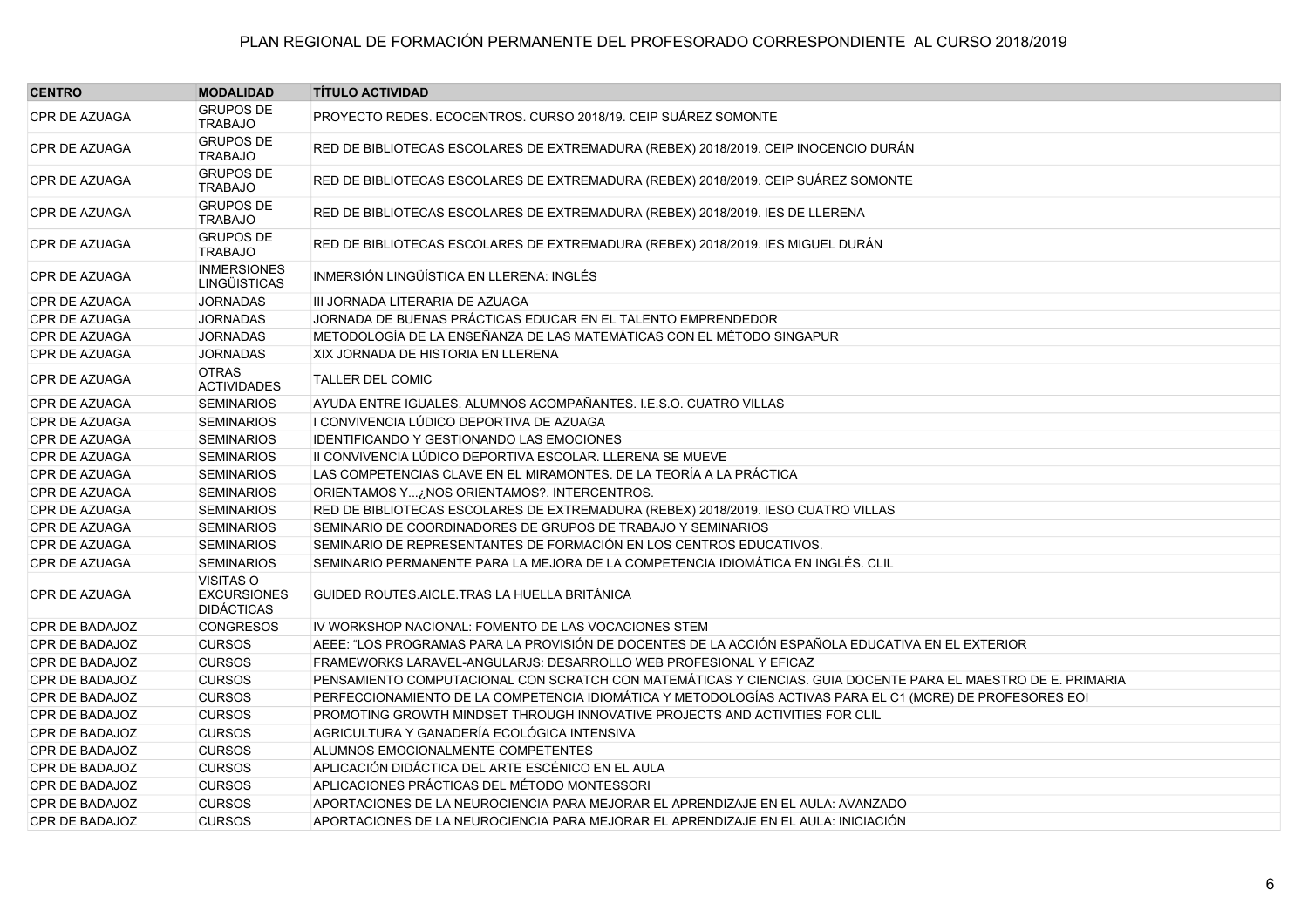| <b>CENTRO</b>         | <b>MODALIDAD</b> | <b>TÍTULO ACTIVIDAD</b>                                                                                                                    |
|-----------------------|------------------|--------------------------------------------------------------------------------------------------------------------------------------------|
| CPR DE BADAJOZ        | <b>CURSOS</b>    | APRENDE A PROGRAMAR APPS CON APP INVENTOR                                                                                                  |
| CPR DE BADAJOZ        | <b>CURSOS</b>    | APRENDER HACIENDO UN SERVICIO A LA SOCIEDAD                                                                                                |
| CPR DE BADAJOZ        | <b>CURSOS</b>    | APRENDIZAJE BASADO EN PROYECTOS                                                                                                            |
| CPR DE BADAJOZ        | <b>CURSOS</b>    | APRENDIZAJE COOPERATIVO                                                                                                                    |
| <b>CPR DE BADAJOZ</b> | <b>CURSOS</b>    | APRENDIZAJE COOPERATIVO Y GAMIFICACIÓN EN EL DESARROLLO DE LA CONDICIÓN FÍSICA                                                             |
| CPR DE BADAJOZ        | <b>CURSOS</b>    | ARTENEURONAS: ENTRENAMIENTO LECTOR                                                                                                         |
| CPR DE BADAJOZ        | <b>CURSOS</b>    | AULAS ATENTAS Y TRANQUILAS EN EDUCACIÓN SECUNDARIA                                                                                         |
| CPR DE BADAJOZ        | <b>CURSOS</b>    | AULAS DE CARNAVAL - MURGAS ESCOLARES                                                                                                       |
| CPR DE BADAJOZ        | <b>CURSOS</b>    | <b>AULAS EMPODERADAS</b>                                                                                                                   |
| CPR DE BADAJOZ        | <b>CURSOS</b>    | AVANCES EN LA INVESTIGACIÓN SOBRE LAS DIFICULTADES ESPECÍFICAS DE LECTURA Y ESCRITURA: DISLEXIAS Y DISGRAFÍAS                              |
| CPR DE BADAJOZ        | <b>CURSOS</b>    | CARACTERIZACIÓN PARA MEDIOS AUDIOVISUALES                                                                                                  |
| CPR DE BADAJOZ        | <b>CURSOS</b>    | CICLO RAYUELA: RAYUELA GESTIÓN ECONÓMICA / 2018-19                                                                                         |
| CPR DE BADAJOZ        | <b>CURSOS</b>    | CICLO RAYUELA.- GESTIÓN ADMINISTRATIVA DE CENTROS / 2018-19                                                                                |
| CPR DE BADAJOZ        | <b>CURSOS</b>    | CICLO RAYUELA.- SEGUIMIENTO ACADÉMICO Y CUADERNO DEL PROFESOR / 2018-19                                                                    |
| CPR DE BADAJOZ        | <b>CURSOS</b>    | CIENCIA DIVERTIDA: TALLER DE EXPERIMENTOS                                                                                                  |
| CPR DE BADAJOZ        | <b>CURSOS</b>    | COCINA TRADICIONAL EN TIEMPOS ACTUALES                                                                                                     |
| CPR DE BADAJOZ        | <b>CURSOS</b>    | COLORIMETRÍA EN EL REPINTADO DE VEHÍCULOS                                                                                                  |
| CPR DE BADAJOZ        | <b>CURSOS</b>    | COMO EDUCAR EL TALENTO EMPRENDEDOR                                                                                                         |
| <b>CPR DE BADAJOZ</b> | <b>CURSOS</b>    | COMO ENSEÑAR Y EVALUAR LA COMPETENCIA DIGITAL DOCENTE. PORTFOLIO CDD                                                                       |
| CPR DE BADAJOZ        | <b>CURSOS</b>    | CONTENCIÓN FÍSICA EN ATENCIÓN A LA DIVERSIDAD                                                                                              |
| <b>CPR DE BADAJOZ</b> | <b>CURSOS</b>    | CONVIVENCIA ESCOLAR AYUDA ENTRE IGUALES Y ALUMNOS ACOMPAÑANTES . MÓDULO 2                                                                  |
| CPR DE BADAJOZ        | <b>CURSOS</b>    | CONVIVENCIA ESCOLAR, AYUDA ENTRE IGUALES Y ALUMNOS ACOMPAÑANTES. MÓDULO 1                                                                  |
| CPR DE BADAJOZ        | <b>CURSOS</b>    | CREA TUS CONTENIDOS CON TÉCNICAS AUDIVISUALES EDICIÓN DE AUDIO Y VIDEO DIGITAL                                                             |
| <b>CPR DE BADAJOZ</b> | <b>CURSOS</b>    | CREACIÓN DE PORTALES WEB                                                                                                                   |
| <b>CPR DE BADAJOZ</b> | <b>CURSOS</b>    | CREACIÓN DE UNA RADIO ESCOLAR                                                                                                              |
| CPR DE BADAJOZ        | <b>CURSOS</b>    | CURSO DE DESARROLLO DE LA FUNCIÓN DIRECTIVA 2018/2019                                                                                      |
| CPR DE BADAJOZ        | <b>CURSOS</b>    | CURSO DE FORMACIÓN ADMINISTRATIVA PARA EQUIPOS DIRECTIVOS                                                                                  |
| CPR DE BADAJOZ        | <b>CURSOS</b>    | CURSO DE FORMACIÓN PARA FUNCIONARIOS EN PRÁCTICAS 2018/19                                                                                  |
| CPR DE BADAJOZ        | <b>CURSOS</b>    | DE LA IDEA DE NEGOCIO AL PLAN DE EMPRESA. ¿CÓMO PLASMAR UN PROYECTO EMPRESARIAL?. AYUDAS Y SUBVENCIONES PARA EL EMPRENDIMIENTO             |
| CPR DE BADAJOZ        | <b>CURSOS</b>    | DIRECCIÓN CORAL EN EL AULA                                                                                                                 |
| <b>CPR DE BADAJOZ</b> | <b>CURSOS</b>    | EDUCACIÓN, MÚSICA Y RECICLAJE                                                                                                              |
| CPR DE BADAJOZ        | <b>CURSOS</b>    | EL HUERTO ESCOLAR                                                                                                                          |
| <b>CPR DE BADAJOZ</b> | <b>CURSOS</b>    | EL MOTOR ECOBOOST DE FORD Y EL MOTOR PRINCE DE BMW Y PSA. FUNCIONAMIENTO Y PECULIARIDADES.                                                 |
| CPR DE BADAJOZ        | <b>CURSOS</b>    | EL RÍO GUADIANA: AVISTAMIENTO DE AVES Y LUCHA CONTRA LAS ESPECIES EXÓTICAS INVASORAS                                                       |
| <b>CPR DE BADAJOZ</b> | <b>CURSOS</b>    | EL USO DE HOJAS DE CÁLCULO COMO HERRAMIENTAS QUE FACILITAN LA PROGRAMACIÓN DIDÁCTICA Y LA EVALUACIÓN POR COMPETENCIAS (PRIMERA<br>EDICIÓN) |
| <b>CPR DE BADAJOZ</b> | <b>CURSOS</b>    | EL USO DE HOJAS DE CÁLCULO COMO HERRAMIENTAS QUE FACILITAN LA PROGRAMACIÓN DIDÁCTICA Y LA EVALUACIÓN POR COMPETENCIAS (SEGUNDA<br>EDICIÓN) |
| <b>CPR DE BADAJOZ</b> | <b>CURSOS</b>    | EL USO DE HOJAS DE CÁLCULO COMO HERRAMIENTAS QUE FACILITAN LA PROGRAMACIÓN DIDÁCTICA Y LA EVALUACIÓN POR COMPETENCIAS (TERCERA<br>EDICIÓN) |
| <b>CPR DE BADAJOZ</b> | <b>CURSOS</b>    | ELABORACIÓN DE CERVEZA ARTESANA. CONTROL ANALÍTICO Y SENSORIAL                                                                             |
| CPR DE BADAJOZ        | <b>CURSOS</b>    | ELABORACIÓN DE RECURSOS EDUCATIVOS ABIERTOS CON EXELEARNING                                                                                |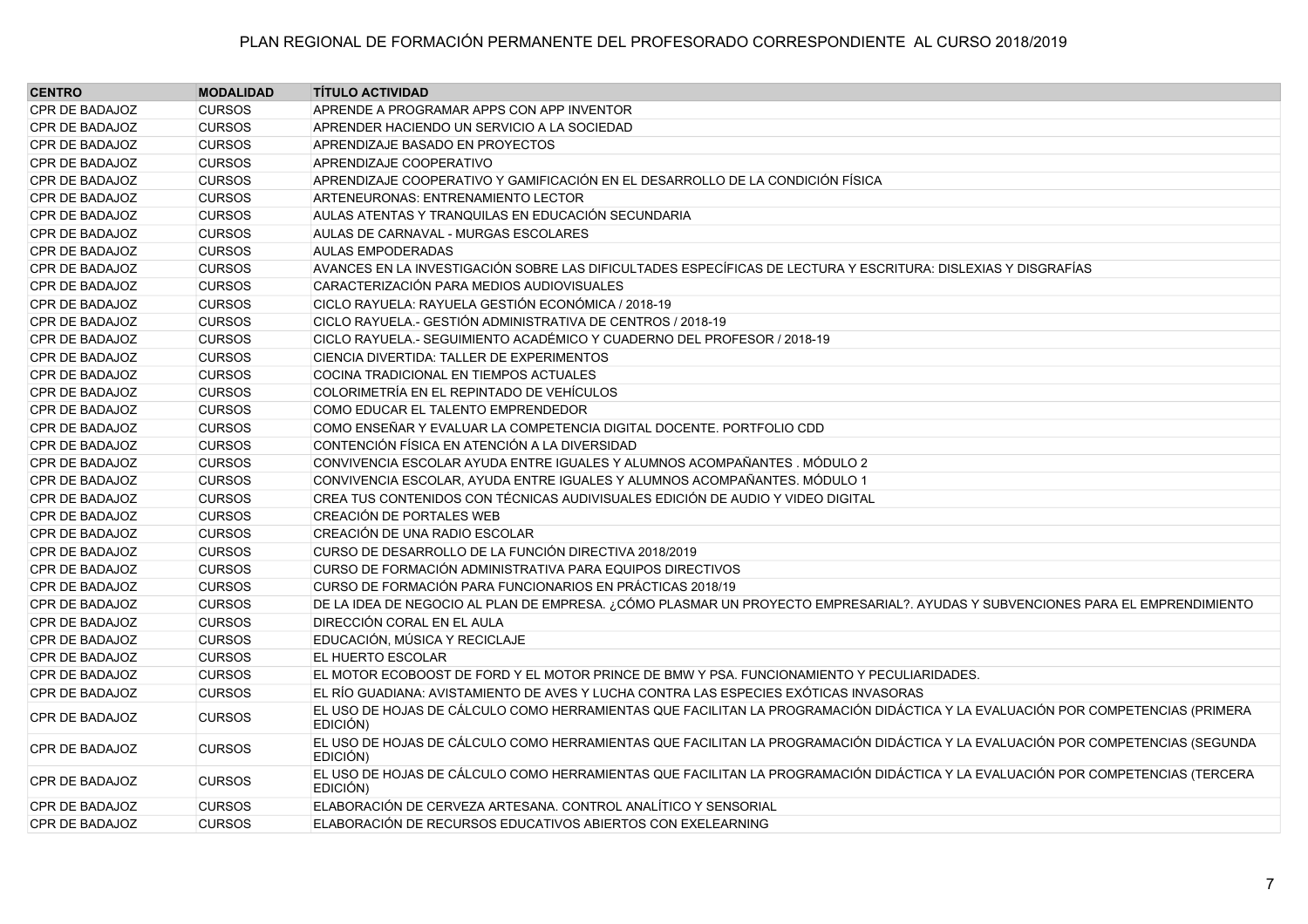| <b>CENTRO</b>         | <b>MODALIDAD</b> | <b>TÍTULO ACTIVIDAD</b>                                                                                     |
|-----------------------|------------------|-------------------------------------------------------------------------------------------------------------|
| CPR DE BADAJOZ        | <b>CURSOS</b>    | ENSEÑAR A HABLAR EN PÚBLICO Y A DEBATIR A NUESTROS ESTUDIANTES                                              |
| CPR DE BADAJOZ        | <b>CURSOS</b>    | ENSEÑAR CON ROBOTS DE SUELO PARA QUE EL ALUMNADO APRENDA A APRENDER CON LA ROBÓTICA (NIVEL: PRIMEROS PASOS) |
| CPR DE BADAJOZ        | <b>CURSOS</b>    | ERASMUS+: OPORTUNIDADES PARA LA MOVILIDAD DEL PROFESORADO                                                   |
| CPR DE BADAJOZ        | <b>CURSOS</b>    | EVALUACIÓN Y LAS TICS                                                                                       |
| <b>CPR DE BADAJOZ</b> | <b>CURSOS</b>    | FABRICACIÓN DE ESTRUCTURAS CON PERFILES DE ALUMINIO II                                                      |
| CPR DE BADAJOZ        | <b>CURSOS</b>    | FOMENTA LA CREATIVIDAD EN EL AULA EDITANDO TUS IMÁGENES                                                     |
| <b>CPR DE BADAJOZ</b> | <b>CURSOS</b>    | FORMACIÓN EN TRASTORNOS GRAVES DE CONDUCTA (TGC) PARA PROFESIONALES                                         |
| <b>CPR DE BADAJOZ</b> | <b>CURSOS</b>    | FORMACIÓN INICIAL PARA TUTORES NOVELES DE EDUCACIÓN A DISTANCIA                                             |
| CPR DE BADAJOZ        | <b>CURSOS</b>    | <b>GAMIFICACIÓN EN EL AULA</b>                                                                              |
| CPR DE BADAJOZ        | <b>CURSOS</b>    | <b>GEOGEBRA EN EL AULA DE SECUNDARIA</b>                                                                    |
| CPR DE BADAJOZ        | <b>CURSOS</b>    | <b>GESTIONA TU AULA CON ESCHOLARIUM</b>                                                                     |
| CPR DE BADAJOZ        | <b>CURSOS</b>    | <b>GESTIONA TU AULA CON MOODLE</b>                                                                          |
| CPR DE BADAJOZ        | <b>CURSOS</b>    | HERRAMIENTAS ARTÍSTICAS PARA MONITORES DE ACTIVIDADES FORMATIVAS COMPLEMENTARIAS                            |
| CPR DE BADAJOZ        | <b>CURSOS</b>    | IES CASTILLO DE LUNA - URGENCIAS SANITARIAS EN CENTROS EDUCATIVOS. PROTOCOLO, RCP Y SVB                     |
| CPR DE BADAJOZ        | <b>CURSOS</b>    | <b>IMPOSICIÓN Y MONTAJE CON PREPS</b>                                                                       |
| CPR DE BADAJOZ        | <b>CURSOS</b>    | IMPRESIÓN 3D EN EL AULA                                                                                     |
| CPR DE BADAJOZ        | <b>CURSOS</b>    | INSTALACIONES DOMÓTICAS CON SISTEMA KNX                                                                     |
| CPR DE BADAJOZ        | <b>CURSOS</b>    | INSTRUMENTOS DE PERCUSIÓN TRADICIONAL EN EL AULA                                                            |
| CPR DE BADAJOZ        | <b>CURSOS</b>    | INTERNET SEGURA (PELIGROS EN LA RED)                                                                        |
| CPR DE BADAJOZ        | <b>CURSOS</b>    | INTRODUCCIÓN A LA METODOLOGÍA JOLLY PHONICS                                                                 |
| CPR DE BADAJOZ        | <b>CURSOS</b>    | INTRODUCCIÓN A LOS LENGUAJES DE PROGRAMACIÓN PARA EL PROFESORADO DE TECNOLOGÍA                              |
| CPR DE BADAJOZ        | <b>CURSOS</b>    | JOLLY PHONICS EN LA PRÁCTICA: INFANTIL Y PRIMARIA                                                           |
| CPR DE BADAJOZ        | <b>CURSOS</b>    | LA ACCIÓN TUTORIAL A TRAVÉS DE RAYUELA: EL CUADERNO DIGITAL                                                 |
| CPR DE BADAJOZ        | <b>CURSOS</b>    | LA FIBRA ÓPTICA ADAPTADA A LA ICT                                                                           |
| <b>CPR DE BADAJOZ</b> | <b>CURSOS</b>    | LA JURISDICCIÓN LABORAL Y LAS ACTUACIONES DE LA INSPECCIÓN DE TRABAJO Y SEGURIDAD SOSIAL.                   |
| CPR DE BADAJOZ        | <b>CURSOS</b>    | LA MEJORA DE LAS COMPETENCIAS CLAVE A TRAVÉS DE LA METODOLOGÍA AICLE                                        |
| <b>CPR DE BADAJOZ</b> | <b>CURSOS</b>    | LA ORIENTACIÓN COMO RECURSO EDUCATIVOEN EDUCACIÓN FÍSICA                                                    |
| <b>CPR DE BADAJOZ</b> | <b>CURSOS</b>    | LA PRODUCCIÓN DE ENERGÍA ELÉCTRICA. PREVENCIÓN DE RIESGOS LABORALES Y MEDIOAMBIENTALES                      |
| <b>CPR DE BADAJOZ</b> | <b>CURSOS</b>    | LAS TIC EN LAS BIBLIOTECAS ESCOLARES. ABIESWEB Y LIBRARIUM                                                  |
| CPR DE BADAJOZ        | <b>CURSOS</b>    | LESSON PLAN DE SYMBALOO. ITINERARIOS PERSONALIZADO DE APRENDIZAJE                                           |
| CPR DE BADAJOZ        | <b>CURSOS</b>    | LOS VINOS DEL MUNDO                                                                                         |
| CPR DE BADAJOZ        | <b>CURSOS</b>    | <b>MARKETING DIGITAL</b>                                                                                    |
| CPR DE BADAJOZ        | <b>CURSOS</b>    | METODOLOGÍA ABN EN EDUCACIÓN INFANTIL                                                                       |
| CPR DE BADAJOZ        | <b>CURSOS</b>    | IMETODOLOGÍA ABN EN EDUCACIÓN PRIMARIA                                                                      |
| CPR DE BADAJOZ        | <b>CURSOS</b>    | METODOLOGÍAS ACTIVAS Y TIC PARA PROFESORES DE ADULTOS                                                       |
| <b>CPR DE BADAJOZ</b> | <b>CURSOS</b>    | METODOLOGÍAS Y ESTRATEGIAS DE APRENDIZAJE EN LOS P.A.L.V. (PROGRAMAS DE APRENDIZAJE A LO LARGO DE LA VIDA)  |
| CPR DE BADAJOZ        | <b>CURSOS</b>    | MICROBIOLOGÍA Y MICROSCOPÍA APLICADAS                                                                       |
| CPR DE BADAJOZ        | <b>CURSOS</b>    | PBL Y RESOLUCIÓN DE CONFLICTOS                                                                              |
| CPR DE BADAJOZ        | <b>CURSOS</b>    | PORTUGUÉS PARA PRINCIPIANTES.LENGUA Y CULTURA PORTUGUESA                                                    |
| CPR DE BADAJOZ        | <b>CURSOS</b>    | PREPARACIÓN Y PUESTA EN MARCHA DE MÁQUINA DE CORTE TÉRMICO POR PLASMA CON EL PROGRAMA LANKET                |
| <b>CPR DE BADAJOZ</b> | <b>CURSOS</b>    | PROCESOS Y PROCEDIMIENTOS OBJETIVOS DE EVALUACIÓN                                                           |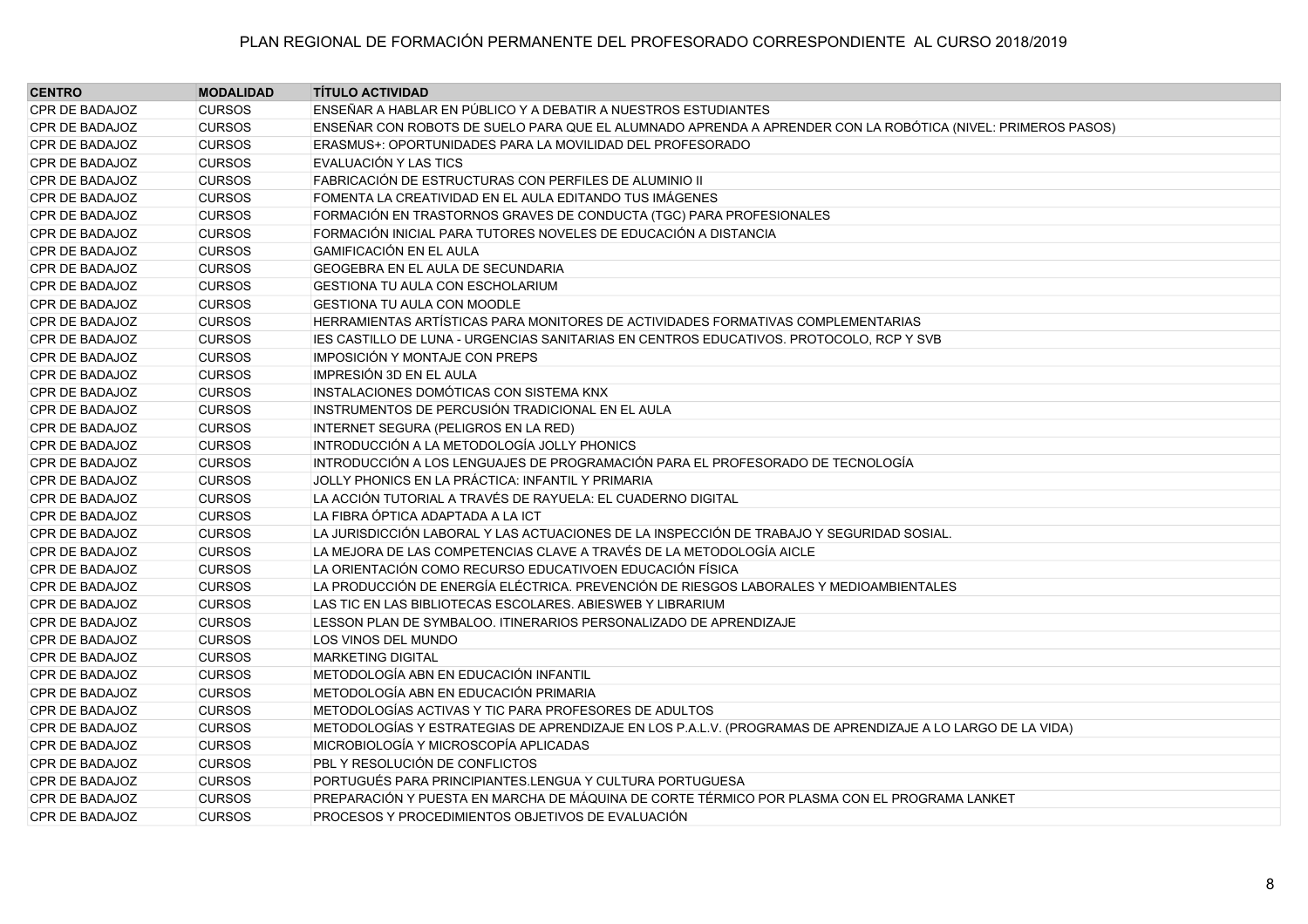| <b>CENTRO</b>         | <b>MODALIDAD</b>                    | <b>TÍTULO ACTIVIDAD</b>                                                                                      |
|-----------------------|-------------------------------------|--------------------------------------------------------------------------------------------------------------|
| CPR DE BADAJOZ        | <b>CURSOS</b>                       | PROCESOS Y PROCEDIMIENTOS OBJETIVOS DE EVALUACIÓN (EDICIÓN CEIP NUESTRA SEÑORA DE FÁTIMA)                    |
| CPR DE BADAJOZ        | <b>CURSOS</b>                       | PROGRAMA ESCHOLARIUM (INNOVATED) C.E.I.P. NTRA SRA DEL ROSARIO                                               |
| CPR DE BADAJOZ        | <b>CURSOS</b>                       | PROYECTO INTEGRADO DE TEATRO                                                                                 |
| CPR DE BADAJOZ        | <b>CURSOS</b>                       | PUBLICACIONES ELECTRÓNICAS Y MULTIMEDIA                                                                      |
| <b>CPR DE BADAJOZ</b> | <b>CURSOS</b>                       | RETOS DE LA GESTIÓN DE COMPORTAMIENTOS DISRUPTIVOS EN EL AULA                                                |
| CPR DE BADAJOZ        | <b>CURSOS</b>                       | REVIT AVANZADO (2018)                                                                                        |
| CPR DE BADAJOZ        | <b>CURSOS</b>                       | ROBÓTICA EDUCATIVA. UNA NUEVA MANERA DE APRENDER A PENSAR                                                    |
| CPR DE BADAJOZ        | <b>CURSOS</b>                       | <b>SCAPE ROOM EDUCATIVO</b>                                                                                  |
| CPR DE BADAJOZ        | <b>CURSOS</b>                       | SITE, HACIENDO VISIBLE MI TRABAJO                                                                            |
| CPR DE BADAJOZ        | <b>CURSOS</b>                       | SOLARIGRAFÍA: FOTOGRAFÍA SIN REVELADO                                                                        |
| CPR DE BADAJOZ        | <b>CURSOS</b>                       | <b>TALLER DE ASTRONOMÍA</b>                                                                                  |
| CPR DE BADAJOZ        | <b>CURSOS</b>                       | TALLER DE ENTREVISTAS DE TRABAJO                                                                             |
| CPR DE BADAJOZ        | <b>CURSOS</b>                       | TALLER DE ESCRITURA EN FRANCÉS                                                                               |
| CPR DE BADAJOZ        | <b>CURSOS</b>                       | <b>TALLER DE REALIDAD VIRTUAL</b>                                                                            |
| CPR DE BADAJOZ        | <b>CURSOS</b>                       | <b>TALLER ELE</b>                                                                                            |
| CPR DE BADAJOZ        | <b>CURSOS</b>                       | TALLER PRÁCTICO EN TRASTORNOS GRAVES DE CONDUCTA (TGC)                                                       |
| CPR DE BADAJOZ        | <b>CURSOS</b>                       | TALLER SOBRE COMPETENCIA COMUNICATIVA BASADO EN PEDAGOGÍAS ACTIVAS                                           |
| CPR DE BADAJOZ        | <b>CURSOS</b>                       | TÉCNICA Y EDUCACIÓN VOCAL PARA DOCENTES                                                                      |
| CPR DE BADAJOZ        | <b>CURSOS</b>                       | TEL. CONCEPTO E INTERVENCIÓN PARA MAESTROS ESPECIALISTAS EN AUDICIÓN Y LENGUAJE Y PEDAGOGÍA TERAPÉUTICA      |
| CPR DE BADAJOZ        | <b>CURSOS</b>                       | <b>TOTAL CONVERSATION</b>                                                                                    |
| CPR DE BADAJOZ        | <b>CURSOS</b>                       | TRABAJO COLABORATIVO A TRAVÉS DE LAS HERRAMIENTAS DE GSUITE                                                  |
| CPR DE BADAJOZ        | <b>CURSOS</b>                       | TRASTORNOS NEUROFUNCIONALES DE LA LATERALIDAD                                                                |
| CPR DE BADAJOZ        | <b>CURSOS</b>                       | URGENCIAS SANITARIAS EN CENTROS EDUCATIVOS DE ADULTOS. PROTOCOLO, RCP Y SVB                                  |
| CPR DE BADAJOZ        | <b>CURSOS</b>                       | URGENCIAS SANITARIAS EN CENTROS EDUCATIVOS. PROTOCOLO, RCP Y SVB                                             |
| CPR DE BADAJOZ        | <b>CURSOS</b>                       | VISUAL THINKING EN EL AULA: COCINANDO IMÁGENES                                                               |
| <b>CPR DE BADAJOZ</b> | <b>CURSOS</b>                       | VISUALIZACIONES Y EJERCICIOS PRÁCTICOS EN EL LABORATORIO DE BIOLOGÍA-GEOLOGÍA                                |
| <b>CPR DE BADAJOZ</b> | <b>CURSOS A</b><br><b>DISTANCIA</b> | <b>INICIACIÓN A ESCHOLARIUM</b>                                                                              |
| <b>CPR DE BADAJOZ</b> | <b>CURSOS A</b><br><b>DISTANCIA</b> | USO DE RECURSOS EDUCATIVOS ABIERTOS PARA EL APRENDIZAJE INTEGRADO DE CONTENIDOS Y LENGUA EXTRANJERA (AICLE). |
| CPR DE BADAJOZ        | <b>GRUPOS DE</b><br><b>TRABAJO</b>  | CEIP NUESTRA SEÑORA DE FÁTIMA - TERTULIAS PEDAGÓGICAS DIALÓGICAS                                             |
| CPR DE BADAJOZ        | <b>GRUPOS DE</b><br><b>TRABAJO</b>  | APP BADAJOZ CITY. IES RODRÍGUEZ MOÑINO                                                                       |
| CPR DE BADAJOZ        | <b>GRUPOS DE</b><br><b>TRABAJO</b>  | CEE APNABA - LA REGULACIÓN EMOCIONAL EN EL ALUMNADO CON TEA                                                  |
| <b>CPR DE BADAJOZ</b> | <b>GRUPOS DE</b><br><b>TRABAJO</b>  | CEIP ARIAS MONTANO - BIBLIOTECAS ESCOLARES DE EXTREMADURA 2018-2019                                          |
| CPR DE BADAJOZ        | <b>GRUPOS DE</b><br><b>TRABAJO</b>  | CEIP CIUDAD DE BADAJOZ - BIBLIOTECAS ESCOLARES DE EXTREMADURA 2018/2019                                      |
| CPR DE BADAJOZ        | <b>GRUPOS DE</b><br><b>TRABAJO</b>  | CEIP JOSÉ MARÍA CARANDE - BIBLIOTECAS ESCOLARES 2018/2019                                                    |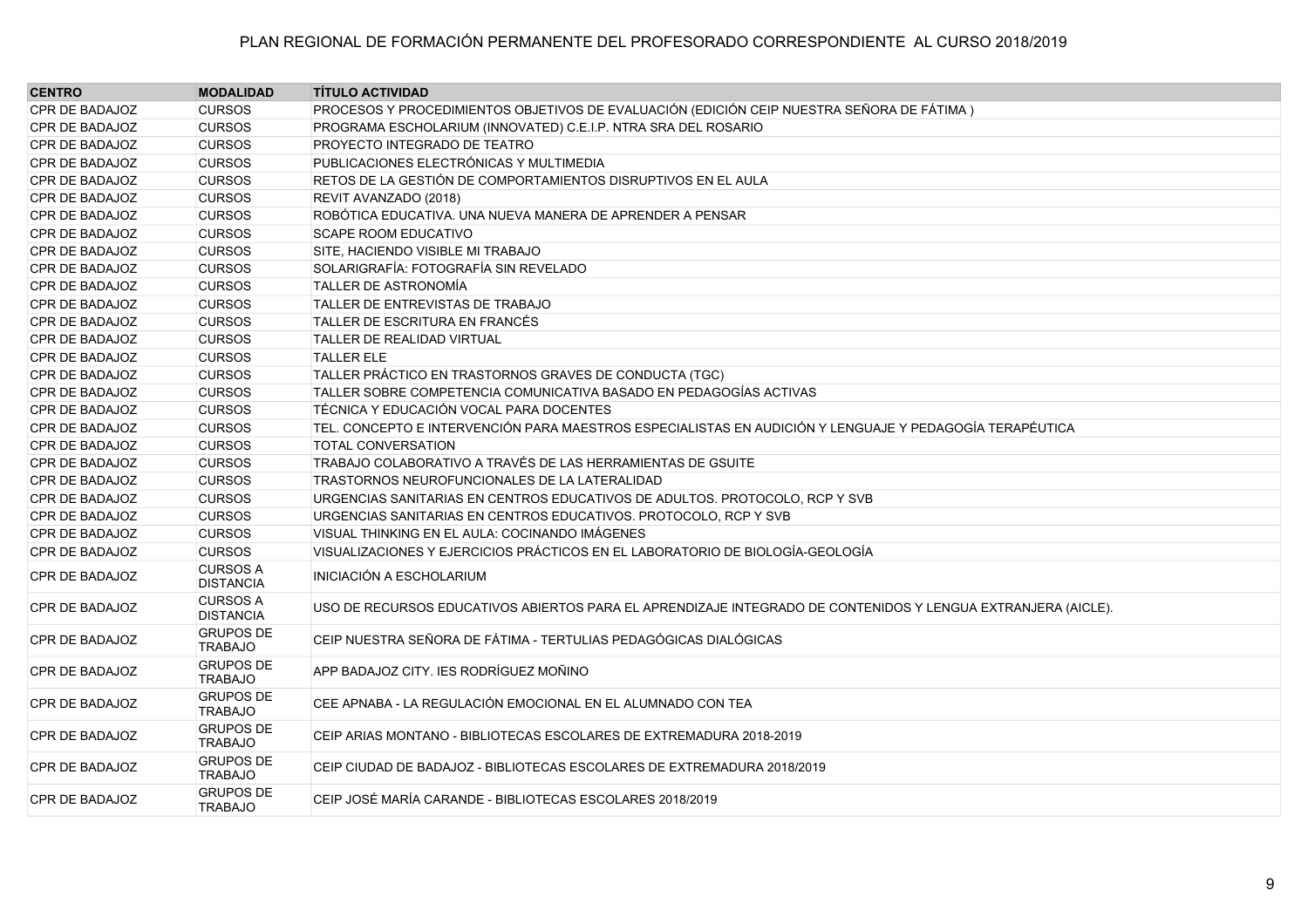| <b>CENTRO</b>         | <b>MODALIDAD</b>                   | <b>TÍTULO ACTIVIDAD</b>                                                               |
|-----------------------|------------------------------------|---------------------------------------------------------------------------------------|
| CPR DE BADAJOZ        | <b>GRUPOS DE</b><br><b>TRABAJO</b> | CEIP JUAN VÁZQUEZ - BIBLIOTECAS ESCOLARES DE EXTREMADURA 2018/2019                    |
| CPR DE BADAJOZ        | <b>GRUPOS DE</b><br><b>TRABAJO</b> | CEIP LAS VAGUADAS - BIBLIOTECAS ESCOLARES DE EXTREMADURA 2018/2019                    |
| <b>CPR DE BADAJOZ</b> | <b>GRUPOS DE</b><br><b>TRABAJO</b> | CEIP LUIS DE MORALES - BIBLIOTECAS ESCOLARES DE EXTREMADURA 2018/2019                 |
| CPR DE BADAJOZ        | <b>GRUPOS DE</b><br><b>TRABAJO</b> | CEIP MARÍA AUXILIADORA - BIBLIOTECAS ESCOLARES DE EXTREMADURA 2018/2019               |
| <b>CPR DE BADAJOZ</b> | <b>GRUPOS DE</b><br><b>TRABAJO</b> | CEIP NTRA SRA DE BOTOA - TUTORÍA ENTRE IGUALES. ALUMNOS ACOMPAÑANTES                  |
| <b>CPR DE BADAJOZ</b> | <b>GRUPOS DE</b><br><b>TRABAJO</b> | CEIP NUESTRA SEÑORA DE CHANDAVILA - BIBLIOTECAS ESCOLARES DE EXTREMADURA 2018/2019    |
| CPR DE BADAJOZ        | <b>GRUPOS DE</b><br><b>TRABAJO</b> | CEIP NUESTRA SEÑORA DE FÁTIMA - BIBLIOTECAS ESCOLARES DE EXTREMADURA 2018/19          |
| <b>CPR DE BADAJOZ</b> | <b>GRUPOS DE</b><br><b>TRABAJO</b> | CEIP NUESTRA SEÑORA DE LORETO - BIBLIOTECAS ESCOLARES DE EXTREMADURA 2018/2019        |
| CPR DE BADAJOZ        | <b>GRUPOS DE</b><br><b>TRABAJO</b> | CEIP PUENTE REAL - BIBLIOTECAS ESCOLARES DE EXTREMADURA 2018/2019                     |
| CPR DE BADAJOZ        | <b>GRUPOS DE</b><br><b>TRABAJO</b> | CEIP SAN JOSÉ - BIBLIOTECAS ESCOLARES DE EXTREMADURA 2018/2019                        |
| <b>CPR DE BADAJOZ</b> | <b>GRUPOS DE</b><br><b>TRABAJO</b> | CEIP SAN PEDRO DE ALCÁNTARA - BIBLIOTECAS ESCOLARES DE EXTREMADURA 2018/2019          |
| <b>CPR DE BADAJOZ</b> | <b>GRUPOS DE</b><br><b>TRABAJO</b> | CEIP SANTA ENGRACIA - BIBLIOTECAS ESCOLARES DE EXTREMADURA 2018/2019                  |
| CPR DE BADAJOZ        | <b>GRUPOS DE</b><br><b>TRABAJO</b> | CEIP SANTA MARÍA DEL PRADO - BIBLIOTECAS ESCOLARES DE EXTREMADURA 2018/2019           |
| <b>CPR DE BADAJOZ</b> | <b>GRUPOS DE</b><br><b>TRABAJO</b> | CEIP SANTO TOMÁS DE AQUINO - BIBLIOTECAS ESCOLARES DE EXTREMADURA 2018/2019           |
| <b>CPR DE BADAJOZ</b> | <b>GRUPOS DE</b><br><b>TRABAJO</b> | CEIP TORRES NAHARRO - BIBLIOTECAS ESCOLARES DE EXTREMADURA 2018/2019                  |
| CPR DE BADAJOZ        | <b>GRUPOS DE</b><br><b>TRABAJO</b> | CEPA OLIVENZA - BIBLIOTECAS ESCOLARES DE EXTREMADURA 2018/2019                        |
| <b>CPR DE BADAJOZ</b> | <b>GRUPOS DE</b><br><b>TRABAJO</b> | CEPA'S GARDEN. CEPA OLIVENZA                                                          |
| <b>CPR DE BADAJOZ</b> | <b>GRUPOS DE</b><br><b>TRABAJO</b> | COLEGIO CRISTO CRUCIFICADO - BIBLIOTECAS ESCOLARES DE EXTREMADURA 2018/2019           |
| <b>CPR DE BADAJOZ</b> | <b>GRUPOS DE</b><br><b>TRABAJO</b> | COLEGIO SAGRADA FAMILIA - GESTIONANDO CONFLICTOS Y EMOCIONES EN EL AULA               |
| <b>CPR DE BADAJOZ</b> | <b>GRUPOS DE</b><br><b>TRABAJO</b> | COLEGIO SANTA MARÍA ASSUMPTA - CREANDO MATERIAL ABN                                   |
| <b>CPR DE BADAJOZ</b> | <b>GRUPOS DE</b><br><b>TRABAJO</b> | COLEGIO SANTA MARÍA ASSUMPTA - DISEÑO DE TAREAS PARA ALUMNOS CON ALTAS CAPACIDADES    |
| CPR DE BADAJOZ        | <b>GRUPOS DE</b><br><b>TRABAJO</b> | COLEGIO SANTA MARÍA ASSUMPTA - LA FÍSICA DE LAS EMOCIONES                             |
| CPR DE BADAJOZ        | <b>GRUPOS DE</b><br><b>TRABAJO</b> | COORDINACIÓN IES SAN ROQUE COLEGIOS ENRIQUE IGLESIAS, NªSª DE LA SOLEDAD Y LUIS VIVES |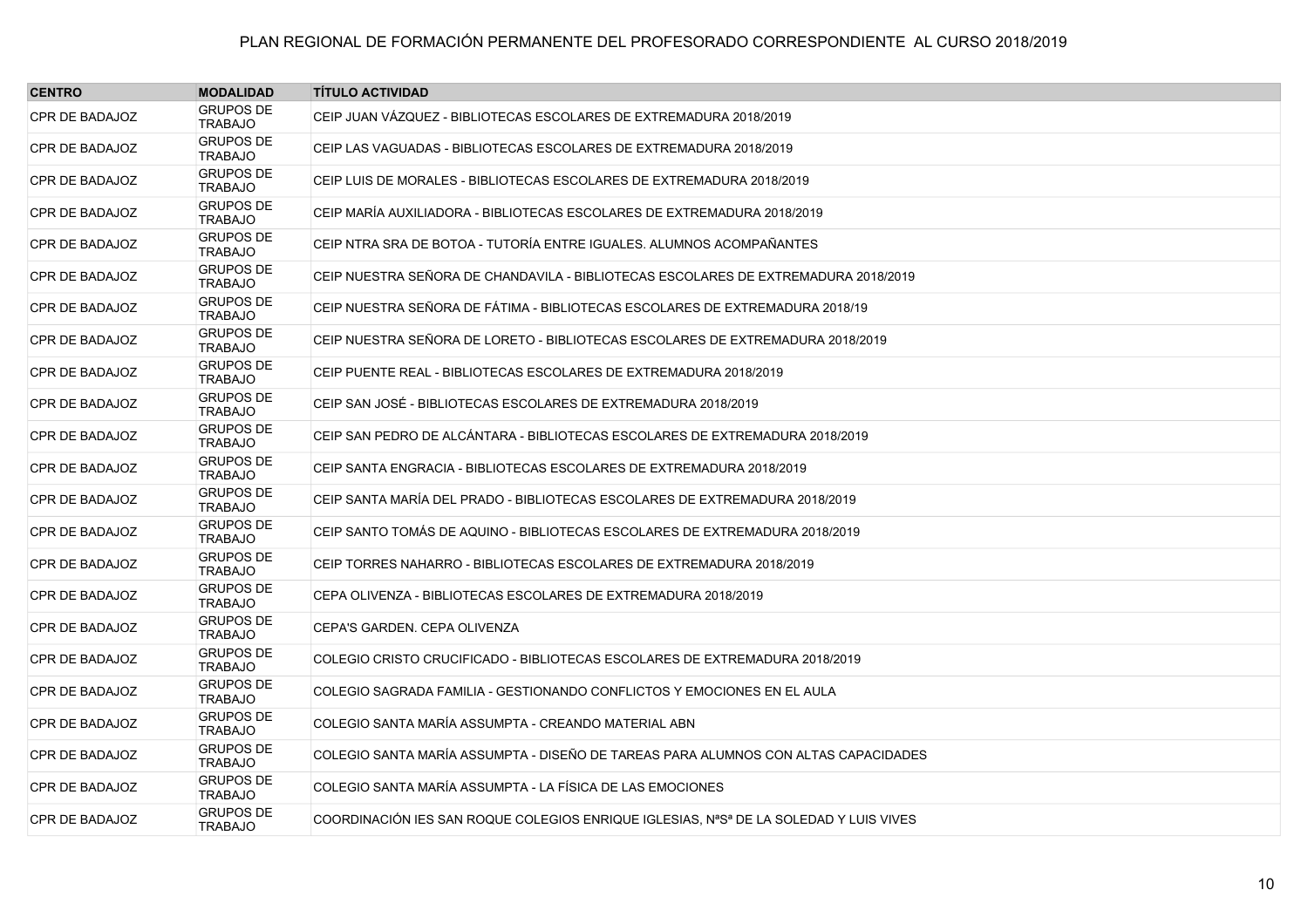| <b>CENTRO</b>         | <b>MODALIDAD</b>                   | <b>TÍTULO ACTIVIDAD</b>                                                                                                |
|-----------------------|------------------------------------|------------------------------------------------------------------------------------------------------------------------|
| <b>CPR DE BADAJOZ</b> | <b>GRUPOS DE</b><br><b>TRABAJO</b> | CRA LA RAYA - BIBLIOTECAS ESCOLARES DE EXTREMADURA 2018/2019                                                           |
| CPR DE BADAJOZ        | <b>GRUPOS DE</b><br><b>TRABAJO</b> | EL CARNAVAL EN LA ESCUELA: LA MURGA COMO RECURSO EDUCATIVO                                                             |
| CPR DE BADAJOZ        | <b>GRUPOS DE</b><br><b>TRABAJO</b> | EL PROYECTO ERASMUS+ KA102 PARA LA INTERNACIONALIZACIÓN DE LA FP BÁSICA Y CFGM DEL IES SAN ROQUE                       |
| <b>CPR DE BADAJOZ</b> | <b>GRUPOS DE</b><br><b>TRABAJO</b> | ELABORACIÓN DEL PED - CEIP TALAVERA LA REAL - BADAJOZ                                                                  |
| CPR DE BADAJOZ        | <b>GRUPOS DE</b><br><b>TRABAJO</b> | ELABORACIÓN DEL PED - IES SIERRA DE SAN PEDRO - LA ROCA DE LA SIERRA                                                   |
| CPR DE BADAJOZ        | <b>GRUPOS DE</b><br><b>TRABAJO</b> | ELABORACIÓN DEL PED CEIP JÍMENEZ ANDRADE- PUEBLA DE OBANDO                                                             |
| CPR DE BADAJOZ        | <b>GRUPOS DE</b><br><b>TRABAJO</b> | ELABORACIÓN DEL PED CEIP NTRA SRA DE CHANDAVILA-LA CODOSERA                                                            |
| <b>CPR DE BADAJOZ</b> | <b>GRUPOS DE</b><br><b>TRABAJO</b> | EUROPEAN SYNERGIES MOVILIDADES QUE MULTIPLICAN                                                                         |
| <b>CPR DE BADAJOZ</b> | <b>GRUPOS DE</b><br><b>TRABAJO</b> | GESTIÓN DE LA INTERNACIONALIZACIÓN DEL IES SAN ROQUE III                                                               |
| <b>CPR DE BADAJOZ</b> | <b>GRUPOS DE</b><br><b>TRABAJO</b> | GESTIÓN DE PROYECTOS EUROPEOS ERASMUS+ PARA LA INTERNACIONALIZACIÓN DEL COLEGIO MARISTA NTRA SRA. DEL CARMEN (BADAJOZ) |
| <b>CPR DE BADAJOZ</b> | <b>GRUPOS DE</b><br><b>TRABAJO</b> | IES BÁRBARA DE BRAGANZA - BIBLIOTECAS ESCOLARES DE EXTREMADURA 2018/2019                                               |
| <b>CPR DE BADAJOZ</b> | <b>GRUPOS DE</b><br>TRABAJO        | IES CASTILLO DE LUNA - BIBLIOTECAS ESCOLARES DE EXTREMADURA 2018/2019                                                  |
| <b>CPR DE BADAJOZ</b> | <b>GRUPOS DE</b><br><b>TRABAJO</b> | IES JOAQUÍN SAMA - GESTIÓN EMOCIONAL                                                                                   |
| <b>CPR DE BADAJOZ</b> | <b>GRUPOS DE</b><br><b>TRABAJO</b> | IES RODRÍGUEZ MOÑINO - BIBLIOTECAS ESCOLARES 2018-2019                                                                 |
| <b>CPR DE BADAJOZ</b> | <b>GRUPOS DE</b><br><b>TRABAJO</b> | IES RODRÍGUEZ MOÑINO - EL DEBATE DE LAS COMPETENCIAS                                                                   |
| <b>CPR DE BADAJOZ</b> | <b>GRUPOS DE</b><br><b>TRABAJO</b> | IES SAN ROQUE - BIBLIOTECAS ESCOLARES DE EXTREMADURA 2018/2019                                                         |
| <b>CPR DE BADAJOZ</b> | <b>GRUPOS DE</b><br><b>TRABAJO</b> | IES VIRGEN DE SOTERRAÑO - BIBLIOTECAS ESCOLARES DE EXTREMADURA 2018/2019                                               |
| CPR DE BADAJOZ        | <b>GRUPOS DE</b><br><b>TRABAJO</b> | IES ZURBARÁN - BIBLIOTECAS ESCOLARES DE EXTREMADURA 2018/2019                                                          |
| <b>CPR DE BADAJOZ</b> | <b>GRUPOS DE</b><br><b>TRABAJO</b> | IESO COLONOS - BIBLIOTECAS ESCOLARES DE EXTREMADURA 2018/2019                                                          |
| <b>CPR DE BADAJOZ</b> | <b>GRUPOS DE</b><br><b>TRABAJO</b> | INTERNET SEGURO PARA ALUMNOS DE ESO (CONFIANZA DIGITAL) I.E.S. BÁRBARA DE BRAGANZA                                     |
| <b>CPR DE BADAJOZ</b> | <b>GRUPOS DE</b><br><b>TRABAJO</b> | LA LIGA DE LOS RETOS (EF)                                                                                              |
| <b>CPR DE BADAJOZ</b> | <b>GRUPOS DE</b><br><b>TRABAJO</b> | LABORATORIO VIRTUAL DE HUMANIDADES Y CIENCIAS SOCIALES. COLEGIO SANTA MARÍA ASUMPTA                                    |
| <b>CPR DE BADAJOZ</b> | <b>GRUPOS DE</b><br><b>TRABAJO</b> | PARTICIPACIÓN CIUDADANA A TRAVÉS DE ACTIVIDADS DE AULA                                                                 |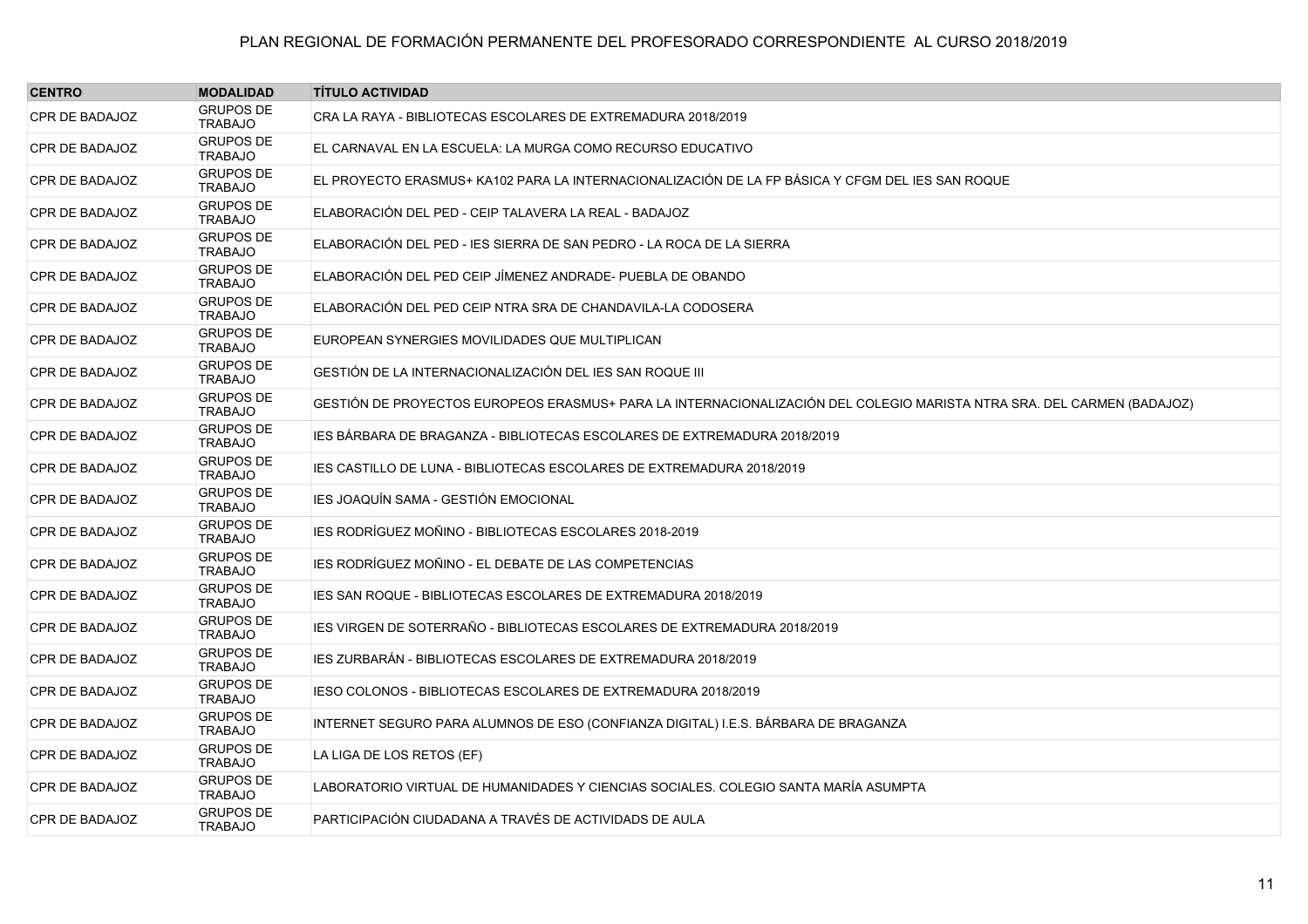| <b>CENTRO</b>         | <b>MODALIDAD</b>                          | <b>TÍTULO ACTIVIDAD</b>                                                                         |
|-----------------------|-------------------------------------------|-------------------------------------------------------------------------------------------------|
| <b>CPR DE BADAJOZ</b> | <b>GRUPOS DE</b><br><b>TRABAJO</b>        | RADIO ESCOLAR ONDA EL CERRITO. CEIP CERRO DE REYES                                              |
| CPR DE BADAJOZ        | <b>GRUPOS DE</b><br><b>TRABAJO</b>        | SCAPE CLASS. COLEGIO SANTA MARÍA ASUMPTA                                                        |
| CPR DE BADAJOZ        | <b>INMERSIONES</b><br><b>LINGÜISTICAS</b> | INMERSIÓN LINGÜÍSTICA EN INGLÉS                                                                 |
| <b>CPR DE BADAJOZ</b> | <b>INMERSIONES</b><br><b>LINGÜISTICAS</b> | INMERSIÓN LINGÜÍSTICA EN LENGUA FRANCESA                                                        |
| CPR DE BADAJOZ        | <b>INMERSIONES</b><br>LINGÜISTICAS        | INMERSIÓN LINGÜÍSTICA EN PORTUGUÉS                                                              |
| CPR DE BADAJOZ        | <b>JORNADAS</b>                           | DISEÑO DE PROYECTOS DE INNOVACIÓN EDUCATIVA                                                     |
| CPR DE BADAJOZ        | <b>JORNADAS</b>                           | III JORNADAS TECNICAS DE FORMACIÓN PROFESIONAL . MEDIO AMBIENTE Y ECONOMÍA VERDE Y CIRCULAR     |
| CPR DE BADAJOZ        | <b>JORNADAS</b>                           | JORNADA BILATERAL TRANSFRONTERIZA ESPAÑA-PORTUGAL                                               |
| CPR DE BADAJOZ        | <b>JORNADAS</b>                           | JORNADA DE BUENAS PRÁCTICAS BIBLIOTECAS ESCOLARES - EDUCACIÓN INFANTIL Y PRIMARIA               |
| CPR DE BADAJOZ        | <b>JORNADAS</b>                           | JORNADA DE DIFUSIÓN DE EXPERIENCIAS EDUCATIVAS                                                  |
| CPR DE BADAJOZ        | <b>JORNADAS</b>                           | JORNADA FORMATIVA DE ORIENTACIÓN PARA EL EMPLEO                                                 |
| CPR DE BADAJOZ        | <b>JORNADAS</b>                           | JORNADA INTERCAMBIO EXPERIENCIAS E+: FP Y E. SUPERIOR                                           |
| CPR DE BADAJOZ        | <b>JORNADAS</b>                           | JORNADA INTERCAMBIO EXPERIENCIAS E+: ESCOLAR Y ADULTOS                                          |
| CPR DE BADAJOZ        | <b>JORNADAS</b>                           | JORNADAS DE BUENAS PRÁCTICAS BIBLIOTECAS ESCOLARES EN EDUCACIÓN SECUNDARIA                      |
| <b>CPR DE BADAJOZ</b> | <b>JORNADAS</b>                           | LUNES MICOLÓGICO 2018                                                                           |
| CPR DE BADAJOZ        | <b>JORNADAS</b>                           | O ENSINO DA(S) FONÉTICA(S) E A PROMOÇÃO DA ORALIDADE EM PLE/PL2                                 |
| CPR DE BADAJOZ        | <b>JORNADAS</b>                           | OLIMPIADA REGIONAL DE BIOLOGÍA                                                                  |
| CPR DE BADAJOZ        | <b>JORNADAS</b>                           | SOUNDCOOL                                                                                       |
| CPR DE BADAJOZ        | <b>JORNADAS</b>                           | XVII JORNADAS APEMEX                                                                            |
| <b>CPR DE BADAJOZ</b> | <b>OTRAS</b><br><b>ACTIVIDADES</b>        | TALLER TERTULIAS PEDAGÓGICAS                                                                    |
| <b>CPR DE BADAJOZ</b> | <b>OTRAS</b><br><b>ACTIVIDADES</b>        | TALLER PROGRAMACIÓN Y EVALUACION DOCENTE                                                        |
| <b>CPR DE BADAJOZ</b> | <b>OTRAS</b><br><b>ACTIVIDADES</b>        | TALLER "EL PROYECTO LINGÜÍSTICO DE CENTRO, UN COMPROMISO DE TODOS"                              |
| <b>CPR DE BADAJOZ</b> | <b>OTRAS</b><br><b>ACTIVIDADES</b>        | TALLER DE APRENDIZAJE COOPERATIVO                                                               |
| CPR DE BADAJOZ        | <b>SEMINARIOS</b>                         | CEIP LAS VAGUADAS - ESCUELA CONTIGO EN PRIMARIA                                                 |
| CPR DE BADAJOZ        | <b>SEMINARIOS</b>                         | COLEGIO SANTA MARÍA ASSUMPTA - BIBLIOTECAS ESCOLARES DE EXTREMADURA 2018/2019                   |
| CPR DE BADAJOZ        | <b>SEMINARIOS</b>                         | DESARROLLO DE LA COMPETENCIA DIGITAL, UTILIZACIÓN DE LAS TICS EN EL AULA- CEIP HERNANDO DE SOTO |
| CPR DE BADAJOZ        | <b>SEMINARIOS</b>                         | ELABORACIÓN DEL PED - IES RODRIGUEZ MOÑINO - BADAJOZ                                            |
| <b>CPR DE BADAJOZ</b> | <b>SEMINARIOS</b>                         | <b>IES NTRA SRA DE BOTOA - CONVIVENCIA ESCOLAR</b>                                              |
| CPR DE BADAJOZ        | <b>SEMINARIOS</b>                         | JES REINO AFTASÍ - ESCUELA CONTIGO EN SECUNDARIA                                                |
| CPR DE BADAJOZ        | <b>SEMINARIOS</b>                         | SEMINARIO DE REPRESENTANTES DE FORMACIÓN DE CENTROS EDUCATIVOS DEL ÁMBITO DEL CPR DE BADAJOZ    |
| CPR DE BADAJOZ        | <b>SEMINARIOS</b>                         | SEMINARIO DE TEATRO ESCOLAR                                                                     |
| CPR DE BADAJOZ        | <b>SEMINARIOS</b>                         | SEMINARIO PARA LA POTENCIACIÓN DE ACTIVIDADES EN EL DÍA DE EXTREMADURA EN LA ESCUELA            |
| CPR DE BADAJOZ        | <b>SEMINARIOS</b>                         | SEMINARIO PERMANENTE BIBLIOTECAS ESCOLARES                                                      |
| CPR DE BADAJOZ        | <b>SEMINARIOS</b>                         | SEMINARIO PERMANENTE PARA COORDINADORES TIC DE PRIMARIA                                         |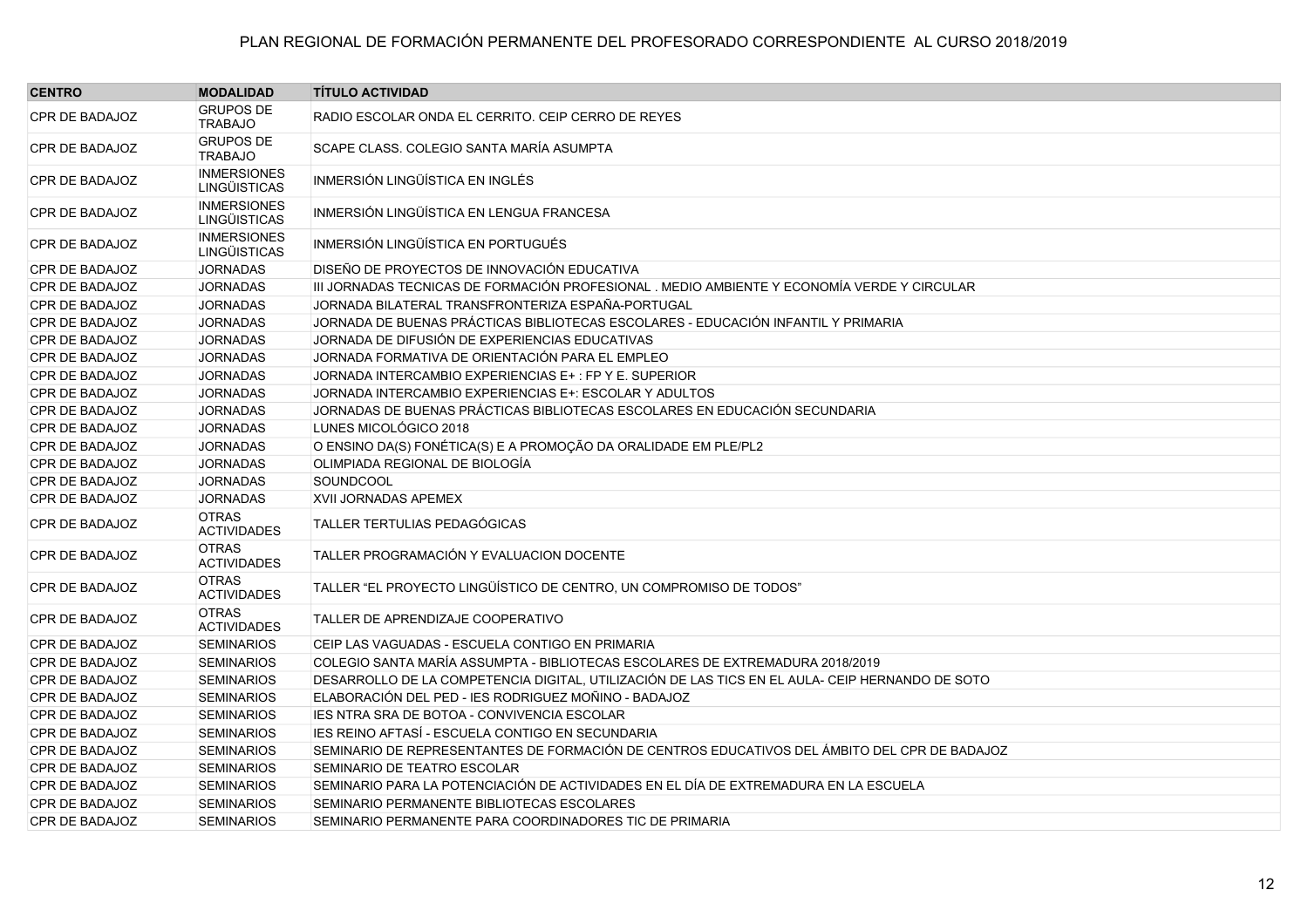| <b>CENTRO</b>        | <b>MODALIDAD</b>                    | <b>TÍTULO ACTIVIDAD</b>                                                                                                            |
|----------------------|-------------------------------------|------------------------------------------------------------------------------------------------------------------------------------|
| CPR DE BADAJOZ       | <b>SEMINARIOS</b>                   | VIII OLIMPIADA DE ECONOMÍA DE EXTREMADURA                                                                                          |
| CPR DE BROZAS        | <b>CURSOS</b>                       | ABN: POR UNAS MATEMÁTICAS DIFERENTES                                                                                               |
| <b>CPR DE BROZAS</b> | <b>CURSOS</b>                       | ABP. NUEVAS METODOLOGÍAS EN LA EDUCACIÓN SECUNDARIA                                                                                |
| <b>CPR DE BROZAS</b> | <b>CURSOS</b>                       | ACTUALIZACIÓN DOCENTE PARA EL PROFESORADO DE FP                                                                                    |
| <b>CPR DE BROZAS</b> | <b>CURSOS</b>                       | ALTAS CAPACIDADES EN EL AULA.                                                                                                      |
| <b>CPR DE BROZAS</b> | <b>CURSOS</b>                       | APRENDIZAJE DE SERVICIO                                                                                                            |
| <b>CPR DE BROZAS</b> | <b>CURSOS</b>                       | <b>COMMUNICATION CHANNEL IN ENGLISH</b>                                                                                            |
| <b>CPR DE BROZAS</b> | <b>CURSOS</b>                       | CURSO DE FORMACIÓN PARA LA ACREDITACIÓN DE LOS PRIMEROS INTERVINIENTES EN LA UTILIZACIÓN DEL DESFIBRILADOR SEMIAUTOMÁTICO EXTERNO. |
| <b>CPR DE BROZAS</b> | <b>CURSOS</b>                       | CURSO DE METODOLOGÍAS ACTIVAS EN EDUCACIÓN INFANTIL                                                                                |
| <b>CPR DE BROZAS</b> | <b>CURSOS</b>                       | DINAMIZACIÓN DE BIBLIOTECAS ESCOLARES.                                                                                             |
| <b>CPR DE BROZAS</b> | <b>CURSOS</b>                       | EL TEATRO: UNA ACTIVIDAD LÚDICA, CREATIVA E IMAGINATIVA                                                                            |
| <b>CPR DE BROZAS</b> | <b>CURSOS</b>                       | ELABORACIÓN DE PROGRAMACIONES DIDÁCTICAS                                                                                           |
| <b>CPR DE BROZAS</b> | <b>CURSOS</b>                       | ELABORACION DE UNIDADES INTEGRADAS                                                                                                 |
| CPR DE BROZAS        | <b>CURSOS</b>                       | ESTRATEGIAS Y RECURSOS PARA EL ALUMNADO TEA.                                                                                       |
| <b>CPR DE BROZAS</b> | <b>CURSOS</b>                       | EVALUACIÓN POR COMPETENCIAS                                                                                                        |
| CPR DE BROZAS        | <b>CURSOS</b>                       | FORMACIÓN PARA EQUIPOS DIRECTIVOS.                                                                                                 |
| CPR DE BROZAS        | <b>CURSOS</b>                       | FOTOGRAFÍA COMO RECURSO EDUCATIVO.                                                                                                 |
| CPR DE BROZAS        | <b>CURSOS</b>                       | FUNCIONAMIENTO Y SEGUIMIENTO EN COMUNIDADES DE APRENDIZAJE                                                                         |
| <b>CPR DE BROZAS</b> | <b>CURSOS</b>                       | GAMIFICACIÓN Y HERRAMIENTAS DIGITALES PARA LA EVALUACIÓN EN EL AULA.                                                               |
| <b>CPR DE BROZAS</b> | <b>CURSOS</b>                       | HERRAMIENTAS DIGITALES EN EL AULA. NIVEL INICIAL A2.                                                                               |
| <b>CPR DE BROZAS</b> | <b>CURSOS</b>                       | INICIACIÓN A COMUNIDADES DE APRENDIZAJE                                                                                            |
| <b>CPR DE BROZAS</b> | <b>CURSOS</b>                       | INTERVENCIÓN PARA EL ALUMNADO CON AACC EN LA ESCUELA.                                                                              |
| <b>CPR DE BROZAS</b> | <b>CURSOS</b>                       | LA PLATAFORMA ESCHOLARIUM (INICIACIÓN).                                                                                            |
| <b>CPR DE BROZAS</b> | <b>CURSOS</b>                       | LENGUA Y CULTURA PORTUGUESA                                                                                                        |
| <b>CPR DE BROZAS</b> | <b>CURSOS</b>                       | MEDIACION ESCOLAR Y TUTORÍA ENTRE IGUALES.                                                                                         |
| <b>CPR DE BROZAS</b> | <b>CURSOS</b>                       | MINDFULNESS EN ENTORNOS ESCOLARES                                                                                                  |
| <b>CPR DE BROZAS</b> | <b>CURSOS</b>                       | NUEVAS METODOLOGÍAS EN EDUCACIÓN DE ADULTOS                                                                                        |
| <b>CPR DE BROZAS</b> | <b>CURSOS</b>                       | NUEVAS METODOLOGÍAS EN LA CLASE DE LENGUAS EXTRANJERAS                                                                             |
| <b>CPR DE BROZAS</b> | <b>CURSOS</b>                       | PLATAFORMA ESCHOLARIUM.                                                                                                            |
| <b>CPR DE BROZAS</b> | <b>CURSOS</b>                       | PROGRAMAS EUROPEOS ERASMUS+                                                                                                        |
| <b>CPR DE BROZAS</b> | <b>CURSOS</b>                       | PROYECTOS EN LA PLATAFORMA E-TWINNING                                                                                              |
| <b>CPR DE BROZAS</b> | <b>CURSOS</b>                       | REANIMACIÓN CARDIOPULMONAR (RCP) Y PRIMEROS AUXILIOS. DESA.                                                                        |
| CPR DE BROZAS        | <b>CURSOS</b>                       | RECURSOS DEL ENTORNO DE LA RESEVA DE LA BIOSFERA TAJO INTERNACIONAL COMO ESTRATEGIA DIDÁCTICA Y PEDAGÓGICA                         |
| <b>CPR DE BROZAS</b> | <b>CURSOS</b>                       | ROBÓTICA APLICADA AL AULA.                                                                                                         |
| <b>CPR DE BROZAS</b> | <b>CURSOS A</b><br><b>DISTANCIA</b> | LABORATORIO VIRTUAL DE LECTOESCRITURA (OCTUBRE 2018).                                                                              |
| <b>CPR DE BROZAS</b> | <b>GRUPOS DE</b><br><b>TRABAJO</b>  | <b>GT PARÁBOLAS.</b>                                                                                                               |
| <b>CPR DE BROZAS</b> | <b>GRUPOS DE</b><br><b>TRABAJO</b>  | GT: ERASMUS + EN EL IES LOUSTAU VALVERDE                                                                                           |
| <b>CPR DE BROZAS</b> | <b>GRUPOS DE</b><br><b>TRABAJO</b>  | <b>GT: MATERIALES ABN</b>                                                                                                          |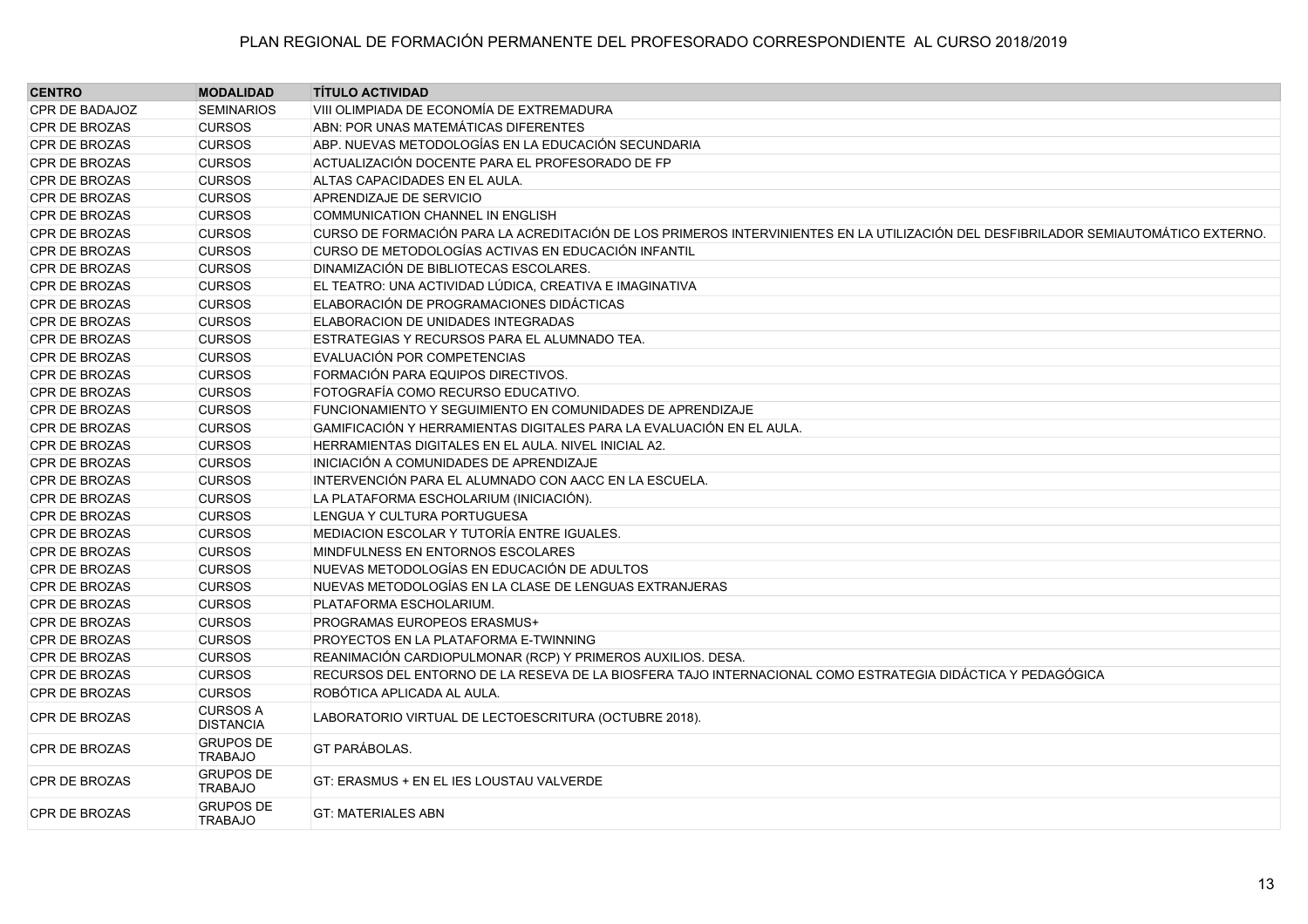| <b>CENTRO</b>         | <b>MODALIDAD</b>                          | <b>TÍTULO ACTIVIDAD</b>                                                                         |
|-----------------------|-------------------------------------------|-------------------------------------------------------------------------------------------------|
| <b>CPR DE BROZAS</b>  | <b>GRUPOS DE</b><br><b>TRABAJO</b>        | <b>GT: UN PUENTE HACIA EUROPA.</b>                                                              |
| <b>CPR DE BROZAS</b>  | <b>INMERSIONES</b><br><b>LINGÜISTICAS</b> | INMERSIÓN PARA LA MEJORA DE LA COMPETENCIA IDIOMÁTICA EN LENGUA INGLESA                         |
| <b>CPR DE BROZAS</b>  | <b>INMERSIONES</b><br><b>LINGÜISTICAS</b> | INMERSIÓN PARA LA MEJORA DE LA COMPETENCIA IDIOMÁTICA EN PORTUGUÉS                              |
| CPR DE BROZAS         | <b>JORNADAS</b>                           | III JORNADAS DE HISTORIA DE LA EDUCACIÓN                                                        |
| <b>CPR DE BROZAS</b>  | <b>JORNADAS</b>                           | JORNADAS DE HISTORIAS LOCALES DE GARROVILLAS DE ALCONÉTAR                                       |
| <b>CPR DE BROZAS</b>  | <b>JORNADAS</b>                           | III JORNADAS DE BUENAS PRÁCTICAS                                                                |
| CPR DE BROZAS         | <b>JORNADAS</b>                           | JORNADAS TRANSFRONTERIZAS DE BIOEXPERIENCIAS EDUCATIVAS EN TAJO INTERNACIONAL                   |
| <b>CPR DE BROZAS</b>  | <b>JORNADAS</b>                           | VIII JORNADAS SOBRE EL PUENTE ROMANO DE ALCÁNTARA                                               |
| <b>CPR DE BROZAS</b>  | <b>SEMINARIOS</b>                         | EL HUERTO ESCOLAR                                                                               |
| <b>CPR DE BROZAS</b>  | <b>SEMINARIOS</b>                         | SEMINARIO DE ESCUELA RURAL DE EXTREMADURA                                                       |
| <b>CPR DE BROZAS</b>  | <b>SEMINARIOS</b>                         | SEMINARIO LEER Y ESCRIBIR.                                                                      |
| CPR DE CÁCERES        | <b>CURSOS</b>                             | ERASMUS+: PROPUESTA DE LA INTERNACIONALIZACIÓN DE CENTROS A TRAVÉS DE LA ACCIÓN KA1             |
| CPR DE CÁCERES        | <b>CURSOS</b>                             | FORMACIÓN PLC- PORTFOLIO                                                                        |
| <b>CPR DE CÁCERES</b> | <b>CURSOS</b>                             | <b>ACTOR Y AUDIOVISUAL</b>                                                                      |
| CPR DE CÁCERES        | <b>CURSOS</b>                             | AMBIENTES DE APRENDIZAJE PARA INFANTIL. IMPLICACIONES Y PROPUESTAS PEDAGÓGICAS.                 |
| <b>CPR DE CÁCERES</b> | <b>CURSOS</b>                             | APLICACIÓN DIDÁCTICA DE LA PDI (MAÑANAS)                                                        |
| <b>CPR DE CÁCERES</b> | <b>CURSOS</b>                             | APLICACIÓN DIDÁCTICA DE LA PDI EDICIÓN 1                                                        |
| CPR DE CÁCERES        | <b>CURSOS</b>                             | APLICACIÓN DIDÁCTICA DE LA PDI EDICIÓN 2                                                        |
| CPR DE CÁCERES        | <b>CURSOS</b>                             | APLICACIÓN DIDÁCTICA DE LA PDI EDICIÓN 3                                                        |
| CPR DE CÁCERES        | <b>CURSOS</b>                             | APRENDAMOS LA LENGUA DE SIGNOS                                                                  |
| <b>CPR DE CÁCERES</b> | <b>CURSOS</b>                             | APRENDER A PERCIBIR, COMPRENDER Y REGULAR LAS EMOCIONES EN EL AULA                              |
| CPR DE CÁCERES        | <b>CURSOS</b>                             | APRENDIZAJE COOPERATIVO: CONSTRUIR CONOCIMIENTO, COMPETENCIAS SOCIALES Y COMUNICATIVAS.         |
| CPR DE CÁCERES        | <b>CURSOS</b>                             | APRENDIZAJE COOPERATIVO: ENFOQUE METODOLÓGICO PARA LA ATENCIÓN A LA DIVERSIDAD.                 |
| CPR DE CÁCERES        | <b>CURSOS</b>                             | ASESORAMIENTO EN PROGRAMACIONES DIDÁCTICAS Y PROGRAMACIONES DE AULA. PRIMARIA Y SECUNDARIA.     |
| <b>CPR DE CÁCERES</b> | <b>CURSOS</b>                             | ASESORAMIENTO EN PROPUESTAS PEDAGÓGICAS Y PROGRAMACIONES DE AULA. EDUCACIÓN INFANTIL (3-6 AÑOS) |
| CPR DE CÁCERES        | <b>CURSOS</b>                             | ASPECTOS DE INTERÉS PARA LA ACCIÓN TUTORIAL                                                     |
| <b>CPR DE CÁCERES</b> | <b>CURSOS</b>                             | AVISTAMIENTO DE AVES E INTERPRETACIÓN DEL PAISAJE EN EXTREMADURA                                |
| CPR DE CÁCERES        | <b>CURSOS</b>                             | BASES CIENTÍFICAS DE COMUNIDADES DE APRENDIZAJE                                                 |
| <b>CPR DE CÁCERES</b> | <b>CURSOS</b>                             | CÁCERES VERDE: ACERCANDO LA ESCUELA A LA NATURALEZA                                             |
| CPR DE CÁCERES        | <b>CURSOS</b>                             | CAMINOS DE SEFARAD: RECURSO TURÍSTICO.                                                          |
| CPR DE CÁCERES        | <b>CURSOS</b>                             | CERÁMICA SIN METAL                                                                              |
| <b>CPR DE CÁCERES</b> | <b>CURSOS</b>                             | CÍRCULOS DE LECTURA EN EDUCACIÓN SECUNDARIA Y ADULTOS                                           |
| <b>CPR DE CÁCERES</b> | <b>CURSOS</b>                             | CLAVES PARA EL APRENDIZAJE POR PROYECTOS                                                        |
| <b>CPR DE CÁCERES</b> | <b>CURSOS</b>                             | <b>COACHING PARA MÚSICOS</b>                                                                    |
| CPR DE CÁCERES        | <b>CURSOS</b>                             | COMPLEMENTOS PARA PEINADOS Y RECOGIDOS                                                          |
| <b>CPR DE CÁCERES</b> | <b>CURSOS</b>                             | COMPRENSIÓN Y EXPRESIÓN ORAL EN LAS AULAS DE PRIMARIA                                           |
| CPR DE CÁCERES        | <b>CURSOS</b>                             | COMUNICACIONES INDUSTRIALES CON SIMATIC                                                         |
| <b>CPR DE CÁCERES</b> | <b>CURSOS</b>                             | CONOCE EL MÉTODO ABN: MATEMÁTICAS SENCILLAS, MANIPULATIVAS Y DIVERTIDAS.                        |
| <b>CPR DE CÁCERES</b> | <b>CURSOS</b>                             | CREATIVIDAD, EXPRESIÓN Y COMUNICACIÓN EN EL AULA A TRAVÉS DE LOS TÍTERES                        |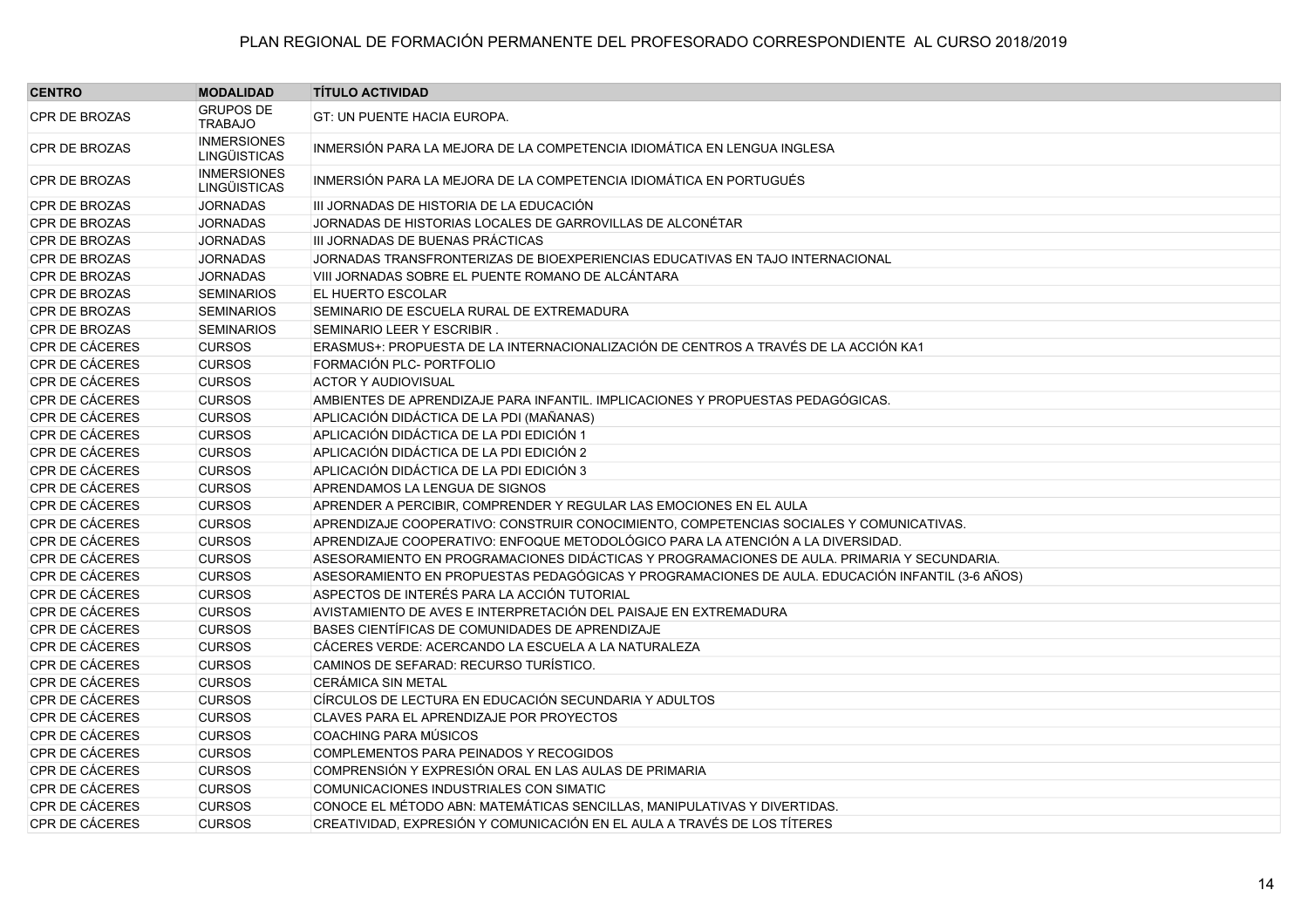| <b>CENTRO</b>         | <b>MODALIDAD</b> | <b>TÍTULO ACTIVIDAD</b>                                                                                                           |
|-----------------------|------------------|-----------------------------------------------------------------------------------------------------------------------------------|
| CPR DE CÁCERES        | <b>CURSOS</b>    | CURSO COORDINADORES TIC DE LOS CENTROS EDUCATIVOS                                                                                 |
| CPR DE CÁCERES        | <b>CURSOS</b>    | CURSO DE ENTRADA PARA FORMADORES P.A.L.V.                                                                                         |
| CPR DE CÁCERES        | <b>CURSOS</b>    | CURSO DE FORMACIÓN INICIAL PARA TUTORES NOVELES DE EDUCACIÓN A DISTANCIA                                                          |
| CPR DE CÁCERES        | <b>CURSOS</b>    | CURSO DE FORMACIÓN PARA LA ACREDITACIÓN DE LOS PRIMEROS INTERVINIENTES EN LA UTILIZACIÓN DEL DESFIBRILADOR SEMIAUTOMÁTICO EXTERNO |
| CPR DE CÁCERES        | <b>CURSOS</b>    | CURSO DE SOPORTE VITAL BÁSICO Y ACREDITACIÓN EN FORMACIÓN PARA EL USO DE DESFIBRILADORES EXTERNOS SEMIAUTOMÁTICOS (DESA)          |
| CPR DE CÁCERES        | <b>CURSOS</b>    | CURSO FINAL MATEMÁTICAS ABN: ES POSIBLE ENTENDER Y DISFRUTAR LAS MATEMÁTICAS                                                      |
| <b>CPR DE CÁCERES</b> | <b>CURSOS</b>    | DESARROLLO DE LA ATENCIÓN PLENA EN LA ESCUELA Y EN LA FAMILIA.                                                                    |
| <b>CPR DE CÁCERES</b> | <b>CURSOS</b>    | DESARROLLO DE LA ATENCIÓN PLENA CON ADOLESCENTES EN ÁMBITOS EDUCATIVOS                                                            |
| CPR DE CÁCERES        | <b>CURSOS</b>    | DISEÑO DE AEORGRAFÍA ARTÍSTICA DE VEHÍCULOS                                                                                       |
| CPR DE CÁCERES        | <b>CURSOS</b>    | ECONOMÍA SOCIAL Y EMPRENDIMIENTO COLECTIVO                                                                                        |
| CPR DE CÁCERES        | <b>CURSOS</b>    | EDICIÓN DE VÍDEO PARA SU APLICACIÓN A LA ENSEÑANZA                                                                                |
| CPR DE CÁCERES        | <b>CURSOS</b>    | EL AJEDREZ EN EL AULA                                                                                                             |
| CPR DE CÁCERES        | <b>CURSOS</b>    | EL APRENDIZAJE-SERVICIO: UN BRÚJULA PARA ORIENAR EL TALENTO                                                                       |
| CPR DE CÁCERES        | <b>CURSOS</b>    | EL APRENDIZAJE-SERVICIO. DESARROLLO Y SUPERVISIÓN DE PROYECTOS                                                                    |
| CPR DE CÁCERES        | <b>CURSOS</b>    | EL ARTE COMO METODOLOGÍA. DESARROLLO Y SUPERVISIÓN DE PROYECTOS.                                                                  |
| CPR DE CÁCERES        | <b>CURSOS</b>    | EL ARTE COMO METODOLOGÍA. PRÁCTICAS ARTÍSTICAS COLABORATIVAS EN EL AULA                                                           |
| <b>CPR DE CÁCERES</b> | <b>CURSOS</b>    | EL CONOCIMIENTO DE LOS PALACIOS DE CÁCERES PARA APLICARLO EN LA ENSEÑANZA                                                         |
| CPR DE CÁCERES        | <b>CURSOS</b>    | EL EFECTO CROMA EN VÍDEO                                                                                                          |
| CPR DE CÁCERES        | <b>CURSOS</b>    | EL HUERTO ESCOLAR EN LOS CENTROS EDUCATIVOS                                                                                       |
| CPR DE CÁCERES        | <b>CURSOS</b>    | ELABORACIONES CULINARIAS PARA PERSONAS CON ALERGIAS E INTOLERANCIAS EN LA RESTAURACIÓN                                            |
| CPR DE CÁCERES        | <b>CURSOS</b>    | EMERGENCIAS SANITARIAS Y PRIMEROS AUXILIOS EN LOS CENTROS EDUCATIVOS.                                                             |
| CPR DE CÁCERES        | <b>CURSOS</b>    | EMERGENCIAS SANITARIAS Y PRIMEROS AUXILIOS EN LOS CENTROS EDUCATIVOS.                                                             |
| CPR DE CÁCERES        | <b>CURSOS</b>    | <b>ENGLISH TOWARDS C1</b>                                                                                                         |
| CPR DE CÁCERES        | <b>CURSOS</b>    | <b>EPLAN ELECTRIC P8</b>                                                                                                          |
| CPR DE CÁCERES        | <b>CURSOS</b>    | ERASMUS+: PROPUESTAS DE INTERNACIONALIZACIÓN DE CENTROS A TRAVÉS DE LA ACCIÓN CLAVE KA-2                                          |
| CPR DE CÁCERES        | <b>CURSOS</b>    | ESCUELAS INFANTILES DE 0 A 3 AÑOS                                                                                                 |
| CPR DE CÁCERES        | <b>CURSOS</b>    | ESTACIÓN METEOROLÓGICA CON RASPBERRY PI                                                                                           |
| CPR DE CÁCERES        | <b>CURSOS</b>    | ESTRATEGIAS PARA LOS EQUIPOS DOCENTES: GESTIÓN, COOPERACIÓN Y EMOCIÓN. SOMOS EQUIPO                                               |
| CPR DE CÁCERES        | <b>CURSOS</b>    | EXTREMADURA ESTÁ EN LA ESCUELA                                                                                                    |
| CPR DE CÁCERES        | <b>CURSOS</b>    | FORMACIÓN DE COORDINADORES DE GRUPOS DE TRABAJO Y SEMINARIOS 2018/2019                                                            |
| CPR DE CÁCERES        | <b>CURSOS</b>    | FORMACIÓN DE EQUIPOS DIRECTIVOS                                                                                                   |
| CPR DE CÁCERES        | <b>CURSOS</b>    | FORMACIÓN DE SECRETARIOS DE CENTROS EDUCATIVOS                                                                                    |
| CPR DE CÁCERES        | <b>CURSOS</b>    | FORMACIÓN PARA PROFESORES DE INFORMÁTICA DE ESO Y BACHILLERATO                                                                    |
| CPR DE CÁCERES        | <b>CURSOS</b>    | FORMACIÓN TIC EN LAS AULAS DE ADULTOS                                                                                             |
| CPR DE CÁCERES        | <b>CURSOS</b>    | <b>FOTOGRAFÍA EDUCATIVA</b>                                                                                                       |
| CPR DE CÁCERES        | <b>CURSOS</b>    | FUNDAMENTOS Y APLICABILIDAD DE LA TECNOLOGÍA DE GPS Y ACELEROMETRÍA EN LAS ACTIVIDADES FÍSICAS                                    |
| CPR DE CÁCERES        | <b>CURSOS</b>    | GESTIÓN DE CONTENIDOS ESCHOLARIUM Y DERECHOS DE AUTOR                                                                             |
| CPR DE CÁCERES        | <b>CURSOS</b>    | GESTIÓN DE LA BIBLIOTECA ESCOLAR CON ABIESWEB FEB 2019                                                                            |
| CPR DE CÁCERES        | <b>CURSOS</b>    | GESTIÓN DE LA BIBLIOTECA ESCOLAR CON ABIESWEB FEB 2019 MAÑANAS                                                                    |
| CPR DE CÁCERES        | <b>CURSOS</b>    | GESTIÓN DE LA BIBLIOTECA ESCOLAR CON ABIESWEB OCT 2018                                                                            |
| CPR DE CÁCERES        | <b>CURSOS</b>    | GESTIÓN DE LA BIBLIOTECA ESCOLAR CON ABIESWEB OCT 2018 MAÑANAS                                                                    |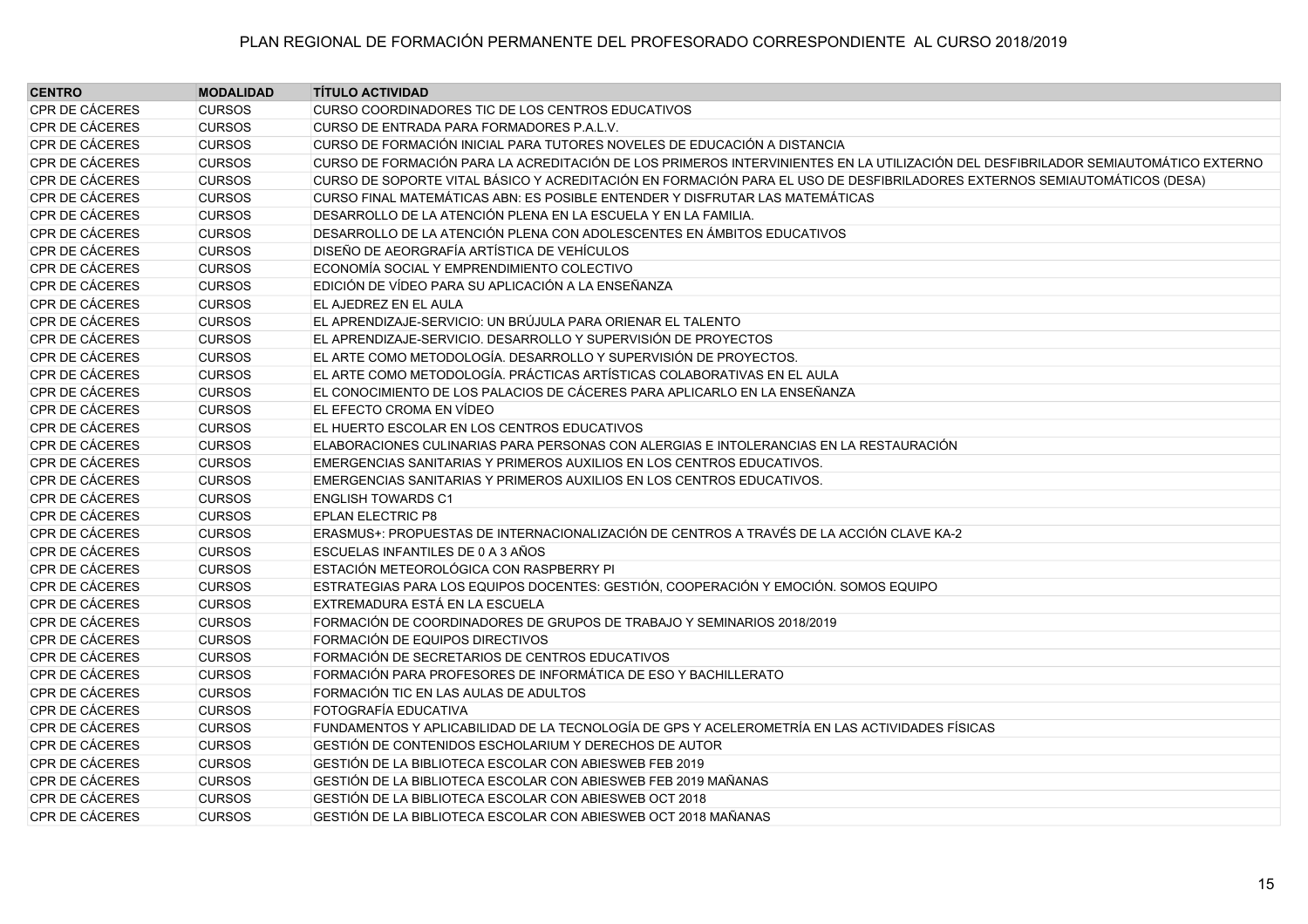| <b>CENTRO</b>         | <b>MODALIDAD</b> | <b>TÍTULO ACTIVIDAD</b>                                                                                                                     |
|-----------------------|------------------|---------------------------------------------------------------------------------------------------------------------------------------------|
| CPR DE CÁCERES        | <b>CURSOS</b>    | GESTIÓN EMOCIONAL Y LAS RELACIONES INTERPERSONALES EN LAS ENSEÑANZA DE ADULTOS                                                              |
| CPR DE CÁCERES        | <b>CURSOS</b>    | HERRAMIENTAS TIC BÁSICAS COMO APOYO EDUCATIVO                                                                                               |
| CPR DE CÁCERES        | <b>CURSOS</b>    | HONGOS, DEL CAMPO AL AULA                                                                                                                   |
| CPR DE CÁCERES        | <b>CURSOS</b>    | II PARTE REVIT. MODELOS BIM EN EDIFICACIÓN                                                                                                  |
| CPR DE CÁCERES        | <b>CURSOS</b>    | INICIACIÓN A LAS MATEMÁTICAS SINGAPUR                                                                                                       |
| CPR DE CÁCERES        | <b>CURSOS</b>    | INICIACIÓN AL SCRAPBOKING, MIX MEDCIA Y CHALKY PAINT EN EL CEIP LOS ARCOS                                                                   |
| CPR DE CÁCERES        | <b>CURSOS</b>    | <b>INTELIGENCIA EMOCIONAL</b>                                                                                                               |
| CPR DE CÁCERES        | <b>CURSOS</b>    | INTELIGENCIA EMOCIONAL, PEDAGOGÍA, CREATIVIDAD E INNOVACIÓN EN EL AULA CON LEGO SERIOUS PLAY                                                |
| CPR DE CÁCERES        | <b>CURSOS</b>    | IV ATELIER D'ÉCRITURE. IMPRESSIONISME: LA COLLECTION DI'INSTANTS                                                                            |
| CPR DE CÁCERES        | <b>CURSOS</b>    | IV CURSO SOBRE A FALA                                                                                                                       |
| CPR DE CÁCERES        | <b>CURSOS</b>    | LA BTT COMO MEDIO PARA EL DESARROLLO DE LA COMPETENCIA SOCIAL Y CÍVICA                                                                      |
| <b>CPR DE CÁCERES</b> | <b>CURSOS</b>    | LA EDUCACIÓN FÍSICA EN LA ENSEÑANZA: INVESTIGACIÓN, INNOVACIÓN Y BUENAS PRÁCTICAS                                                           |
| CPR DE CÁCERES        | <b>CURSOS</b>    | LA ELABORACIÓN DE LAS PRUEBAS DE EVALUACIÓN INDIVIDUALIZADA DE 3º DE E. PRIMARIA.                                                           |
| CPR DE CÁCERES        | <b>CURSOS</b>    | LA EVALUACIÓN COMO INSTRUMENTO DE MEJORA EDUCATIVA                                                                                          |
| CPR DE CÁCERES        | <b>CURSOS</b>    | LA EVALUACIÓN EN EL APRENDIZAJE COOPERATIVO                                                                                                 |
| CPR DE CÁCERES        | <b>CURSOS</b>    | LA GAMIFICACIÓN EN LA ENSEÑANZA                                                                                                             |
| CPR DE CÁCERES        | <b>CURSOS</b>    | LA IGUALDAD DE GÉNERO EN EL ÁMBITO EDUCATIVO                                                                                                |
| CPR DE CÁCERES        | <b>CURSOS</b>    | LA MAGIA EN EL AULA DE IDIOMAS                                                                                                              |
| CPR DE CÁCERES        | <b>CURSOS</b>    | LA NEUROCIENCIA EN LA EDUCACIÓN                                                                                                             |
| CPR DE CÁCERES        | <b>CURSOS</b>    | LA ORQUESTA ESCOLAR: DEL FOLKLORE AL ROCK                                                                                                   |
| CPR DE CÁCERES        | <b>CURSOS</b>    | LA PERSONALIZACIÓN DEL APRENDIZAJE ESCOLAR. CÉSAR COLL Y MARIANA SOLARI                                                                     |
| CPR DE CÁCERES        | <b>CURSOS</b>    | LA PLATAFORMA ESCHOLARIUM. CREACIÓN Y ENRIQUECIMIENTO DE UN LIBRO DIGITAL                                                                   |
| CPR DE CÁCERES        | <b>CURSOS</b>    | LA PRÁCTICA DE LAS MATEMÁTICAS SINGAPUR                                                                                                     |
| CPR DE CÁCERES        | <b>CURSOS</b>    | LA WEB 3.0 COMO HERRAMIENTA DE APOYO A LA EDUCACIÓN                                                                                         |
| CPR DE CÁCERES        | <b>CURSOS</b>    | LABORATORIO DE CIENCIAS                                                                                                                     |
| CPR DE CÁCERES        | <b>CURSOS</b>    | LABORATORIO DE MATEMÁTICAS ABN. NIVELES AVANZADOS. PRIMARIA Y SECUNDARIA                                                                    |
| CPR DE CÁCERES        | <b>CURSOS</b>    | LABORATORIO DE MATEMÁTICAS ABN. PRIMEROS NIVELES EN E. PRIMARIA                                                                             |
| CPR DE CÁCERES        | <b>CURSOS</b>    | LABORATORIO MATEMÁTICAS ABN EN EDUCACIÓN INFANTIL                                                                                           |
| CPR DE CÁCERES        | <b>CURSOS</b>    | LAPBOOK: INGENIERÍA DEL PAPEL APLICADO AL APRENDIZAJE POR PROYECTOS                                                                         |
| CPR DE CÁCERES        | <b>CURSOS</b>    | LE PETIT PRINCE SOUS TOUTES LES COUTURES                                                                                                    |
| CPR DE CÁCERES        | <b>CURSOS</b>    | LECTURA EN COMUNIDAD EDUCATIVA 1                                                                                                            |
| CPR DE CÁCERES        | <b>CURSOS</b>    | LECTURA EN COMUNIDAD EDUCATIVA 2                                                                                                            |
| CPR DE CÁCERES        | <b>CURSOS</b>    | LOCURAS DE LA CIENCIA QUE NOS ATRAPARÁN EN EL AULA                                                                                          |
| CPR DE CÁCERES        | <b>CURSOS</b>    | <b>LOOKING LEXICAL ENGLISH</b>                                                                                                              |
| CPR DE CÁCERES        | <b>CURSOS</b>    | LOS CÍRCULOS DE LECTURA Y OTRAS ESTRATEGIAS PARA LEER EN LA ESCUELA                                                                         |
| CPR DE CÁCERES        | <b>CURSOS</b>    | LOS DRONES APLICADOS A LA FOTOGRAFÍA Y AL VÍDEO, COMO RECURSO DE INNOVACIÓN EDUCATIVA EN LA ENSEÑANZA                                       |
| CPR DE CÁCERES        | <b>CURSOS</b>    | MEDIACIÓN EDUCATIVA, TÉCNICAS Y PROCEDIMIENTOS DE ACTUACIÓN.                                                                                |
| CPR DE CÁCERES        | <b>CURSOS</b>    | METODOLOGÍA ELE (ESPAÑOL LENGUA EXTRANJERA)                                                                                                 |
| CPR DE CÁCERES        | <b>CURSOS</b>    | METODOLOGÍAS ACTIVAS DE APLICACIÓN EN LOS CICLOS FORMATIVOS DE LA FAMILIA PROFESIONAL DE LOS SERVICIOS SOCIOCULTURALES Y A LA<br>COMUNIDAD. |
| CPR DE CÁCERES        | <b>CURSOS</b>    | METODOLOGÍAS PRÁCTICAS PARA MEJORAR EL APRENDIZAJE DE LAS CIENCIAS EN EL AULA. NEUROEDUCACIÓN ACTIVA.                                       |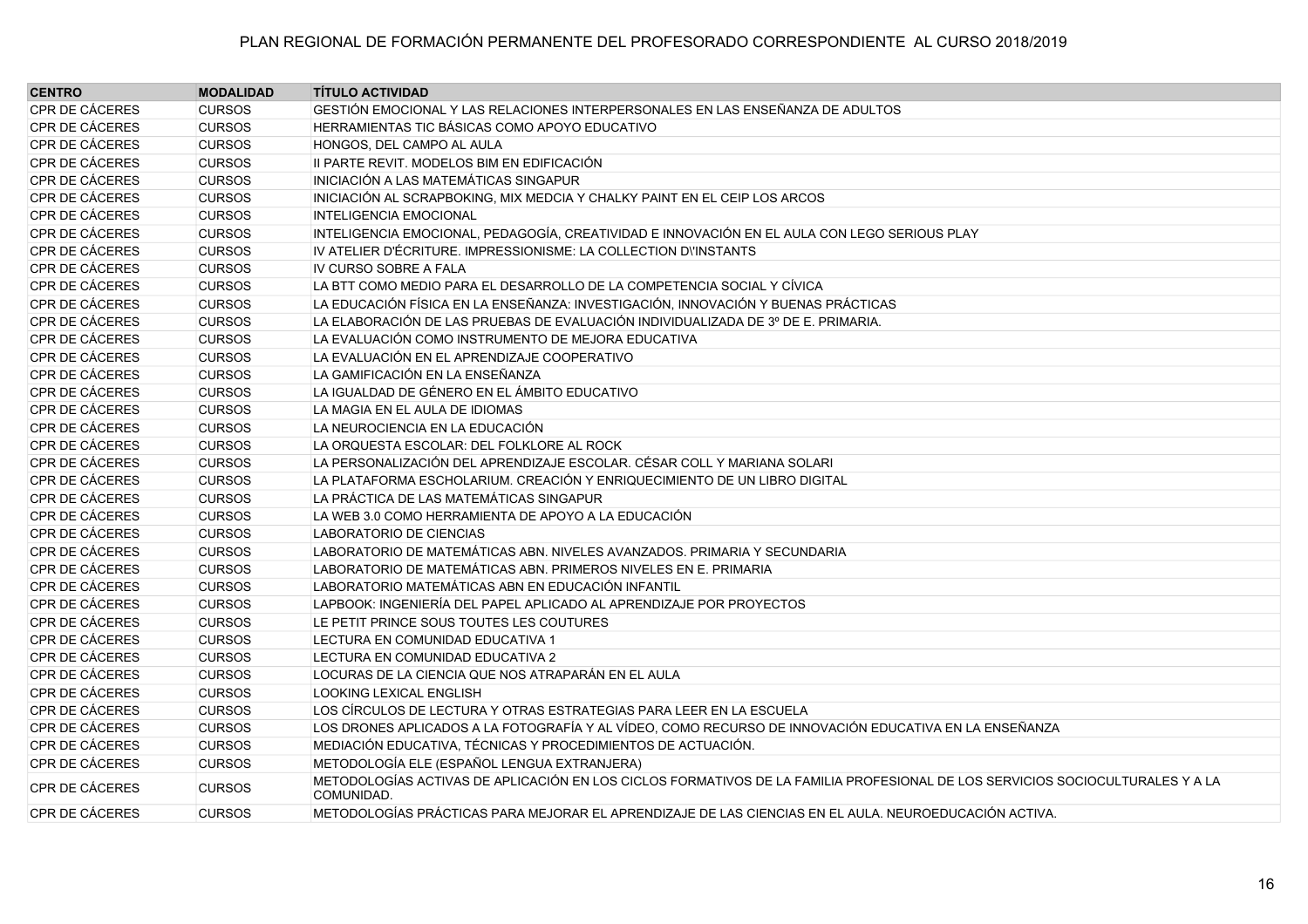| <b>CENTRO</b>  | <b>MODALIDAD</b>                    | <b>TÍTULO ACTIVIDAD</b>                                                                                         |
|----------------|-------------------------------------|-----------------------------------------------------------------------------------------------------------------|
| CPR DE CÁCERES | <b>CURSOS</b>                       | MINDFULNESS APLICADO AL AULA. EDICIÓN II                                                                        |
| CPR DE CÁCERES | <b>CURSOS</b>                       | MINDFULNESS APLICADO EN EL AULA. EDICIÓN 1                                                                      |
| CPR DE CÁCERES | <b>CURSOS</b>                       | MINDFULNESS PARA MÚSICOS                                                                                        |
| CPR DE CÁCERES | <b>CURSOS</b>                       | MIRADORES CELESTES SOBRE LA DEHESA II                                                                           |
| CPR DE CÁCERES | <b>CURSOS</b>                       | ORIENTACIÓN DE LA VOZ Y EL MOVIMIENTO EN EL ESPACIO                                                             |
| CPR DE CÁCERES | <b>CURSOS</b>                       | PIANO Y MÚSICA DE CÁMARA                                                                                        |
| CPR DE CÁCERES | <b>CURSOS</b>                       | PLATAFORMA EDUCATIVA RAYUELA: EL CUADERNO DEL PROFESOR                                                          |
| CPR DE CÁCERES | <b>CURSOS</b>                       | PORTUGUÉS PARA VIAJAR. DESCUBRIENDO OCHO CIUDADES                                                               |
| CPR DE CÁCERES | <b>CURSOS</b>                       | PREVENCIÓN PARA UN USO CORRECTO DE LA VOZ EN EL AULA                                                            |
| CPR DE CÁCERES | <b>CURSOS</b>                       | PROFESORES QUE DEJAN HUELLA: PANORAMAS SOBRE LA EDUCACIÓN ACTUAL                                                |
| CPR DE CÁCERES | <b>CURSOS</b>                       | RADIO ESCOLAR EN ACCIÓN. RADIOEDU                                                                               |
| CPR DE CÁCERES | <b>CURSOS</b>                       | REALIDAD AUMENTADA Y SU APLICACIÓN DIDÁCTICA                                                                    |
| CPR DE CÁCERES | <b>CURSOS</b>                       | REPENSANDO UNA ESCUELA DE VÍNCULOS. EDUCACIÓN INFANTIL CON MARI CARMEN DÍEZ NAVARRO                             |
| CPR DE CÁCERES | <b>CURSOS</b>                       | ROBÓTICA AVANZADA                                                                                               |
| CPR DE CÁCERES | <b>CURSOS</b>                       | ROBÓTICA PARA EDUCACIÓN PRIMARIA                                                                                |
| CPR DE CÁCERES | <b>CURSOS</b>                       | ROBÓTICA PARA EDUCACIÓN SECUNDARIA                                                                              |
| CPR DE CÁCERES | <b>CURSOS</b>                       | SEGUIMOS APRENDIENDO EL PECS                                                                                    |
| CPR DE CÁCERES | <b>CURSOS</b>                       | SOBREDENTADURA SOBRE IMPLANTES                                                                                  |
| CPR DE CÁCERES | <b>CURSOS</b>                       | SOPORTE VITAL BÁSICO Y ACREDITACIÓN EN FORMACIÓN PARA EL USO DE DESFIBRILADORES EXTERNOS SEMIAUTOMÁTICOS (DESA) |
| CPR DE CÁCERES | <b>CURSOS</b>                       | TALLER DE PENSAMIENTO VISUAL COMO ESTRATEGIA DE MEJORA DEL APRENDIZAJE                                          |
| CPR DE CÁCERES | <b>CURSOS</b>                       | TÉCNICA VIEWPOINTS PARA LA IMPROVISACIÓN GRUPAL EN EL TEATRO.                                                   |
| CPR DE CÁCERES | <b>CURSOS</b>                       | TÉCNICA VOCAL Y DIRECCIÓN APLICADA AL AULA                                                                      |
| CPR DE CÁCERES | <b>CURSOS</b>                       | TECNOLOGÍAS EDUCATIVAS PARA MONITORES DE ACTIVIDADES FORMATIVAS COMPLEMENTARIAS                                 |
| CPR DE CÁCERES | <b>CURSOS</b>                       | USO DE TABLETAS DIGITALIZADORAS EN EL AULA                                                                      |
| CPR DE CÁCERES | <b>CURSOS</b>                       | VEHÍCULOS HÍBRIDOS Y ELÉCTRICOS                                                                                 |
| CPR DE CÁCERES | <b>CURSOS</b>                       | XIII JORNADAS PARADOXA                                                                                          |
| CPR DE CÁCERES | <b>CURSOS A</b><br><b>DISTANCIA</b> | CREACIÓN DE UNIDADES DIDÁCTICAS Y DE UN LIBRO DIGITAL EN ESCHOLARIUM                                            |
| CPR DE CÁCERES | <b>CURSOS A</b><br><b>DISTANCIA</b> | MINDFULNESS: ALUMNOS ATENTOS Y TRANQUILOS                                                                       |
| CPR DE CÁCERES | <b>GRUPOS DE</b><br><b>TRABAJO</b>  | ¿POR QUÉ Y POR QUÉ NO?                                                                                          |
| CPR DE CÁCERES | <b>GRUPOS DE</b><br><b>TRABAJO</b>  | ABRAZA TUS VALORES, ABRAZA LA IGUALDAD                                                                          |
| CPR DE CÁCERES | <b>GRUPOS DE</b><br><b>TRABAJO</b>  | ANÁLISIS DE LOS CONENIDOS DE LA DANZA CLÁSICA Y PROPUESTA METODOLÓGICA                                          |
| CPR DE CÁCERES | <b>GRUPOS DE</b><br><b>TRABAJO</b>  | BIBLIOTECA ESCOLAR "FERNANDO AGUNDEZ" DEL CEIP LOS ARCOS.                                                       |
| CPR DE CÁCERES | <b>GRUPOS DE</b><br><b>TRABAJO</b>  | BIBLIOTECA ESCOLAR JES SIERRA DE MONTÁNCHEZ 2018-19                                                             |
| CPR DE CÁCERES | <b>GRUPOS DE</b><br><b>TRABAJO</b>  | BIBLIOTECA VIVA III:  Y NACIÓ DEL LIBRO                                                                         |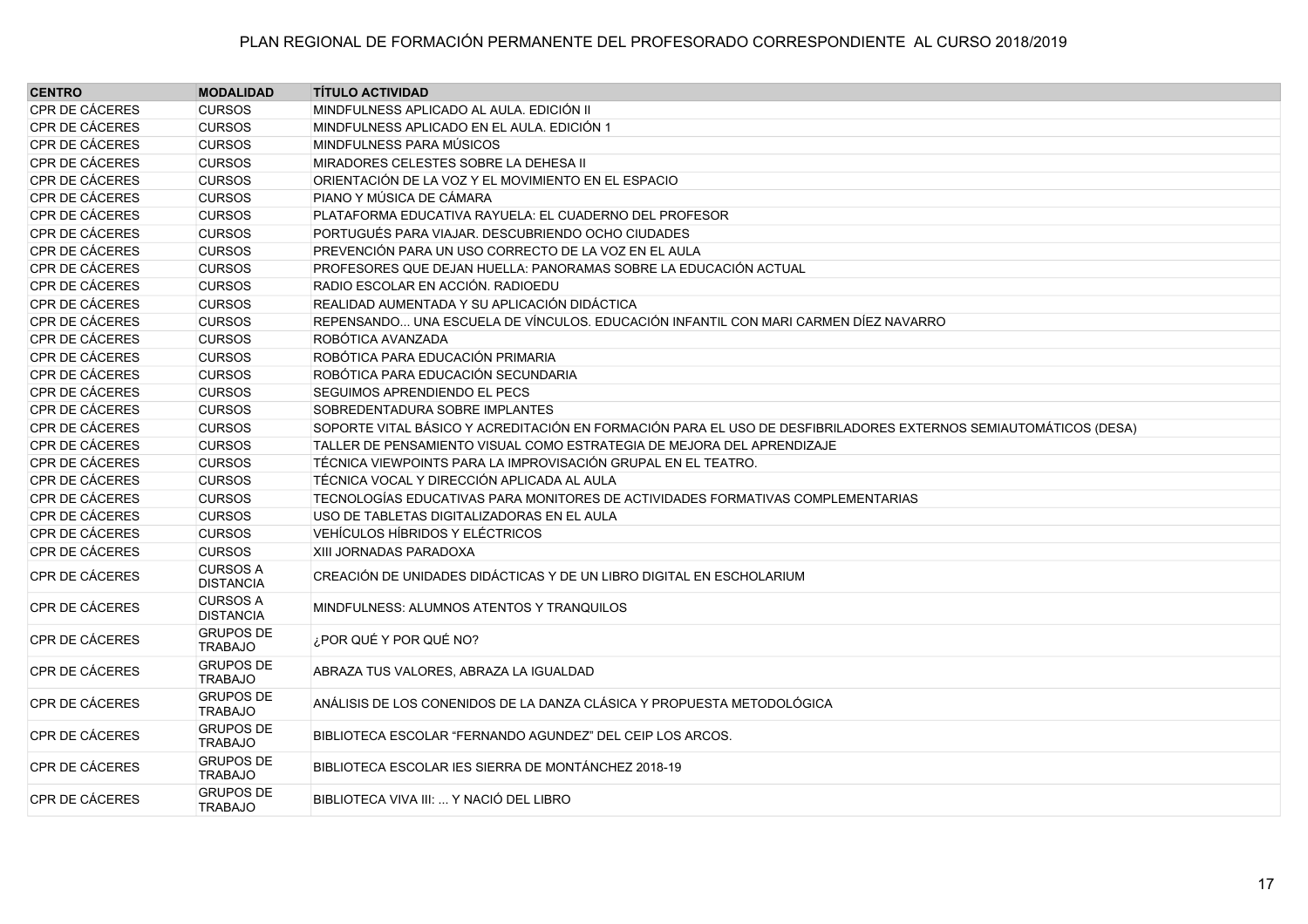| <b>CENTRO</b>         | <b>MODALIDAD</b>                   | <b>TÍTULO ACTIVIDAD</b>                                                                                                                                                                  |
|-----------------------|------------------------------------|------------------------------------------------------------------------------------------------------------------------------------------------------------------------------------------|
| CPR DE CÁCERES        | <b>GRUPOS DE</b><br><b>TRABAJO</b> | CIEN PÁJAROS VOLANDO                                                                                                                                                                     |
| CPR DE CÁCERES        | <b>GRUPOS DE</b><br><b>TRABAJO</b> | CONTINUACIÓN ELABORACIÓN PROYECTO EDUCATIVO DIGITAL DEL CENTRO                                                                                                                           |
| CPR DE CÁCERES        | <b>GRUPOS DE</b><br><b>TRABAJO</b> | DINAMIZACIÓN DE LA BIBLIOTECA DEL CENTRO                                                                                                                                                 |
| CPR DE CÁCERES        | <b>GRUPOS DE</b><br><b>TRABAJO</b> | E+KA101 DEUCE FOR EQUALITY . EMPATADOS POR LA IGUALDAD                                                                                                                                   |
| CPR DE CÁCERES        | <b>GRUPOS DE</b><br><b>TRABAJO</b> | ELABORACIÓN DE PRUEBAS DE CERTIFICACIÓN DE INGLÉS B1                                                                                                                                     |
| CPR DE CÁCERES        | <b>GRUPOS DE</b><br><b>TRABAJO</b> | ELABORACIÓN DE PRUEBAS DE CERTIFICACIÓN DE ITALIANO. NIVELES A2, B1, B2, C1. CURSO 2018/2019                                                                                             |
| CPR DE CÁCERES        | <b>GRUPOS DE</b><br><b>TRABAJO</b> | ELABORACIÓN DEL PEC DE LA EOI                                                                                                                                                            |
| CPR DE CÁCERES        | <b>GRUPOS DE</b><br><b>TRABAJO</b> | EMPRENDE. IES VIRGEN DE GUADALUPE                                                                                                                                                        |
| CPR DE CÁCERES        | <b>GRUPOS DE</b><br><b>TRABAJO</b> | EMPRENDER EN EL MOCTEZUMA                                                                                                                                                                |
| <b>CPR DE CÁCERES</b> | <b>GRUPOS DE</b><br><b>TRABAJO</b> | ESTUDIO DEL REPERTORIO PARA LAS ENSEÑANZAS ELEMENTALES DE PIANO                                                                                                                          |
| CPR DE CÁCERES        | <b>GRUPOS DE</b><br><b>TRABAJO</b> | EXPERIMENTACIÓN EN LA PLATAFORMA ESCHOLARIUM Y VALORACIÓN DE SU INCIDENCIA EN EL CENTRO. RECURSOS ABIERTOS, USO Y APLICABILIDAD DE<br>LOS MISMOS. DERECHOS DE AUTOR Y TIPOS DE LICENCIAS |
| CPR DE CÁCERES        | <b>GRUPOS DE</b><br><b>TRABAJO</b> | GRUPO DE TRABAJO REBEX 2018-2019 CEIP GABRIEL Y GALÁN, CÁCERES                                                                                                                           |
| CPR DE CÁCERES        | <b>GRUPOS DE</b><br><b>TRABAJO</b> | GRUPO DE TRABAJO REBEX 2018-2019 CEPA "MAESTRO MARTÍN CISNEROS"                                                                                                                          |
| CPR DE CÁCERES        | <b>GRUPOS DE</b><br><b>TRABAJO</b> | GRUPO DE TRABAJO REBEX 2018/19 CEIP EL VIVERO                                                                                                                                            |
| CPR DE CÁCERES        | <b>GRUPOS DE</b><br><b>TRABAJO</b> | GRUPO DE TRABAJO REBEX 2018/19 COLEGIO MARIA AUXILIADORA                                                                                                                                 |
| <b>CPR DE CÁCERES</b> | <b>GRUPOS DE</b><br><b>TRABAJO</b> | GRUPO DE TRABAJO REBEX 2018/19. CEIP ALBA PLATA, CÁCERES                                                                                                                                 |
| CPR DE CÁCERES        | <b>GRUPOS DE</b><br><b>TRABAJO</b> | GRUPO DE TRABAJO. LA BIBLIOTECA: LUGAR DE ENCUENTRO. IES NORBA CAESARINA, CÁCERES                                                                                                        |
| CPR DE CÁCERES        | <b>GRUPOS DE</b><br><b>TRABAJO</b> | GRUPO DE TRABAJO ANIMACIÓN LECTORA A TRAVÉS DE LOS CLUBES DE LECTURA. CEIP PRÁCTICAS                                                                                                     |
| CPR DE CÁCERES        | <b>GRUPOS DE</b><br><b>TRABAJO</b> | HACIA EL BUEN TRATO DESDE LA ACCIÓN COMUNITARIA IV                                                                                                                                       |
| CPR DE CÁCERES        | <b>GRUPOS DE</b><br><b>TRABAJO</b> | II FESTIVAL DE THÉÂTRE EN FRANCÉS INTERCENTROS DE EXTREMADURA                                                                                                                            |
| CPR DE CÁCERES        | <b>GRUPOS DE</b><br><b>TRABAJO</b> | III OLIMPIADA DE FRANCÉS DE EXTREMADURA-SXXI                                                                                                                                             |
| CPR DE CÁCERES        | <b>GRUPOS DE</b><br><b>TRABAJO</b> | <b>INTELIGENCIA EMOCIONAL VII</b>                                                                                                                                                        |
| CPR DE CÁCERES        | <b>GRUPOS DE</b><br><b>TRABAJO</b> | INTERPRETACIÓN DEL PAISAJE Y AVISTAMIENTO DE AVES (BIRDWATCHING)                                                                                                                         |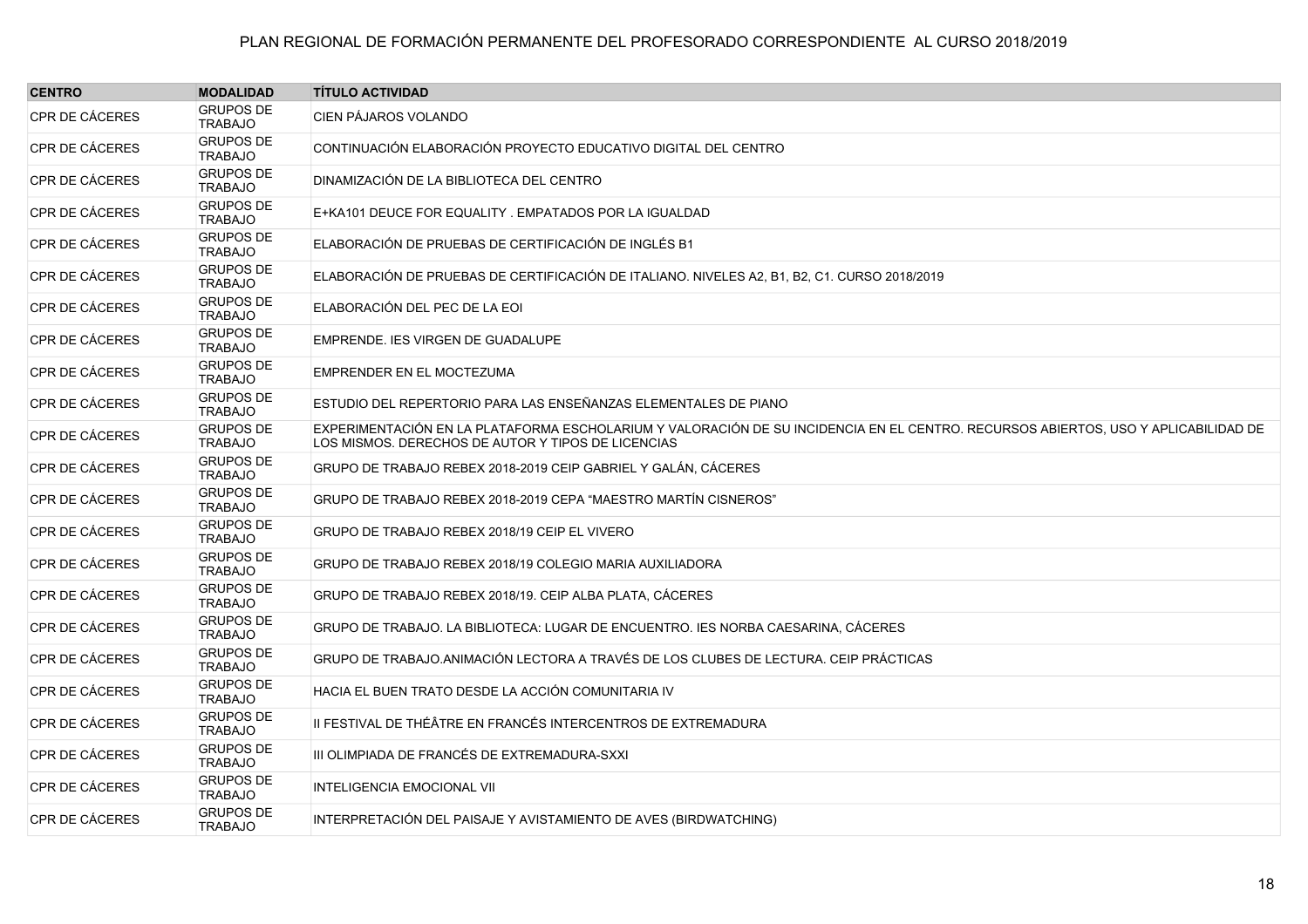| <b>CENTRO</b>         | <b>MODALIDAD</b>                          | <b>TÍTULO ACTIVIDAD</b>                                                                                                  |
|-----------------------|-------------------------------------------|--------------------------------------------------------------------------------------------------------------------------|
| <b>CPR DE CÁCERES</b> | <b>GRUPOS DE</b><br><b>TRABAJO</b>        | LA BIBLIOTECA UNA VENTANA AL MUNDO                                                                                       |
| <b>CPR DE CÁCERES</b> | <b>GRUPOS DE</b><br><b>TRABAJO</b>        | <b>LECTURAS VISIBLES</b>                                                                                                 |
| CPR DE CÁCERES        | <b>GRUPOS DE</b><br><b>TRABAJO</b>        | METODOLOGÍAS ACTIVAS EN LA ESCUELA INCLUSIVA PLURILINGÜE                                                                 |
| CPR DE CÁCERES        | <b>GRUPOS DE</b><br><b>TRABAJO</b>        | PORT-FOLIO DE LAS LENGUAS. COLEGIO DIOCESANO                                                                             |
| <b>CPR DE CÁCERES</b> | <b>GRUPOS DE</b><br><b>TRABAJO</b>        | PORTFOLIO EUROPEO DE LAS LENGUAS CASTRA CAECILIA                                                                         |
| CPR DE CÁCERES        | <b>GRUPOS DE</b><br><b>TRABAJO</b>        | PROGRAMAS EDUCATIVOS DIRIGIDOS A LA ATENCIÓN A LAS NECESIDADES EDUCATIVAS DEL ALUMNADO CON TRASTORNOS GRAVES DE CONDUCTA |
| CPR DE CÁCERES        | <b>GRUPOS DE</b><br><b>TRABAJO</b>        | PROYECTO DE EDUCACIÓN DIGITAL                                                                                            |
| <b>CPR DE CÁCERES</b> | <b>GRUPOS DE</b><br><b>TRABAJO</b>        | PROYECTO DE INTELIGENCIA EMOCIONAL. RED DE ESCUELAS DE INTELIGENCIA EMOCIONAL                                            |
| CPR DE CÁCERES        | <b>GRUPOS DE</b><br><b>TRABAJO</b>        | PROYECTO DE REDES 2018/19 CEIP GABRIEL Y GALÁN . RED EXTREMEÑA DE ESCUELAS DE INTELIGENCIA EMOCIONAL.                    |
| CPR DE CÁCERES        | <b>GRUPOS DE</b><br><b>TRABAJO</b>        | PROYECTO DE REDES 2018/2019 IES AGORA                                                                                    |
| <b>CPR DE CÁCERES</b> | <b>GRUPOS DE</b><br><b>TRABAJO</b>        | PROYECTO LINGÜÍSTICO DE CENTRO                                                                                           |
| CPR DE CÁCERES        | <b>GRUPOS DE</b><br><b>TRABAJO</b>        | RED EXTREMEÑA DE ESCUELAS EMPRENDEDORAS. CEIP CERVANTES. 2018-19                                                         |
| <b>CPR DE CÁCERES</b> | <b>GRUPOS DE</b><br><b>TRABAJO</b>        | REDACCIÓN DE PRUEBAS UNIFICADAS DE ALEMÁN PARA LAS EOI DE EXTREMADURA                                                    |
| <b>CPR DE CÁCERES</b> | <b>GRUPOS DE</b><br><b>TRABAJO</b>        | REPERTORIO DE MÚSICA DE CÁMARA A DOS TECLADOS: IDONEIDAD PARA LAS ENSEÑANZAS ELEMANTALES Y PROFESIONALES DE MÚSICA       |
| CPR DE CÁCERES        | <b>GRUPOS DE</b><br><b>TRABAJO</b>        | REVISTA DEL CENTRO ARBOLÉ, ARBOLÉ                                                                                        |
| CPR DE CÁCERES        | <b>GRUPOS DE</b><br><b>TRABAJO</b>        | REVISTA NUEVO CENTRO                                                                                                     |
| <b>CPR DE CÁCERES</b> | <b>GRUPOS DE</b><br><b>TRABAJO</b>        | SOMOS CIENTÍFICOS, ¿Y TÚ?                                                                                                |
| CPR DE CÁCERES        | <b>GRUPOS DE</b><br><b>TRABAJO</b>        | TE QUIERO CONTAR                                                                                                         |
| CPR DE CÁCERES        | <b>GRUPOS DE</b><br><b>TRABAJO</b>        | TRANSICIÓN DE LA PRIMARIA A LA SECUNDARIA                                                                                |
| <b>CPR DE CÁCERES</b> | <b>GRUPOS DE</b><br><b>TRABAJO</b>        | UNA EXPERIENCIA EUROPEA EN NUESTRAS AULAS                                                                                |
| CPR DE CÁCERES        | <b>GRUPOS DE</b><br><b>TRABAJO</b>        | UNIFICACIÓN DE CRITERIOS EN LOS DISTINTOS NIVELES DE ENSEÑANZA DE ESCUELAS OFICIALES DE IDIOMAS.                         |
| CPR DE CÁCERES        | <b>GRUPOS DE</b><br><b>TRABAJO</b>        | USOS DE GEOGEBRA EN EL AULA                                                                                              |
| <b>CPR DE CÁCERES</b> | <b>INMERSIONES</b><br><b>LINGÜISTICAS</b> | INMERSIÓN LINGÜÍSTICA EN LENGUA FRANCESA                                                                                 |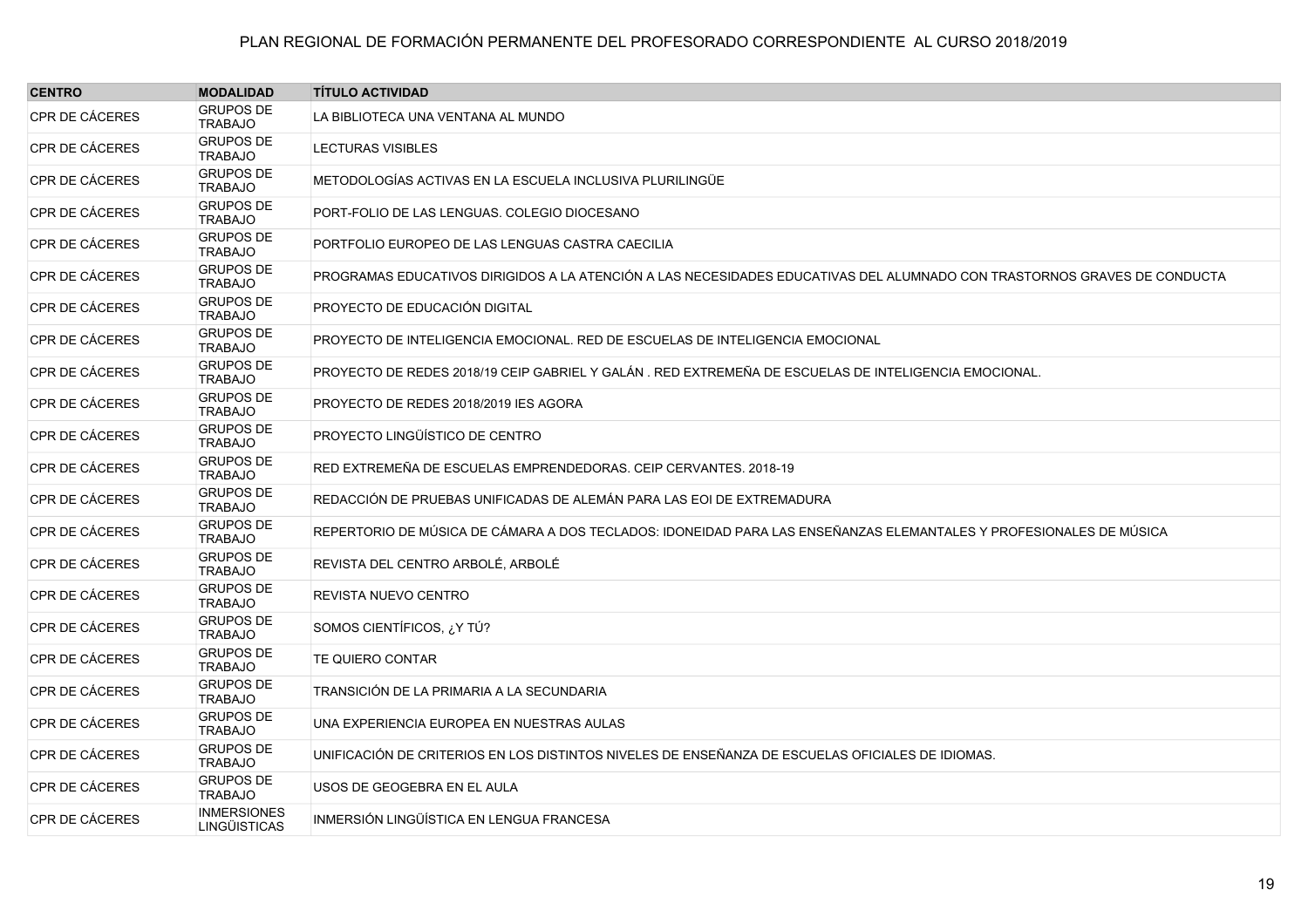| <b>CENTRO</b>               | <b>MODALIDAD</b>                          | <b>TÍTULO ACTIVIDAD</b>                                                 |
|-----------------------------|-------------------------------------------|-------------------------------------------------------------------------|
| <b>CPR DE CÁCERES</b>       | <b>INMERSIONES</b><br><b>LINGÜISTICAS</b> | INMERSIÓN LINGÜÍSTICA EN LENGUA INGLESA                                 |
| CPR DE CÁCERES              | <b>INMERSIONES</b><br><b>LINGÜISTICAS</b> | INMERSIÓN LINGÜÍSTICA EN LENGUA PORTUGUESA                              |
| CPR DE CÁCERES              | <b>JORNADAS</b>                           | FORMACIÓN SOBRE LENGUA DE MEDIACIÓN EN EL AULA DE IDIOMAS (EOI)         |
| <b>CPR DE CÁCERES</b>       | <b>JORNADAS</b>                           | JORNADAS DE INTERCAMBIO DE EXPERIENCIAS EDUCATIVAS 2018/2019            |
| <b>CPR DE CÁCERES</b>       | <b>JORNADAS</b>                           | X OLIMPIADA DE GEOLOGÍA                                                 |
| CPR DE CÁCERES              | <b>JORNADAS</b>                           | XI JORNADA DE ACTUALIZACIÓN DOCENTE DEL PORTUGUÉS                       |
| CPR DE CÁCERES              | <b>SEMINARIOS</b>                         | ABRIENDO PUERTAS A EUROPA. EL IES AL-QÁZERES HACIENDO CAMINO            |
| <b>CPR DE CÁCERES</b>       | <b>SEMINARIOS</b>                         | FORMACIÓN DE REPRESENTANTES DE FORMACIÓN EN CENTROS                     |
| CPR DE CÁCERES              | <b>SEMINARIOS</b>                         | PLAN DE FORMACIÓN SOBRE EL PORTFOLIO / E- PORTFOLIO                     |
| CPR DE CÁCERES              | <b>SEMINARIOS</b>                         | PROYECTO PORTFOLIO                                                      |
| CPR DE CÁCERES              | <b>SEMINARIOS</b>                         | SEMINARIO AULAS ABIERTAS Y AULAS ESPECIALIZADAS III                     |
| CPR DE CÁCERES              | <b>SEMINARIOS</b>                         | SEMINARIO ESCUELA RURAL DE EXTREMADURA                                  |
| CPR DE CAMINOMORISCO CURSOS |                                           | <b>ACTIVIDAD FÍSICA ESCOLAR</b>                                         |
| CPR DE CAMINOMORISCO CURSOS |                                           | APLICACIONES PRÁCTICAS DEL MÉTODO MONTESSORI                            |
| CPR DE CAMINOMORISCO CURSOS |                                           | APRENDE CON GOOGLE PLAY Y APP STORE.                                    |
| CPR DE CAMINOMORISCO CURSOS |                                           | ASTRONOMÍA: MIRAR AL CIELO Y SABER DE QUÉ HABLA                         |
| CPR DE CAMINOMORISCO CURSOS |                                           | CONSTRUCCIÓN DE INSTRUMENTOS MUSICALES CON MATERIALES RECICLABLES       |
| CPR DE CAMINOMORISCO CURSOS |                                           | CREACIÓN DE MATERIALES PARA ALUMNOS DE ALTAS CAPACIDADES                |
| CPR DE CAMINOMORISCO CURSOS |                                           | CURSO: COORDINADORES TIC DEL CPR DE CAMINOMORISCO                       |
| CPR DE CAMINOMORISCO CURSOS |                                           | DINAMIZACIÓN DE LA BIBLIOTECA ESCOLAR CON HERRAMIENTAS TECNOLÓGICAS     |
| CPR DE CAMINOMORISCO CURSOS |                                           | EDICIÓN Y MONTAJE DE VÍDEO                                              |
| CPR DE CAMINOMORISCO CURSOS |                                           | EDUCACIÓN CREADORA                                                      |
| CPR DE CAMINOMORISCO CURSOS |                                           | <b>ENGLISH CULTURE</b>                                                  |
| CPR DE CAMINOMORISCO CURSOS |                                           | FOLCLORE EXTREMEÑO. GUITARRA E INSTRUMENTOS POPULARES EN EL AULA        |
| CPR DE CAMINOMORISCO CURSOS |                                           | <b>GRAFOLOGÍA APLICADA EN EL AULA</b>                                   |
| CPR DE CAMINOMORISCO CURSOS |                                           | HERRAMIENTAS EDUCATIVAS PARA UNA SEXUALIDAD RESPETUOSA                  |
| CPR DE CAMINOMORISCO CURSOS |                                           | INICIACIÓN A LA PERCUSIÓN EN EL AULA COMO ESTÍMULO DIDÁCTICO Y CREATIVO |
| CPR DE CAMINOMORISCO CURSOS |                                           | INICIACIÓN A LINEX. TRABAJADORES DE LA RESIDENCIA GREGORIO MARAÑÓN.     |
| CPR DE CAMINOMORISCO CURSOS |                                           | INTERCAMBIO DE EXPERIENCIAS EN EL LABORATORIO                           |
| CPR DE CAMINOMORISCO CURSOS |                                           | LA APLICACIÓN DE LAS TIC EN EL ÁREA DE LAS MATEMÁTICAS                  |
| CPR DE CAMINOMORISCO CURSOS |                                           | LA EDUCACIÓN SENTIDA                                                    |
| CPR DE CAMINOMORISCO CURSOS |                                           | LA UNIÓN EUROPEA: ORGANIZACIÓN Y FUNCIONAMIENTO                         |
| CPR DE CAMINOMORISCO CURSOS |                                           | LE JEUX DE LA CREATION                                                  |
| CPR DE CAMINOMORISCO CURSOS |                                           | LINEX. NIVEL USUARIO                                                    |
| CPR DE CAMINOMORISCO CURSOS |                                           | MÉTODO QUINZET. COMPETENCIA MATEMÁTICA                                  |
| CPR DE CAMINOMORISCO CURSOS |                                           | METODOLOGÍA DE INNOVACIÓN EDUCATIVA: "DESIGN THINKING"                  |
| CPR DE CAMINOMORISCO CURSOS |                                           | NAVEGANDO CON SEGURIDAD                                                 |
| CPR DE CAMINOMORISCO CURSOS |                                           | ORTOGRAFÍA CANTADA Y GRAMÁTICA ESPAÑOLA                                 |
| CPR DE CAMINOMORISCO CURSOS |                                           | PERCUSIÓN CON INSTRUMENTOS DE COCINA                                    |
| CPR DE CAMINOMORISCO CURSOS |                                           | PROFUNDIZACIÓN EN EL MÉTODO ABN EN EDUCACIÓN INFANTIL Y PRIMARIA        |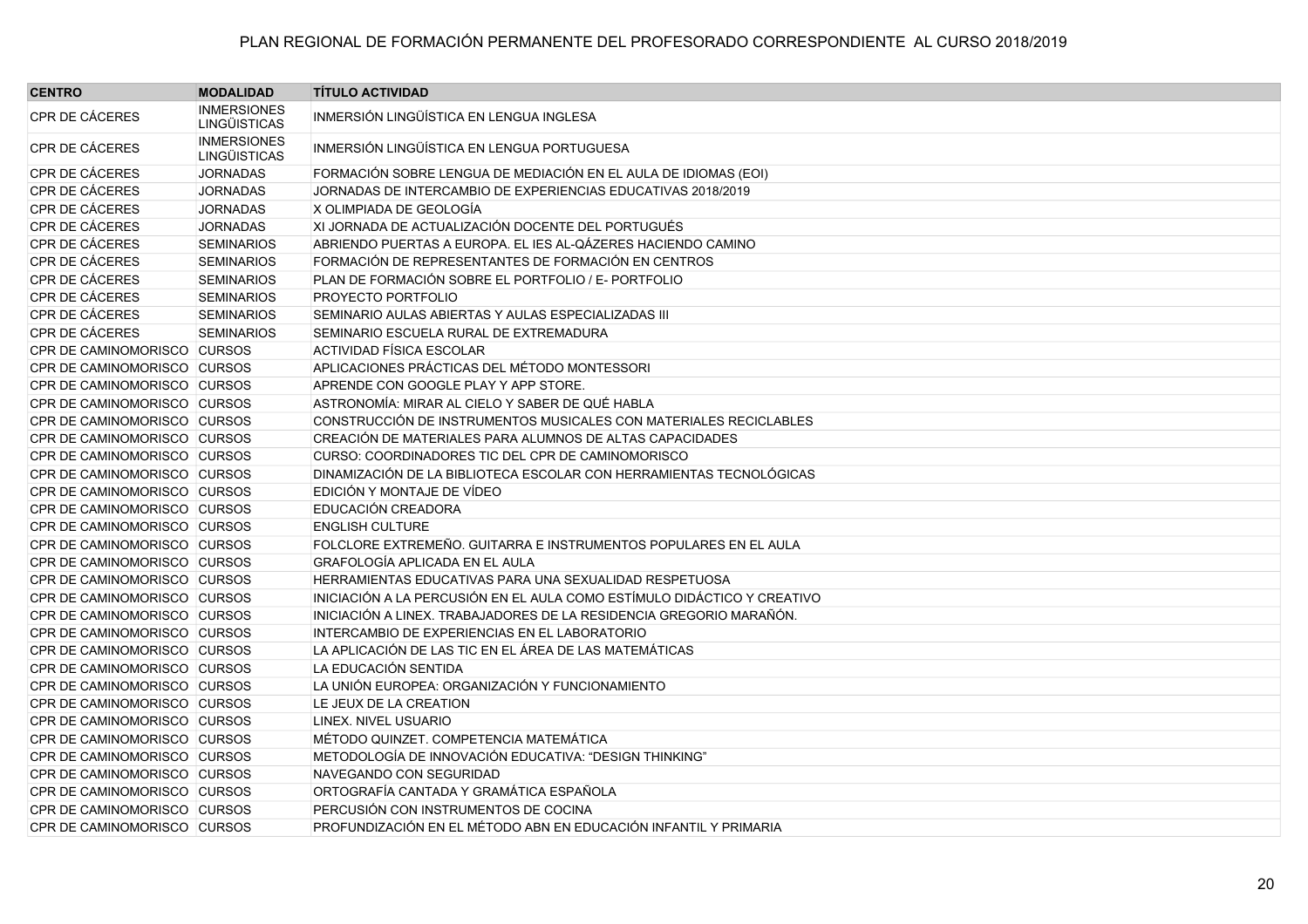| <b>CENTRO</b>                          | <b>MODALIDAD</b>                    | <b>TÍTULO ACTIVIDAD</b>                                                                                                            |
|----------------------------------------|-------------------------------------|------------------------------------------------------------------------------------------------------------------------------------|
| CPR DE CAMINOMORISCO CURSOS            |                                     | <b>RECYCLING CRAFTS</b>                                                                                                            |
| CPR DE CAMINOMORISCO CURSOS            |                                     | ROBÓTICA PARA NIÑOS                                                                                                                |
| CPR DE CAMINOMORISCO CURSOS            |                                     | ROBÓTICA PARA SECUNDARIA                                                                                                           |
| CPR DE CAMINOMORISCO CURSOS            |                                     | TALLER DE INICIACIÓN A LA TÉCNICA DEL CLOWN Y SU PROPUESTA DIDÁCTICA                                                               |
| CPR DE CAMINOMORISCO CURSOS            |                                     | TALLERES PARA LOS MONITORES DE AFC                                                                                                 |
| CPR DE CAMINOMORISCO CURSOS            |                                     | TÉCNICAS CORPORALES COMO VÍA DE EXPRESIÓN                                                                                          |
| CPR DE CAMINOMORISCO CURSOS            |                                     | <b>TÉCNICAS DE ESTUDIO</b>                                                                                                         |
| CPR DE CAMINOMORISCO CURSOS            |                                     | TÉCNICAS ORIENTALES PARA EL EQUILIBRIO FÍSICO Y MENTAL. TRABAJADORES DE LA RESIDENCIA DE ESTUDIANTES IES GREGORIO MARAÑÓN. GRUPO A |
| CPR DE CAMINOMORISCO CURSOS            |                                     | TÉCNICAS ORIENTALES PARA EL EQUILIBRIO FÍSICO Y MENTAL. TRABAJADORES DE LA RESIDENCIA DE ESTUDIANTES IES GREGORIO MARAÑÓN. GRUPO B |
| CPR DE CAMINOMORISCO CURSOS            |                                     | TÉCNICAS PARA MEJORAR LA COMUNICACIÓN ORAL EN LOS ALUMNOS                                                                          |
| CPR DE CAMINOMORISCO CURSOS            |                                     | UNIFICA Y SIMPLIFICA EN EL AULA CON GOOGLE SUITE.                                                                                  |
| CPR DE CAMINOMORISCO CURSOS            |                                     | UTILIZACIÓN DIDÁCTICA DE LA PIZARRA DIGITAL.                                                                                       |
| CPR DE CAMINOMORISCO                   | <b>CURSOS A</b><br><b>DISTANCIA</b> | APLICAR CON EFICACIA EL LABORATORIO VIRTUAL DE MATEMÁTICAS EN EL AULA. (OCTUBRE 2018)                                              |
| CPR DE CAMINOMORISCO                   | <b>GRUPOS DE</b><br><b>TRABAJO</b>  | GRUPO DE TRABAJO: BIBLIOTECA IES GREGORIO MARAÑÓN                                                                                  |
| <b>CPR DE CAMINOMORISCO</b>            | <b>GRUPOS DE</b><br><b>TRABAJO</b>  | GRUPO DE TRABAJO: FERIA CIENTÍFICA DEL IES GREGORIO MARAÑÓN                                                                        |
| <b>CPR DE CAMINOMORISCO</b>            | <b>GRUPOS DE</b><br><b>TRABAJO</b>  | GRUPO DE TRABAJO: PREVENCIÓN DE LA LGTBIFOBIA                                                                                      |
| <b>CPR DE CAMINOMORISCO</b>            | <b>GRUPOS DE</b><br><b>TRABAJO</b>  | GRUPO DE TRABAJO: PREVENCIÓN Y RESOLUCIÓN ALTERNATIVA DE CONFLICTOS                                                                |
| CPR DE CAMINOMORISCO JORNADAS          |                                     | I JORNADAS DE BUENAS PRÁCTICAS EDUCATIVAS                                                                                          |
| CPR DE CAMINOMORISCO JORNADAS          |                                     | I JORNADAS DE INTERCAMBIO DE EXPERIENCIAS DEPORTIVAS, EDUCATIVAS, SOCIALES Y CULTURALES EN EL ÁMBITO DEL CPR DE CAMINOMORISCO      |
| CPR DE CAMINOMORISCO SEMINARIOS        |                                     | SEMINARIO DE EDUCACIÓN SEXUAL. CEIP LUIS CHAMIZO                                                                                   |
| CPR DE CAMINOMORISCO SEMINARIOS        |                                     | SEMINARIO DE EXPERIENCIAS EN LAS AULAS Y MATERIALES EDUCATIVOS PARA INFANTIL, PRIMARIA Y SECUNDARIA.                               |
| CPR DE CAMINOMORISCO SEMINARIOS        |                                     | SEMINARIO DE REPRESENTANTES DE FORMACIÓN DE CPR DE CAMINOMORISCO                                                                   |
| CPR DE CAMINOMORISCO SEMINARIOS        |                                     | SEMINARIO EL PATIO ESCOLAR. CEIP LUIS CHAMIZO                                                                                      |
| CPR DE CAMINOMORISCO SEMINARIOS        |                                     | SEMINARIO ESCUELA RURAL DE EXTREMADURA                                                                                             |
| CPR DE CAMINOMORISCO SEMINARIOS        |                                     | SEMINARIO LEYES DE RESPONSABILIDAD CIVIL PARA PROFESORES. CEIP LUIS CHAMIZO                                                        |
| CPR DE CAMINOMORISCO SEMINARIOS        |                                     | SEMINARIO MODERACIÓN Y CONFLICTOS ENTRE IGUALES. CEIP LUIS CHAMIZO                                                                 |
| CPR DE CAMINOMORISCO SEMINARIOS        |                                     | SEMINARIO: ACTIVIDADES DEL DEPARTAMENTO DE INGLÉS DEL IES GREGORIO MARAÑÓN                                                         |
| CPR DE CAMINOMORISCO SEMINARIOS        |                                     | SEMINARIO: CREACIÓN DE UN BLOG EDUCATIVO.                                                                                          |
| CPR DE CAMINOMORISCO SEMINARIOS        |                                     | SEMINARIO: EL SALTO DE EDUCACIÓN PRIMARIA A EDUCACIÓN SECUNDARIA                                                                   |
| CPR DE CAMINOMORISCO SEMINARIOS        |                                     | SEMINARIO: HERRAMIENTAS COMPARTIDAS PAQUETE GOOGLE Y GAMIFICACIÓN                                                                  |
| CPR DE CAMINOMORISCO SEMINARIOS        |                                     | SEMINARIO: JUEGOS REUNIDOS                                                                                                         |
| CPR DE CAMINOMORISCO SEMINARIOS        |                                     | SEMINARIO: PONEMOS EN JAQUE AL ALZHEIMER                                                                                           |
| CPR DE CAMINOMORISCO SEMINARIOS        |                                     | SEMINARIO: PROYECTO REDES 2018/2019 IES "GREGORIO MARAÑÓN"                                                                         |
| CPR DE CAMINOMORISCO SEMINARIOS        |                                     | SEMINARIO: RED DE HUERTOS ESCOLARES EN EL ÁMBITO DEL CPR DE CAMINOMORISCO                                                          |
| CPR DE CAMINOMORISCO SEMINARIOS        |                                     | SEMINARIO: RED DE PROTOCOLO DE ACTUACIÓN ANTE URGENCIAS SANITARIAS EN LOS CENTROS                                                  |
| <b>CPR DE CAMINOMORISCO SEMINARIOS</b> |                                     | SEMINARIO: SEÑALIZACIÓN Y ADECUACIÓN DE RUTAS (PROYECTO EDUCATIVO PARQUE CULTURAL SIERRA DE GATA)                                  |
| CPR DE CAMINOMORISCO SEMINARIOS        |                                     | SEMINARIO: VERSIÓN ORIGINAL                                                                                                        |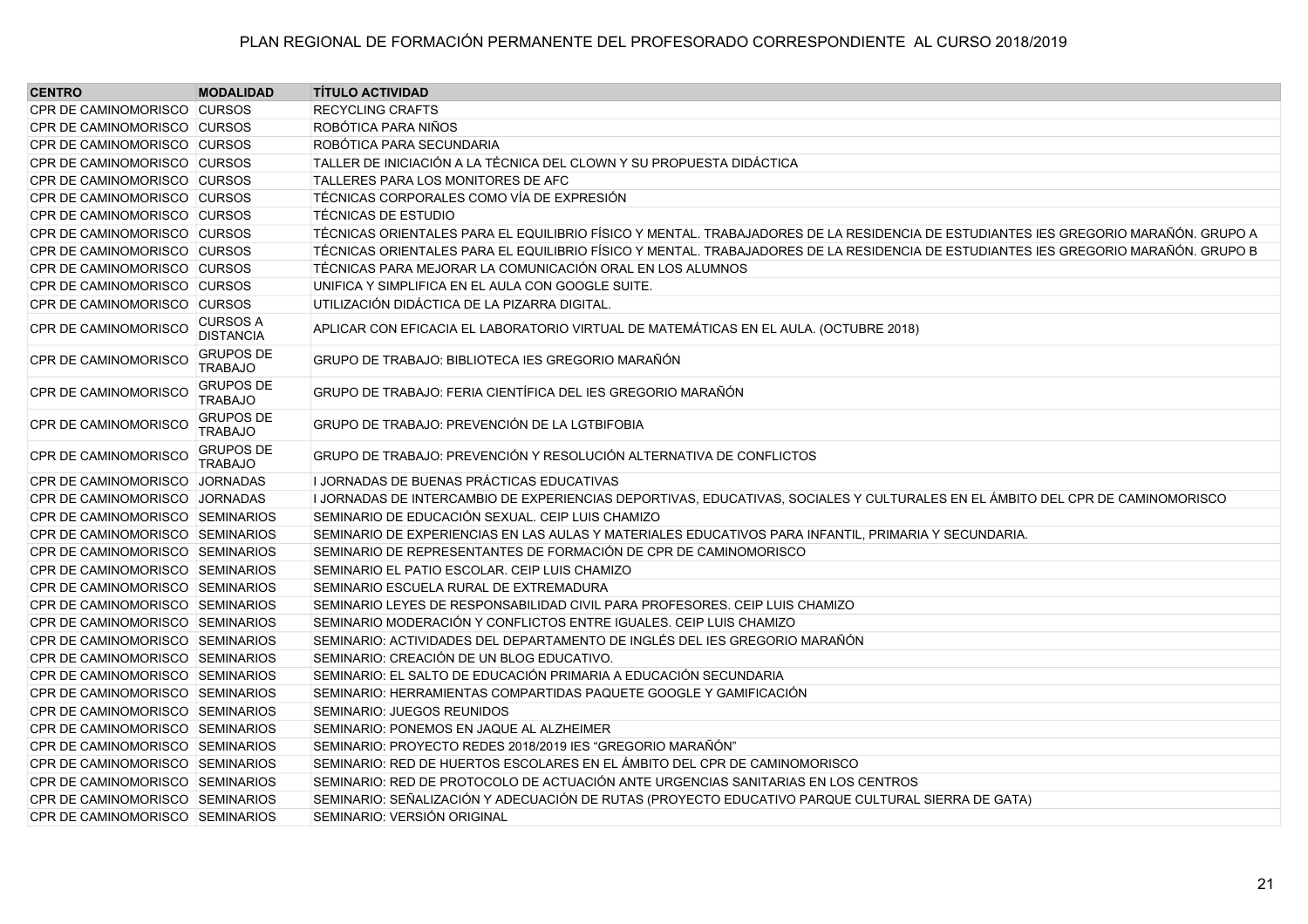| <b>CENTRO</b>                   | <b>MODALIDAD</b> | <b>TÍTULO ACTIVIDAD</b>                                                                                                                                   |
|---------------------------------|------------------|-----------------------------------------------------------------------------------------------------------------------------------------------------------|
| CPR DE CAMINOMORISCO SEMINARIOS |                  | SEMINARIO: COMPETENCIA DIGITAL DOCENTE. CRA EL OLIVAR                                                                                                     |
| CPR DE CAMINOMORISCO SEMINARIOS |                  | SEMINARIO:TEN PRESENTE QUE EL DESTINO DE TODOS DEPENDE DE LA CONDUCTA DE CADA UNO                                                                         |
| <b>CPR DE CASTUERA</b>          | <b>CURSOS</b>    | INTERVENCIÓN EDUCATIVA EN ALUMNADO CON TRASTORNO DEL ESPECTRO AUTISTA (TEA). C.E.I.P. NTRA SRA DE CONSOLACIÓN                                             |
| <b>CPR DE CASTUERA</b>          | <b>CURSOS</b>    | ACTUALIDAD SOBRE PROTECCIÓN DE DATOS                                                                                                                      |
| <b>CPR DE CASTUERA</b>          | <b>CURSOS</b>    | ACTUALIZACIÓN URGENCIAS SANITARIAS                                                                                                                        |
| <b>CPR DE CASTUERA</b>          | <b>CURSOS</b>    | APLICAR EL COACHING DEPORTIVO PROFESIONAL DENTRO DEL AULA                                                                                                 |
| <b>CPR DE CASTUERA</b>          | <b>CURSOS</b>    | APRENDEMOS POR COMPETENCIAS EMPLEANDO METODOLOGÍAS ACTIVAS EN EL CEIP NTRA SRA DE CONSOLACIÓN.                                                            |
| <b>CPR DE CASTUERA</b>          | <b>CURSOS</b>    | APRENDIZAJE BASADO EN PROYECTOS. APLICACIÓN EN EL AULA. CEIP DE CABEZA DEL BUEY.                                                                          |
| <b>CPR DE CASTUERA</b>          | <b>CURSOS</b>    | AVANCES EN LA INVESTIGACIÓN SOBRE LAS DIFICULTADES ESPECÍFICAS DE LECTURA Y ESCRITURA. DETECCIÓN, EVALUACIÓN E INTERVENCIÓN EN<br>DISLEXIAS Y DISGRAFÍAS. |
| <b>CPR DE CASTUERA</b>          | <b>CURSOS</b>    | COCINA PARA PUESTOS ESPECÍFICOS                                                                                                                           |
| <b>CPR DE CASTUERA</b>          | <b>CURSOS</b>    | CONOCIENDO EL MEDIO NATURAL, SOCIAL Y CULTURAL DE LA SERENA                                                                                               |
| <b>CPR DE CASTUERA</b>          | <b>CURSOS</b>    | CONOCIENDO NUESTRO ENTORNO NATURAL.                                                                                                                       |
| <b>CPR DE CASTUERA</b>          | <b>CURSOS</b>    | CONOCIENDO NUESTRO PATRIMONIO CULTURAL.                                                                                                                   |
| <b>CPR DE CASTUERA</b>          | <b>CURSOS</b>    | CUADERNO DIGITAL ALUMNADO Y PROFESORADO. CREACIÓN PORTFOLIO DIGITAL. CEIP INMACULADA CONCEPCIÓN                                                           |
| <b>CPR DE CASTUERA</b>          | <b>CURSOS</b>    | ELABORACIÓN Y CATA DE CERVEZA ARTESANA                                                                                                                    |
| <b>CPR DE CASTUERA</b>          | <b>CURSOS</b>    | <b>ESCAPARATISMO</b>                                                                                                                                      |
| <b>CPR DE CASTUERA</b>          | <b>CURSOS</b>    | EVALUAR POR COMPETENCIAS CLAVE EN EL IES QUINTANA DE LA SERENA.                                                                                           |
| <b>CPR DE CASTUERA</b>          | <b>CURSOS</b>    | FACTUSOL Y TPVSOL 2017                                                                                                                                    |
| <b>CPR DE CASTUERA</b>          | <b>CURSOS</b>    | FORMACIÓN EN CERTIFICADOS Y FIRMAS DIGITALES                                                                                                              |
| <b>CPR DE CASTUERA</b>          | <b>CURSOS</b>    | GSUITE EN EL AULA. IES MUÑOZ TORRERO                                                                                                                      |
| <b>CPR DE CASTUERA</b>          | <b>CURSOS</b>    | IMPLANTACIÓN DEL PROTOCOLO DE URGENCIAS SANITARIAS EN LOS CENTROS EXTREMEÑOS. CEIP DONOSO CORTÉS                                                          |
| <b>CPR DE CASTUERA</b>          | <b>CURSOS</b>    | IMPLANTACIÓN DEL PROTOCOLO DE URGENCIAS SANITARIAS EN LOS CENTROS EXTREMEÑOS. CEIP JOAQUÍN TENA ARTIGAS                                                   |
| CPR DE CASTUERA                 | <b>CURSOS</b>    | IMPLANTACIÓN DEL PROTOCOLO DE URGENCIAS SANITARIAS EN LOS CENTROS EXTREMEÑOS. CRA VIRGEN DEL ROSARIO (PEÑALSORDO)                                         |
| <b>CPR DE CASTUERA</b>          | <b>CURSOS</b>    | IMPLANTACIÓN DEL PROTOCOLO DE URGENCIAS SANITARIAS EN LOS CENTROS EXTREMEÑOS. IES MUÑOZ TORRERO                                                           |
| <b>CPR DE CASTUERA</b>          | <b>CURSOS</b>    | INMERSIÓN LINGÜISTICA FORMATIVA PARA LA MEJORA DE LA COMPETENCIA IDIOMÁTICA EN INGLÉS                                                                     |
| <b>CPR DE CASTUERA</b>          | <b>CURSOS</b>    | INTERVENCIÓN EDUCATIVA EN ALUMNOS Y ALUMNAS CON TRASTORNOS DEL ESPECTRO AUTISTA (TEA). CEIP MUÑOZ TORRERO.                                                |
| <b>CPR DE CASTUERA</b>          | <b>CURSOS</b>    | LA GAMIFICACIÓN, UNA METODOLOGÍA ACTIVA PARA POTENCIAR APRENDIZAJES                                                                                       |
| <b>CPR DE CASTUERA</b>          | <b>CURSOS</b>    | MAQUETACIÓN Y AUTOEDICIÓN DE SOFTWARE                                                                                                                     |
| <b>CPR DE CASTUERA</b>          | <b>CURSOS</b>    | MARGEN DE ACTUACIÓN DE DOCENTES EN EL MARCO LEGAL                                                                                                         |
| <b>CPR DE CASTUERA</b>          | <b>CURSOS</b>    | MEDIACIÓN EDUCATIVA: TÉCNICAS Y PROCEDIMIENTOS DE ACTUACIÓN. IES MUÑOZ TORRERO                                                                            |
| <b>CPR DE CASTUERA</b>          | <b>CURSOS</b>    | MEJORA DE LA COMPETENCIA IDIOMÁTICA EN INGLÉS                                                                                                             |
| <b>CPR DE CASTUERA</b>          | <b>CURSOS</b>    | MEJORA DE LA COMPETENCIA IDIOMÁTICA EN INGLÉS. IES MUÑOZ TORRERO                                                                                          |
| <b>CPR DE CASTUERA</b>          | <b>CURSOS</b>    | MEJORAMOS LA ATENCIÓN A LA DIVERSIDAD EN NUESTRO CENTRO. C.E.I.P. PIEDRA LA HUERTA                                                                        |
| <b>CPR DE CASTUERA</b>          | <b>CURSOS</b>    | MEJORAMOS NUESTRA BIBLIOTECA ESCOLAR.                                                                                                                     |
| CPR DE CASTUERA                 | <b>CURSOS</b>    | MÉTODO DE APRENDIZAJE PECS NIVEL 1                                                                                                                        |
| <b>CPR DE CASTUERA</b>          | <b>CURSOS</b>    | MÉTODO DE APRENDIZAJE PECS NIVEL II                                                                                                                       |
| <b>CPR DE CASTUERA</b>          | <b>CURSOS</b>    | MÉTODO SINGÁPUR DE MATEMÁTICAS.                                                                                                                           |
| <b>CPR DE CASTUERA</b>          | <b>CURSOS</b>    | NUEVOS PROCESOS DE PINTADO                                                                                                                                |
| CPR DE CASTUERA                 | <b>CURSOS</b>    | OPEN BOARD Y LINEX 2018 (XUBUNTU18.04). IES MUÑOZ TORRERO                                                                                                 |
| CPR DE CASTUERA                 | <b>CURSOS</b>    | PERFECCIONAMIENTO DE LA TÉCNICA DE CUERDA SECA EN DECORACIÓN CERÁMICA.                                                                                    |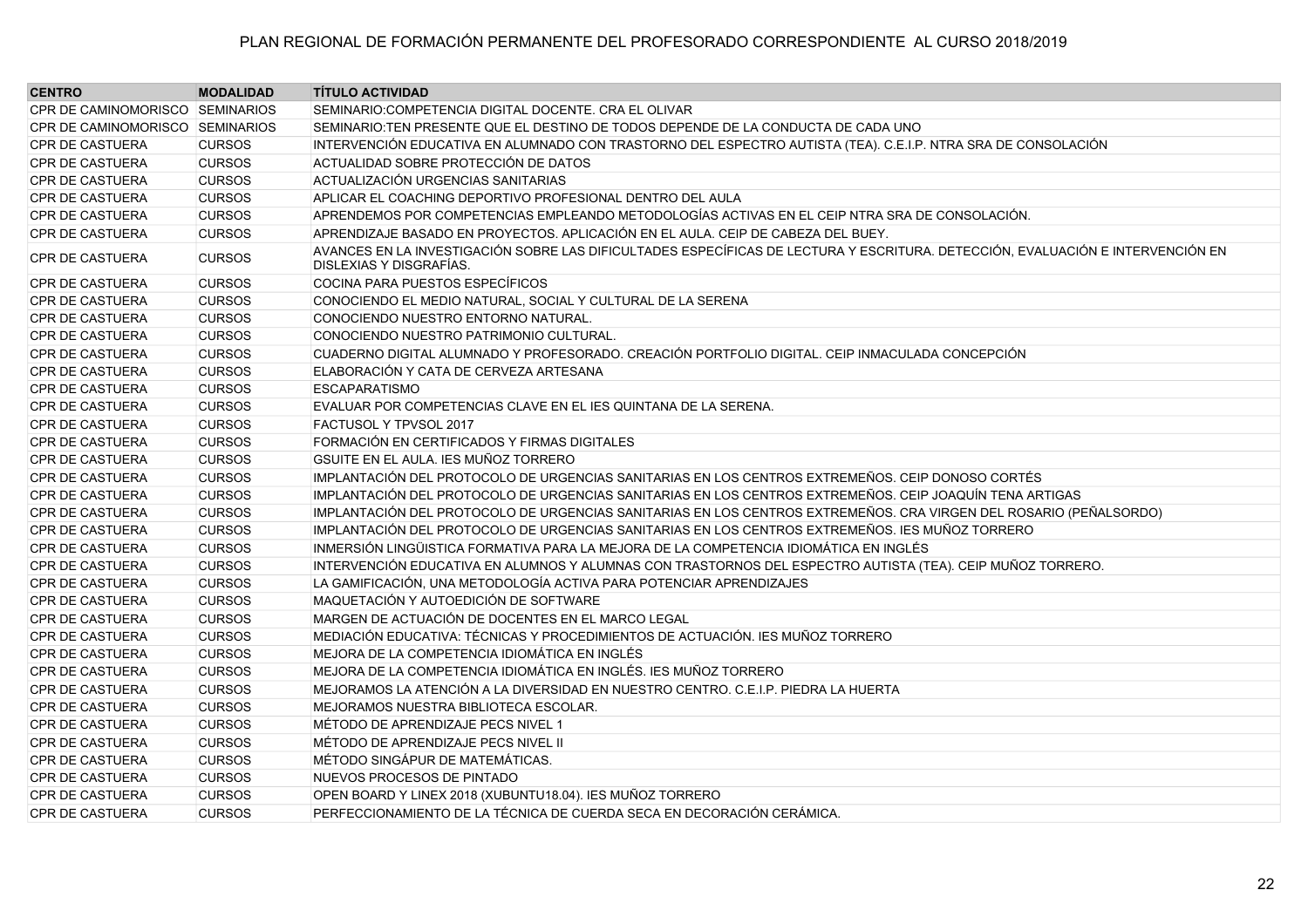| <b>CENTRO</b>          | <b>MODALIDAD</b>                    | <b>TÍTULO ACTIVIDAD</b>                                                                                                                                                       |
|------------------------|-------------------------------------|-------------------------------------------------------------------------------------------------------------------------------------------------------------------------------|
| <b>CPR DE CASTUERA</b> | <b>CURSOS</b>                       | PLATAFORMA RAYUELA. CEIP NTRA. SRA DE CONSOLACIÓN (MONTERRUBIO DE LA SERENA)                                                                                                  |
| <b>CPR DE CASTUERA</b> | <b>CURSOS</b>                       | PROFUNDIZACIÓN EN EL MÉTODO ABN EN EDUCACIÓN INFANTIL                                                                                                                         |
| <b>CPR DE CASTUERA</b> | <b>CURSOS</b>                       | PROFUNDIZACIÓN EN EL MÉTODO ABN EN EDUCACIÓN PRIMARIA                                                                                                                         |
| <b>CPR DE CASTUERA</b> | <b>CURSOS</b>                       | PROFUNDIZACIÓN EN LA PLATAFORMA ESCHOLARIUM. CRA ESPARRAGORA DE LA SERENA                                                                                                     |
| <b>CPR DE CASTUERA</b> | <b>CURSOS</b>                       | PROGRAMA DE CONVIVENCIA PARA LA PREVENCIÓN DE LA VIOLENCIA Y EL ACOSO ESCOLAR. CEIP JOAQUÍN TENA ARTIGAS                                                                      |
| CPR DE CASTUERA        | <b>CURSOS</b>                       | PROGRAMACIÓN POR TAREAS Y APLICACIÓN EN EL AULA. UNIDADES DIDÁCTICAS INTEGRADAS. CEIP DE CABEZA DEL BUEY.                                                                     |
| <b>CPR DE CASTUERA</b> | <b>CURSOS</b>                       | PROGRAMACIÓN Y ROBÓTICA PARA ENSEÑANZA SECUNDARIA                                                                                                                             |
| CPR DE CASTUERA        | <b>CURSOS</b>                       | PROGRAMAR POR COMPETENCIAS CLAVE EN EL CEIP MUÑOZ TORRERO.                                                                                                                    |
| CPR DE CASTUERA        | <b>CURSOS</b>                       | PROYECTO DE INTEGRACIÓN DE LA TICS EN EL IES DE CASTUERA.                                                                                                                     |
| <b>CPR DE CASTUERA</b> | <b>CURSOS</b>                       | RECURSOS EDUCATIVOS Y GOOGLE DRIVE. CEIP PEDRO DE VALDIVIA                                                                                                                    |
| <b>CPR DE CASTUERA</b> | <b>CURSOS</b>                       | ROBÓTICA PARA EDUCACIÓN INFANTIL                                                                                                                                              |
| <b>CPR DE CASTUERA</b> | <b>CURSOS</b>                       | SISTEMAS Y CIRCUITOS ELÉCTRICOS                                                                                                                                               |
| <b>CPR DE CASTUERA</b> | <b>CURSOS</b>                       | TIC REFERIDA A RAYUELA. CEIP DONOSO CORTES                                                                                                                                    |
| <b>CPR DE CASTUERA</b> | <b>CURSOS</b>                       | TRABAJAMOS POR PROYECTOS EN EDUCACIÓN INFANTIL Y PRIMARIA.                                                                                                                    |
| <b>CPR DE CASTUERA</b> | <b>CURSOS</b>                       | USO DE LAS TIC Y RAYUELA. IES MUÑOZ TORRERO (CABEZA DEL BUEY)                                                                                                                 |
| <b>CPR DE CASTUERA</b> | <b>CURSOS</b>                       | USO PRÁCTICO DE RAYUELA                                                                                                                                                       |
| <b>CPR DE CASTUERA</b> | <b>CURSOS A</b><br><b>DISTANCIA</b> | EVALUACIÓN EN COMPETENCIAS CLAVE                                                                                                                                              |
| <b>CPR DE CASTUERA</b> | <b>CURSOS A</b><br><b>DISTANCIA</b> | EVALUACIÓN EN COMPETENCIAS CLAVE (EDICIÓN FEBRERO 2019)                                                                                                                       |
| <b>CPR DE CASTUERA</b> | <b>GRUPOS DE</b><br><b>TRABAJO</b>  | 50 AÑOS APRENDIENDO JUNTOS                                                                                                                                                    |
| <b>CPR DE CASTUERA</b> | <b>GRUPOS DE</b><br><b>TRABAJO</b>  | APRENDIZAJE SERVICIO EN EL ÁMBITO DE LOS SERVICIOS SOCIOCULTURALES Y A LA COMUNIDAD                                                                                           |
| <b>CPR DE CASTUERA</b> | <b>GRUPOS DE</b><br><b>TRABAJO</b>  | ELABORACIÓN DEL PLAN DE EDUCACIÓN DIGITAL DEL CENTRO Y ANÁLISIS DE LOS PROGRAMAS EDUCATIVOS DE INNOVATED DE CARA A PARTICIPAR EN<br>ALGUNO DE ELLOS. CEIP VIRGEN DE GUADALUPE |
| <b>CPR DE CASTUERA</b> | <b>GRUPOS DE</b><br><b>TRABAJO</b>  | ELABORACIÓN PROYECTO DIGITAL DEL CENTRO (PED) IES QUINTANA DE LA SERENA                                                                                                       |
| <b>CPR DE CASTUERA</b> | <b>GRUPOS DE</b><br><b>TRABAJO</b>  | ESTUDIO E INNOVACIÓN PROYECTO CURRICULAR CICLOS FORMATIVOS DE GRADO MEDIO                                                                                                     |
| <b>CPR DE CASTUERA</b> | <b>GRUPOS DE</b><br><b>TRABAJO</b>  | ESTUDIO EN LA INNOVACIÓN - PROYECTO CURRICULAR FORMACIÓN PROFESIONAL BÁSICA                                                                                                   |
| CPR DE CASTUERA        | <b>GRUPOS DE</b><br><b>TRABAJO</b>  | EXTREMESES 2019                                                                                                                                                               |
| <b>CPR DE CASTUERA</b> | <b>GRUPOS DE</b><br><b>TRABAJO</b>  | GAMIFICACIÓN EN EL AULA. COLEGIO SANTA TERESA (CABEZA DEL BUEY).                                                                                                              |
| <b>CPR DE CASTUERA</b> | <b>GRUPOS DE</b><br><b>TRABAJO</b>  | GOOGLE APPS FOR EDUCATION. COLEGIO SANTA TERESA (CABEZA DEL BUEY).                                                                                                            |
| <b>CPR DE CASTUERA</b> | <b>GRUPOS DE</b><br><b>TRABAJO</b>  | JOOMLA COMO GESTOR WEB DE CONTENIDOS DEL CENTRO. COLEGIO SANTA TERESA (CABEZA DEL BUEY)                                                                                       |
| <b>CPR DE CASTUERA</b> | <b>GRUPOS DE</b><br><b>TRABAJO</b>  | LA CLASE INVERTIDA CON GOOGLE CLASSROOM. COLEGIO SANTA TERESA (CABEZA DEL BUEY).                                                                                              |
| <b>CPR DE CASTUERA</b> | <b>GRUPOS DE</b><br><b>TRABAJO</b>  | LAS HERRAMIENTAS DE GOOGLE EN EL ÁREA DE RELIGIÓN. IES ANTONIO DE NEBRIJA                                                                                                     |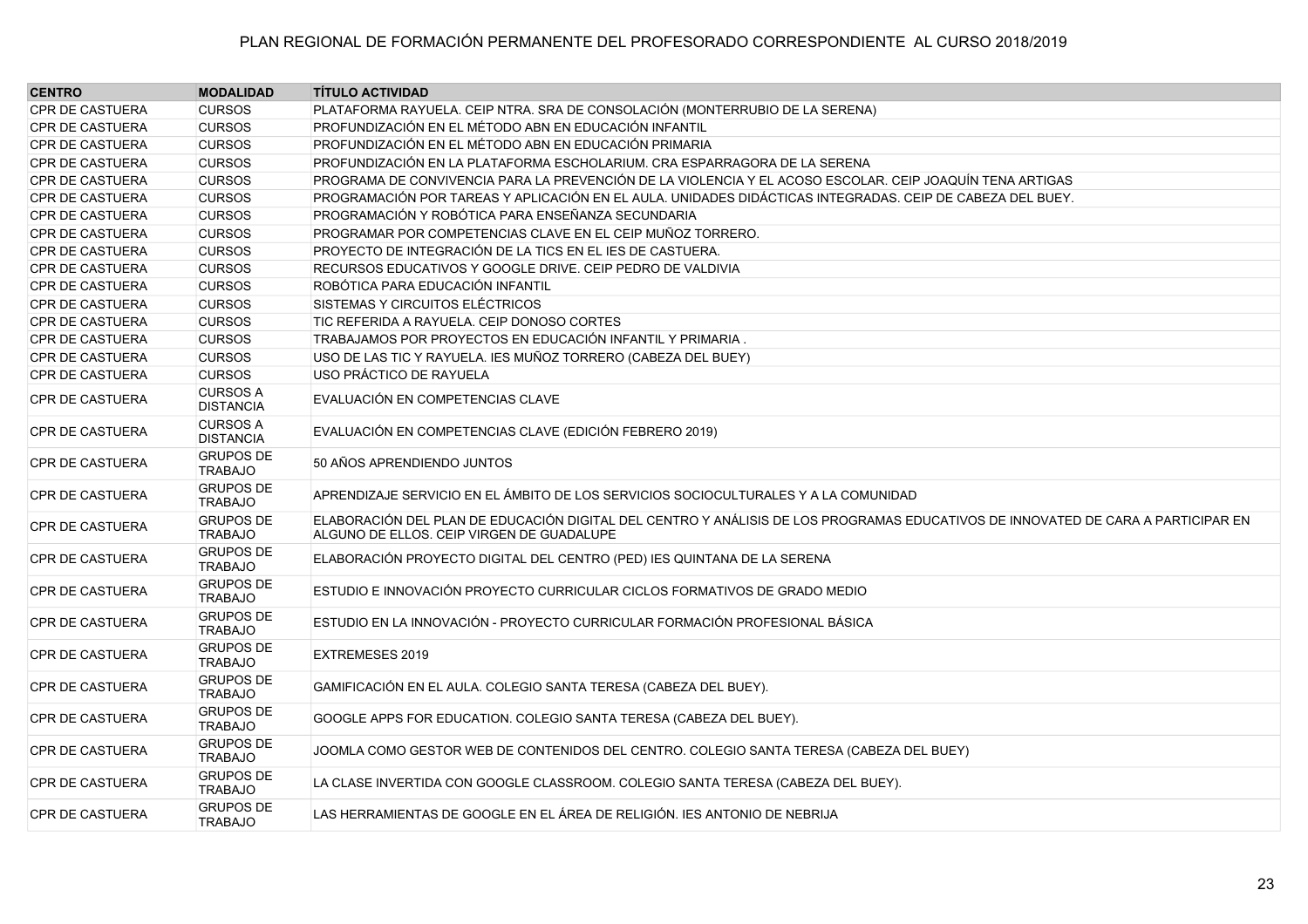| <b>CENTRO</b>          | <b>MODALIDAD</b>                   | <b>TÍTULO ACTIVIDAD</b>                                                                                |
|------------------------|------------------------------------|--------------------------------------------------------------------------------------------------------|
| <b>CPR DE CASTUERA</b> | <b>GRUPOS DE</b><br><b>TRABAJO</b> | LAS HERRAMIENTAS DE GOOGLE PARA EL APRENDIZAJE COLABORATIVO. IES ANTONIO DE NEBRIJA                    |
| <b>CPR DE CASTUERA</b> | <b>GRUPOS DE</b><br><b>TRABAJO</b> | PROYECTO DE PROMOCIÓN DE LA ACTIVIDAD FÍSICA, HÁBITOS SALUDABLES Y MEJORA DE ESPACIOS DEL IES CASTUERA |
| <b>CPR DE CASTUERA</b> | <b>GRUPOS DE</b><br><b>TRABAJO</b> | PROYECTO INTERGENERACIONAL RAÍCES Y RAMAS: CRECIENDO EN TODAS LAS DIRECCIONES                          |
| <b>CPR DE CASTUERA</b> | <b>GRUPOS DE</b><br><b>TRABAJO</b> | RED DE BIBLIOTECAS ESCOLARES DE EXTREMADURA. 2018/2019. CEIP CALDERÓN DE LA BARCA.                     |
| <b>CPR DE CASTUERA</b> | <b>GRUPOS DE</b><br><b>TRABAJO</b> | RED DE BIBLIOTECAS ESCOLARES DE EXTREMADURA. 2018/2019. CEIP DONOSO CORTÉS                             |
| <b>CPR DE CASTUERA</b> | <b>GRUPOS DE</b><br><b>TRABAJO</b> | RED DE BIBLIOTECAS ESCOLARES DE EXTREMADURA. 2018/2019. CEIP JOAQUÍN TENA ARTIGAS                      |
| <b>CPR DE CASTUERA</b> | <b>GRUPOS DE</b><br><b>TRABAJO</b> | RED DE BIBLIOTECAS ESCOLARES DE EXTREMADURA. 2018/2019. CEIP NTRA SRA DE CONSOLACIÓN.                  |
| <b>CPR DE CASTUERA</b> | <b>GRUPOS DE</b><br><b>TRABAJO</b> | RED DE BIBLIOTECAS ESCOLARES DE EXTREMADURA. 2018/2019. IES DE CASTUERA.                               |
| <b>CPR DE CASTUERA</b> | <b>GRUPOS DE</b><br><b>TRABAJO</b> | RED DE BIBLIOTECAS ESCOLARES DE EXTREMADURA, 2018/2019, IES MUÑOZ TORRERO.                             |
| <b>CPR DE CASTUERA</b> | <b>GRUPOS DE</b><br><b>TRABAJO</b> | RED DE ECOCENTROS. IES DE CASTUERA 2018/2019                                                           |
| <b>CPR DE CASTUERA</b> | <b>GRUPOS DE</b><br><b>TRABAJO</b> | REVISIÓN MATERIALES ESPA                                                                               |
| <b>CPR DE CASTUERA</b> | <b>GRUPOS DE</b><br><b>TRABAJO</b> | TÉCNICAS PARA EL DISEÑO DE ESCAPARATES Y PUNTO DE VENTA                                                |
| <b>CPR DE CASTUERA</b> | <b>JORNADAS</b>                    | II JORNADA BIBLIOTECAS.                                                                                |
| <b>CPR DE CASTUERA</b> | <b>JORNADAS</b>                    | III JORNADAS ANTONIO DE NEBRIJA, SU TIEMPO Y SU RELACIÓN CON ZALAMEA DE LA SERENA.                     |
| <b>CPR DE CASTUERA</b> | <b>JORNADAS</b>                    | INMERSIÓN AL EXTRANJERO (ROTTERDAM)                                                                    |
| <b>CPR DE CASTUERA</b> | <b>JORNADAS</b>                    | JORNADAS DEPORTIVAS PRIMARIA                                                                           |
| <b>CPR DE CASTUERA</b> | <b>JORNADAS</b>                    | JORNADAS DEPORTIVAS SECUNDARIA                                                                         |
| <b>CPR DE CASTUERA</b> | <b>JORNADAS</b>                    | MÉTODO JOLLY PHONICS E INICIO DE JOLLY GRAMMAR                                                         |
| CPR DE CASTUERA        | <b>JORNADAS</b>                    | MUÉVETE POR EUROPA (FINLANDIA)                                                                         |
| <b>CPR DE CASTUERA</b> | <b>JORNADAS</b>                    | PROGRAMA DE FORMACIÓN E INNOVACIÓN EDUCATIVA ¡ MUÉVETE!                                                |
| <b>CPR DE CASTUERA</b> | <b>JORNADAS</b>                    | VI JORNADA EDUCAR ENTRE TODOS                                                                          |
| <b>CPR DE CASTUERA</b> | <b>OTRAS</b><br><b>ACTIVIDADES</b> | CHARLAS PEDAGÓGICAS DEL CPR DE CASTUERA.                                                               |
| <b>CPR DE CASTUERA</b> | <b>OTRAS</b><br><b>ACTIVIDADES</b> | CLUB DE LECTURA BIBLIOCPR CASTUERA.                                                                    |
| <b>CPR DE CASTUERA</b> | <b>SEMINARIOS</b>                  | ACTUALIZACIÓN EN GESTIÓN ECONÓMICA EN CENTROS EDUCATIVOS                                               |
| <b>CPR DE CASTUERA</b> | <b>SEMINARIOS</b>                  | CONOCIMIENTO DE LA REALIDAD SOCIAL EN SERVICIOS SOCIOCULTURALES Y A LA COMUNIDAD                       |
| <b>CPR DE CASTUERA</b> | <b>SEMINARIOS</b>                  | <b>COORDINADORES TIC</b>                                                                               |
| <b>CPR DE CASTUERA</b> | <b>SEMINARIOS</b>                  | PLURILINGÜISMO EN EL IES DE CASTUERA                                                                   |
| <b>CPR DE CASTUERA</b> | <b>SEMINARIOS</b>                  | PROGRAMA DE CONVIVENCIA PARA LA PREVENCIÓN DE LA VIOLENCIA Y EL ACOSO ESCOLAR. IES MUÑOZ TORRERO       |
| <b>CPR DE CASTUERA</b> | <b>SEMINARIOS</b>                  | PROYECTO LINGÜISTICO DE CENTRO                                                                         |
| <b>CPR DE CASTUERA</b> | <b>SEMINARIOS</b>                  | REPRESENTANTES DE FORMACIÓN                                                                            |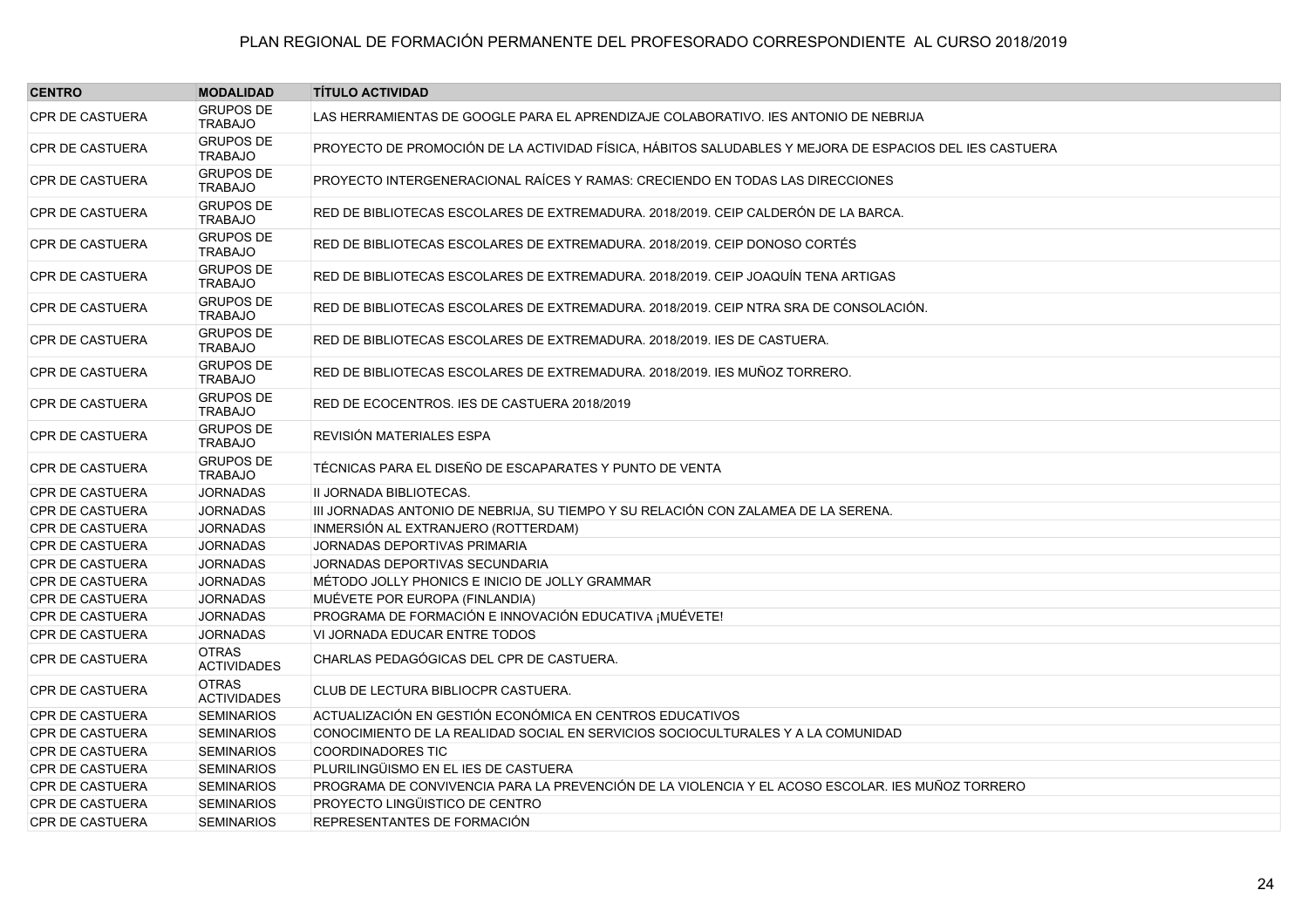| <b>CENTRO</b>          | <b>MODALIDAD</b>                    | <b>TÍTULO ACTIVIDAD</b>                                                                                                                              |
|------------------------|-------------------------------------|------------------------------------------------------------------------------------------------------------------------------------------------------|
| CPR DE CASTUERA        | <b>SEMINARIOS</b>                   | SEMINARIO DE ORIENTADORES                                                                                                                            |
| <b>CPR DE CASTUERA</b> | <b>SEMINARIOS</b>                   | SEMINARIO PTS Y ALS.                                                                                                                                 |
| CPR DE CORIA           | <b>CONFERENCIAS</b>                 | CONFERENCIA MICRODENADORES: RASPBERRY PI EN EL AULA                                                                                                  |
| <b>CPR DE CORIA</b>    | <b>CURSOS</b>                       | ME PREPARO PARA LA JUBILACIÓN: TODO UN RETO                                                                                                          |
| CPR DE CORIA           | <b>CURSOS</b>                       | ABIESWEB EN LAS BIBLIOTECAS DE CENTRO                                                                                                                |
| CPR DE CORIA           | <b>CURSOS</b>                       | ACTUALIZACIÓN Y FORMACIÓN PARA EQUIPOS DIRECTIVOS                                                                                                    |
| CPR DE CORIA           | <b>CURSOS</b>                       | ADQUISICIÓN DE LA COMPETENCIA DIGITAL PERSONIFICADA PARA EL AULA                                                                                     |
| CPR DE CORIA           | <b>CURSOS</b>                       | APRENDIZAJE BASADO EN PROYECTOS (ABP) EN PRIMARIA                                                                                                    |
| CPR DE CORIA           | <b>CURSOS</b>                       | AVANCES TECNOLÓGICOS DE MAQUINARIAS AGRÍCOLAS                                                                                                        |
| <b>CPR DE CORIA</b>    | <b>CURSOS</b>                       | C.E.P.A.: GASTRONOMÍA EXTREMEÑA EN CENTRO DE ADULTOS                                                                                                 |
| <b>CPR DE CORIA</b>    | <b>CURSOS</b>                       | CEPA Y PALV: PROGRAMACIÓN Y EVALUACIÓN POR COMPETENCIAS                                                                                              |
| CPR DE CORIA           | <b>CURSOS</b>                       | CREATIVIDAD A TRAVÉS DE LA CERÁMICA                                                                                                                  |
| CPR DE CORIA           | <b>CURSOS</b>                       | EDICIÓN DE VIDEOS APLICABLES EN LAS AULAS                                                                                                            |
| CPR DE CORIA           | <b>CURSOS</b>                       | EDUCANDO CON MAGIA                                                                                                                                   |
| CPR DE CORIA           | <b>CURSOS</b>                       | EL MÉTODO DE LECTO-ESCRITURA SYNTHETIC PHONICS                                                                                                       |
| CPR DE CORIA           | <b>CURSOS</b>                       | FORMACIÓN EN IDIOMAS A TRAVÉS DE LA CULTURA: ALEMÁN                                                                                                  |
| CPR DE CORIA           | <b>CURSOS</b>                       | HISTORIA DEL PATRIMONIO CULTURAL CAURIENSE                                                                                                           |
| CPR DE CORIA           | <b>CURSOS</b>                       | MANEJO DE PROGRAMAS DE RADIO ESCOLAR                                                                                                                 |
| CPR DE CORIA           | <b>CURSOS</b>                       | MATEMÁTICAS ABN EN EDUCACIÓN INFANTIL Y PRIMARIA                                                                                                     |
| CPR DE CORIA           | <b>CURSOS</b>                       | METODOLOGÍA CLIL/AICLE: LEARNING CAFÉ                                                                                                                |
| CPR DE CORIA           | <b>CURSOS</b>                       | NOS ENTUSIASMAMOS CON LA LECTURA A TRAVÉS DE LOS CUENTOS                                                                                             |
| CPR DE CORIA           | <b>CURSOS</b>                       | ORTOGRAFÍA Y GRAMÁTICA CANTADA                                                                                                                       |
| CPR DE CORIA           | <b>CURSOS</b>                       | PROFUNDIZACIÓN EN EL MÉTODO ABN (MATEMÁTICAS)                                                                                                        |
| <b>CPR DE CORIA</b>    | <b>CURSOS</b>                       | PROTOCOLO EMPRESARIAL. GESTIÓN DE ACTIVOS Y DE PERSONAL EN LA EMPRESA                                                                                |
| <b>CPR DE CORIA</b>    | <b>CURSOS</b>                       | RECURSOS PARA MEJORAR LA EXPRESIVIDAD CORPORAL EN EL AULA A TRAVÉS DE LA DANZA CREATIVA Y EL MOVIMIENTO                                              |
| <b>CPR DE CORIA</b>    | <b>CURSOS</b>                       | RENOVARSE O APRENDIZAJE BASADO EN PROYECTOS (ABP), NUEVOS HORIZONTES PARA EL CAMBIO METODOLÓGICO Y DE LA CULTURA DE CENTRO.<br><b>SECUNDARIA</b>     |
| <b>CPR DE CORIA</b>    | <b>CURSOS</b>                       | RESPUESTAS EDUCATIVAS PARA LA ATENCIÓN A LA DIVERSIDAD: A.A.C.C., TDAH, TEA                                                                          |
| <b>CPR DE CORIA</b>    | <b>CURSOS</b>                       | <b>ROBOTICA EDUCATIVA</b>                                                                                                                            |
| CPR DE CORIA           | <b>CURSOS</b>                       | TALLER DE RELAJACIÓN: MINDFULNESS Y YOGA                                                                                                             |
| <b>CPR DE CORIA</b>    | <b>CURSOS A</b><br><b>DISTANCIA</b> | FORMACIÓN A DISTANCIA PARA DOCENTES DE EXTREMADURA EDICIÓN OCTUBRE 2018 ESCENARIOS DE ENSEÑANZA DIGITAL (ABP)                                        |
| <b>CPR DE CORIA</b>    | <b>CURSOS A</b><br><b>DISTANCIA</b> | FORMACIÓN A DISTANCIA PARA DOCENTES DE EXTREMADURA EDICIÓN OCTUBRE 2018 LA BIBLIOTECA ESCOLAR. LIBRARIUM Y ABIESWEB                                  |
| <b>CPR DE CORIA</b>    | <b>GRUPOS DE</b><br><b>TRABAJO</b>  | G.T. DINAMIZACIÓN Y PUESTA EN MARCHA DE LA BIBLIOTECA ESCOLAR "PORTATECA". CEIP VIRGEN DEL CASAR. PORTAJE                                            |
| <b>CPR DE CORIA</b>    | <b>GRUPOS DE</b><br><b>TRABAJO</b>  | G.T. EDUCACIÓN EMOCIONAL DESDE EL COLEGIO                                                                                                            |
| <b>CPR DE CORIA</b>    | <b>GRUPOS DE</b><br><b>TRABAJO</b>  | G.T. LA BIBLIOTECA ESCOLAR: UN PROYECTO DE TODOS. CEIP STMO CRISTO DE LA CAÑADA. ACEHÚCHE                                                            |
| <b>CPR DE CORIA</b>    | <b>GRUPOS DE</b><br><b>TRABAJO</b>  | G.T. PROYECTO EDUCATIVO DIGITAL Y MODIFICACIÓN DE LA EVALUACIÓN POR COMPETENCIAS DEL PROYECTO EDUCATIVO. CEIP VIRGEN DEL ENCINAR.<br><b>CECLAVIN</b> |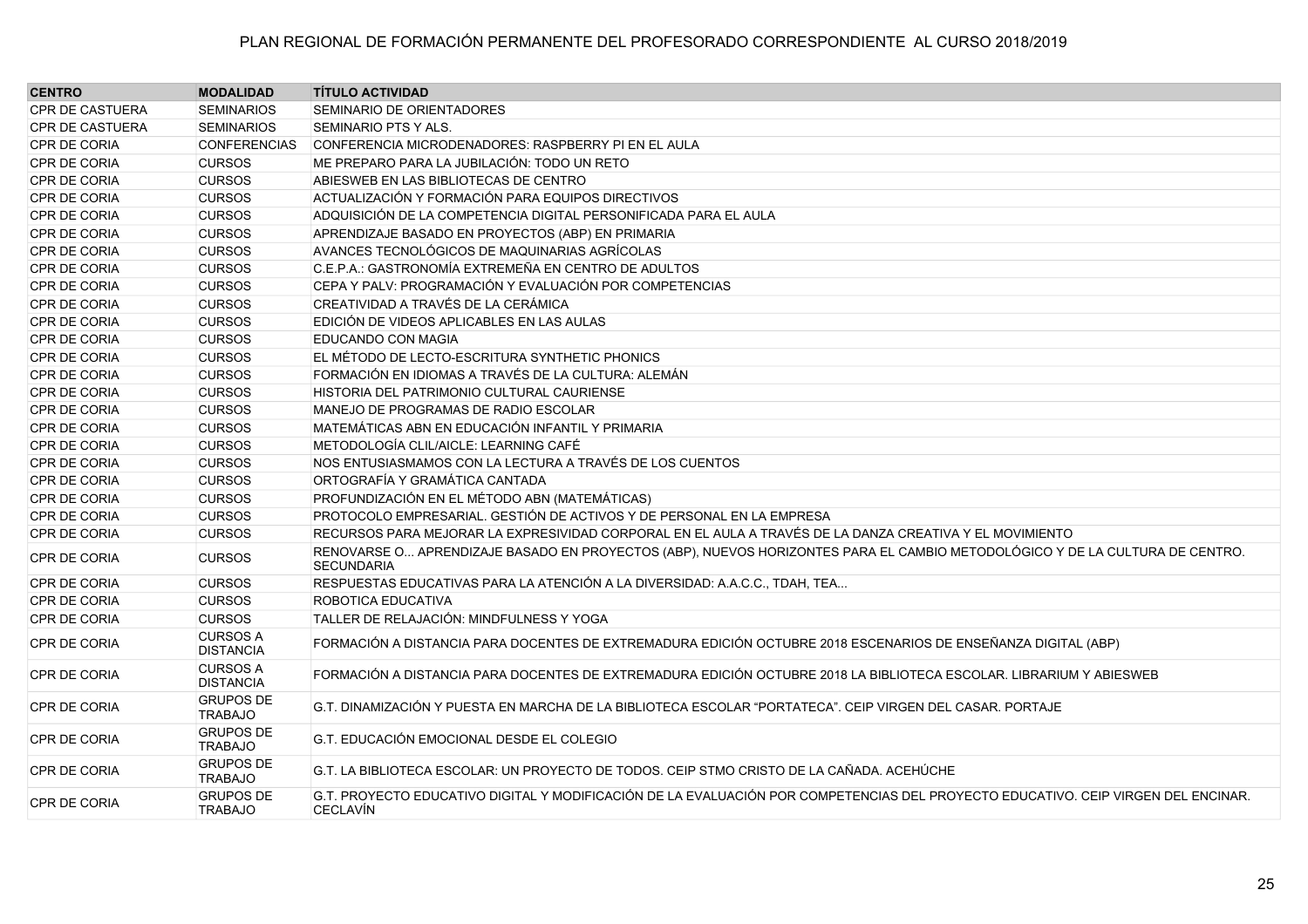| <b>CENTRO</b>                                            | <b>MODALIDAD</b>                          | <b>TÍTULO ACTIVIDAD</b>                                                                                                           |
|----------------------------------------------------------|-------------------------------------------|-----------------------------------------------------------------------------------------------------------------------------------|
| CPR DE CORIA                                             | <b>GRUPOS DE</b><br><b>TRABAJO</b>        | G.T. REDES: RED DE APOYO SOCIAL E INNOVACIÓN EDUCATIVA, RED DE SALUD Y RED DE ACTIVIDAD FÍSICO DEPORTIVA. IES ALAGÓN. 2018/19     |
| CPR DE CORIA                                             | <b>GRUPOS DE</b><br><b>TRABAJO</b>        | G.T.: EL ARCHIVO DE LA VIDA"                                                                                                      |
| CPR DE CORIA                                             | <b>GRUPOS DE</b><br><b>TRABAJO</b>        | G.T.: LA EVALUACIÓN POR COMPETENCIAS: DISEÑO Y CREACIÓN DE HERRAMIENTAS DE EVALUACIÓN                                             |
| CPR DE CORIA                                             | <b>GRUPOS DE</b><br><b>TRABAJO</b>        | G.T.: "3.2.1 ENTRAMOS EN ONDA". CEIP BATALLA DE PAVÍA. TORREJONCILLO                                                              |
| <b>CPR DE CORIA</b>                                      | <b>GRUPOS DE</b><br><b>TRABAJO</b>        | G.T.: "EL ENFOQUE POR TAREAS EN EL AULA BILINGÜE PARA EL DESARROLLO DE LA COMPETENCIA COMUNICATIVA". CEIP VIRGEN DE ARGEME. CORIA |
| CPR DE CORIA                                             | <b>GRUPOS DE</b><br><b>TRABAJO</b>        | G.T.: ELABORACIÓN DEL PROYECTO EDUCATIVO DIGITAL. CEIP S. JOSÉ OBRERO. RINCÓN DEL OBISPO                                          |
| <b>CPR DE CORIA</b>                                      | <b>GRUPOS DE</b><br><b>TRABAJO</b>        | REBEX: SAPERE SAUDE : FOMENTA LA LECTURA Y DINAMIZA TU BIBLIOTECA (2018/2019). IES CAURIUM. CORIA                                 |
| CPR DE CORIA                                             | <b>GRUPOS DE</b><br><b>TRABAJO</b>        | REBEX: GRUPO DE TRABAJO BIBLIOTECA. IESO VÍA DALMACIA                                                                             |
| CPR DE CORIA                                             | <b>GRUPOS DE</b><br><b>TRABAJO</b>        | REBEX: RED DE BIBLIOTECAS ESCOLARES DE EXTREMADURA CEIP LA ACEQUIA(2018/2018)                                                     |
| CPR DE CORIA                                             | <b>GRUPOS DE</b><br><b>TRABAJO</b>        | REBEX: RED DE BIBLIOTECAS ESCOLARES DE EXTREMADURA CRA ENTRECANALES (2018/2019).                                                  |
| <b>CPR DE CORIA</b>                                      | <b>GRUPOS DE</b><br><b>TRABAJO</b>        | REDES EDUCATIVAS: ECOCENTROS Y RED PROMOTORA DE LA ACTIVIDAD FÍSICA Y DEPORTIVA 2018/2019                                         |
| CPR DE CORIA                                             | <b>GRUPOS DE</b><br><b>TRABAJO</b>        | REDES: RED DE ECOCENTROS Y RED PROMOTORA DE LA ACTIVIDAD FÍSICA Y DEPORTIVA. 2018/19. CEIP MAESTRO D. CAMILO HERNÁNDEZ. CORIA     |
| <b>CPR DE CORIA</b>                                      | <b>GRUPOS DE</b><br><b>TRABAJO</b>        | REDES: RED EXTREMEÑA DE ESCUELAS EMPRENDEDORAS Y DE INVESTIGACIÓN EDUCATIVA 2018/2019. COLEGIO SAGRADO CORAZÓN. CORIA             |
| <b>CPR DE CORIA</b>                                      | <b>INMERSIONES</b><br><b>LINGÜISTICAS</b> | INMERSIÓN LINGÜÍSTICA Y CULTURAL EN INGLÉS. EDICIÓN CORIA                                                                         |
| <b>CPR DE CORIA</b>                                      | <b>INMERSIONES</b><br><b>LINGÜISTICAS</b> | INMERSIÓN LINGÜÍSTICA Y CULTURAL EN PORTUGUÉS. EDICIÓN CORIA                                                                      |
| <b>CPR DE CORIA</b>                                      | <b>JORNADAS</b>                           | EL DUELO. ESTRATEGIAS DE ACTUACIÓN                                                                                                |
| CPR DE CORIA                                             | <b>JORNADAS</b>                           | II JORNADAS DE INTERCAMBIO DE EXPERIENCIAS Y BUENAS PRÁCTICAS EDUCATIVAS                                                          |
| CPR DE CORIA                                             | <b>JORNADAS</b>                           | NEUROCIENCIA Y APRENDIZAJE EN EL AULA.                                                                                            |
| <b>CPR DE CORIA</b>                                      | <b>SEMINARIOS</b>                         | G.T. LOS INDÍGENAS EN LA BIBLIOTECA. CEIP BATALLA DE PAVÍA. TORREJONCILLO                                                         |
| CPR DE CORIA                                             | <b>SEMINARIOS</b>                         | SEMINARIO DE ESCUELA RURAL EN EXTREMADURA                                                                                         |
| <b>CPR DE CORIA</b>                                      | <b>SEMINARIOS</b>                         | SEMINARIO DE REPRESENTANTES DEL CENTRO EN EL CPR                                                                                  |
| <b>CPR DE CORIA</b>                                      | <b>SEMINARIOS</b>                         | SEMINARIO INTERCPR PROGRAMAS EUROPEOS ERASMUS+                                                                                    |
| CPR DE CORIA                                             | <b>SEMINARIOS</b>                         | SEMINARIO PROYECTO LINGÜÍSTICO DE CENTRO, INTERCPR CORIA Y HOYOS                                                                  |
| CPR DE DON BENITO /<br>VILLANUEVA DE LA<br><b>SERENA</b> | <b>CURSOS</b>                             | PILDORAS AICLE: CONTENIDOS MOTIVADORES Y APLICACIONES DIGITALES                                                                   |
| CPR DE DON BENITO /<br>VILLANUEVA DE LA<br><b>SERENA</b> | <b>CURSOS</b>                             | PRIMEROS AUXILIOS Y URGENCIAS SANITARIAS EN UN CENTRO EDUCATIVO. (COLEGIOS SAGRADO CORAZÓN).                                      |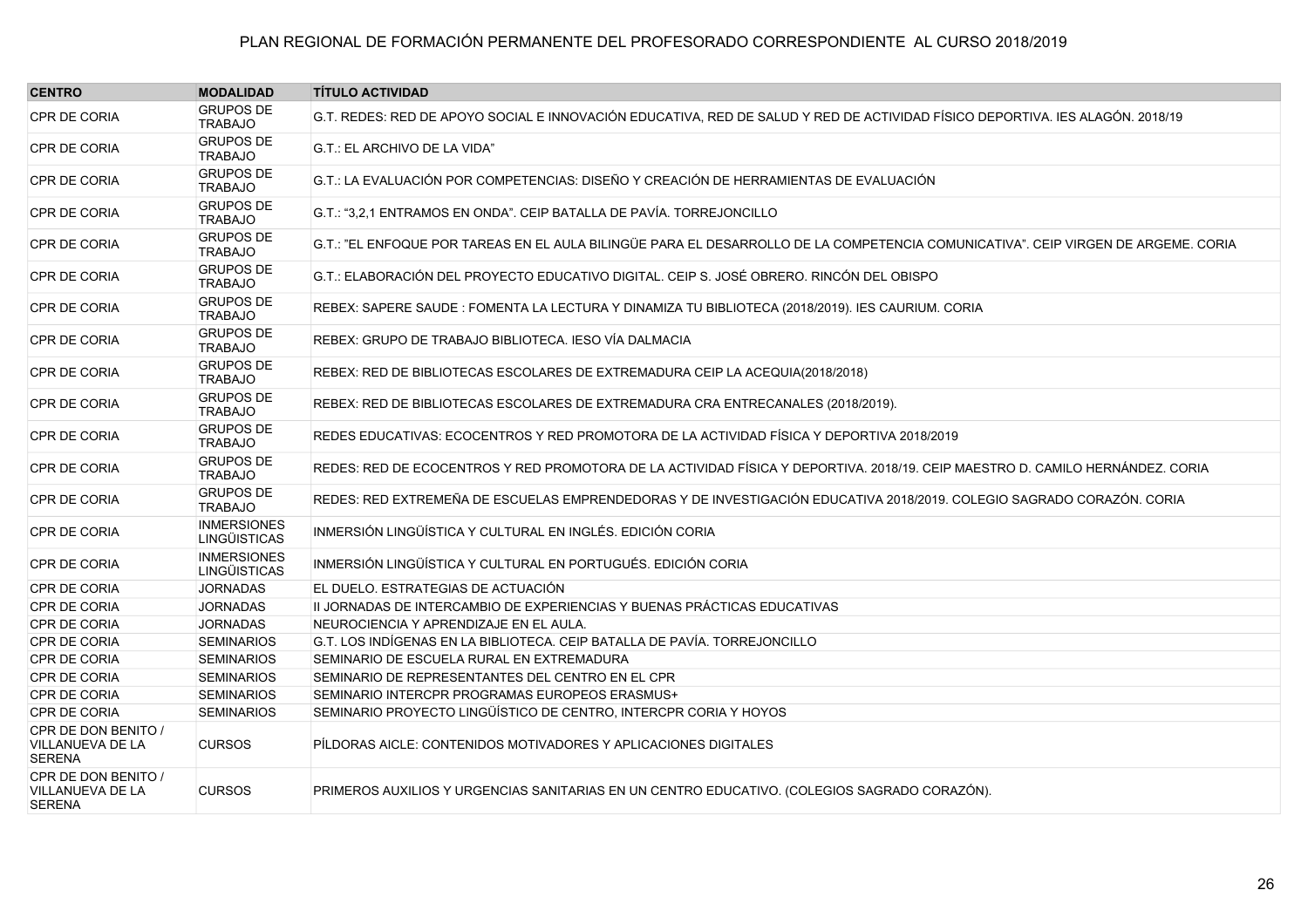| <b>CENTRO</b>                                                   | <b>MODALIDAD</b> | <b>TÍTULO ACTIVIDAD</b>                                                                           |
|-----------------------------------------------------------------|------------------|---------------------------------------------------------------------------------------------------|
| CPR DE DON BENITO /<br><b>VILLANUEVA DE LA</b><br><b>SERENA</b> | <b>CURSOS</b>    | ACTIVIDADES FÍSICAS CON SOPORTE MUSICAL                                                           |
| CPR DE DON BENITO /<br>VILLANUEVA DE LA<br><b>SERENA</b>        | <b>CURSOS</b>    | ACTUALIZACIÓN DOCENTE EN SOFTWARE DE GESTIÓN CONTABLE, LABORAL Y DE FACTURACIÓN. (IES SAN JOSÉ)   |
| CPR DE DON BENITO /<br>VILLANUEVA DE LA<br><b>SERENA</b>        | <b>CURSOS</b>    | ACTUALIZACIÓN EN MATERIA LABORAL Y FISCAL                                                         |
| CPR DE DON BENITO /<br>VILLANUEVA DE LA<br><b>SERENA</b>        | <b>CURSOS</b>    | ALGORITMO ABN PARA UN APRENDIZAJE NATURAL, SENCILLO Y DIVERTIDO DE LAS MATEMÁTICAS (ED. INFANTIL) |
| CPR DE DON BENITO /<br><b>VILLANUEVA DE LA</b><br><b>SERENA</b> | <b>CURSOS</b>    | ALGORITMO ABN PARA UN APRENDIZAJE NATURAL, SENCILLO Y DIVERTIDO DE LAS MATEMÁTICAS (ED. PRIMARIA) |
| CPR DE DON BENITO /<br>VILLANUEVA DE LA<br><b>SERENA</b>        | <b>CURSOS</b>    | ANIMACIÓN A LA LECTURA Y LA ESCRITURA EN LA ERA DIGITAL                                           |
| CPR DE DON BENITO /<br>VILLANUEVA DE LA<br><b>SERENA</b>        | <b>CURSOS</b>    | APLICACIÓN DIDÁCTICA DE LA PIZARRA DIGITAL INTERACTIVA Y RECURSOS EDUCATIVOS                      |
| CPR DE DON BENITO /<br><b>VILLANUEVA DE LA</b><br><b>SERENA</b> | <b>CURSOS</b>    | APLICACIONES MONTESSORI EN EL AULA                                                                |
| CPR DE DON BENITO /<br>VILLANUEVA DE LA<br><b>SERENA</b>        | <b>CURSOS</b>    | APRENDER A HABLAR EN PÚBLICO                                                                      |
| CPR DE DON BENITO /<br>VILLANUEVA DE LA<br><b>SERENA</b>        | <b>CURSOS</b>    | APRENDIZAJE BASADO PROYECTOS (ABP)                                                                |
| CPR DE DON BENITO /<br>VILLANUEVA DE LA<br><b>SERENA</b>        | <b>CURSOS</b>    | APS: APRENDER HACIENDO UN SERVICIO A LA COMUNIDAD                                                 |
| CPR DE DON BENITO /<br><b>VILLANUEVA DE LA</b><br><b>SERENA</b> | <b>CURSOS</b>    | ART THINKING: TRANSFORMAR LA EDUCACIÓN A TRAVÉS DEL ARTE                                          |
| CPR DE DON BENITO /<br>VILLANUEVA DE LA<br><b>SERENA</b>        | <b>CURSOS</b>    | COLORIMETRÍA DEL AUTOMÓVIL Y NUEVAS TECNOLOGÍAS                                                   |
| CPR DE DON BENITO /<br>VILLANUEVA DE LA<br><b>SERENA</b>        | <b>CURSOS</b>    | CONVERSACIÓN EN PORTUGUÉS AVANZADO                                                                |
| CPR DE DON BENITO /<br>VILLANUEVA DE LA<br><b>SERENA</b>        | <b>CURSOS</b>    | <b>CREA Y CRECE</b>                                                                               |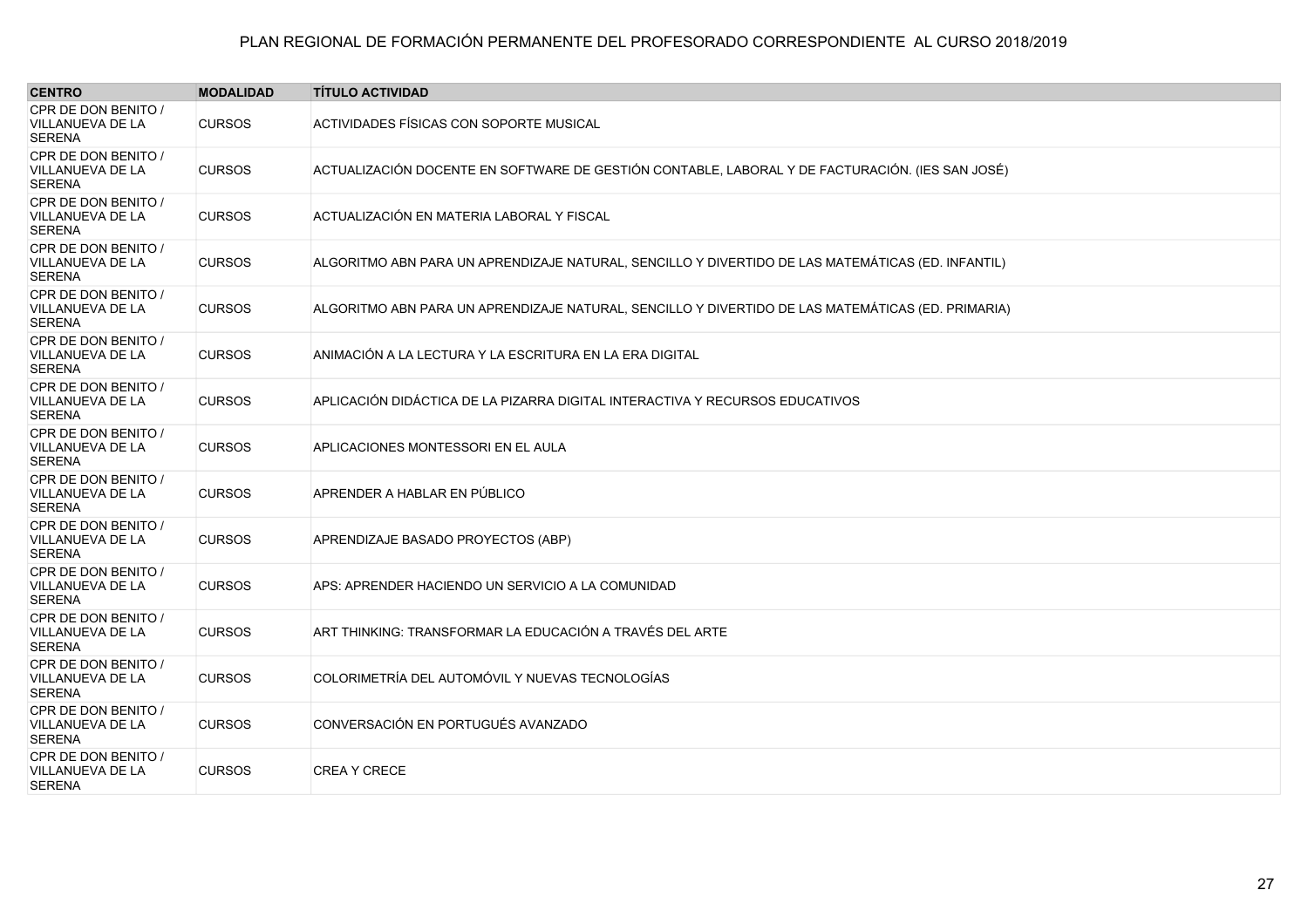| <b>CENTRO</b>                                            | <b>MODALIDAD</b> | <b>TÍTULO ACTIVIDAD</b>                                                                                                  |
|----------------------------------------------------------|------------------|--------------------------------------------------------------------------------------------------------------------------|
| CPR DE DON BENITO /<br>VILLANUEVA DE LA<br><b>SERENA</b> | <b>CURSOS</b>    | CURSO DE ORTOGRAFÍA CANTADA                                                                                              |
| CPR DE DON BENITO /<br>VILLANUEVA DE LA<br><b>SERENA</b> | <b>CURSOS</b>    | CURSO: "PARA LA ACREDITACIÓN DE LOS PRIMEROS INTERVINIENTES EN LA UTILIZACIÓN DE DESFIBRILACIÓN SEMIAUTOMÁTICA EXTERNA." |
| CPR DE DON BENITO /<br>VILLANUEVA DE LA<br><b>SERENA</b> | <b>CURSOS</b>    | DISEÑO DE PÁGINA WEB EN EL ENTORNO ESCOLAR                                                                               |
| CPR DE DON BENITO /<br>VILLANUEVA DE LA<br><b>SERENA</b> | <b>CURSOS</b>    | EDICIÓN DE VIDEOS PARA DOCENTES. (EOI VILLANUEVA-DON BENITO)                                                             |
| CPR DE DON BENITO /<br>VILLANUEVA DE LA<br><b>SERENA</b> | <b>CURSOS</b>    | EDUCAR EN EL EXTERIOR                                                                                                    |
| CPR DE DON BENITO /<br>VILLANUEVA DE LA<br><b>SERENA</b> | <b>CURSOS</b>    | EL APRENDIZAJE COOPERATIVO EN EL AULA I                                                                                  |
| CPR DE DON BENITO /<br>VILLANUEVA DE LA<br><b>SERENA</b> | <b>CURSOS</b>    | EL APRENDIZAJE COOPERATIVO EN EL AULA II                                                                                 |
| CPR DE DON BENITO /<br>VILLANUEVA DE LA<br><b>SERENA</b> | <b>CURSOS</b>    | EL CINE COMO RECURSO MULTIDISCIPLINAR                                                                                    |
| CPR DE DON BENITO /<br>VILLANUEVA DE LA<br><b>SERENA</b> | <b>CURSOS</b>    | EL DEBATE EN EL AULA                                                                                                     |
| CPR DE DON BENITO /<br>VILLANUEVA DE LA<br><b>SERENA</b> | <b>CURSOS</b>    | EL ESCAPE ROOM: SU APLICACIÓN AL AULA                                                                                    |
| CPR DE DON BENITO /<br>VILLANUEVA DE LA<br><b>SERENA</b> | <b>CURSOS</b>    | ÉXITO DE LA COMUNIDAD GITANA EN LOS CENTROS EDUCATIVOS                                                                   |
| CPR DE DON BENITO /<br>VILLANUEVA DE LA<br><b>SERENA</b> | <b>CURSOS</b>    | HERRAMIENTAS DE GOOGLE ACADÉMICAS Y SU UTILIDAD EN EL AULA.                                                              |
| CPR DE DON BENITO /<br>VILLANUEVA DE LA<br><b>SERENA</b> | <b>CURSOS</b>    | HUERTOS ECOLÓGICOS ESCOLARES (CENTRO ED. AMBIENTAL DE CUACOS DE YUSTE)                                                   |
| CPR DE DON BENITO /<br>VILLANUEVA DE LA<br><b>SERENA</b> | <b>CURSOS</b>    | INCLUSIÓN DEL ALUMNADO MIGRANTE EN EL CENTRO EDUCATIVO                                                                   |
| CPR DE DON BENITO /<br>VILLANUEVA DE LA<br><b>SERENA</b> | <b>CURSOS</b>    | INGLÉS PARA DOCENTES PARTICIPANTES EN ERASMUS+                                                                           |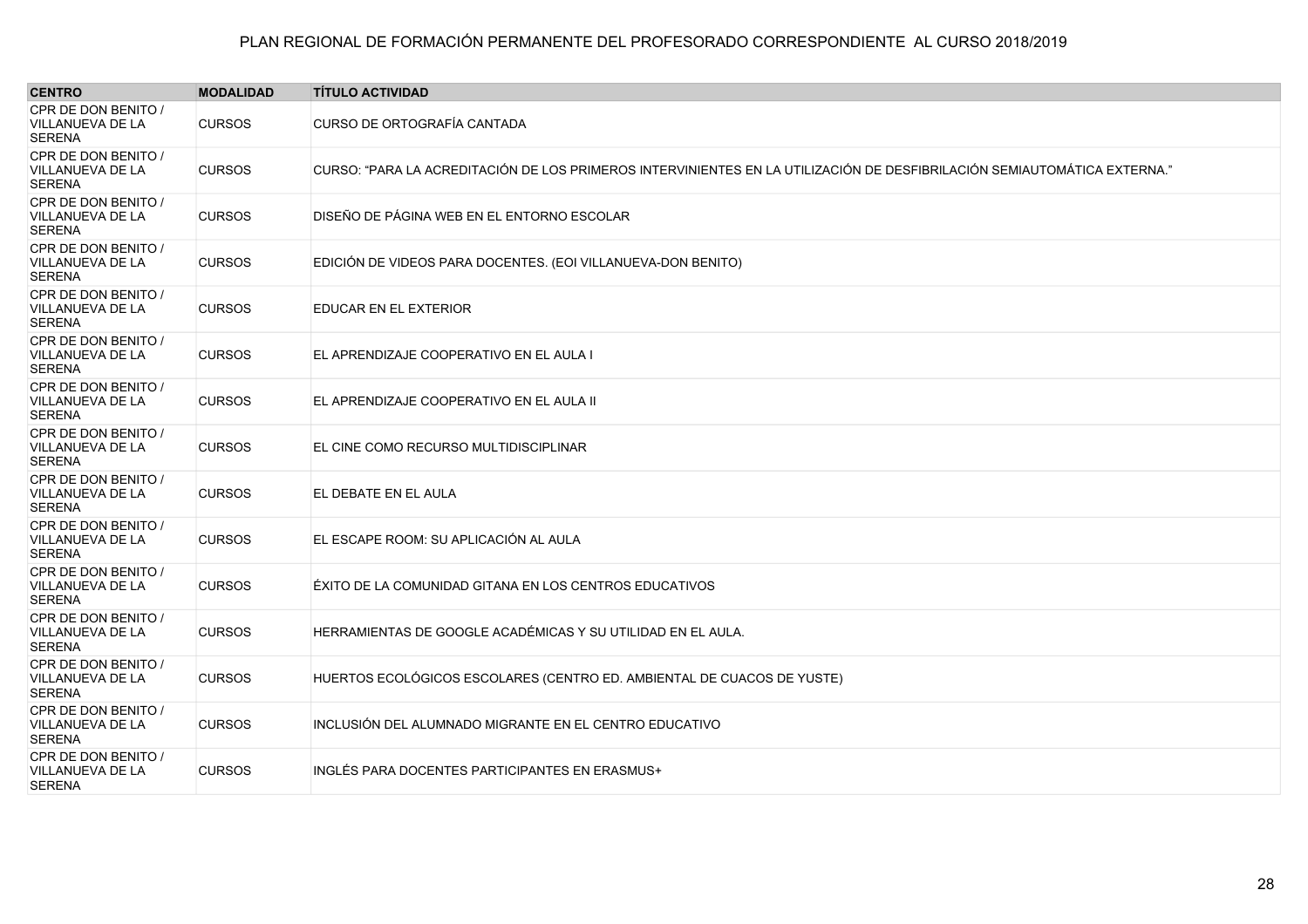| <b>CENTRO</b>                                                   | <b>MODALIDAD</b> | <b>TÍTULO ACTIVIDAD</b>                                                                           |
|-----------------------------------------------------------------|------------------|---------------------------------------------------------------------------------------------------|
| CPR DE DON BENITO /<br>VILLANUEVA DE LA<br><b>SERENA</b>        | <b>CURSOS</b>    | INICIACIÓN A LA ORNITOLOGÍA: CONOCER PARA RESPETAR LA NATURALEZA                                  |
| CPR DE DON BENITO /<br>VILLANUEVA DE LA<br><b>SERENA</b>        | <b>CURSOS</b>    | <b>INTERNET SEGURA</b>                                                                            |
| CPR DE DON BENITO /<br>VILLANUEVA DE LA<br><b>SERENA</b>        | <b>CURSOS</b>    | INTERVENCIÓN EDUCATIVA EN TEA/TGD. EL SISTEMA DE COMUNICACIÓN PECS                                |
| CPR DE DON BENITO /<br>VILLANUEVA DE LA<br><b>SERENA</b>        | <b>CURSOS</b>    | LAS VENTANAS DEL AULA SE ABREN AL CIELO EXTREMEÑO                                                 |
| CPR DE DON BENITO /<br>VILLANUEVA DE LA<br><b>SERENA</b>        | <b>CURSOS</b>    | <b>MECÁNICA DE LA BICICLETA.</b>                                                                  |
| CPR DE DON BENITO /<br>VILLANUEVA DE LA<br><b>SERENA</b>        | <b>CURSOS</b>    | MEDIACIÓN EN CONVIVENCIA                                                                          |
| CPR DE DON BENITO /<br>VILLANUEVA DE LA<br><b>SERENA</b>        | <b>CURSOS</b>    | MEJORAR LA INCLUSIÓN DEL ALUMNADO MIGRANTE EN EL CENTRO EDUCATIVO                                 |
| CPR DE DON BENITO /<br>VILLANUEVA DE LA<br><b>SERENA</b>        | <b>CURSOS</b>    | NIÑOS Y NIÑAS CON DÉFICIT AUDITIVO EN EL AULA: LENGUA DE SIGNOS                                   |
| CPR DE DON BENITO /<br>VILLANUEVA DE LA<br><b>SERENA</b>        | <b>CURSOS</b>    | NUTRICIÓN, INNOVACIÓN, TRADICIÓN Y ELABORACIÓN ECOLÓGICA DE PAN ARTESANO Y BOLLERÍA SALUDABLE.    |
| CPR DE DON BENITO /<br>VILLANUEVA DE LA<br><b>SERENA</b>        | <b>CURSOS</b>    | PREPARATION IN ADVANCED ENGLISH (CEFR: C1)                                                        |
| CPR DE DON BENITO /<br><b>VILLANUEVA DE LA</b><br><b>SERENA</b> | <b>CURSOS</b>    | PRIMEROS AUXILIOS Y URGENCIAS SANITARIAS EN UN CENTRO EDUCATIVO. (CEIP DONOSO CORTÉS).            |
| CPR DE DON BENITO /<br>VILLANUEVA DE LA<br><b>SERENA</b>        | <b>CURSOS</b>    | PRIMEROS AUXILIOS Y URGENCIAS SANITARIAS EN UN CENTRO EDUCATIVO. (CEIP NTRA. SRA. PIEDRA ESCRITA) |
| CPR DE DON BENITO /<br>VILLANUEVA DE LA<br><b>SERENA</b>        | <b>CURSOS</b>    | PRIMEROS AUXILIOS Y URGENCIAS SANITARIAS EN UN CENTRO EDUCATIVO. (CEIP SANTIAGO APÓSTOL).         |
| CPR DE DON BENITO /<br>VILLANUEVA DE LA<br><b>SERENA</b>        | <b>CURSOS</b>    | PROGRAMAR POR COMPETENCIAS. EVALUACIÓN OBJETIVA POR ESTÁNDARES DE APRENDIZAJE                     |
| CPR DE DON BENITO /<br>VILLANUEVA DE LA<br><b>SERENA</b>        | <b>CURSOS</b>    | PROGRAMAR POR COMPETENCIAS. EVALUACIÓN OBJETIVA POR ESTÁNDARES DE APRENDIZAJE (ED. PRIMARIA)      |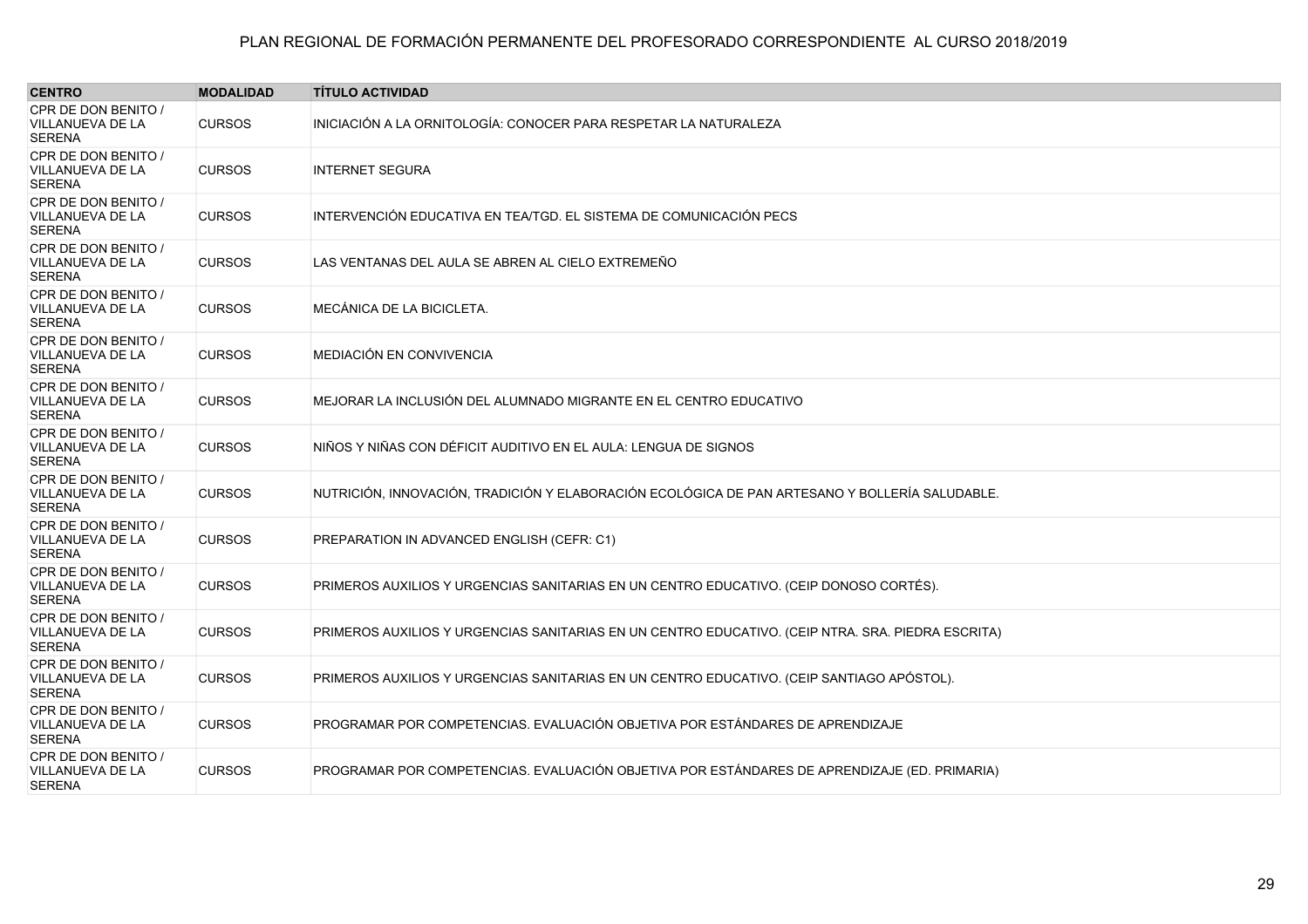| <b>CENTRO</b>                                     | <b>MODALIDAD</b>                    | <b>TÍTULO ACTIVIDAD</b>                                                                                                       |
|---------------------------------------------------|-------------------------------------|-------------------------------------------------------------------------------------------------------------------------------|
| CPR DE DON BENITO /<br>VILLANUEVA DE LA<br>SERENA | <b>CURSOS</b>                       | RESPONSABILIDAD JURÍDICA EN EL EJERCICIO DE LA PROFESIÓN DOCENTE.                                                             |
| CPR DE DON BENITO /<br>VILLANUEVA DE LA<br>SERENA | <b>CURSOS</b>                       | RESPUESTA FORMATIVA AULA ESPECIALIZADA TEA. CEIP DONOSO CORTÉS (DON BENITO)                                                   |
| CPR DE DON BENITO /<br>VILLANUEVA DE LA<br>SERENA | <b>CURSOS</b>                       | ROBÓTICA EN EL AULA (PRIMARIA). CEIP NTRA. SRA. DE GUADALUPE (NAVALVILLAR DE PELA).                                           |
| CPR DE DON BENITO /<br>VILLANUEVA DE LA<br>SERENA | <b>CURSOS</b>                       | ROBÓTICA EN EL AULA (PRIMARIA). CEIP ZURBARÁN.                                                                                |
| CPR DE DON BENITO /<br>VILLANUEVA DE LA<br>SERENA | <b>CURSOS</b>                       | ROBÓTICA EN EL AULA (SECUNDARIA). IES DONOSO CORTÉS                                                                           |
| CPR DE DON BENITO /<br>VILLANUEVA DE LA<br>SERENA | <b>CURSOS</b>                       | ROBÓTICA EN EL AULA (SECUNDARIA). IES PEDRO DE VALDIVIA.                                                                      |
| CPR DE DON BENITO /<br>VILLANUEVA DE LA<br>SERENA | <b>CURSOS</b>                       | TEATRO, CREATIVIDAD Y MOTIVACIÓN EN EL AULA DE IDIOMAS                                                                        |
| CPR DE DON BENITO /<br>VILLANUEVA DE LA<br>SERENA | <b>CURSOS A</b><br><b>DISTANCIA</b> | APRENDIZAJE BASADO EN PROYECTOS                                                                                               |
| CPR DE DON BENITO /<br>VILLANUEVA DE LA<br>SERENA | <b>CURSOS A</b><br><b>DISTANCIA</b> | INTRODUCCIÓN A LA PROGRAMACIÓN Y LA ROBÓTICA                                                                                  |
| CPR DE DON BENITO /<br>VILLANUEVA DE LA<br>SERENA | <b>CURSOS A</b><br><b>DISTANCIA</b> | PROGRAMACIÓN Y ROBÓTICA. NIVEL AVANZADO                                                                                       |
| CPR DE DON BENITO /<br>VILLANUEVA DE LA<br>SERENA | <b>GRUPOS DE</b><br><b>TRABAJO</b>  | GRUPO DE TRABAJO DINAMIZACIÓN DE LA BIBLIOTECA ESCOLAR CEIP CRUZ DEL RÍO                                                      |
| CPR DE DON BENITO /<br>VILLANUEVA DE LA<br>SERENA | <b>GRUPOS DE</b><br><b>TRABAJO</b>  | GRUPO DE TRABAJO FOMENTO DE LA LECTURA COMPRENSIVA DESDE LA BIBLIOTECA ESCOLAR                                                |
| CPR DE DON BENITO /<br>VILLANUEVA DE LA<br>SERENA | <b>GRUPOS DE</b><br><b>TRABAJO</b>  | GRUPO DE TRABAJO GESTIÓN Y DESARROLLO DE PROYECTOS INTERNACIONALES EDUCATIVOS EN EDUCACIÓN SECUNDARIA Y FORMACIÓN PROFESIONAL |
| CPR DE DON BENITO /<br>VILLANUEVA DE LA<br>SERENA | <b>GRUPOS DE</b><br><b>TRABAJO</b>  | GRUPO DE TRABAJO ONDAS SAN JOSÉ, LA RADIO CREATIVA EN LA RADIO ESCOLAR                                                        |
| CPR DE DON BENITO /<br>VILLANUEVA DE LA<br>SERENA | <b>GRUPOS DE</b><br><b>TRABAJO</b>  | GRUPO DE TRABAJO DE BIBLIOTECA ESCOLAR HABÍA UNA VEZ                                                                          |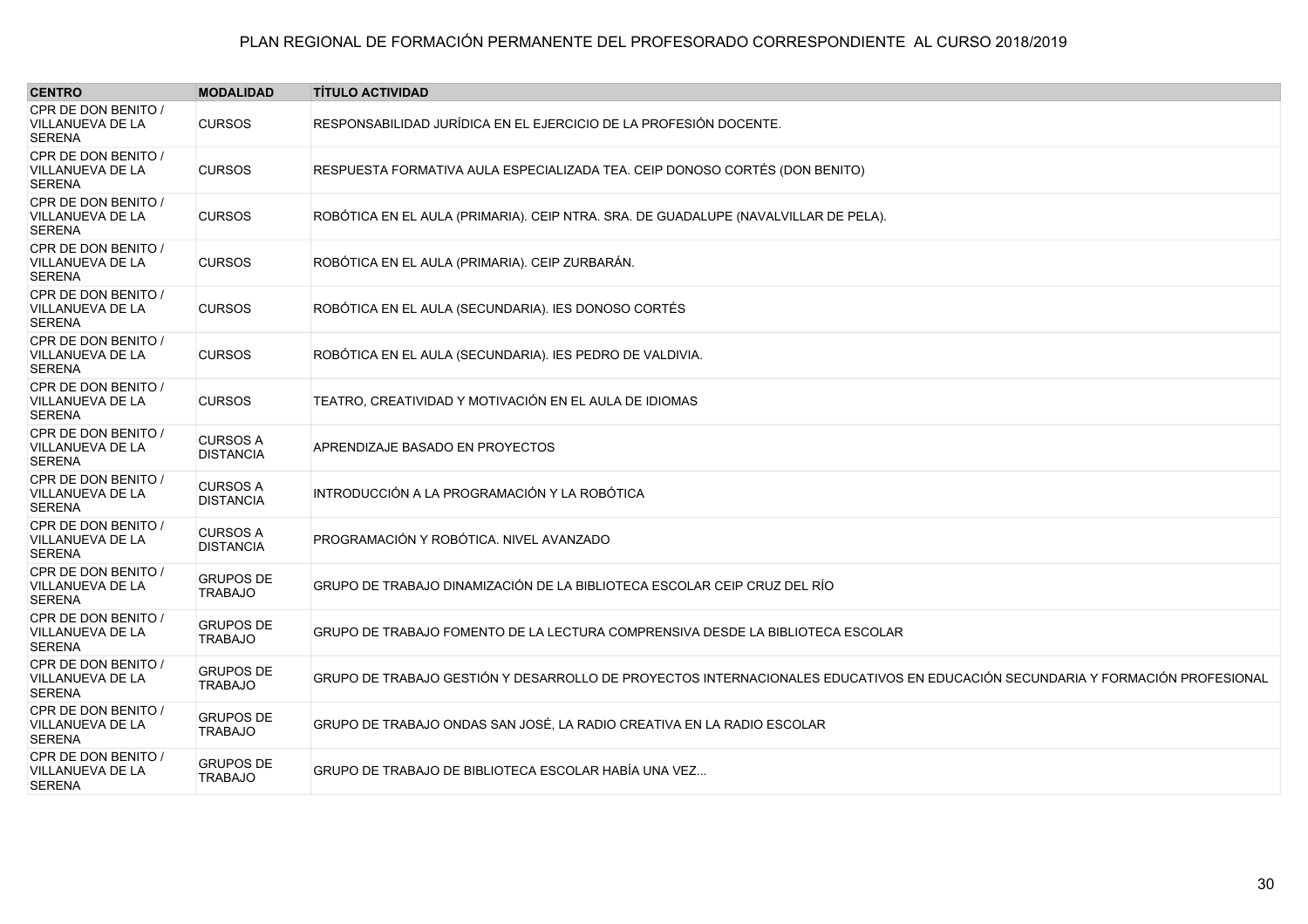| <b>CENTRO</b>                                                   | <b>MODALIDAD</b>                   | <b>TÍTULO ACTIVIDAD</b>                                                                                           |
|-----------------------------------------------------------------|------------------------------------|-------------------------------------------------------------------------------------------------------------------|
| CPR DE DON BENITO /<br><b>VILLANUEVA DE LA</b><br><b>SERENA</b> | <b>GRUPOS DE</b><br><b>TRABAJO</b> | GRUPO DE TRABAJO DE BIBLIOTECA ESCOLAR CEIP FRANCISCO VALDÉS LA VUELTA AL MUNDO                                   |
| CPR DE DON BENITO /<br>VILLANUEVA DE LA<br><b>SERENA</b>        | <b>GRUPOS DE</b><br><b>TRABAJO</b> | GRUPO DE TRABAJO: LA HUERTA VIVANTA. CEIP ZURBARÁN (DON BENITO)                                                   |
| CPR DE DON BENITO /<br>VILLANUEVA DE LA<br><b>SERENA</b>        | <b>GRUPOS DE</b><br><b>TRABAJO</b> | GRUPO DE TRABAJO: PLANIFICACIÓN DEL FOMENTO DE LA LECTURA DEL COLEGIO SAN JOSÉ                                    |
| CPR DE DON BENITO /<br>VILLANUEVA DE LA<br><b>SERENA</b>        | <b>GRUPOS DE</b><br><b>TRABAJO</b> | GRUPO DE TRABAJO: ADAPTACIÓN Y ENRIQUECIMIENTO DE LA PÁGINA WEB DEL CENTRO                                        |
| CPR DE DON BENITO /<br><b>VILLANUEVA DE LA</b><br><b>SERENA</b> | <b>GRUPOS DE</b><br><b>TRABAJO</b> | GRUPO DE TRABAJO: CREACIÓN DE MATERIALES CURRICULARES PARA ADULTOS                                                |
| CPR DE DON BENITO /<br><b>VILLANUEVA DE LA</b><br><b>SERENA</b> | <b>GRUPOS DE</b><br><b>TRABAJO</b> | GRUPO DE TRABAJO: MARCO EUROPEO PARA ORGANIZACIONES DIGITALMENTE COMPETENTE (REVISIÓN PED, CEIP VIRGEN DEL PILAR) |
| CPR DE DON BENITO /<br>VILLANUEVA DE LA<br><b>SERENA</b>        | <b>GRUPOS DE</b><br><b>TRABAJO</b> | GRUPO DE TRABAJO: MATERIALES DE JUEGO CON ELEMENTOS RECICLABLES                                                   |
| CPR DE DON BENITO /<br>VILLANUEVA DE LA<br><b>SERENA</b>        | <b>GRUPOS DE</b><br><b>TRABAJO</b> | GRUPO DE TRABAJO: PREVENCIÓN DE CONFLICTOS Y MEDIACIÓN                                                            |
| CPR DE DON BENITO /<br>VILLANUEVA DE LA<br><b>SERENA</b>        | <b>GRUPOS DE</b><br><b>TRABAJO</b> | GRUPO DE TRABAJO: PROMOCIÓN DE LA BIBLIOTECA ESCOLAR DEL COLEGIO SAGRADO CORAZÓN                                  |
| CPR DE DON BENITO /<br>VILLANUEVA DE LA<br><b>SERENA</b>        | <b>GRUPOS DE</b><br><b>TRABAJO</b> | GRUPO DE TRABAJO: REVISIÓN DEL PLAN DE EDUCACIÓN DIGITAL DEL CENTRO (CEIP NTRA. SRA. DE LA PIEDAD).               |
| CPR DE DON BENITO /<br><b>VILLANUEVA DE LA</b><br><b>SERENA</b> | <b>GRUPOS DE</b><br><b>TRABAJO</b> | GRUPO DE TRABAJO: REVISIÓN DEL PLAN DE EDUCACIÓN DIGITAL DEL CENTRO (EOI VILLANUEVA-DON BENITO)                   |
| CPR DE DON BENITO /<br>VILLANUEVA DE LA<br><b>SERENA</b>        | <b>GRUPOS DE</b><br><b>TRABAJO</b> | GRUPO DE TRABAJO: REVISIÓN DEL PLAN DE EDUCACIÓN DIGITAL DEL CENTRO (IES LACIMURGA)                               |
| CPR DE DON BENITO /<br>VILLANUEVA DE LA<br><b>SERENA</b>        | <b>GRUPOS DE</b><br><b>TRABAJO</b> | GRUPO DE TRABAJO: REVISIÓN Y ENRIQUECIMIENTO DEL PLAN DE CONVIVENCIA                                              |
| CPR DE DON BENITO /<br>VILLANUEVA DE LA<br><b>SERENA</b>        | <b>GRUPOS DE</b><br><b>TRABAJO</b> | GRUPO DE TRABAJO: UNA ESPIGA EN NUESTRO HUERTO. CRA LA ESPIGA. (ZURBARÁN)                                         |
| CPR DE DON BENITO /<br>VILLANUEVA DE LA<br><b>SERENA</b>        | <b>GRUPOS DE</b><br><b>TRABAJO</b> | INCORPORACIÓN AL PROYECTO PILOTO DE LA IMPLANTACIÓN DEL NUEVO ABIESWEB Y GESTIÓN DE LA BIBLIOTECA                 |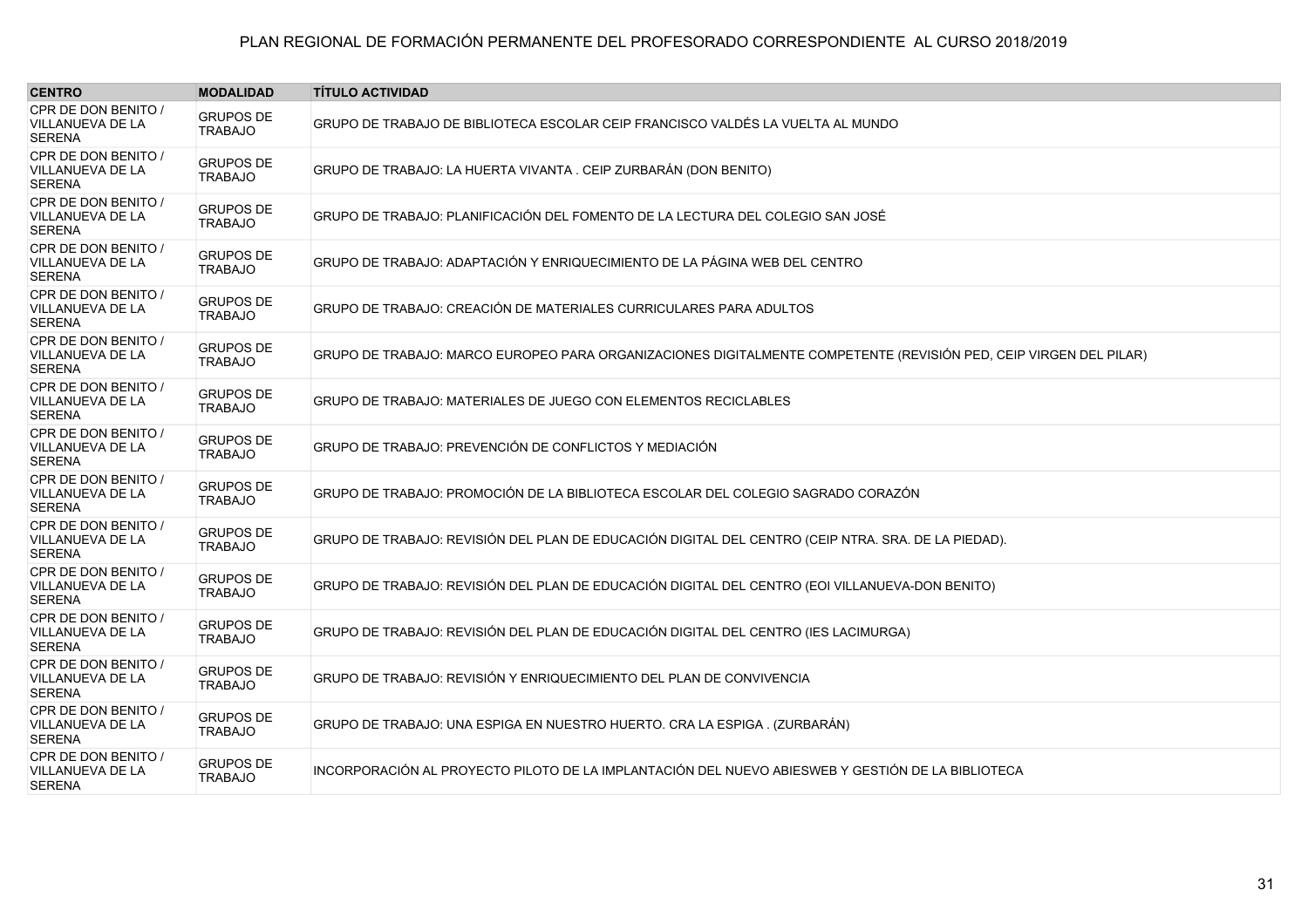| <b>MODALIDAD</b>                          | <b>TÍTULO ACTIVIDAD</b>                                                                                                |
|-------------------------------------------|------------------------------------------------------------------------------------------------------------------------|
| <b>GRUPOS DE</b><br><b>TRABAJO</b>        | METODOLOGÍAS ACTIVAS PARA LA INTERNACIONALIZACIÓN DE LA EDUCACIÓN EN CEIP 12 DE OCTUBRE                                |
| <b>GRUPOS DE</b><br><b>TRABAJO</b>        | PROYECTO LINGÜÍSTICO DE CENTRO IES SAN JOSÉ                                                                            |
| <b>INMERSIONES</b><br><b>LINGÜISTICAS</b> | <b>INMERSIÓN EN PORTUGUÉS</b>                                                                                          |
| <b>INMERSIONES</b><br><b>LINGÜISTICAS</b> | INMERSIÓN LINGÜÍSTICA EN INGLÉS                                                                                        |
| <b>INMERSIONES</b><br>LINGÜISTICAS        | PERFECCIONAMIENTO DE LA COMPETENCIA IDIOMÁTICA Y METODOLOGÍAS ACTIVAS PARA EL C1 (MCRE) PARA PROFESORES EOI            |
| <b>JORNADAS</b>                           | II JORNADAS EN COMPETENCIAS COMUNICATIVAS                                                                              |
| <b>JORNADAS</b>                           | JORNADA DE BUENAS PRÁCTICAS EN EDUCACIÓN INFANTIL Y PRIMARIA                                                           |
| <b>JORNADAS</b>                           | JORNADA DE BUENAS PRÁCTICAS EN EDUCACIÓN SECUNDARIA, FP Y RÉGIMEN ESPECIAL                                             |
| <b>JORNADAS</b>                           | JORNADAS DE COORDINADORES DE PROGRAMAS EUROPEOS                                                                        |
| <b>JORNADAS</b>                           | JORNADAS SOBRE ADOPCIÓN Y ESCUELA                                                                                      |
| <b>JORNADAS</b>                           | JORNADAS SOBRE LA PREVENCIÓN Y TRATAMIENTO DE LA VIOLENCIA DE GÉNERO O POR ORIENTACIÓN SEXUAL EN LOS CENTROS ESCOLARES |
| <b>JORNADAS</b>                           | SEMANA DE LA CIENCIA EN EL IES PUERTA SERENA                                                                           |
| <b>JORNADAS</b>                           | XII ENCUENTROS DE ESTUDIOS COMARCALES DE VEGAS ALTAS, LA SERENA Y LA SIBERIA                                           |
| <b>JORNADAS</b>                           | XIV OLIMPIADA DE BIOLOGÍA EN EXTREMADURA                                                                               |
| <b>SEMINARIOS</b>                         | SEMINARIO: MÉTODO ABN. CEIP ZURBARÁN (RUECAS)                                                                          |
|                                           |                                                                                                                        |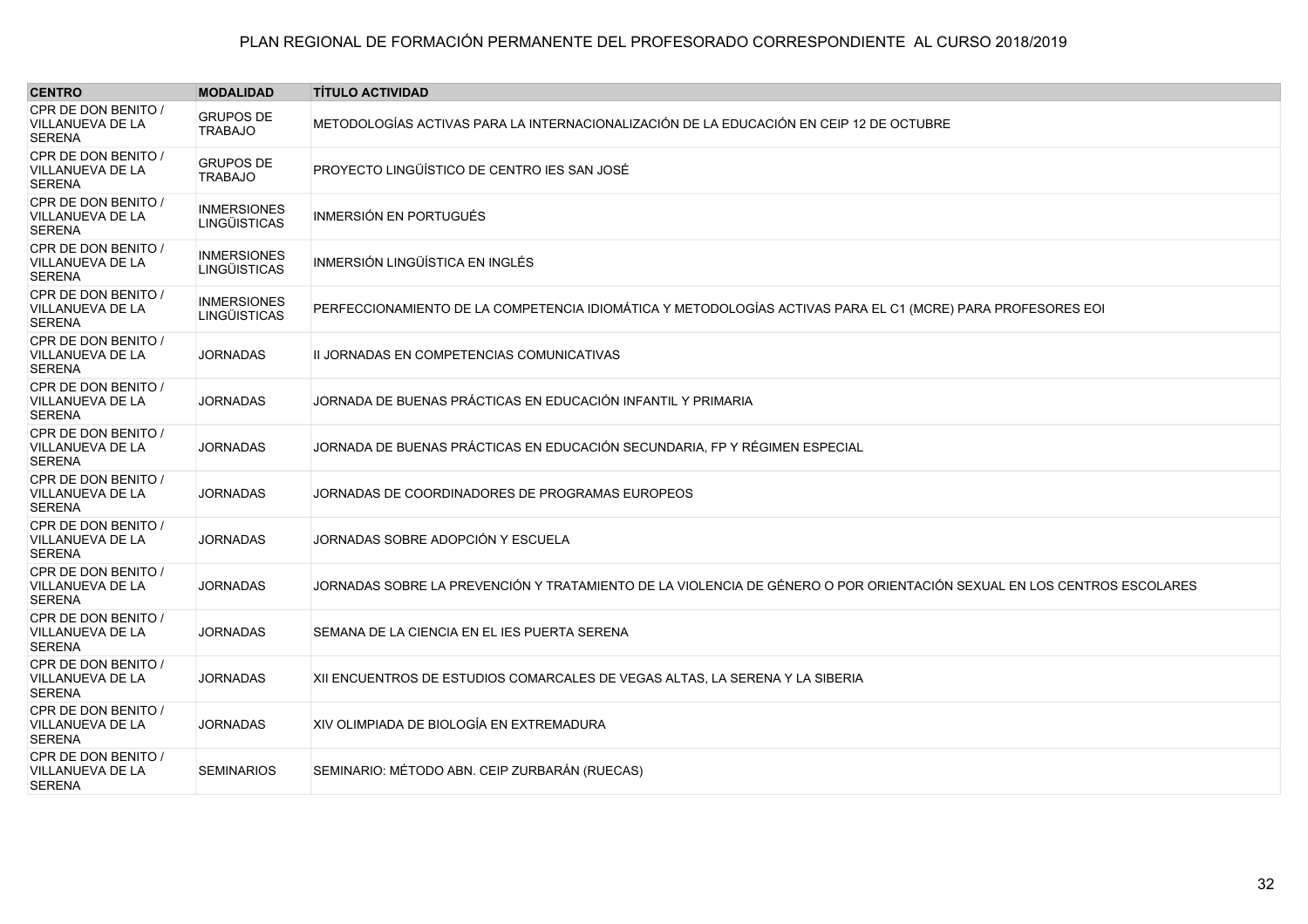| <b>CENTRO</b>                                            | <b>MODALIDAD</b>  | <b>TÍTULO ACTIVIDAD</b>                                                                                 |
|----------------------------------------------------------|-------------------|---------------------------------------------------------------------------------------------------------|
| CPR DE DON BENITO /<br>VILLANUEVA DE LA<br><b>SERENA</b> | <b>SEMINARIOS</b> | GESTIÓN DE LA BIBLIOTECA ESCOLAR (REBEX)                                                                |
| CPR DE DON BENITO /<br>VILLANUEVA DE LA<br><b>SERENA</b> | <b>SEMINARIOS</b> | GRUPO DE TRABAJO DE LA BIBLIOTECA ESCOLAR CEIP SANTIAGO APÓSTOL UN VIAJE HACIA LA CREACIÓN              |
| CPR DE DON BENITO /<br>VILLANUEVA DE LA<br>SERENA        | <b>SEMINARIOS</b> | METODOLOGÍA DE APRENDIZAJE BASADO EN PROYECTOS                                                          |
| CPR DE DON BENITO /<br>VILLANUEVA DE LA<br><b>SERENA</b> | <b>SEMINARIOS</b> | <b>MUJERES QUE MARCARON HISTORIA</b>                                                                    |
| CPR DE DON BENITO /<br>VILLANUEVA DE LA<br>SERENA        | <b>SEMINARIOS</b> | PROFUNDIZACIÓN EN COMPETENCIAS CLAVE EN LA ESO                                                          |
| CPR DE DON BENITO /<br>VILLANUEVA DE LA<br><b>SERENA</b> | <b>SEMINARIOS</b> | PROYECTO LINGÜÍSTICO DE CENTRO                                                                          |
| CPR DE DON BENITO /<br>VILLANUEVA DE LA<br>SERENA        | <b>SEMINARIOS</b> | SEMINARIO CONOCIMIENTO DE LA PLATAFORMA LIBRARIUM Y SU APLICACIÓN PARA FOMENTAR LA LECTURA EN EL CENTRO |
| CPR DE DON BENITO /<br>VILLANUEVA DE LA<br>SERENA        | <b>SEMINARIOS</b> | SEMINARIO ESTO NO ES UNA CLASE; ENTRA Y APRENDE (IES PUERTA DE LA SERENA)                               |
| CPR DE DON BENITO /<br>VILLANUEVA DE LA<br>SERENA        | <b>SEMINARIOS</b> | SEMINARIO PARA TU INFORMACIÓN                                                                           |
| CPR DE DON BENITO /<br>VILLANUEVA DE LA<br>SERENA        | <b>SEMINARIOS</b> | SEMINARIO PROYECTO BIBLIOTECA: EL CINE CEIP HERNÁN CORTÉS                                               |
| CPR DE DON BENITO /<br>VILLANUEVA DE LA<br>SERENA        | <b>SEMINARIOS</b> | SEMINARIO PROYECTO LINGÜÍSTICO DE CENTRO IES LUIS CHAMIZO                                               |
| CPR DE DON BENITO /<br>VILLANUEVA DE LA<br>SERENA        | <b>SEMINARIOS</b> | <b>SEMINARIO ABP</b>                                                                                    |
| CPR DE DON BENITO /<br>VILLANUEVA DE LA<br>SERENA        | <b>SEMINARIOS</b> | SEMINARIO EDUCACIÓN FÍSICA: MEJORANDO DESDE LA COLABORACIÓN E INVESTIGACIÓN DOCENTE                     |
| CPR DE DON BENITO /<br>VILLANUEVA DE LA<br>SERENA        | <b>SEMINARIOS</b> | SEMINARIO PERMANENTE DE COORDINADORES TIC DE LOS CENTROS DE PRIMARIA                                    |
| CPR DE DON BENITO /<br>VILLANUEVA DE LA<br>SERENA        | <b>SEMINARIOS</b> | SEMINARIO PERMANENTE DE COORDINADORES TIC DE LOS CENTROS DE SECUNDARIA                                  |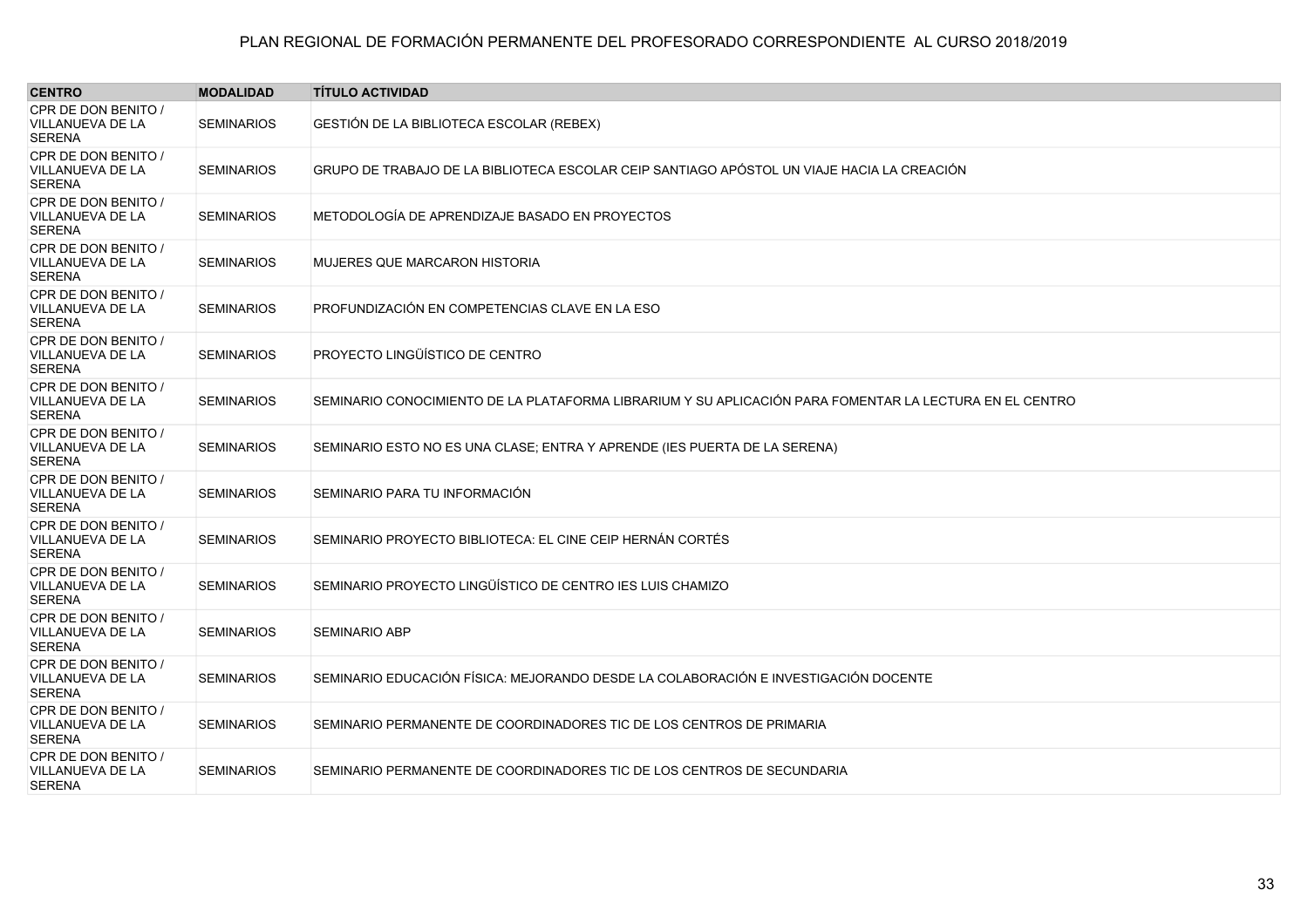| <b>CENTRO</b>                                            | <b>MODALIDAD</b>  | <b>TÍTULO ACTIVIDAD</b>                                                                                |
|----------------------------------------------------------|-------------------|--------------------------------------------------------------------------------------------------------|
| CPR DE DON BENITO /<br>VILLANUEVA DE LA<br><b>SERENA</b> | <b>SEMINARIOS</b> | SEMINARIO PERMANENTE DE REPRESENTANTES DEL CPR EN LOS CENTROS                                          |
| CPR DE DON BENITO /<br>VILLANUEVA DE LA<br><b>SERENA</b> | <b>SEMINARIOS</b> | SEMINARIO PROVINCIAL AULAS ESPECIALIZADAS TEA (BADAJOZ)                                                |
| CPR DE DON BENITO /<br>VILLANUEVA DE LA<br><b>SERENA</b> | <b>SEMINARIOS</b> | SEMINARIO: EL CLUB DE LOS RECREOS (NAVALVILLAR DE PELA)                                                |
| CPR DE DON BENITO /<br>VILLANUEVA DE LA<br><b>SERENA</b> | <b>SEMINARIOS</b> | SEMINARIO: ACOMPAÑAMIENTO DE PROFESORES ESCHOLARIUM                                                    |
| CPR DE DON BENITO /<br>VILLANUEVA DE LA<br><b>SERENA</b> | <b>SEMINARIOS</b> | SEMINARIO: APRENDIZAJE COOPERATIVO, CPR DON BENITO- VVA DE LA SERENA                                   |
| CPR DE DON BENITO /<br>VILLANUEVA DE LA<br><b>SERENA</b> | <b>SEMINARIOS</b> | SEMINARIO: COMPARTIR METODOLOGÍAS ACTIVAS                                                              |
| CPR DE DON BENITO /<br>VILLANUEVA DE LA<br><b>SERENA</b> | <b>SEMINARIOS</b> | SEMINARIO: CONOCE EXTREMADURA. EL AULA FUERA DEL AULA.                                                 |
| CPR DE DON BENITO /<br>VILLANUEVA DE LA<br><b>SERENA</b> | <b>SEMINARIOS</b> | SEMINARIO: FILOSOFÍA PARA NIÑOS (FPN)                                                                  |
| CPR DE DON BENITO /<br>VILLANUEVA DE LA<br><b>SERENA</b> | <b>SEMINARIOS</b> | SEMINARIO: HERRAMIENTAS SENSORIALES IMPLICADAS EN EL APRENDIZAJE: VISIÓN, AUDICIÓN, MOTOR Y PERCEPCIÓN |
| CPR DE DON BENITO /<br>VILLANUEVA DE LA<br><b>SERENA</b> | <b>SEMINARIOS</b> | SEMINARIO: HUERTO ECOLÓGICO DE CENTRO. CRA LACIPEA (VILLAR DE RENA)                                    |
| CPR DE DON BENITO /<br>VILLANUEVA DE LA<br><b>SERENA</b> | <b>SEMINARIOS</b> | SEMINARIO: HUERTO ECOLÓGICO DE CENTRO. IES SAN JOSÉ (VVA DE LA SERENA)                                 |
| CPR DE DON BENITO /<br>VILLANUEVA DE LA<br><b>SERENA</b> | <b>SEMINARIOS</b> | SEMINARIO: IMPLANTACIÓN DE APRENDIZAJE COOPERATIVO. COLEGIO SAGRADO CORAZÓN (DON BENITO)               |
| CPR DE DON BENITO /<br>VILLANUEVA DE LA<br><b>SERENA</b> | <b>SEMINARIOS</b> | SEMINARIO: LENGUA DE SIGNOS                                                                            |
| CPR DE DON BENITO /<br>VILLANUEVA DE LA<br><b>SERENA</b> | <b>SEMINARIOS</b> | SEMINARIO: MEDIACIÓN, ALUMNOS ACOMPAÑANTES Y PATIOS DIRIGIDOS.                                         |
| CPR DE DON BENITO /<br>VILLANUEVA DE LA<br><b>SERENA</b> | <b>SEMINARIOS</b> | SEMINARIO: MÉTODO ABN. CEIP LA PAZ (ENTRERRÍOS)                                                        |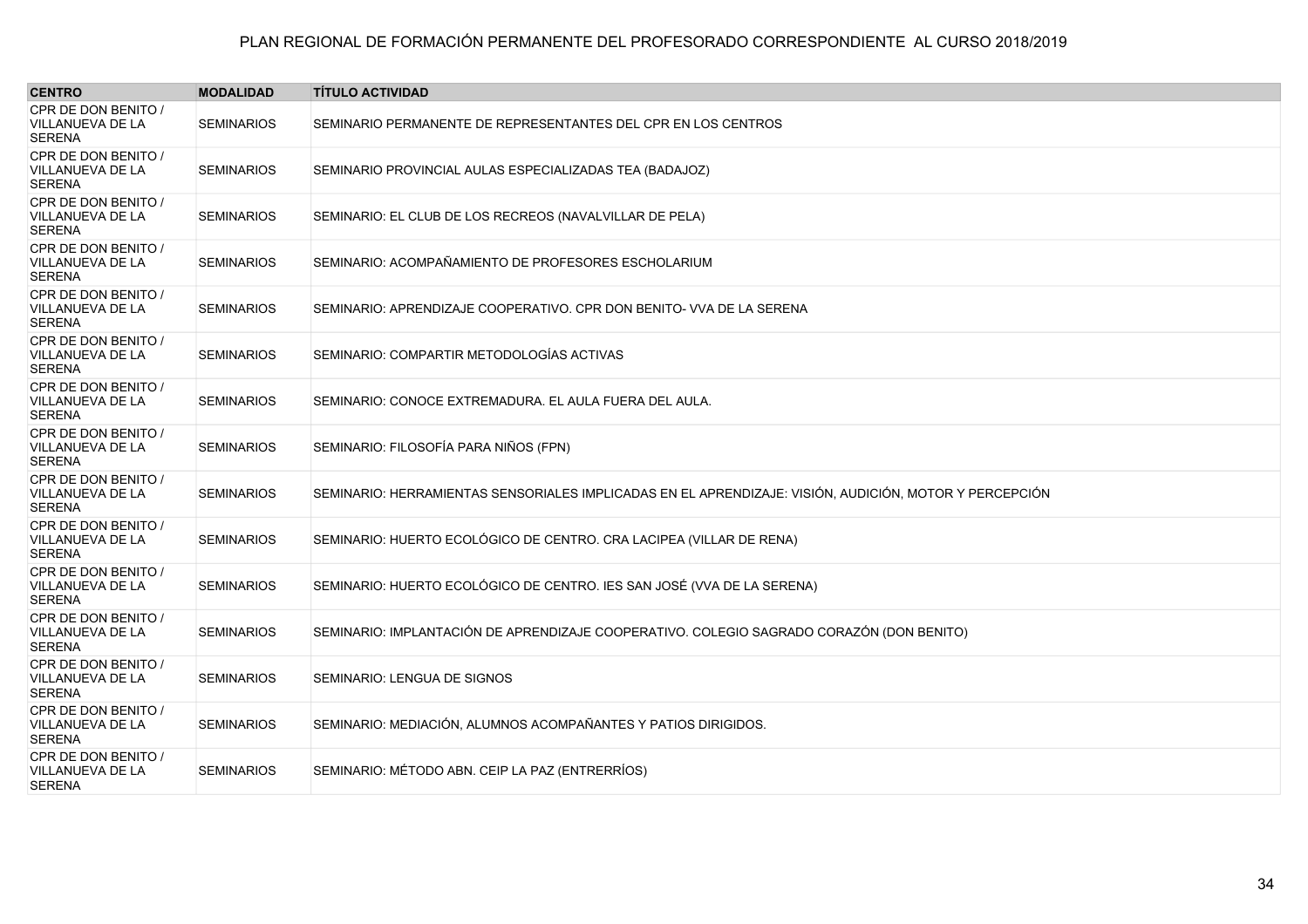| <b>CENTRO</b>                                                   | <b>MODALIDAD</b>                    | <b>TÍTULO ACTIVIDAD</b>                                                                                                                            |
|-----------------------------------------------------------------|-------------------------------------|----------------------------------------------------------------------------------------------------------------------------------------------------|
| CPR DE DON BENITO /                                             |                                     |                                                                                                                                                    |
| <b>VILLANUEVA DE LA</b><br><b>SERENA</b>                        | <b>SEMINARIOS</b>                   | SEMINARIO: MÉTODO ABN. CEIP NTR SRA DE GUADALUPE (VIVARES)                                                                                         |
| CPR DE DON BENITO /<br>VILLANUEVA DE LA<br><b>SERENA</b>        | <b>SEMINARIOS</b>                   | SEMINARIO: PROGRAMAR Y EVALUAR POR COMPETENCIAS. CEIP CRUZ DEL RÍO (VVA DE LA SERENA)                                                              |
| CPR DE DON BENITO /<br><b>VILLANUEVA DE LA</b><br><b>SERENA</b> | <b>SEMINARIOS</b>                   | SEMINARIO: PROGRAMAR Y EVALUAR POR COMPETENCIAS. CEIP NTRA SRA DE PIEDARESCRITA (CAMPANARIO)                                                       |
| CPR DE DON BENITO /<br><b>VILLANUEVA DE LA</b><br><b>SERENA</b> | <b>SEMINARIOS</b>                   | SEMINARIO: PROGRAMAR Y EVALUAR POR COMPETENCIAS. COLEGIO SAN JOSÉ (VVA DE LA SERENA)                                                               |
| CPR DE DON BENITO /<br>VILLANUEVA DE LA<br><b>SERENA</b>        | <b>SEMINARIOS</b>                   | SEMINARIO: RED DE HUERTOS ESCOLARES. CPR DON BENITO-VVA DE LA SERENA.                                                                              |
| CPR DE DON BENITO /<br>VILLANUEVA DE LA<br><b>SERENA</b>        | <b>SEMINARIOS</b>                   | SEMINARIO: TÉCNICAS DE CALMA MENTAL PARA LA GESTIÓN DE LAS EMOCIONES EN EL AULA                                                                    |
| CPR DE HOYOS                                                    | <b>CURSOS</b>                       | A FALA SE FAI VISIBLI                                                                                                                              |
| CPR DE HOYOS                                                    | <b>CURSOS</b>                       | ATENCIÓN A LA DIVERSIDAD: TEA. ALTAS CAPACIDADES                                                                                                   |
| CPR DE HOYOS                                                    | <b>CURSOS</b>                       | COMPETENCIAS CLAVE: PROGRAMACIÓN Y EVALUACIÓN                                                                                                      |
| CPR DE HOYOS                                                    | <b>CURSOS</b>                       | DESCUBRIENDO LOS TESOROS QUE NOS RODEAN: LA COLMENA CULTURAL                                                                                       |
| CPR DE HOYOS                                                    | <b>CURSOS</b>                       | FORMACIÓN EQUIPOS DIRECTIVOS: LIDERAZGO, HABILIDADES COMUNICATIVAS, ASPECTOS JURÍDICOS EN EL EJERCICIO DIRECTIVO. PLATAFORMA<br>RAYUELA.A          |
| CPR DE HOYOS                                                    | <b>CURSOS</b>                       | HERRAMIENTAS DE EVALUACIÓN GAMMIFICADAS                                                                                                            |
| CPR DE HOYOS                                                    | <b>CURSOS</b>                       | HERRAMIENTAS DE EVALUACIÓN POR COMPETENCIAS Y ESTÁNDARES DE APRENDIZAJE II. IESO VALLES DE GATA.                                                   |
| CPR DE HOYOS                                                    | <b>CURSOS</b>                       | IMPRESIÓN 3D Y SU APLICACIÓN DIDÁCTICA                                                                                                             |
| CPR DE HOYOS                                                    | <b>CURSOS</b>                       | LA BTT COMO MEDIO PARA DESARROLLAR LA COMPETENCIA CULTURAL Y ARTÍSTICA EN NUESTRO ALUMNADO Y LO RELACIONADO CON EL ENTORNO QUE<br><b>LES RODEA</b> |
| CPR DE HOYOS                                                    | <b>CURSOS</b>                       | LA MAGIA COMO RECURSO DIDÁCTICO EN EL AULA.                                                                                                        |
| CPR DE HOYOS                                                    | <b>CURSOS</b>                       | LA PLATAFORMA ESCHOLARIUM                                                                                                                          |
| CPR DE HOYOS                                                    | <b>CURSOS</b>                       | METODOLOGÍA ABN (EDUCACIÓN INFANTIL Y PRIMARIA)                                                                                                    |
| CPR DE HOYOS                                                    | <b>CURSOS</b>                       | METODOLOGÍAS ACTIVAS: ABP                                                                                                                          |
| CPR DE HOYOS                                                    | <b>CURSOS</b>                       | NUEVAS MIRADAS METODOLÓGICAS: ARTETERAPIA EN UN ENTORNO ESCOLAR INCLUSIVO                                                                          |
| CPR DE HOYOS                                                    | <b>CURSOS</b>                       | PILDORAS DE EXPERIENCIAS Y ESCAPE ROOM EN METODOLOGÍA AICLE, INTERCPR CORIA Y HOYOS                                                                |
| CPR DE HOYOS                                                    | <b>CURSOS</b>                       | PIZARRA DIGITAL.                                                                                                                                   |
| CPR DE HOYOS                                                    | <b>CURSOS</b>                       | PRIMEROS PASOS EN ROBÓTICA EDUCATIVA Y PROGRAMACIÓN POR BLOQUES EN EDUCACIÓN INFANTIL Y PRIMARIA                                                   |
| <b>CPR DE HOYOS</b>                                             | <b>CURSOS</b>                       | PROTOCOLO DE ACTUACIÓN ANTE URGENCIAS SANITARIAS. PRIMEROS AUXILIOS. RIESGOS LABORALES                                                             |
| CPR DE HOYOS                                                    | <b>CURSOS</b>                       | SEMINARIO METODOLOGÍAS ACTIVAS, ABP EN VALVERDE DEL FRESNO                                                                                         |
| <b>CPR DE HOYOS</b>                                             | <b>CURSOS A</b><br><b>DISTANCIA</b> | CURSO BÁSICO DE SEGURIDAD EN LA RED (OCT. 2018)                                                                                                    |
| CPR DE HOYOS                                                    | <b>CURSOS A</b><br><b>DISTANCIA</b> | DISLEXIA Y DISGRAFÍA. (OCT. 2108)                                                                                                                  |
| CPR DE HOYOS                                                    | <b>GRUPOS DE</b><br><b>TRABAJO</b>  | GGTT PARQUE CULTURAL SIERRA DE GATA. (LA MOHEDA)                                                                                                   |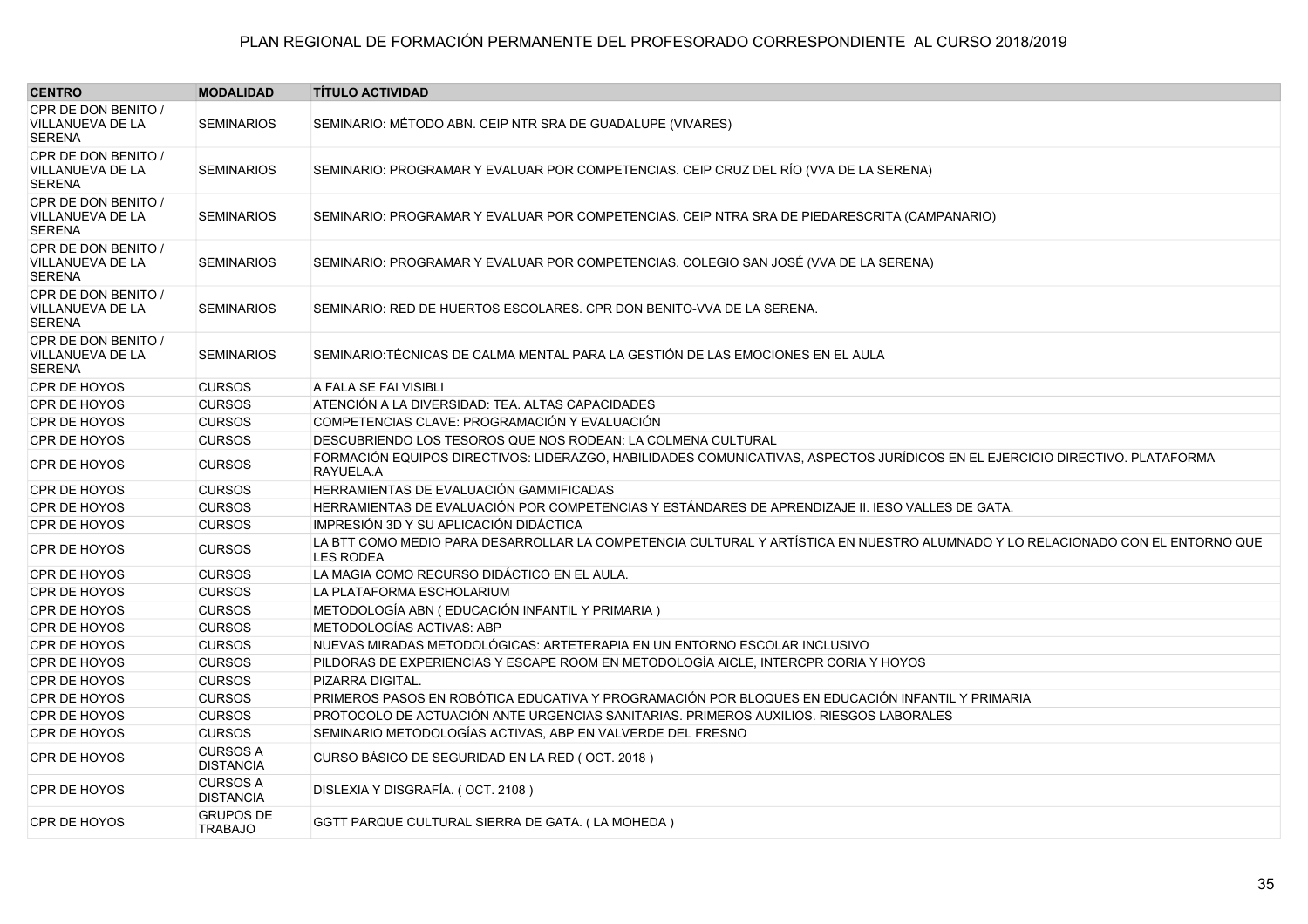| <b>CENTRO</b>       | <b>MODALIDAD</b>                          | <b>TÍTULO ACTIVIDAD</b>                                                                                                                       |
|---------------------|-------------------------------------------|-----------------------------------------------------------------------------------------------------------------------------------------------|
| CPR DE HOYOS        | <b>GRUPOS DE</b><br><b>TRABAJO</b>        | GGTT REBEX. ( CEIP VIRGEN DE LA VEGA )                                                                                                        |
| <b>CPR DE HOYOS</b> | <b>GRUPOS DE</b><br><b>TRABAJO</b>        | GGTT REBEX. (IES JÁLAMA)                                                                                                                      |
| <b>CPR DE HOYOS</b> | <b>GRUPOS DE</b><br><b>TRABAJO</b>        | GGTT. CREACIÓN DE UNIDADES DIDÁCTICAS BASADAS EN EL PLAN DE ACCIÓN DEL PARQUE CULTURAL DE SIERRA DE GATA. (IESO VALLES DE GATA)               |
| CPR DE HOYOS        | <b>GRUPOS DE</b><br><b>TRABAJO</b>        | GGTT. DESARROLLO DE LA COMPETENCIA DIGITAL EN LA ELABORACIÓN DE UN BOLETÍN INFORMATIVO A TRAVÉS DE LA BIBLIOTECA ESCOLAR. (CEIP<br>CERVANTES) |
| <b>CPR DE HOYOS</b> | <b>GRUPOS DE</b><br><b>TRABAJO</b>        | GGTT. GESTIÓN DEL CENTRO CON HERRAMIENTAS GOOGLE SITES. (IESO VALLES DE GATA)                                                                 |
| <b>CPR DE HOYOS</b> | <b>GRUPOS DE</b><br><b>TRABAJO</b>        | GGTT. LENGUA Y ENTORNO. ( CEIP DIVINA PASTORA )                                                                                               |
| CPR DE HOYOS        | <b>GRUPOS DE</b><br><b>TRABAJO</b>        | GGTT. PLANIFICACIÓN DEL FOMENTO DE LA LECTURA Y DINAMIZACIÓN DE LA BIBLIOTECA. ( CEIP DIVINA PASTORA )                                        |
| <b>CPR DE HOYOS</b> | <b>GRUPOS DE</b><br><b>TRABAJO</b>        | GGTT. REBEX. (IESO VALLES DE GATA)                                                                                                            |
| <b>CPR DE HOYOS</b> | <b>GRUPOS DE</b><br><b>TRABAJO</b>        | GGTT. REBEX. (NTRA. SRA. DE LA ASUNCIÓN)                                                                                                      |
| CPR DE HOYOS        | <b>GRUPOS DE</b><br><b>TRABAJO</b>        | GGTT. U PRIMER DICCIONARIU DA NOSA LENGUA MATERNA. ( CEIP SANTA ROSA DE LIMA )                                                                |
| <b>CPR DE HOYOS</b> | <b>GRUPOS DE</b><br><b>TRABAJO</b>        | GGTT. PASA PÁGINA' - PARA LA DINAMIZACIÓN INTEGRAL DE LA BIBLIOTECA ESCOLAR.(IESO 'VAL DE XÁLIMA')                                            |
| <b>CPR DE HOYOS</b> | <b>GRUPOS DE</b><br><b>TRABAJO</b>        | GGTT.REDES DE INTELIGENCIA EMOCIONAL Y ESCUELAS EMPRENDEDORAS. (IES JÁLAMA)                                                                   |
| <b>CPR DE HOYOS</b> | <b>GRUPOS DE</b><br><b>TRABAJO</b>        | GGTT.SEGUIMOS EMOCIONÁNDONOS                                                                                                                  |
| <b>CPR DE HOYOS</b> | <b>GRUPOS DE</b><br><b>TRABAJO</b>        | PROYECTO DE REDES 2018/2019. CEIP NTRA. SRA. DE LA PIEDAD                                                                                     |
| <b>CPR DE HOYOS</b> | <b>INMERSIONES</b><br><b>LINGÜISTICAS</b> | INMERSIÓN LINGÜÍSTICA EN FRANCÉS                                                                                                              |
| CPR DE HOYOS        | <b>INMERSIONES</b><br><b>LINGÜISTICAS</b> | JORNADAS INMERSIÓN LINGÜÍSTICA Y CULTURAL EN INGLÉS                                                                                           |
| CPR DE HOYOS        | <b>JORNADAS</b>                           | III JORNADAS DE EXPERIENCIAS Y BUENAS PRÁCTICAS EDUCATIVAS                                                                                    |
| CPR DE HOYOS        | <b>JORNADAS</b>                           | JORNADAS DE OTOÑO DEL FORUM DE EXTREMAURA                                                                                                     |
| CPR DE HOYOS        | <b>JORNADAS</b>                           | JORNADAS: ACTUALIZACIÓN LINGÜÍSTICA A FALA, NIVEL A2 MERCL                                                                                    |
| CPR DE HOYOS        | <b>JORNADAS</b>                           | JORNADAS: EDUCAR EN LA IGUALDAD                                                                                                               |
| CPR DE HOYOS        | <b>JORNADAS</b>                           | MEJORA DE LA COMPETENCIA LINGÜÍSTICA EN PORTUGUÉS                                                                                             |
| CPR DE HOYOS        | <b>SEMINARIOS</b>                         | SEMINARIO REVISIÓN Y ACTUALIZACIÓN DE LOS DOCUMENTOS ORGANIZATIVOS DEL IES JÁLAMA (II)                                                        |
| <b>CPR DE HOYOS</b> | <b>SEMINARIOS</b>                         | SEMINARIO AVENTURARTE, IES JÁLAMA                                                                                                             |
| CPR DE HOYOS        | <b>SEMINARIOS</b>                         | SEMINARIO ESCUELA RURAL EN EXTREMADURA                                                                                                        |
| <b>CPR DE HOYOS</b> | <b>SEMINARIOS</b>                         | SEMINARIO "PARQUE CULTURAL SIERRA DE GATA: ANÁLISIS EDUCATIVO Y APLICACIONES DIDÁCTICAS." (IES JÁLAMA)                                        |
| CPR DE HOYOS        | <b>SEMINARIOS</b>                         | SEMINARIO ACTUALIZACIÓN DE MÉTODOS DE INTERVENCIÓN EN ATENCIÓN A LA DIVERSIDAD.(IESO VAL DE XÁLIMA)                                           |
| CPR DE HOYOS        | <b>SEMINARIOS</b>                         | SEMINARIO AYUDA ENTRE IGUALES. IESO VALLES DE GATA                                                                                            |
| CPR DE HOYOS        | <b>SEMINARIOS</b>                         | SEMINARIO DE REPRESENTANTES DE CENTRO Y COORDINADOR@S DE GGTT, SEMINARIOS Y PROYECTOS                                                         |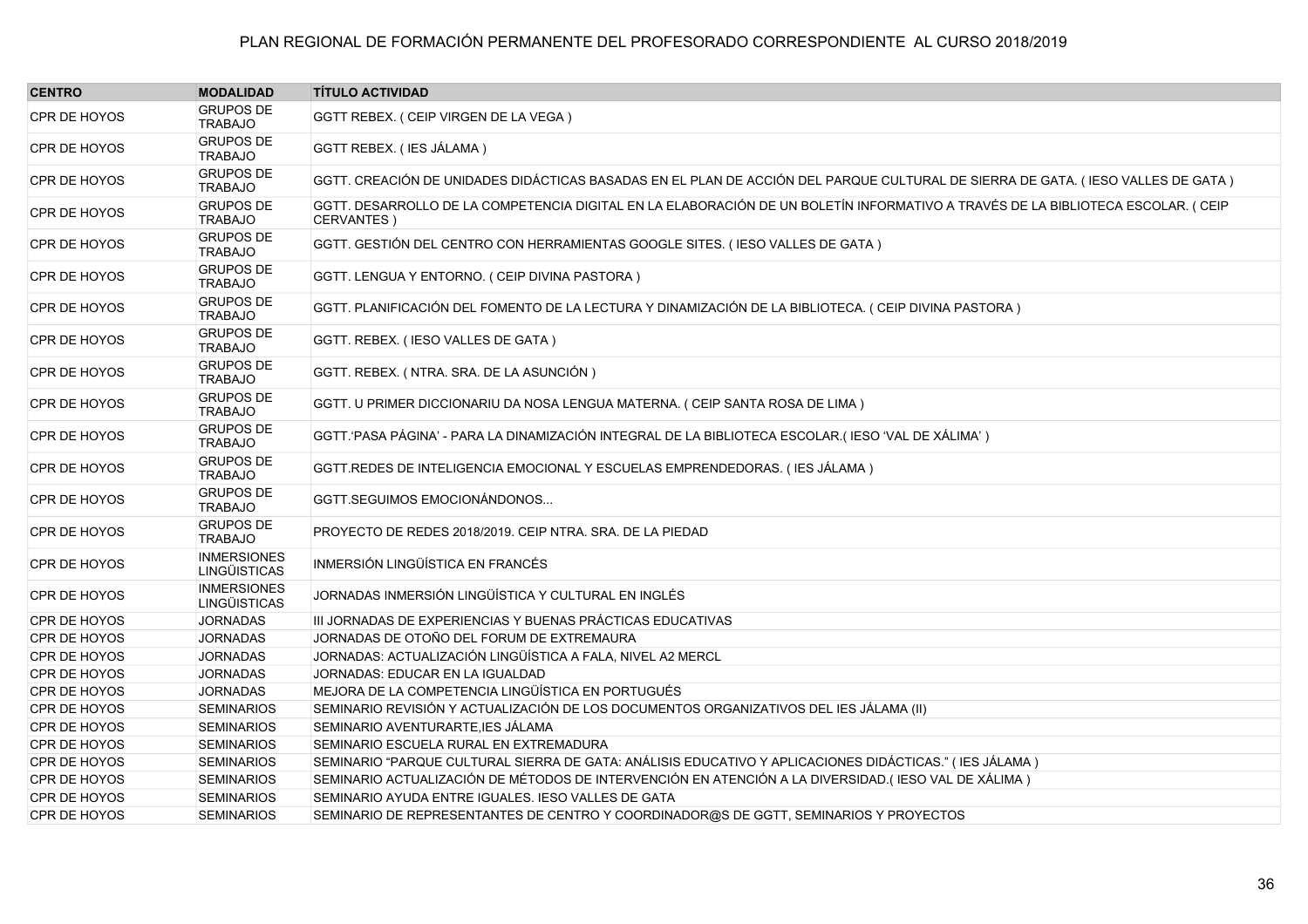| <b>CENTRO</b>                      | <b>MODALIDAD</b>  | <b>TÍTULO ACTIVIDAD</b>                                                                                                                                     |
|------------------------------------|-------------------|-------------------------------------------------------------------------------------------------------------------------------------------------------------|
| CPR DE HOYOS                       | <b>SEMINARIOS</b> | SEMINARIO FLIPPED CLASSROOM, IESO VALLES DE GATA                                                                                                            |
| CPR DE HOYOS                       | <b>SEMINARIOS</b> | SEMINARIO INTERCPR PROGRAMAS EUROPEOS ERASMUS+                                                                                                              |
| CPR DE HOYOS                       | <b>SEMINARIOS</b> | SEMINARIO MINORÍAS ÉTNICAS                                                                                                                                  |
| CPR DE HOYOS                       | <b>SEMINARIOS</b> | SEMINARIO PROYECTO LINGÜÍSTICO DE CENTRO, INTERCPR CORIA Y HOYOS                                                                                            |
| CPR DE HOYOS                       | <b>SEMINARIOS</b> | SEMINARIO VIRTUAL RENOVACIÓN DE LOS DOCUMENTOS ORGANIZATIVOS DEL CENTRO ( IESO VAL DE XÁLIMA )                                                              |
| CPR DE HOYOS                       | <b>SEMINARIOS</b> | SEMINARIO VIRTUAL CREACIÓN DE MATERIALES DIDÁCTICOS SECCIÓN BILINGÜE IES JÁLAMA                                                                             |
| CPR DE HOYOS                       | <b>SEMINARIOS</b> | SEMINARIO: PROGRAMA EDUCATIVO PARQUE CULTURAL SIERRA DE GATA                                                                                                |
| CPR DE JARAÍZ DE LA<br>VERA        | <b>CURSOS</b>     | ACTIVIDADES FISICO DEPORTIVAS EN EL MEDIO NATURAL                                                                                                           |
| CPR DE JARAÍZ DE LA<br>VERA        | <b>CURSOS</b>     | BULLYING Y CIBERBULLYING: PREVENCIÓN DEL ACOSO ESCOLAR EN LOS CENTROS EDUCATIVOS                                                                            |
| CPR DE JARAÍZ DE LA<br>VERA        | <b>CURSOS</b>     | DINAMIZACIÓN DE BIBLIOTECAS ESCOLARES-PORTAL LIBRARIUM-INNOVATED                                                                                            |
| CPR DE JARAÍZ DE LA<br>VERA        | <b>CURSOS</b>     | EL TRABAJO CON HERRAMIENTAS TICS Y LA SEGURIDAD ON LINE                                                                                                     |
| CPR DE JARAÍZ DE LA<br>VERA        | <b>CURSOS</b>     | ROBÓTICA EDUCATIVA EN EDUCACIÓN INFANTIL. PRIMEROS PASOS CON ROBOTS DE SUELO                                                                                |
| CPR DE JARAÍZ DE LA<br><b>VERA</b> | <b>CURSOS</b>     | APROVECHAMIENTO EDUCATIVO DE UN HUERTO ESCOLAR                                                                                                              |
| CPR DE JARAÍZ DE LA<br>VERA        | <b>CURSOS</b>     | ARQUITECTURA DE LA INNOVACIÓN EDUCATIVA: LOS NUEVOS ESCENARIOS PARA LOS APRENDIZAJES ACTIVOS Y EL PAPEL DE LOS CENTROS ESCOLARES<br>EN LOS ENTORNOS DE HOY. |
| CPR DE JARAÍZ DE LA<br>VERA        | <b>CURSOS</b>     | CREACIÓN E ILUSTRACIÓN LITERARIA EN EL MUNDO INFANTIL Y JUVENIL                                                                                             |
| CPR DE JARAÍZ DE LA<br>VERA        | <b>CURSOS</b>     | CUADERNO DIGITAL. LAS NUEVAS TECNOLOGÍAS APLICADAS A LA EDUCACIÓN.                                                                                          |
| CPR DE JARAÍZ DE LA<br>VERA        | <b>CURSOS</b>     | <b>CURSO BREAKOUT EDUCATIVO</b>                                                                                                                             |
| CPR DE JARAÍZ DE LA<br>VERA        | <b>CURSOS</b>     | CURSO FUTURE CLASSROOM LAB EN LA ENSEÑANZA BILINGÜE                                                                                                         |
| CPR DE JARAÍZ DE LA<br>VERA        | <b>CURSOS</b>     | CURSO PRONUNCIATION PATTERNS AND CULTURAL CONTENT                                                                                                           |
| CPR DE JARAÍZ DE LA<br>VERA        | <b>CURSOS</b>     | DIN, DIN, LLAMAN A LA PUERTA. DIN, DIN, YO NO QUIERO ABRIR.                                                                                                 |
| CPR DE JARAÍZ DE LA<br>VERA        | <b>CURSOS</b>     | EL AJEDREZ Y SU APROVECHAMIENTO PEDAGÓGICO                                                                                                                  |
| CPR DE JARAÍZ DE LA<br>VERA        | <b>CURSOS</b>     | ESTRATEGIAS DE MARKETING DIGITAL Y SU APLICACIÓN EN COMERCIO                                                                                                |
| CPR DE JARAÍZ DE LA<br>VERA        | <b>CURSOS</b>     | EVALUANDO CON HERRAMIENTAS TIC. PRIMEROS PASOS PARA GAMIFICAR LAS EVALUACIONES.                                                                             |
| CPR DE JARAÍZ DE LA<br>VERA        | <b>CURSOS</b>     | EXTREMADURA EN LA ESCUELA: RECUPERANDO NUESTRAS RAÍCES                                                                                                      |
| CPR DE JARAÍZ DE LA<br>VERA        | <b>CURSOS</b>     | FORMACIÓN EN METODOLOGÍAS ACTIVAS: ABP Y APS. CEIP SANTA FLORENTINA                                                                                         |
| CPR DE JARAÍZ DE LA<br>VERA        | <b>CURSOS</b>     | FORMACIÓN EN METODOLOGÍAS ACTIVAS: ABP Y APS. IES MAESTRO GONZALO KORREAS                                                                                   |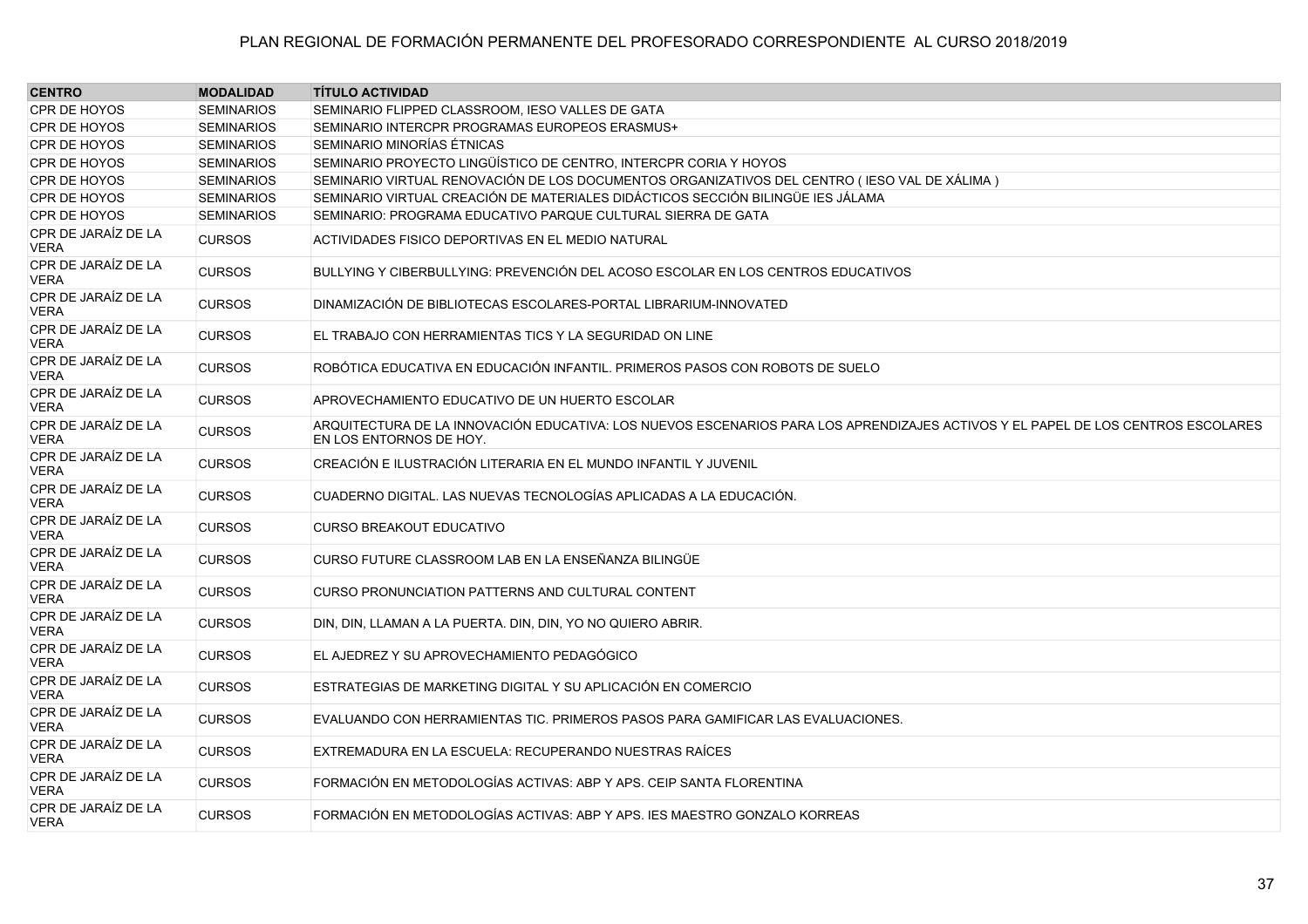| <b>CENTRO</b>                      | <b>MODALIDAD</b>                    | <b>TITULO ACTIVIDAD</b>                                                   |
|------------------------------------|-------------------------------------|---------------------------------------------------------------------------|
| CPR DE JARAÍZ DE LA<br>VERA        | <b>CURSOS</b>                       | HERRAMIENTAS DE TRATAMIENTO Y EDICIÓN DE LA IMAGEN DIGITAL                |
| CPR DE JARAÍZ DE LA<br><b>VERA</b> | <b>CURSOS</b>                       | INICIACIÓN A LA ROBÓTICA II Y LA REALIDAD AUMENTADA EN EL AULA            |
| CPR DE JARAÍZ DE LA<br>VERA        | <b>CURSOS</b>                       | LA MEDIACIÓN ESCOLAR COMO HERRAMIENTA DE RESOLUCIÓN DE CONFLICTOS         |
| CPR DE JARAÍZ DE LA<br>VERA        | <b>CURSOS</b>                       | LA PERCUSIÓN COMO HERRAMIENTA EDUCATIVA                                   |
| CPR DE JARAÍZ DE LA<br>VERA        | <b>CURSOS</b>                       | LA PLATAFORMA ESCHOLARIUM Y SUS RECURSOS EDUCATIVOS                       |
| CPR DE JARAÍZ DE LA<br>VERA        | <b>CURSOS</b>                       | LOS KITS DE CIENCIAS Y SU UTILIZACIÓN EN EL AULA                          |
| CPR DE JARAÍZ DE LA<br>VERA        | <b>CURSOS</b>                       | MEJORA DE LA GESTIÓN AGRÍCOLA Y FORESTAL MEDIANTE EL USO DE DRONES.       |
| CPR DE JARAÍZ DE LA<br>VERA        | <b>CURSOS</b>                       | PROCESOS DE EVALUACIÓN POR COMPETENCIAS A TRAVÉS DE METODOLOGÍAS ACTIVAS  |
| CPR DE JARAÍZ DE LA<br>VERA        | <b>CURSOS</b>                       | PROFUNDIZACIÓN EN EL CÁLCULO ABN. CEIP EJIDO                              |
| CPR DE JARAÍZ DE LA<br>VERA        | <b>CURSOS</b>                       | PROFUNDIZACIÓN EN EL CÁLCULO ABN. CEIP MÁXIMO CRUZ REBOSA                 |
| CPR DE JARAÍZ DE LA<br>VERA        | <b>CURSOS</b>                       | PROGRAMA LICEO. IESO LA VERA ALTA                                         |
| CPR DE JARAÍZ DE LA<br>VERA        | <b>CURSOS</b>                       | RESPONSABILIDAD JURÍDICA EN EL EJERCICIO DE LA PROFESIÓN DOCENTE          |
| CPR DE JARAÍZ DE LA<br>VERA        | <b>CURSOS</b>                       | TÉCNICA DE COCINA AL VACÍO                                                |
| CPR DE JARAÍZ DE LA<br>VERA        | <b>CURSOS</b>                       | TÉCNICAS DE ESTUDIO EN EL ENTORNO ESCOLAR                                 |
| CPR DE JARAÍZ DE LA<br>VERA        | <b>CURSOS</b>                       | TRABAJANDO LAS ENERGÍAS RENOVABLES EN EL AULA                             |
| CPR DE JARAÍZ DE LA<br>VERA        | <b>CURSOS</b>                       | URGENCIAS SANITARIAS EN LOS CENTROS EDUCATIVOS-PROTOCOLO DE ACTUACIÓN I   |
| CPR DE JARAÍZ DE LA<br>VERA        | <b>CURSOS</b>                       | URGENCIAS SANITARIAS EN LOS CENTROS EDUCATIVOS-PROTOCOLO DE ACTUACIÓN II  |
| CPR DE JARAÍZ DE LA<br>VERA        | <b>CURSOS</b>                       | URGENCIAS SANITARIAS EN LOS CENTROS EDUCATIVOS-PROTOCOLO DE ACTUACIÓN III |
| CPR DE JARAÍZ DE LA<br>VERA        | <b>CURSOS</b>                       | URGENCIAS SANITARIAS EN LOS CENTROS EDUCATIVOS-PROTOCOLO DE ACTUACIÓN IV  |
| CPR DE JARAÍZ DE LA<br>VERA        | <b>CURSOS A</b><br><b>DISTANCIA</b> | CURSO A DISTANCIA CREACIÓN DE RECURSOS EDUCATIVOS ABIERTOS OCTUBRE 2018   |
| CPR DE JARAÍZ DE LA<br>VERA        | <b>CURSOS A</b><br><b>DISTANCIA</b> | CURSO A DISTANCIA PROGRAMAS EUROPEOS OCTUBRE 2018                         |
| CPR DE JARAÍZ DE LA<br>VERA        | <b>GRUPOS DE</b><br><b>TRABAJO</b>  | CONSENSUAR EL PLAN DE EDUCACION DIGITAL PED                               |
| CPR DE JARAÍZ DE LA<br>VERA        | <b>GRUPOS DE</b><br><b>TRABAJO</b>  | ADECUACIÓN DE LOS PROTOCOLOS DE ACTUACIÓN AL ENTORNO EDUCATIVO II         |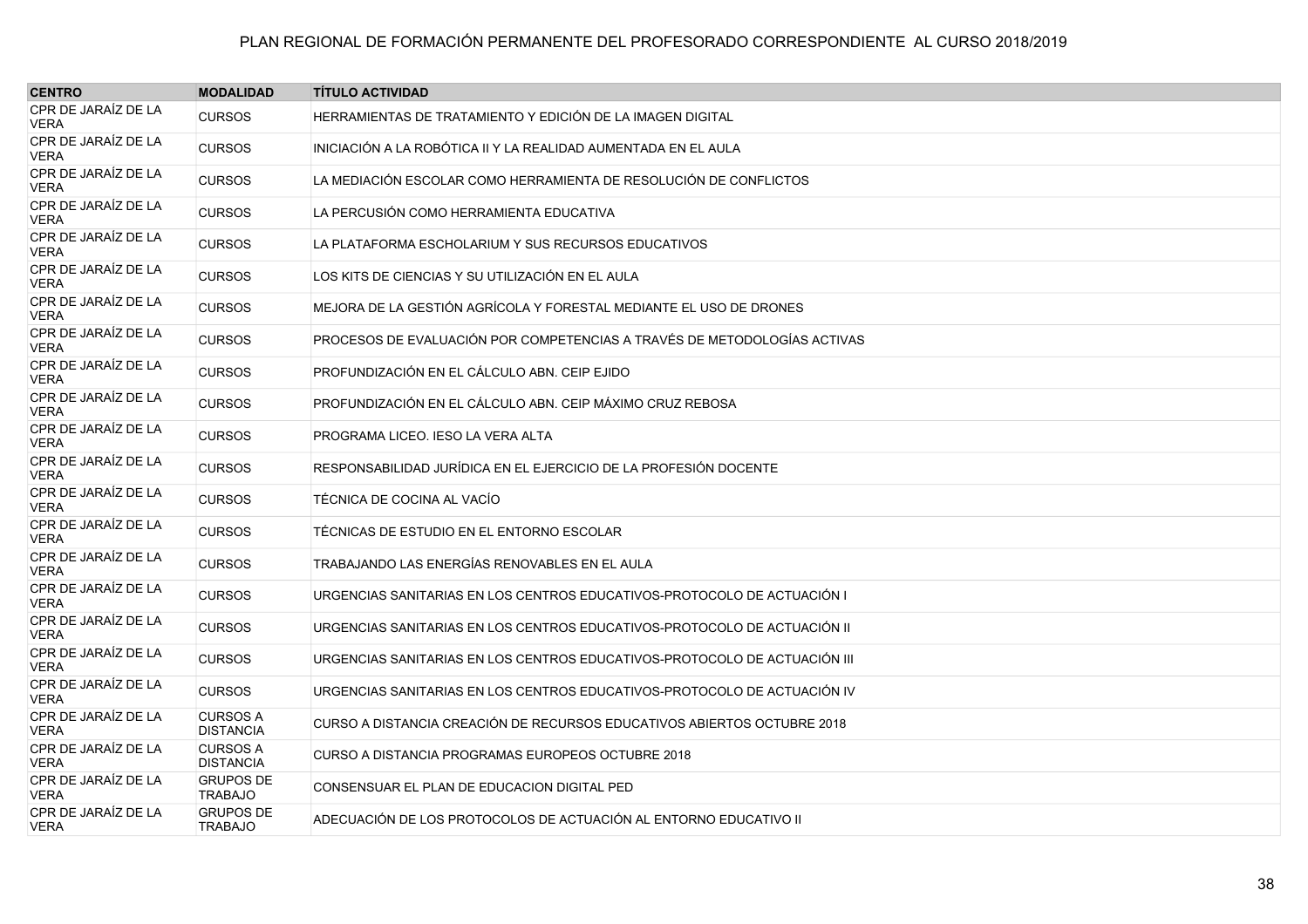| <b>CENTRO</b>                      | <b>MODALIDAD</b>                   | <b>TÍTULO ACTIVIDAD</b>                                                                                |
|------------------------------------|------------------------------------|--------------------------------------------------------------------------------------------------------|
| CPR DE JARAÍZ DE LA<br><b>VERA</b> | <b>GRUPOS DE</b><br><b>TRABAJO</b> | BIBLIOTECAS ESCOLARES DE EXTREMADURA 2018-2019 IES GONZALO KORRREAS                                    |
| CPR DE JARAÍZ DE LA<br><b>VERA</b> | <b>GRUPOS DE</b><br><b>TRABAJO</b> | COLABORACIÓN CENTROS ASOCIADOS A LA XXIII REUNIÓN CIENTÍFICA JARAÍZ 2019                               |
| CPR DE JARAÍZ DE LA<br><b>VERA</b> | <b>GRUPOS DE</b><br><b>TRABAJO</b> | DEL AULA A LA CALLE UN RECORRIDO POR JARAÍZ                                                            |
| CPR DE JARAÍZ DE LA<br><b>VERA</b> | <b>GRUPOS DE</b><br><b>TRABAJO</b> | DINAMIZACIÓN DE ESPACIOS ESCOLARES                                                                     |
| CPR DE JARAÍZ DE LA<br><b>VERA</b> | <b>GRUPOS DE</b><br><b>TRABAJO</b> | DINAMIZACIÓN DE LA BIBLIOTECA ESCOLAR COMO HERRAMIENTA PARA EL FOMENTO DE LA LECTURA. CEIP SANTA ANA.  |
| CPR DE JARAÍZ DE LA<br><b>VERA</b> | <b>GRUPOS DE</b><br><b>TRABAJO</b> | ELABORACIÓN DE MATERIALES PARA EL AULA DE INGLÉS                                                       |
| CPR DE JARAÍZ DE LA<br><b>VERA</b> | <b>GRUPOS DE</b><br><b>TRABAJO</b> | ENTORNO G SUITE Y PLATAFORMAS EDUCATIVAS DE COMUNICACIÓN                                               |
| CPR DE JARAÍZ DE LA<br><b>VERA</b> | <b>GRUPOS DE</b><br><b>TRABAJO</b> | ESTUDIO DE PAUTAS Y LINEAS PARA ELABORAR EL P.E.D                                                      |
| CPR DE JARAÍZ DE LA<br>VERA        | <b>GRUPOS DE</b><br><b>TRABAJO</b> | EVALUACIÓN POR ESTÁNDARES Y COMPETENCIAS EN EL BACHILLERATO                                            |
| CPR DE JARAÍZ DE LA<br><b>VERA</b> | <b>GRUPOS DE</b><br><b>TRABAJO</b> | EVALUACIÓN POR ESTÁNDARES Y COMPETENCIAS EN LA ESO                                                     |
| CPR DE JARAÍZ DE LA<br><b>VERA</b> | <b>GRUPOS DE</b><br><b>TRABAJO</b> | FOMENTO DE LA LECTURA Y BIBLIOTECA ESCOLAR IESO ARTURO PLAZA III                                       |
| CPR DE JARAÍZ DE LA<br>VERA        | <b>GRUPOS DE</b><br><b>TRABAJO</b> | ORGANIZACIÓN DE LA BIBLIOTECA ESCOLAR Y CREACIÓN DE RECURSOS PARA FOMENTAR LA LECTURA. IESO VERA ALTA. |
| CPR DE JARAÍZ DE LA<br><b>VERA</b> | <b>GRUPOS DE</b><br><b>TRABAJO</b> | ORGANIZACIÓN DE LA XXIII REUNIÓN CIENTÍFICA JARAÍZ 2019                                                |
| CPR DE JARAÍZ DE LA<br><b>VERA</b> | <b>GRUPOS DE</b><br><b>TRABAJO</b> | PAUTAS PARA LA ELABORACIÓN PROYECTO LINGÜÍSTICO. CEIP GREGORIA COLLADO. CURSO 2018/19                  |
| CPR DE JARAIZ DE LA<br>VERA        | <b>GRUPOS DE</b><br><b>TRABAJO</b> | PLAN DE COTUTORIZACIÓN CURSO 2018/19                                                                   |
| CPR DE JARAÍZ DE LA<br><b>VERA</b> | <b>GRUPOS DE</b><br><b>TRABAJO</b> | PROGRAMA TEI 2018/19                                                                                   |
| CPR DE JARAÍZ DE LA<br><b>VERA</b> | <b>GRUPOS DE</b><br><b>TRABAJO</b> | PROYECTO REDES CEIP MÁXIMO CRUZ REBOSA. CURSO 2018-19                                                  |
| CPR DE JARAÍZ DE LA<br>VERA        | <b>GRUPOS DE</b><br><b>TRABAJO</b> | PROYECTO REDES CEIP CONQUISTADOR LOAYSA 2018-2019                                                      |
| CPR DE JARAÍZ DE LA<br><b>VERA</b> | <b>GRUPOS DE</b><br><b>TRABAJO</b> | RED DE BIBLIOTECAS ESCOLARES DE EXTREMADURA 2018-2019 CEIP EJIDO                                       |
| CPR DE JARAÍZ DE LA<br><b>VERA</b> | <b>GRUPOS DE</b><br><b>TRABAJO</b> | RED DE BIBLIOTECAS ESCOLARES DE EXTREMADURA 2018-2019 CEIP MÁXIMO CRUZ REBOSA                          |
| CPR DE JARAÍZ DE LA<br><b>VERA</b> | <b>GRUPOS DE</b><br><b>TRABAJO</b> | RED DE BIBLIOTECAS ESCOLARES DE EXTREMADURA 2018-2019 IES JARANDA                                      |
| CPR DE JARAÍZ DE LA<br>VERA        | <b>GRUPOS DE</b><br><b>TRABAJO</b> | TÉCNICAS DE ESTUDIO EN EL ENTORNO ESCOLAR. CURSO 2018-19                                               |
| CPR DE JARAÍZ DE LA<br>VERA        | <b>GRUPOS DE</b><br><b>TRABAJO</b> | TUTORÍA ENTRE IGUALES. CEIP LOAYSA. CURSO 2018/19                                                      |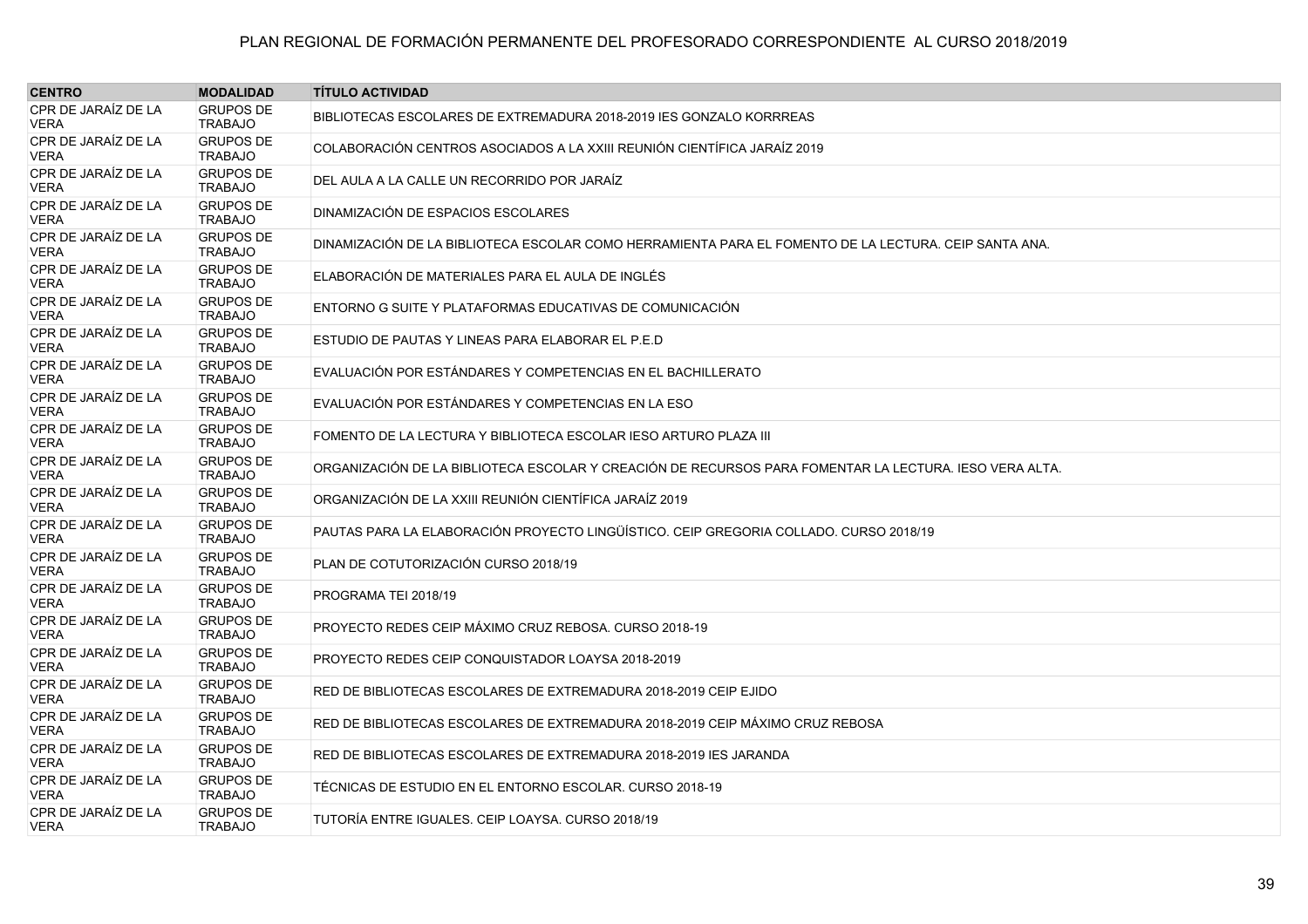| <b>CENTRO</b>                      | <b>MODALIDAD</b>                          | <b>TÍTULO ACTIVIDAD</b>                                                                                          |
|------------------------------------|-------------------------------------------|------------------------------------------------------------------------------------------------------------------|
| CPR DE JARAÍZ DE LA<br>VERA        | <b>GRUPOS DE</b><br><b>TRABAJO</b>        | UTILIZACION DE TICS PARA LA ORGANIZACION DE DOCUMENTOS DEL EOEP                                                  |
| CPR DE JARAÍZ DE LA<br>VERA        | <b>INMERSIONES</b><br><b>LINGÜISTICAS</b> | ENGLISH LANGUAGE IMMERSION PROGRAM IN EXTREMADURA                                                                |
| CPR DE JARAÌZ DE LA<br>VERA        | <b>INMERSIONES</b><br><b>LINGÜISTICAS</b> | PROGRAMME D'IMMERSION LINGUISTIQUE FRANÇAISE EXTREMADURA                                                         |
| CPR DE JARAÍZ DE LA<br>VERA        | <b>JORNADAS</b>                           | INTERCAMBIO DE EXPERIENCIAS EDUCATIVAS Y EJEMPLOS DE BUENAS PRÁCTICAS EN CENTROS DE LA DEMARCACIÓN CPR DE JARAÍZ |
| CPR DE JARAÍZ DE LA<br>VERA        | <b>JORNADAS</b>                           | OTOÑO EN EL AULA. USOS PEDAGÓGICOS DE SETAS Y HONGOS.                                                            |
| CPR DE JARAÍZ DE LA<br>VERA        | <b>JORNADAS</b>                           | XXIII REUNIÓN CIENTÍFICA - JARAÍZ 2019                                                                           |
| CPR DE JARAÍZ DE LA<br>VERA        | <b>SEMINARIOS</b>                         | ¿QUIÉN DIJO MIEDO?                                                                                               |
| CPR DE JARAÍZ DE LA<br>VERA        | <b>SEMINARIOS</b>                         | SEMINARIO DE ESCUELA RURAL DE EXTREMADURA                                                                        |
| CPR DE JARAÍZ DE LA<br><b>VERA</b> | <b>SEMINARIOS</b>                         | SEMINARIO PUESTA EN MARCHA DE UN PROYECTO ERASMUS+                                                               |
| CPR DE JEREZ DE LOS<br>CABALLEROS  | <b>CURSOS</b>                             | ¿QUIERES EVALUAR CON HERRAMIENTAS TIC? APRENDE DESDE CERO A GAMIFICAR LAS EVALUACIONES.                          |
| CPR DE JEREZ DE LOS<br>CABALLEROS  | <b>CURSOS</b>                             | ACOSO ESCOLAR EN EL CENTRO EDUCATIVO. PREVENCIÓN Y DETECCIÓN. ESTUDIO DEL PROTOCOLO DE ACTUACIÓN.                |
| CPR DE JEREZ DE LOS<br>CABALLEROS  | <b>CURSOS</b>                             | AJEDREZ PEDAGÓGICO: PROGRAMA AULAJEDREZ.                                                                         |
| CPR DE JEREZ DE LOS<br>CABALLEROS  | <b>CURSOS</b>                             | APLICACIÓN DE PINTURA EN LOS VEHÍCULOS: MONOCAPA, BICAPA Y TRICAPA AL AGUA.                                      |
| CPR DE JEREZ DE LOS<br>CABALLEROS  | <b>CURSOS</b>                             | AULAS EMPODERADAS.                                                                                               |
| CPR DE JEREZ DE LOS<br>CABALLEROS  | <b>CURSOS</b>                             | CHI KUNG Y TAI CHI EN EL ÁMBITO EDUCATIVO                                                                        |
| CPR DE JEREZ DE LOS<br>CABALLEROS  | <b>CURSOS</b>                             | COACHING PARA HABLAR EN PÚBLICO.                                                                                 |
| CPR DE JEREZ DE LOS<br>CABALLEROS  | <b>CURSOS</b>                             | CONVIVENCIA JORNADAS EDUCACIÓN FÍSICA SECUNDARIA 2018                                                            |
| CPR DE JEREZ DE LOS<br>CABALLEROS  | <b>CURSOS</b>                             | CUADERNO DEL PROFESOR Y SEGUIMIENTO EDUCATIVO EN RAYUELA.                                                        |
| CPR DE JEREZ DE LOS<br>CABALLEROS  | <b>CURSOS</b>                             | DINAMIZACIÓN DE LA BIBLIOTECA ESCOLAR. DESPERTAR EL DESEO DE LEER                                                |
| CPR DE JEREZ DE LOS<br>CABALLEROS  | <b>CURSOS</b>                             | DISEÑO DE PROYECTOS EDUCATIVOS ERASMUS + Y ETWINNING                                                             |
| CPR DE JEREZ DE LOS<br>CABALLEROS  | <b>CURSOS</b>                             | EDUCACIÓN PARA EL DESARROLLO COMO FUENTE DE APRENDIZAJE.                                                         |
| CPR DE JEREZ DE LOS<br>CABALLEROS  | <b>CURSOS</b>                             | EDUCACIÓN VIAL PARA DOCENTES.                                                                                    |
| CPR DE JEREZ DE LOS<br>CABALLEROS  | <b>CURSOS</b>                             | EL AUTÓMATA S7 1200 Y SUS APLICACIONES DIDÁCTICAS                                                                |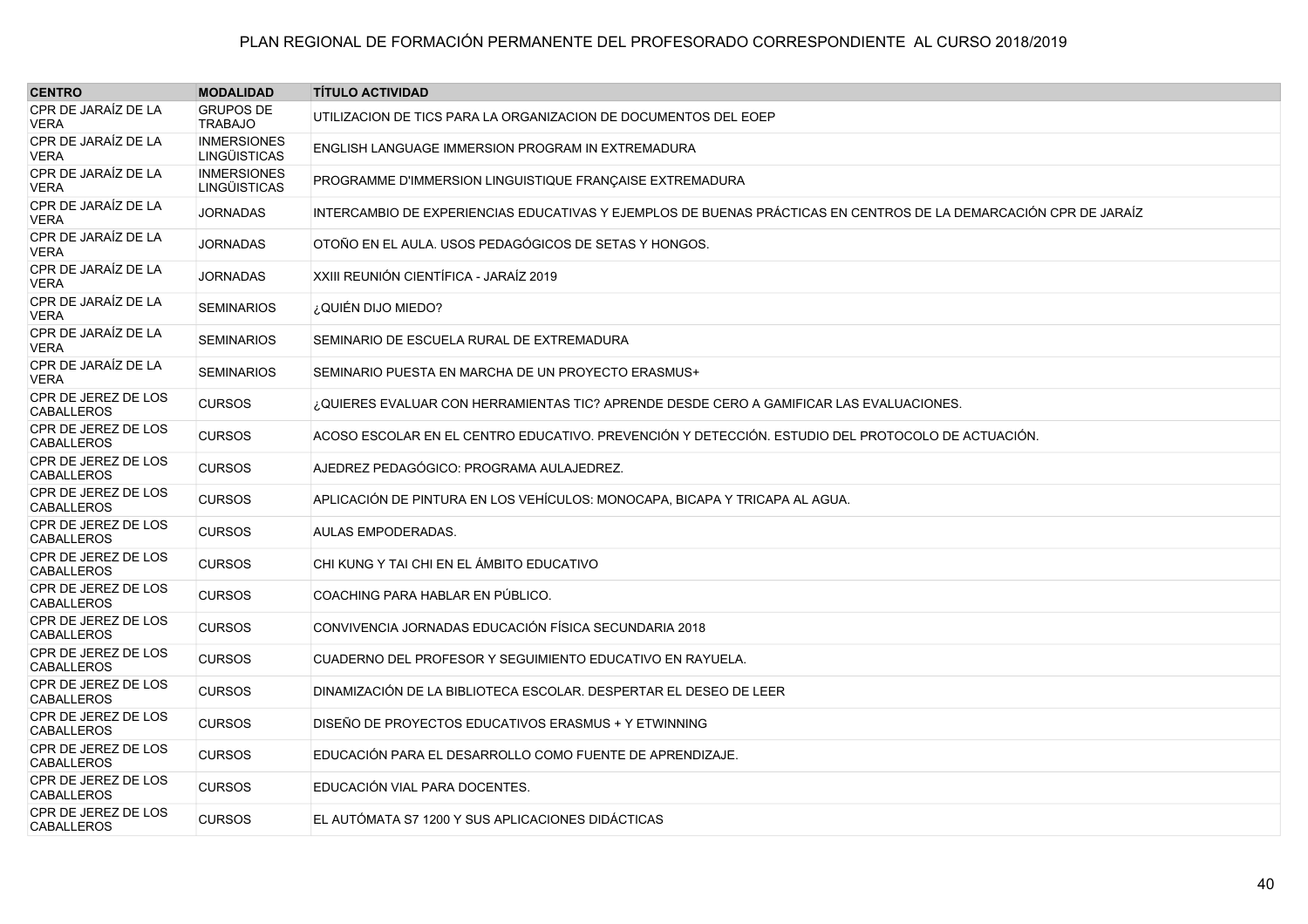| <b>CENTRO</b>                            | <b>MODALIDAD</b> | <b>TÍTULO ACTIVIDAD</b>                                                                                                   |
|------------------------------------------|------------------|---------------------------------------------------------------------------------------------------------------------------|
| CPR DE JEREZ DE LOS<br><b>CABALLEROS</b> | <b>CURSOS</b>    | EL ENTORNO VIRTUAL EDMODO PARA LA ENSEÑANZA COLABORATIVA.                                                                 |
| CPR DE JEREZ DE LOS<br><b>CABALLEROS</b> | <b>CURSOS</b>    | ENSEÑAR CON ROBOTS DE SUELO PARA QUE EL ALUMNADO APRENDA A APRENDER CON LA ROBÓTICA (NIVEL: PRIMEROS PASOS).              |
| CPR DE JEREZ DE LOS<br><b>CABALLEROS</b> | <b>CURSOS</b>    | ESTRATEGIAS DE MARKETING PARA EL GRADO SUPERIOR DE MARKETING Y PUBLICIDAD.                                                |
| CPR DE JEREZ DE LOS<br><b>CABALLEROS</b> | <b>CURSOS</b>    | FOMENTA LA CREATIVIDAD EN EL AULA EDITANDO TUS IMÁGENES                                                                   |
| CPR DE JEREZ DE LOS<br><b>CABALLEROS</b> | <b>CURSOS</b>    | GESTIÓN DE LA BIBLIOTECA ESCOLAR CON HERRAMIENTAS TECNOLÓGICAS.                                                           |
| CPR DE JEREZ DE LOS<br><b>CABALLEROS</b> | <b>CURSOS</b>    | GESTORES DE CONTENIDOS APLICADOS AL AULA: PLATAFORMAS MOODLE Y JOOMLA.                                                    |
| CPR DE JEREZ DE LOS<br><b>CABALLEROS</b> | <b>CURSOS</b>    | HERRAMIENTAS DE GAMIFICACIÓN Y APLICACIÓN EN EL AULA.                                                                     |
| CPR DE JEREZ DE LOS<br><b>CABALLEROS</b> | <b>CURSOS</b>    | INTRODUCCIÓN A LA SEGURIDAD INFORMÁTICA.                                                                                  |
| CPR DE JEREZ DE LOS<br><b>CABALLEROS</b> | <b>CURSOS</b>    | JUEGA Y CRECE: EL JUEGO DE MESA COMO RECURSO PARA EL DESARROLLO DE LAS HABILIDADES PERSONALES Y EMPRENDEDORAS EN EL AULA. |
| CPR DE JEREZ DE LOS<br><b>CABALLEROS</b> | <b>CURSOS</b>    | LA GESTIÓN DE LA CALIDAD EN CICLOS DE F.P. MEDIANTE HERRAMIENTAS TELEMÁTICAS                                              |
| CPR DE JEREZ DE LOS<br><b>CABALLEROS</b> | <b>CURSOS</b>    | LA HOJA DE CÁLCULO EN LA ENSEÑANZA DE LAS CIENCIAS:UNA HERRAMIENTA PARA LA ACTIVIDAD EN EL AULA.                          |
| CPR DE JEREZ DE LOS<br><b>CABALLEROS</b> | <b>CURSOS</b>    | LA IMPRESIÓN 3D Y FREECAD Y SUS APLICACIONES EN EL AULA. EDICIÓN JEREZ DE LOS CABALLEROS.                                 |
| CPR DE JEREZ DE LOS<br><b>CABALLEROS</b> | <b>CURSOS</b>    | LA IMPRESIÓN 3D Y FREECAD Y SUS APLICACIONES EN EL AULA. EDICIÓN SEGURA DE LEÓN.                                          |
| CPR DE JEREZ DE LOS<br><b>CABALLEROS</b> | <b>CURSOS</b>    | LA PIZARRA DIGITAL INTERACTIVA COMO RECURSO EN EL AULA                                                                    |
| CPR DE JEREZ DE LOS<br><b>CABALLEROS</b> | <b>CURSOS</b>    | LA RADIO EDUCATIVA EN EL CENTRO ESCOLAR.                                                                                  |
| CPR DE JEREZ DE LOS<br><b>CABALLEROS</b> | <b>CURSOS</b>    | LABORATORIO DE CIENCIAS (PROGRAMA ESCHOLARIUM).                                                                           |
| CPR DE JEREZ DE LOS<br><b>CABALLEROS</b> | <b>CURSOS</b>    | LAS TIC EN LA ENSEÑANZA DE LAS MATEMÁTICAS.                                                                               |
| CPR DE JEREZ DE LOS<br><b>CABALLEROS</b> | <b>CURSOS</b>    | MINDFULNESS PARA EDUCADORES.                                                                                              |
| CPR DE JEREZ DE LOS<br><b>CABALLEROS</b> | <b>CURSOS</b>    | MONTAJE DE FIBRA ÓPTICA PARA LOS CICLOS FORMATIVOS DE ELECTRICIDAD Y ELECTRÓNICA.                                         |
| CPR DE JEREZ DE LOS<br><b>CABALLEROS</b> | <b>CURSOS</b>    | OFIMÁTICA APLICADA AL AULA.                                                                                               |
| CPR DE JEREZ DE LOS<br><b>CABALLEROS</b> | <b>CURSOS</b>    | ORGANIZACIÓN DE LA RESPUESTA EDUCATIVA PARA ALUMNOS CON ALTERACIONES EN LA COMUNICACIÓN                                   |
| CPR DE JEREZ DE LOS<br><b>CABALLEROS</b> | <b>CURSOS</b>    | ROBÓTICA EN EL AULA: PRIMEROS PASOS CON ARDUINO Y LEGO.                                                                   |
| CPR DE JEREZ DE LOS<br><b>CABALLEROS</b> | <b>CURSOS</b>    | TALLER DE IMPROVISACIÓN MUSICAL Y ANÁLISIS DE DIFERENTES ESTILOS MUSICALES.                                               |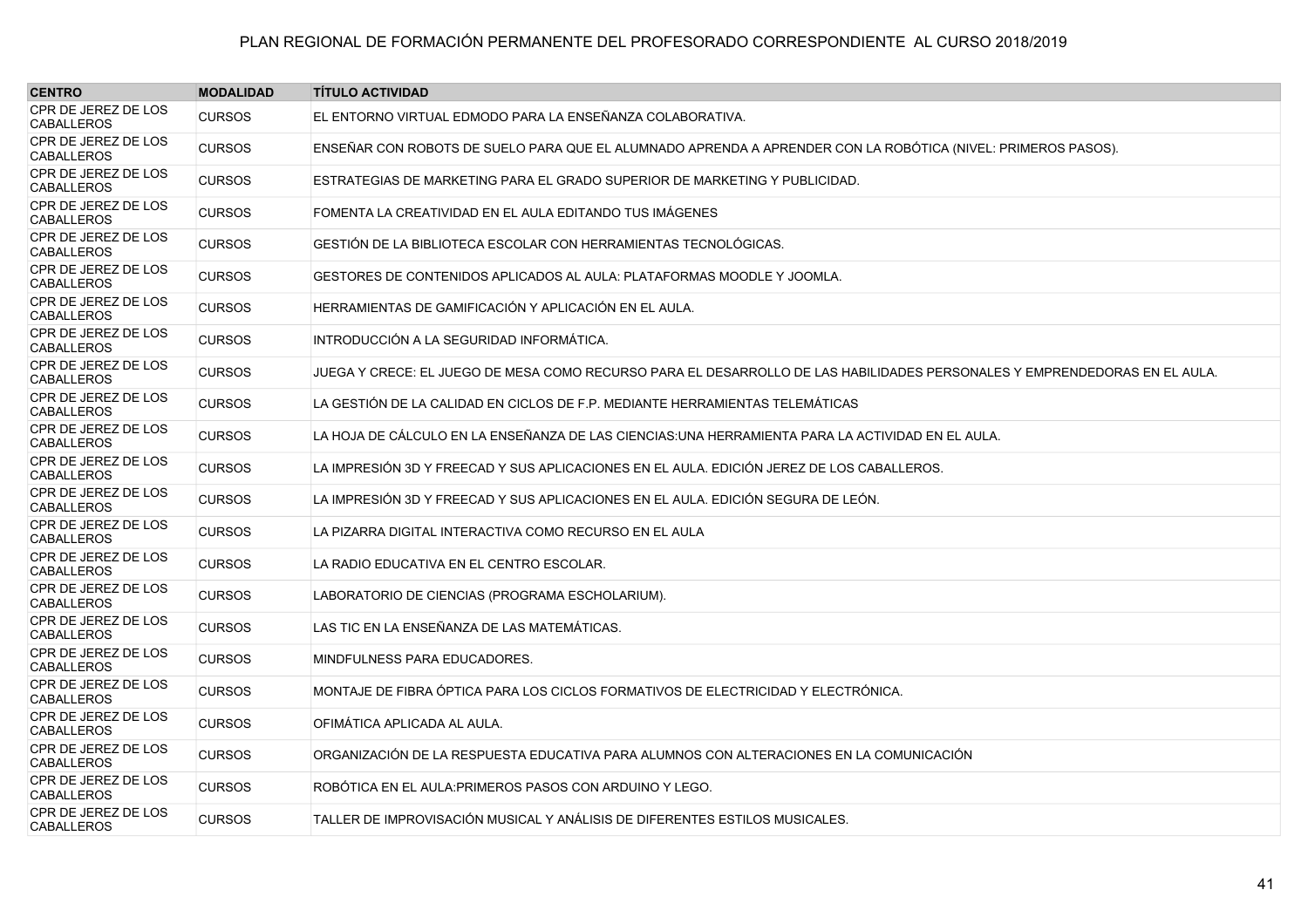| <b>CENTRO</b>                            | <b>MODALIDAD</b>                    | <b>TITULO ACTIVIDAD</b>                                                                                                       |
|------------------------------------------|-------------------------------------|-------------------------------------------------------------------------------------------------------------------------------|
| CPR DE JEREZ DE LOS<br><b>CABALLEROS</b> | <b>CURSOS</b>                       | TÉCNICAS CORPORALES COMO VÍA DE EXPRESIÓN EN EL AULA.                                                                         |
| CPR DE JEREZ DE LOS<br><b>CABALLEROS</b> | <b>CURSOS A</b><br><b>DISTANCIA</b> | LA MEDIACIÓN INTERLINGÜÍSTICA EN LAS EEOOII. APLICACIÓN EN EL AULA.                                                           |
| CPR DE JEREZ DE LOS<br><b>CABALLEROS</b> | <b>JORNADAS</b>                     | CONVIVENCIA JORNADAS EDUCACIÓN FÍSICA PRIMARIA 2019                                                                           |
| CPR DE JEREZ DE LOS<br><b>CABALLEROS</b> | <b>JORNADAS</b>                     | I JORNADA LA ASTRONOMÍA Y SUS APLICACIONES DIDÁCTICAS EN EL AULA                                                              |
| CPR DE JEREZ DE LOS<br><b>CABALLEROS</b> | <b>JORNADAS</b>                     | I JORNADAS LA DEHESA: IMPLICACIONES EDUCATIVAS DE UN MODELO DE DESARROLLO ECOLÓGICO Y SOSTENIBLE                              |
| CPR DE JEREZ DE LOS<br><b>CABALLEROS</b> | <b>JORNADAS</b>                     | II JORNADA DE PUERTAS ABIERTAS C.P.R. JEREZ DE LOS CABALLEROS                                                                 |
| CPR DE JEREZ DE LOS<br><b>CABALLEROS</b> | <b>JORNADAS</b>                     | III JORNADAS DE HISTORIA EN JEREZ DE LOS CABALLEROS                                                                           |
| CPR DE JEREZ DE LOS<br><b>CABALLEROS</b> | <b>JORNADAS</b>                     | III JORNADAS: "ALGORITMO ABN: POR UNAS MATEMÁTICAS SENCILLAS. NATURALES Y DIVERTIDAS"                                         |
| CPR DE JEREZ DE LOS<br><b>CABALLEROS</b> | <b>JORNADAS</b>                     | XII JORNADAS DE EDUCACIÓN ESPECIAL                                                                                            |
| CPR DE JEREZ DE LOS<br><b>CABALLEROS</b> | <b>SEMINARIOS</b>                   | SEMINARIO PERMANENTE DE COORDINADORES DE GRUPOS DE TRABAJO Y SEMINARIOS. CURSO 2018/2019                                      |
| CPR DE JEREZ DE LOS<br><b>CABALLEROS</b> | <b>SEMINARIOS</b>                   | SEMINARIO PERMANENTE DE DIRECTORES. CURSO 18/19                                                                               |
| CPR DE JEREZ DE LOS<br><b>CABALLEROS</b> | <b>SEMINARIOS</b>                   | SEMINARIO PERMANENTE DE GESTIÓN ECONÓMICA PARA SECRETARIOS 18/19                                                              |
| CPR DE JEREZ DE LOS<br><b>CABALLEROS</b> | <b>SEMINARIOS</b>                   | SEMINARIO PERMANENTE DE MATEMÁTICAS 18/19                                                                                     |
| CPR DE JEREZ DE LOS<br><b>CABALLEROS</b> | <b>SEMINARIOS</b>                   | SEMINARIO PERMANENTE DE MONITORES DE AFC 18/19                                                                                |
| CPR DE JEREZ DE LOS<br><b>CABALLEROS</b> | <b>SEMINARIOS</b>                   | SEMINARIO PERMANENTE DE REPRESENTANTES DE LOS CENTROS EN EL CPR. CURSO 2018/19                                                |
| CPR DE JEREZ DE LOS<br><b>CABALLEROS</b> | <b>SEMINARIOS</b>                   | SEMINARIO PERMANENTE DEL PROFESORADO DE EDUCACIÓN FÍSICA. CURSO 2018/19                                                       |
| CPR DE JEREZ DE LOS<br><b>CABALLEROS</b> | <b>SEMINARIOS</b>                   | SEMINARIO PERMANENTE DEL PROFESORADO DE RELIGIÓN, CURSO 2018/19                                                               |
| CPR DE JEREZ DE LOS<br><b>CABALLEROS</b> | <b>SEMINARIOS</b>                   | SEMINARIO VIRTUAL DE COORDINADORES TIC 18/19                                                                                  |
| CPR DE MÉRIDA                            | <b>CONFERENCIAS</b>                 | DIME. SEMANA DEL DISEÑO DE MÉRIDA                                                                                             |
| CPR DE MÉRIDA                            | <b>CURSOS</b>                       | APORTACIONES DE LA NEUROCIENCIA PARA MEJORAR EL APRENDIZAJE EN EL AULA. NIVEL AVANZADO                                        |
| CPR DE MÉRIDA                            | <b>CURSOS</b>                       | CONSECUENCIAS EMOCIONALES DE LAS ALTERACIONES EN EL DESARROLLO DEL LENGUAJE. IMPLICACIONES Y RESPUESTA EN EL ÁMBITO EDUCATIVO |
| CPR DE MÉRIDA                            | <b>CURSOS</b>                       | GOOGLE SUITE Y HERRAMIENTAS AÑADIDAS DE EDUCAREX PARA DOCENTES                                                                |
| CPR DE MÉRIDA                            | <b>CURSOS</b>                       | "SOÑAR QUE SOMOS MUNDO"                                                                                                       |
| CPR DE MÉRIDA                            | <b>CURSOS</b>                       | 6 PÍLDORAS DE INTELIGENCIA EMOCIONAL PARA EDUCACIÓN ESPECIAL Y ATENCIÓN A LA DIVERSIDAD                                       |
| CPR DE MÉRIDA                            | <b>CURSOS</b>                       | 9 HABILIDADES DE COMUNICACIÓN CRÍTICA                                                                                         |
| CPR DE MÉRIDA                            | <b>CURSOS</b>                       | ABP APRENDIZAJE BASADO EN PROYECTOS. DIRECTOS AL AULA.                                                                        |
| CPR DE MÉRIDA                            | <b>CURSOS</b>                       | ABR APRENDIZAJE BASADO EN REAS (RECURSOS EDUCATIVOS ABIERTOS)                                                                 |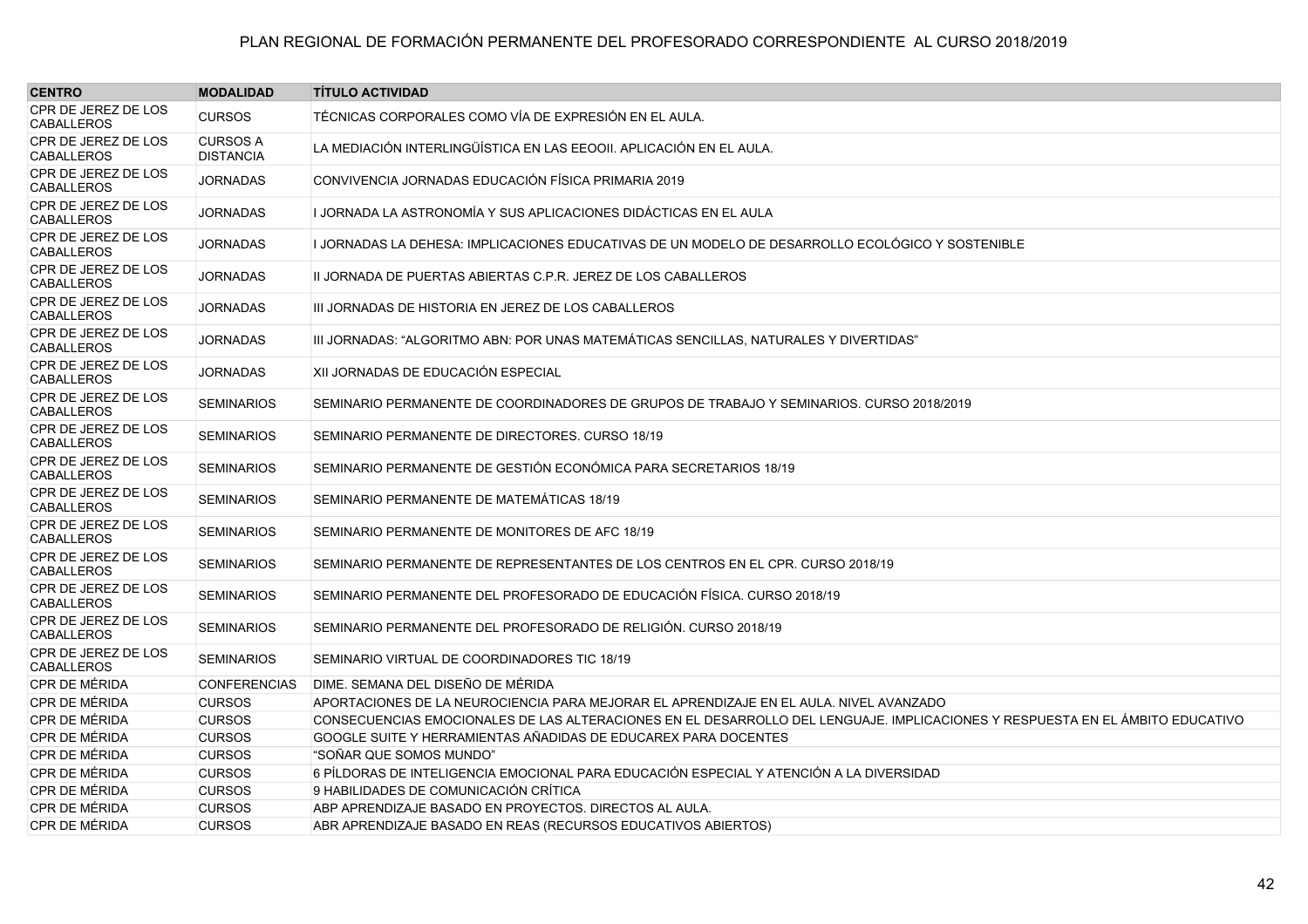| <b>CENTRO</b>        | <b>MODALIDAD</b> | <b>TÍTULO ACTIVIDAD</b>                                                                                                                                                                       |
|----------------------|------------------|-----------------------------------------------------------------------------------------------------------------------------------------------------------------------------------------------|
| CPR DE MÉRIDA        | <b>CURSOS</b>    | ACCIÓN EDUCATIVA ESPAÑOLA EN EL EXTERIOR                                                                                                                                                      |
| CPR DE MÉRIDA        | <b>CURSOS</b>    | ACERCAMIENTO A LAS PEDAGOGÍAS ACTIVAS Y VIVENCIALES                                                                                                                                           |
| CPR DE MÉRIDA        | <b>CURSOS</b>    | ACTUALIZACIÓN IDIOMÁTICA EN INGLÉS. CI.I UPDATING YOUR ENGLISH                                                                                                                                |
| CPR DE MÉRIDA        | <b>CURSOS</b>    | ACTUALIZACIÓN IDIOMÁTICA EN INGLÉS. CI.I (EDICIÓN 2) UPDATING YOUR ENGLISH                                                                                                                    |
| CPR DE MÉRIDA        | <b>CURSOS</b>    | ACTUALIZACIÓN IDIOMÁTICA EN INGLÉS. CI.II UPDATING YOUR ENGLISH                                                                                                                               |
| CPR DE MÉRIDA        | <b>CURSOS</b>    | ACTUALIZACIÓN IDIOMÁTICA EN INGLÉS. CI.II UPDATING YOUR ENGLISH                                                                                                                               |
| CPR DE MÉRIDA        | <b>CURSOS</b>    | AJEDREZ EDUCATIVO Y PEDAGÓGICO                                                                                                                                                                |
| CPR DE MÉRIDA        | <b>CURSOS</b>    | AJEDREZ EDUCATIVO: PROGRAMA AULAJEDREZ                                                                                                                                                        |
| CPR DE MÉRIDA        | <b>CURSOS</b>    | APLICACIONES PRÁCTICAS DEL MÉTODO MONTESSORI EN EL AULA                                                                                                                                       |
| CPR DE MÉRIDA        | <b>CURSOS</b>    | APRENDE A HABLAR EN PÚBLICO                                                                                                                                                                   |
| CPR DE MÉRIDA        | <b>CURSOS</b>    | APRENDEMOS HACIENDO. APRENDIZAJE BASADO EN PROYECTOS (ABP)                                                                                                                                    |
| CPR DE MÉRIDA        | <b>CURSOS</b>    | APRENDEMOS HACIENDO. APRENDIZAJE BASADO EN PROYECTOS (ABP). 2ª EDICIÓN                                                                                                                        |
| CPR DE MÉRIDA        | <b>CURSOS</b>    | ATENCIÓN AL ALUMNADO CON NECESIDADES ESPECIFICAS DE APOYO EDUCATIVO EN EL CENTRO ESCOLAR                                                                                                      |
| CPR DE MÉRIDA        | <b>CURSOS</b>    | BETTER AND FASTER: DEALING WITH PROFICIENT LEARNERS OF ENGLISH (PERFECCIONAMIENTO DE LA COMPETENCIA IDIOMÁTICA Y METODOLOGÍAS<br>ACTIVAS PARA EL C1 (MCER) DE PROFESORES DE INGLÉS DE EEOOII) |
| CPR DE MÉRIDA        | <b>CURSOS</b>    | BOMBEO Y RIEGO CON ENERGÍA FOTOVOLTAICA                                                                                                                                                       |
| CPR DE MÉRIDA        | <b>CURSOS</b>    | <b>BRANDING O MARCA PERSONAL</b>                                                                                                                                                              |
| CPR DE MÉRIDA        | <b>CURSOS</b>    | CESTERÍA DE PERIÓDICO                                                                                                                                                                         |
| CPR DE MÉRIDA        | <b>CURSOS</b>    | CLASES CON MAGIA. TÉCNICAS DE MAGO PARA EL AULA                                                                                                                                               |
| <b>CPR DE MÉRIDA</b> | <b>CURSOS</b>    | CLAVES PARA ELABORAR LA PROGRAMACIÓN DE AULA (EDICIÓN CEIP NTRA. SRA. DE LA SOLEDAD - ARROYO DE SAN SERVÁN)                                                                                   |
| CPR DE MÉRIDA        | <b>CURSOS</b>    | CLAVES PARA PROGRAMAR Y EVALUAR POR COMPETENCIAS EN EDUCACIÓN PRIMARIA                                                                                                                        |
| CPR DE MÉRIDA        | <b>CURSOS</b>    | CLAVES PARA PROGRAMAR Y EVALUAR POR COMPETENCIAS EN EDUCACIÓN SECUNDARIA                                                                                                                      |
| CPR DE MÉRIDA        | <b>CURSOS</b>    | CLIL: TEACHING TEENAGERS: THE CHALLENGE AND THE REWARD.                                                                                                                                       |
| CPR DE MÉRIDA        | <b>CURSOS</b>    | COACHING PARA HABLAR EN PÚBLICO. NIVEL AVANZADO                                                                                                                                               |
| CPR DE MÉRIDA        | <b>CURSOS</b>    | COCTELERÍA Y MIXOLOGÍA                                                                                                                                                                        |
| CPR DE MÉRIDA        | <b>CURSOS</b>    | COMER BIEN PARA CRECER SANO                                                                                                                                                                   |
| CPR DE MÉRIDA        | <b>CURSOS</b>    | COMERCIO VIRTUAL. LAS CRIPTOMONEDAS                                                                                                                                                           |
| CPR DE MÉRIDA        | <b>CURSOS</b>    | CÓMO CREAR TU ESCAPE ROOM PARA EL AULA                                                                                                                                                        |
| CPR DE MÉRIDA        | <b>CURSOS</b>    | CONSTRUCCIÓN DE MAQUETAS                                                                                                                                                                      |
| CPR DE MÉRIDA        | <b>CURSOS</b>    | CONTENIDOS DEL AULA EN EDUCACIÓN FÍSICA                                                                                                                                                       |
| CPR DE MÉRIDA        | <b>CURSOS</b>    | CREACIÓN Y ENRIQUECIMIENTO DE UN LIBRO DIGITAL EN LA PLATAFORMA ESCHOLARIUM                                                                                                                   |
| CPR DE MÉRIDA        | <b>CURSOS</b>    | CUADERNO DEL PROFESOR Y SEGUIMIENTO EDUCATIVO EN RAYUELA                                                                                                                                      |
| CPR DE MÉRIDA        | <b>CURSOS</b>    | CUADERNO DEL PROFESOR Y SEGUIMIENTO EDUCATIVO EN RAYUELA. EDICIÓN CEIP PRÍNCIPE DE ASTURIAS (MONTIJO)                                                                                         |
| <b>CPR DE MÉRIDA</b> | <b>CURSOS</b>    | CURSO DE ENTRADA PARA PROFESORES NOVELES 2018-2019 (EDUCACIÓN DE PERSONAS ADULTAS).                                                                                                           |
| CPR DE MÉRIDA        | <b>CURSOS</b>    | CURSO DE FORMACIÓN INICIAL PARA DOCENTES DEL PROYECTO ÍTACA                                                                                                                                   |
| CPR DE MÉRIDA        | <b>CURSOS</b>    | CURSO DE FORMACIÓN INICIAL PARA TUTORES NOVELES DE EDUCACIÓN A DISTANCIA                                                                                                                      |
| CPR DE MÉRIDA        | <b>CURSOS</b>    | CURSO DE PROFUNDIZACIÓN TUTORES @VANZA. AULA EN VIVO.                                                                                                                                         |
| CPR DE MÉRIDA        | <b>CURSOS</b>    | CURSO METODOLÓGICO PARA PROFESORES PALV                                                                                                                                                       |
| CPR DE MÉRIDA        | <b>CURSOS</b>    | DESARROLLO DE LA COMPETENCIA MATEMÁTICA CON EL MÉTODO ABN                                                                                                                                     |
| CPR DE MÉRIDA        | <b>CURSOS</b>    | DESARROLLO DE LA COMPETENCIA MATEMÁTICA CON EL MÉTODO ABN. 2ª EDICIÓN                                                                                                                         |
| CPR DE MÉRIDA        | <b>CURSOS</b>    | DESARROLLO DE LA COMPETENCIA MATEMÁTICA CON EL MÉTODO ABN. 3ª EDICIÓN                                                                                                                         |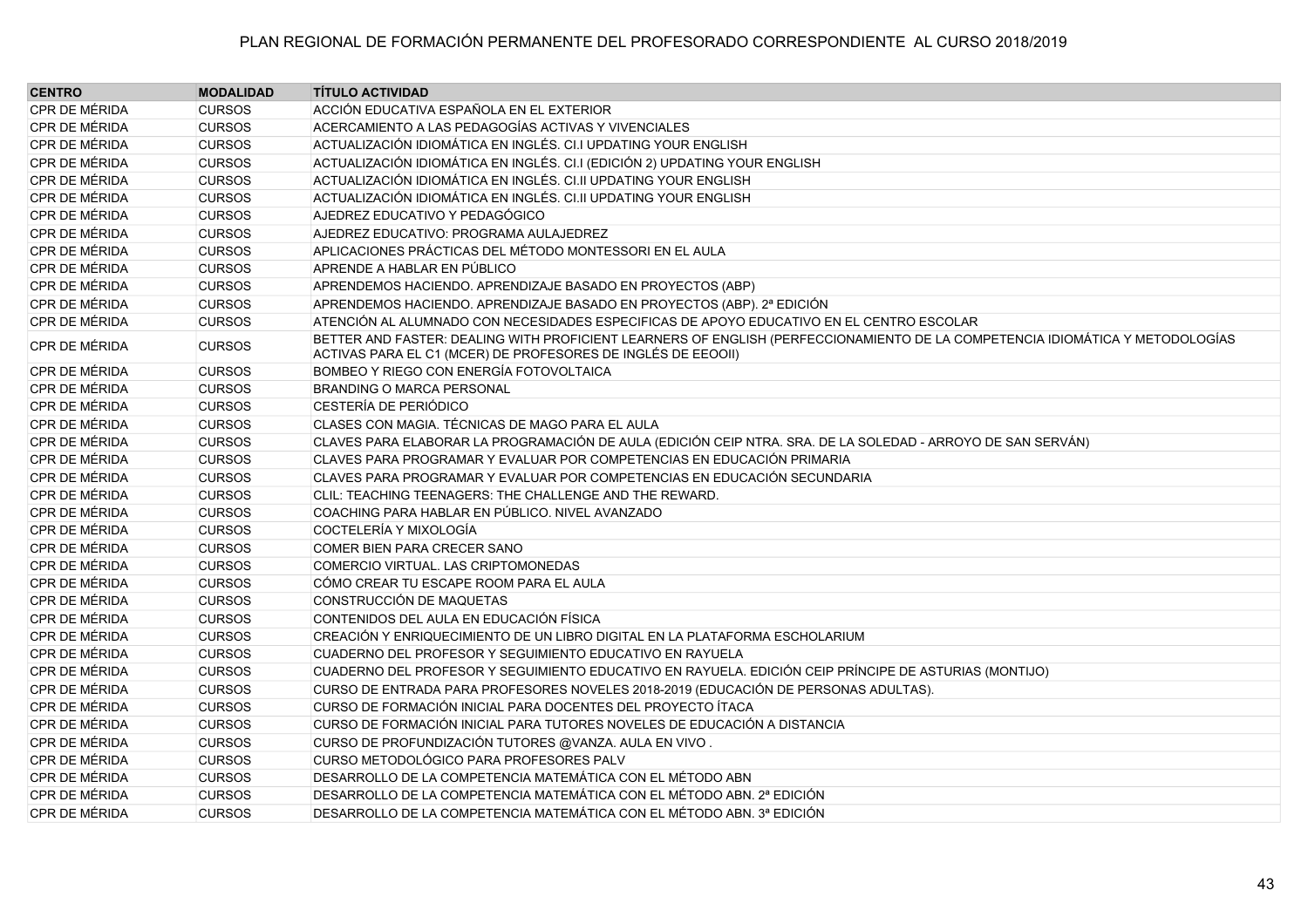| <b>CENTRO</b>        | <b>MODALIDAD</b> | <b>TÍTULO ACTIVIDAD</b>                                                                                                                     |
|----------------------|------------------|---------------------------------------------------------------------------------------------------------------------------------------------|
| CPR DE MÉRIDA        | <b>CURSOS</b>    | DINAMIZACIÓN Y GESTIÓN DE LA BILBIOTECA ESCOLAR CON HERRAMIENTAS TECNOLÓGICAS                                                               |
| CPR DE MÉRIDA        | <b>CURSOS</b>    | DISEÑO DE RADIOENLACES                                                                                                                      |
| <b>CPR DE MÉRIDA</b> | <b>CURSOS</b>    | DOCUMENTOS LINGÜÍSTICOS DE CENTRO: PORTFOLIO Y PLC. CLAVES Y HERRAMIENTAS PARA SU ELABORACIÓN. EDICIÓN PRIMARIA                             |
| CPR DE MÉRIDA        | <b>CURSOS</b>    | DOCUMENTOS LINGÜÍSTICOS DE CENTRO: PORTFOLIO Y PLC. CLAVES Y HERRAMIENTAS PARA SU ELABORACIÓN. EDICIÓN SECUNDARIA                           |
| CPR DE MÉRIDA        | <b>CURSOS</b>    | EDICIÓN DE IMÁGENES CON PHOTOSHOP Y USO DE LA TABLETA WACOM. CURSO BÁSICO                                                                   |
| CPR DE MÉRIDA        | <b>CURSOS</b>    | EL BLOG COMO HERRAMIENTA EDUCATIVA                                                                                                          |
| <b>CPR DE MÉRIDA</b> | <b>CURSOS</b>    | EL DEBATE EN EL AULA                                                                                                                        |
| CPR DE MÉRIDA        | <b>CURSOS</b>    | EL ENFOQUE METODOLÓGICO AICLE/CLIL EN EL AULA BILINGÜE                                                                                      |
| CPR DE MÉRIDA        | <b>CURSOS</b>    | EL HUERTO: UNA HERRAMENTA PEDAGÓGICA EN EL ÁMBITO ESCOLAR                                                                                   |
| CPR DE MÉRIDA        | <b>CURSOS</b>    | EL TEATRO Y EL JUEGO DRAMÁTICO: HERRAMIENTAS PARA LA ESCUELA DEL SIGLO XXI                                                                  |
| CPR DE MÉRIDA        | <b>CURSOS</b>    | EL USO DE HERRAMIENTAS QUE FACILITAN LA PROGRAMACIÓN DIDÁCTICA Y LA EVALUACIÓN POR COMPETENCIAS                                             |
| CPR DE MÉRIDA        | <b>CURSOS</b>    | ELABORACIÓN, TIRAJE Y CATA DE CERVEZA ARTESANAL                                                                                             |
| CPR DE MÉRIDA        | <b>CURSOS</b>    | EMPATÍA, COMUNICACIÓN Y AUTOESTIMA EN EL DOCENTE DEL SIGLO XXI                                                                              |
| CPR DE MÉRIDA        | <b>CURSOS</b>    | EMPRENDIMIENTO Y LIDERAZGO EN EL AULA                                                                                                       |
| <b>CPR DE MÉRIDA</b> | <b>CURSOS</b>    | ENSEÑAR A TRAVÉS DE LAS REDES SOCIALES                                                                                                      |
| CPR DE MÉRIDA        | <b>CURSOS</b>    | ENSEÑAR CON ROBOTS DE SUELO PARA QUE EL ALUMNADO APRENDA A APRENDER CON LA ROBÓTICA                                                         |
| CPR DE MÉRIDA        | <b>CURSOS</b>    | ESPACIOS DE MEMORIA VIRTUALES Y HERRAMIENTAS ONLINE PARA EL AULA                                                                            |
| CPR DE MÉRIDA        | <b>CURSOS</b>    | ESTRATEGIAS DE CONTROL Y MOTIVACIÓN EN EL AULA CON ALUMNOS DISRUPTIVOS                                                                      |
| CPR DE MÉRIDA        | <b>CURSOS</b>    | EVALUACIÓN OBJETIVA POR ESTÁNDARES DE APRENDIZAJE (EDICIÓN COLEGIO Mª INMACULADA - PUEBLA DE LA CALZADA)                                    |
| CPR DE MÉRIDA        | <b>CURSOS</b>    | EVALUACIÓN OBJETIVA POR ESTÁNDARES DE APRENDIZAJE (EDICIÓN I)                                                                               |
| <b>CPR DE MÉRIDA</b> | <b>CURSOS</b>    | EVALUACIÓN OBJETIVA POR ESTÁNDARES DE APRENDIZAJE (EDICIÓN II)                                                                              |
| CPR DE MÉRIDA        | <b>CURSOS</b>    | EXPRESIÓN CORPORAL E INTERPRETACIÓN EN EL AULA                                                                                              |
| CPR DE MÉRIDA        | <b>CURSOS</b>    | FLIPPED LEARNING Y METODOLOGÍAS ACTIVAS EN EL AULA                                                                                          |
| CPR DE MÉRIDA        | <b>CURSOS</b>    | FOLCLORE MUSICAL EXTREMEÑO                                                                                                                  |
| CPR DE MÉRIDA        | <b>CURSOS</b>    | FORMACIÓN DEL PROGRAMA EXPERIMENTAL PARA EL DESARROLLO DE CAPACIDADES PROYECT@ EN EDUCACIÓN PRIMARIA (CURSO 18/19)                          |
| <b>CPR DE MÉRIDA</b> | <b>CURSOS</b>    | FORMACIÓN EN AJEDREZ PARA ALUMNOS/AS CON TDAH                                                                                               |
| CPR DE MÉRIDA        | <b>CURSOS</b>    | FORMACIÓN INICIAL PARA DIRECTORES Y DIRECTORAS DE CENTROS EDUCATIVOS EXTREMEÑOS                                                             |
| CPR DE MÉRIDA        | <b>CURSOS</b>    | FORMACIÓN INICIAL PARA DOCENTES DEL PROYECTO ÍTACA 2018-2019                                                                                |
| <b>CPR DE MÉRIDA</b> | <b>CURSOS</b>    | FORMACIÓN INICIAL Y CONTINUA PARA FORMADORES PALV 2018/2019 (EDUCACIÓN DE PERSONAS ADULTAS) SUBTÍTULO:                                      |
| <b>CPR DE MÉRIDA</b> | <b>CURSOS</b>    | FORMACIÓN JURÍDICA PARA DOCENTES                                                                                                            |
| CPR DE MÉRIDA        | <b>CURSOS</b>    | FORMACIÓN PARA EL DESARROLLO DEL PROGRAMA COMUNIC@ (CURSO 18/19)                                                                            |
| CPR DE MÉRIDA        | <b>CURSOS</b>    | FORMACIÓN PRÁCTICA PARA EQUIPOS DIRECTIVOS DE CENTROS EDUCATIVOS                                                                            |
| <b>CPR DE MÉRIDA</b> | <b>CURSOS</b>    | FORMACIÓN PRÁCTICA PARA EQUIPOS DIRECTIVOS DE CENTROS EDUCATIVOS. MÓDULO 1: RAYUELA PARA EQUIPOS DIRECTIVOS                                 |
| CPR DE MÉRIDA        | <b>CURSOS</b>    | FORMACIÓN PRÁCTICA PARA EQUIPOS DIRECTIVOS DE CENTROS EDUCATIVOS. MÓDULO 2: LEY DE PROCEDIMIENTO ADMINISTRATIVO PARA EQUIPOS<br>DIRECTIVOS. |
| <b>CPR DE MÉRIDA</b> | <b>CURSOS</b>    | FORMACIÓN PRÁCTICA PARA EQUIPOS DIRECTIVOS DE CENTROS EDUCATIVOS. MÓDULO 3: ASPECTOS LEGISLATIVOS PRÁCTICOS PARA EQUIPOS<br>DIRECTIVOS.     |
| <b>CPR DE MÉRIDA</b> | <b>CURSOS</b>    | FORMACIÓN PRIMEROS INTERVINIENTES EN LA UTILIZACIÓN DE DESFIBRILADORES SEMIAUTOMÁTICOS EXTERNOS (DEA)                                       |
| CPR DE MÉRIDA        | <b>CURSOS</b>    | FORMACIÓN SOBRE EL USO DIDÁCTICO DE LAS NUEVAS TECNOLOGÍAS DENTRO DEL AULA: GOOGLE DRIVE Y CLASSROOM PARA PROFESORES                        |
| CPR DE MÉRIDA        | <b>CURSOS</b>    | FPBÁSICA. CONFLICTOS EN EL AULA Y SOLUCIONES PARA PROFESORES.                                                                               |
| CPR DE MÉRIDA        | <b>CURSOS</b>    | <b>FRAMEWORKS DE CLIENTE Y SERVIDOR</b>                                                                                                     |
| <b>CPR DE MÉRIDA</b> | <b>CURSOS</b>    | GENERADOR DE HORARIOS PARA CENTROS EDUCATIVOS GHC                                                                                           |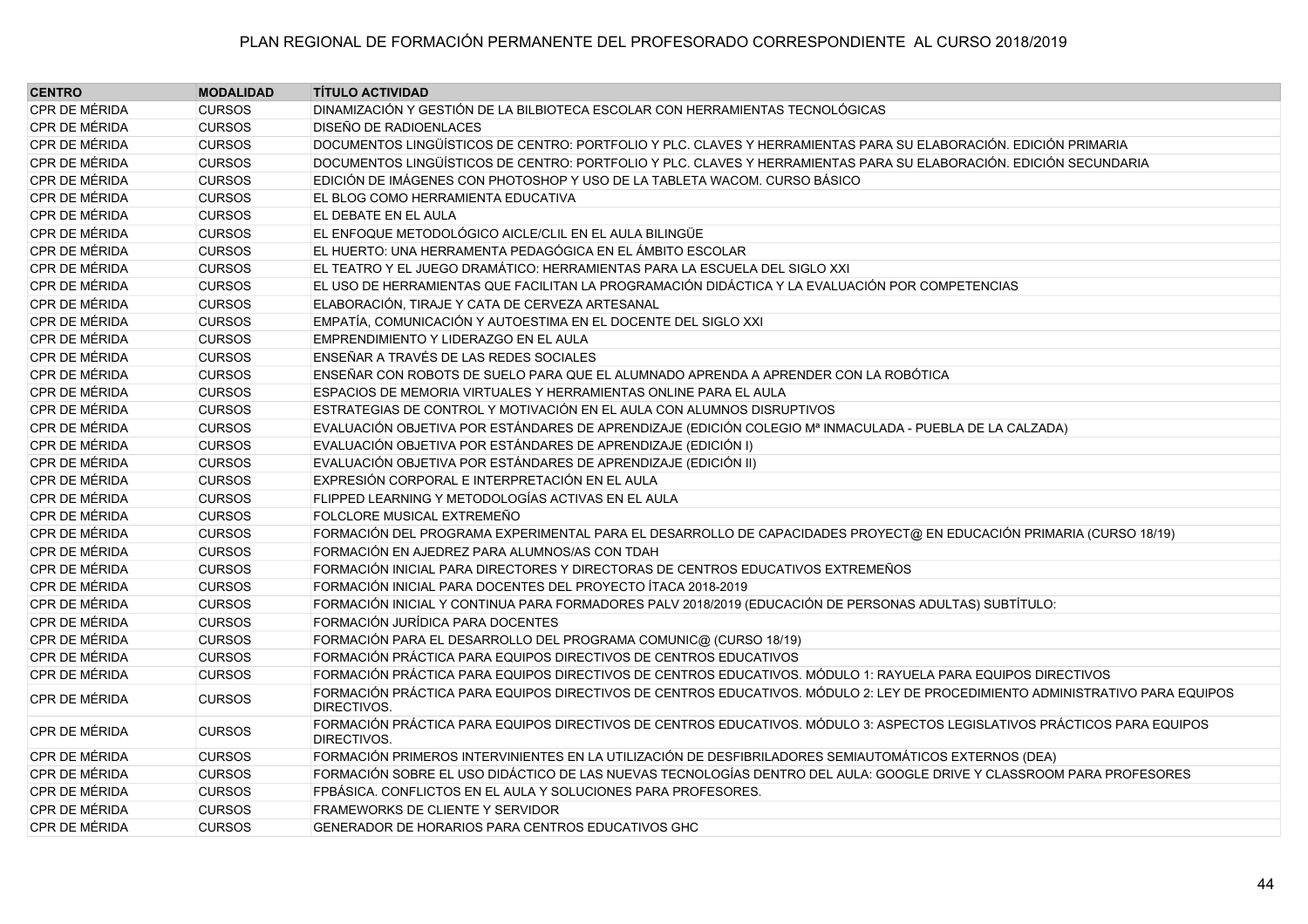| <b>CENTRO</b> | <b>MODALIDAD</b> | <b>TÍTULO ACTIVIDAD</b>                                                                                       |
|---------------|------------------|---------------------------------------------------------------------------------------------------------------|
| CPR DE MÉRIDA | <b>CURSOS</b>    | GESTIÓN DE LA BIBLIOTECA ESCOLAR CON ABIESWEB                                                                 |
| CPR DE MÉRIDA | <b>CURSOS</b>    | GESTIÓN ECONÓMICA DE CENTROS EDUCATIVOS EN RAYUELA                                                            |
| CPR DE MÉRIDA | <b>CURSOS</b>    | GRABACIÓN Y EDICIÓN DE AUDIO Y VIDEO                                                                          |
| CPR DE MÉRIDA | <b>CURSOS</b>    | HACIA EL CAMBIO EDUCATIVO: ACOMPAÑANDO A LOS EQUIPOS PEDAGÓGICOS                                              |
| CPR DE MÉRIDA | <b>CURSOS</b>    | HERRAMIENTAS DIGITALES DE EVALUACIÓN Y JUEGOS PARA EL AULA                                                    |
| CPR DE MÉRIDA | <b>CURSOS</b>    | HERRAMIENTAS GOOGLE EN EL AULA                                                                                |
| CPR DE MÉRIDA | <b>CURSOS</b>    | HERRAMIENTAS WEB EN EL AULA DE IDIOMAS                                                                        |
| CPR DE MÉRIDA | <b>CURSOS</b>    | IMPRESIÓN 3D EN EL AULA. UTILIZACIÓN DIDÁCTICA I                                                              |
| CPR DE MÉRIDA | <b>CURSOS</b>    | IMPRESIÓN 3D EN EL AULA. UTILIZACIÓN DIDÁCTICA II                                                             |
| CPR DE MÉRIDA | <b>CURSOS</b>    | IMPRESIÓN 3D EN EL AULA. UTILIZACIÓN DIDÁCTICA III                                                            |
| CPR DE MÉRIDA | <b>CURSOS</b>    | INICIACIÓN AL AJEDREZ EN LA ESCUELA (EDICIÓN CEIP SAN GREGORIO - GUAREÑA)                                     |
| CPR DE MÉRIDA | <b>CURSOS</b>    | INICIACIÓN AL MÉTODO ABN EN EDUCACIÓN PRIMARIA (ENSEÑANDO UNAS MATEMÁTICAS SENCILLAS, NATURALES Y DIVERTIDAS) |
| CPR DE MÉRIDA | <b>CURSOS</b>    | INSTALACIÓN DE EQUIPO GLP EN VEHÍCULO                                                                         |
| CPR DE MÉRIDA | <b>CURSOS</b>    | INSTALACIONES SOLARES TÉRMICAS DE BAJA TEMPERATURA                                                            |
| CPR DE MÉRIDA | <b>CURSOS</b>    | INTERVENCIÓN EDUCATIVA EN TEA                                                                                 |
| CPR DE MÉRIDA | <b>CURSOS</b>    | INTERVENCIÓN EDUCATIVA EN TEA/TGD. EL SISTEMA DE COMUNICACIÓN PECS. NIVEL II                                  |
| CPR DE MÉRIDA | <b>CURSOS</b>    | JOLLY PHONICS: LITERACY THROUGH PHONICS READING AND WRITING IN ENGLISH                                        |
| CPR DE MÉRIDA | <b>CURSOS</b>    | <b>JUEGA Y CRECE</b>                                                                                          |
| CPR DE MÉRIDA | <b>CURSOS</b>    | KIT DE CIENCIA. USO DEL MICROSCOPIO Y PRÁCTICAS PARA CLASE                                                    |
| CPR DE MÉRIDA | <b>CURSOS</b>    | <b>KITS DE CIENCIAS</b>                                                                                       |
| CPR DE MÉRIDA | <b>CURSOS</b>    | LA ELABORACIÓN DE PRUEBAS DE EVALUACIÓN INDIVIDUALIZADA PARA 3º DE EDUCACIÓN PRIMARIA                         |
| CPR DE MÉRIDA | <b>CURSOS</b>    | LA FORMACIÓN EN EDUCACIÓN VIAL                                                                                |
| CPR DE MÉRIDA | <b>CURSOS</b>    | LA HOJA DE CÁLCULO DE GOOGLE COMO HERRAMIENTA DOCENTE.                                                        |
| CPR DE MÉRIDA | <b>CURSOS</b>    | LA OREJA VERDE DE LA ESCUELA: PROYECTANDO OTRA ESCUELA                                                        |
| CPR DE MÉRIDA | <b>CURSOS</b>    | LA PUESTA EN MARCHA DE PROGRAMAS ERASMUS DE ÉXITO                                                             |
| CPR DE MÉRIDA | <b>CURSOS</b>    | LA REALIDAD AUMENTADA Y SU APLICACIÓN EN EL AULA                                                              |
| CPR DE MÉRIDA | <b>CURSOS</b>    | LA ROBÓTICA EN LA RESOLUCIÓN DE PROBLEMAS. ABP Y ABR                                                          |
| CPR DE MÉRIDA | <b>CURSOS</b>    | LAS APLICACIONES DE GOOGLE EN LA EOI                                                                          |
| CPR DE MÉRIDA | <b>CURSOS</b>    | LIDERAR EQUIPOS DE TRABAJO                                                                                    |
| CPR DE MÉRIDA | <b>CURSOS</b>    | LIDERAZGO POSITIVO EN EQUIPOS DIRECTIVOS                                                                      |
| CPR DE MÉRIDA | <b>CURSOS</b>    | LITERACY THROUGH DRAMA AND COLLABORATIVE PHONICS                                                              |
| CPR DE MÉRIDA | <b>CURSOS</b>    | MEDIACIÓN EDUCATIVA: TÉCNICAS Y PROCEDIMIENTOS DE ACTUACIÓN                                                   |
| CPR DE MÉRIDA | <b>CURSOS</b>    | MEJORA DE LA COMPETENCIA IDIOMÁTICA EN INGLÉS I (EDICIÓN 2) (UPDATE YOUR ENGLISH SPEAKING. B2)                |
| CPR DE MÉRIDA | <b>CURSOS</b>    | MEJORA DE LA COMPETENCIA IDIOMÁTICA EN INGLÉS I (UPDATE YOUR ENGLISH SPEAKING. B2)                            |
| CPR DE MÉRIDA | <b>CURSOS</b>    | MEJORA DE LA COMPETENCIA IDIOMÁTICA EN INGLÉS II. UPDATE YOUR ENGLISH SPEAKING B2                             |
| CPR DE MÉRIDA | <b>CURSOS</b>    | MEJORA DE LA COMPETENCIA IDIOMÁTICA EN INGLÉS. I (LET'S IMPROVE YOUR ENGLISH. TOWARDS B1)                     |
| CPR DE MÉRIDA | <b>CURSOS</b>    | MEJORA DE LA COMPETENCIA IDIOMÁTICA EN INGLÉS. I (LET'S IMPROVE YOUR ENGLISH. TOWARDS B2)                     |
| CPR DE MÉRIDA | <b>CURSOS</b>    | MEJORA DE LA COMPETENCIA IDIOMÁTICA EN INGLÉS. II (LET'S IMPROVE YOUR ENGLISH. TOWARDS B1)                    |
| CPR DE MÉRIDA | <b>CURSOS</b>    | MEJORA DE LA COMPETENCIA IDIOMÁTICA EN INGLÉS. II (LET'S IMPROVE YOUR ENGLISH. TOWARDS B2)                    |
| CPR DE MÉRIDA | <b>CURSOS</b>    | METODOLOGÍAS ACTIVAS EN LAS UNIDADES DIDÁCTICAS DE FORMACIÓN PROFESIONAL                                      |
| CPR DE MÉRIDA | <b>CURSOS</b>    | METODOLOGÍAS DIVERTIDAS PARA EL AULA. APRENDER JUGANDO                                                        |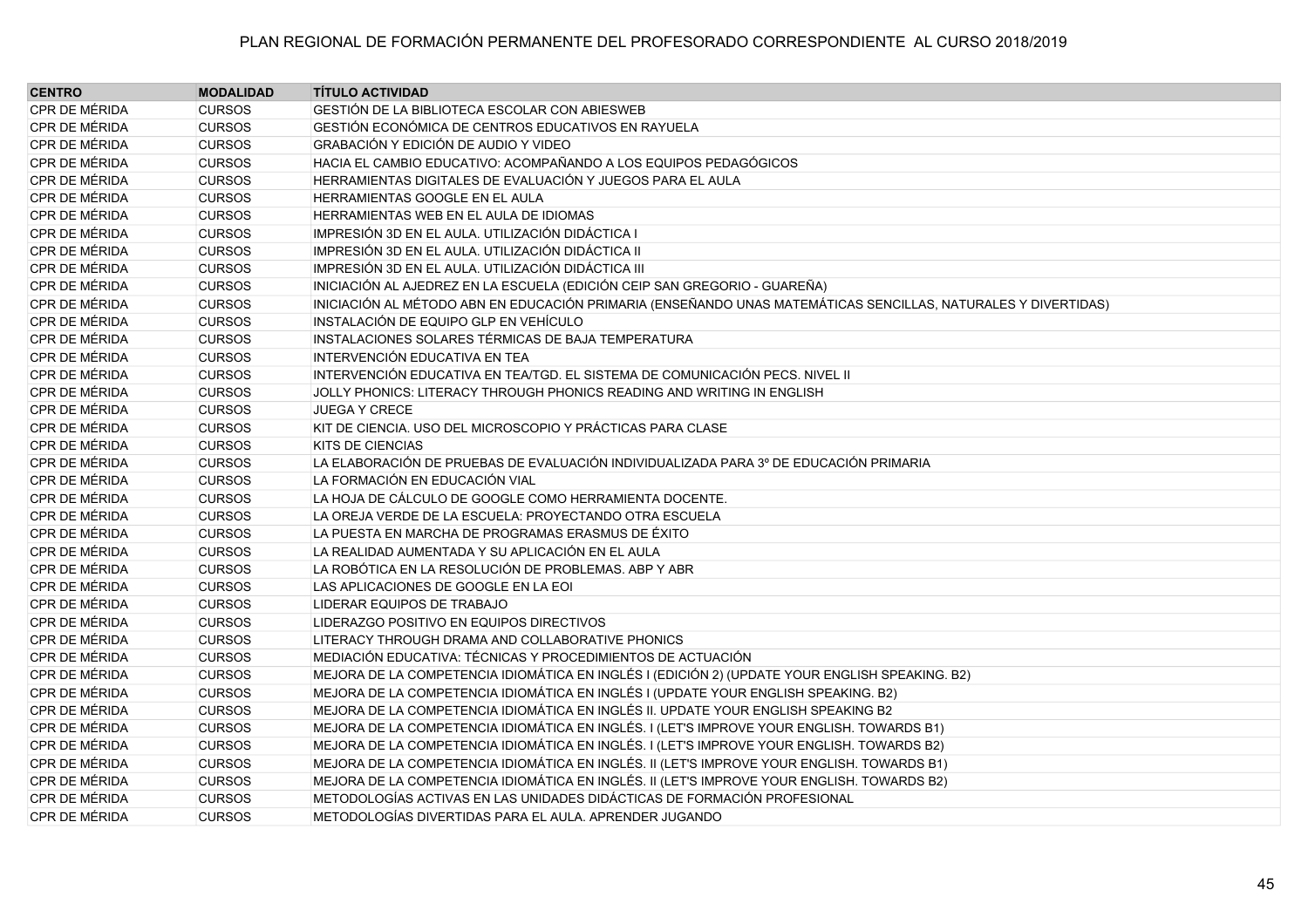| <b>CENTRO</b> | <b>MODALIDAD</b> | <b>TÍTULO ACTIVIDAD</b>                                                                                                                        |
|---------------|------------------|------------------------------------------------------------------------------------------------------------------------------------------------|
| CPR DE MÉRIDA | <b>CURSOS</b>    | METODOLOGÍAS INNOVADORAS: REALIDAD AUMENTADA, REALIDAD VIRTUAL, HOLOGRAMAS, MAPPING, VIDEOJUEGOS, PROGRAMACIÓN POR BLOQUES,<br><b>ROBÓTICA</b> |
| CPR DE MÉRIDA | <b>CURSOS</b>    | MINDFULNESS PARA EDUCADORES                                                                                                                    |
| CPR DE MÉRIDA | <b>CURSOS</b>    | MINDFULNESS PARA EDUCADORES - TALLER 2 (CEIP JOSÉ MARÍA CALATRAVA)                                                                             |
| CPR DE MÉRIDA | <b>CURSOS</b>    | MINDFULNESS PARA EDUCADORES - TALLER 2 (CEIP PRÍNCIPE DE ASTURIAS)                                                                             |
| CPR DE MÉRIDA | <b>CURSOS</b>    | MODELADO EN ZBRUSH                                                                                                                             |
| CPR DE MÉRIDA | <b>CURSOS</b>    | <b>MOTION CONTROL</b>                                                                                                                          |
| CPR DE MÉRIDA | <b>CURSOS</b>    | NUEVAS TÉCNICAS DE ANIMACIÓN A LA LECTURA                                                                                                      |
| CPR DE MÉRIDA | <b>CURSOS</b>    | OPEN BOARD. PROGRAMA LIBRE Y COMPATIBLE CON TODAS LAS PIZARRAS DIGITALES                                                                       |
| CPR DE MÉRIDA | <b>CURSOS</b>    | ORTOGRAFÍA CANTADA Y GRAMÁTICA ESPAÑOLA                                                                                                        |
| CPR DE MÉRIDA | <b>CURSOS</b>    | PLAN DE FORMACIÓN PROGRAMA CAEP-ÍTACA                                                                                                          |
| CPR DE MÉRIDA | <b>CURSOS</b>    | PLAYING CLIL CON INTERACTING                                                                                                                   |
| CPR DE MÉRIDA | <b>CURSOS</b>    | POR QUÉ, PARA QUÉ Y CÓMO APRENDER Y ENSEÑAR DESDE UN ENFOQUE COOPERATIVO. FUNDAMENTOS TEÓRICO-PRÁCTICOS                                        |
| CPR DE MÉRIDA | <b>CURSOS</b>    | PREVENCION DE RIESGOS LABORALES Y NUEVA NORMATIVA ELÉCTRICA PARA ELECTRICIDAD                                                                  |
| CPR DE MÉRIDA | <b>CURSOS</b>    | PROFESOR PDI Y QUEXT EN EL AULA                                                                                                                |
| CPR DE MÉRIDA | <b>CURSOS</b>    | PROGRAMACIÓN Y ROBÓTICA I. ASÍ DE FÁCIL                                                                                                        |
| CPR DE MÉRIDA | <b>CURSOS</b>    | PROGRAMACIÓN Y ROBÓTICA II. ASÍ DE FÁCIL                                                                                                       |
| CPR DE MÉRIDA | <b>CURSOS</b>    | PROTOCOLO DE ACTUACIÓN ANTE URGENCIAS SANITARIAS Y PRIMEROS AUXILIOS EN LOS CENTROS EDUCATIVOS EXTREMEÑOS.                                     |
| CPR DE MÉRIDA | <b>CURSOS</b>    | PROTOCOLO DE ACTUACIÓN ANTE URGENCIAS SANITARIAS Y PRIMEROS AUXILIOS EN LOS CENTROS EDUCATIVOS EXTREMEÑOS. EDICIÓN I                           |
| CPR DE MÉRIDA | <b>CURSOS</b>    | PROTOCOLO DE ACTUACIÓN ANTE URGENCIAS SANITARIAS Y PRIMEROS AUXILIOS EN LOS CENTROS EDUCATIVOS EXTREMEÑOS. EDICIÓN II                          |
| CPR DE MÉRIDA | <b>CURSOS</b>    | PROTOCOLO DE ACTUACIÓN ANTE URGENCIAS SANITARIAS Y PRIMEROS AUXILIOS EN LOS CENTROS EDUCATIVOS EXTREMEÑOS. EDICIÓN III                         |
| CPR DE MÉRIDA | <b>CURSOS</b>    | PROTOCOLO DE ACTUACIÓN ANTE URGENCIAS SANITARIAS Y PRIMEROS AUXILIOS EN LOS CENTROS EDUCATIVOS EXTREMEÑOS. EDICIÓN IV                          |
| CPR DE MÉRIDA | <b>CURSOS</b>    | PROTOCOLO DE ACTUACIÓN ANTE URGENCIAS SANITARIAS Y PRIMEROS AUXILIOS EN LOS CENTROS EDUCATIVOS EXTREMEÑOS. EDICIÓN V                           |
| CPR DE MÉRIDA | <b>CURSOS</b>    | RASPBERRY PI 3. ESTACIÓN DE JUEGOS                                                                                                             |
| CPR DE MÉRIDA | <b>CURSOS</b>    | RESOLUCIÓN DE LA PROBLEMÁTICA CONDUCTUAL EN ATENCIÓN A LA DIVERSIDAD Y EDUCACIÓN ESPECIAL                                                      |
| CPR DE MÉRIDA | <b>CURSOS</b>    | REVIT PARA BIM. SOFTWARE DE MODELADO DE INFORMACIÓN DE CONSTRUCCIÓN                                                                            |
| CPR DE MÉRIDA | <b>CURSOS</b>    | ROBÓTICA APLICADA A EDUCACIÓN ESPECIAL                                                                                                         |
| CPR DE MÉRIDA | <b>CURSOS</b>    | SEGURIDAD EN MÁQUINAS                                                                                                                          |
| CPR DE MÉRIDA | <b>CURSOS</b>    | SEXUALIDADES NO-NORMATIVAS : PERSPECTIVAS CULTURALES Y EDUCATIVAS                                                                              |
| CPR DE MÉRIDA | <b>CURSOS</b>    | <b>SOUNDS ENGLISH</b>                                                                                                                          |
| CPR DE MÉRIDA | <b>CURSOS</b>    | TALLER AVANZADO DE RADIO EDUCATIVA                                                                                                             |
| CPR DE MÉRIDA | <b>CURSOS</b>    | <b>TALLER DE CUENTOS ARTESANALES</b>                                                                                                           |
| CPR DE MÉRIDA | <b>CURSOS</b>    | TALLER DE INICIACIÓN A LA RADIO EDUCATIVA                                                                                                      |
| CPR DE MÉRIDA | <b>CURSOS</b>    | TALLER DE RESTAURACIÓN Y ENCUADERNACIÓN DE LIBROS                                                                                              |
| CPR DE MÉRIDA | <b>CURSOS</b>    | TÉCNICAS DE ESTUDIO Y DE TRABAJO INTELECTUAL                                                                                                   |
| CPR DE MÉRIDA | <b>CURSOS</b>    | TECNOLOGÍAS DE ÉXITO PARA PROYECTOS INNOVADORES                                                                                                |
| CPR DE MÉRIDA | <b>CURSOS</b>    | TECNOLOGÍAS DE INFORMACIÓN Y COMUNICACIÓN. ERASE UNA VEZ LA TECNOLOGÍA                                                                         |
| CPR DE MÉRIDA | <b>CURSOS</b>    | TECNOLOGÍAS EDUCATIVAS PARA EL DESARROLLO DE LAS INTELIGENCIAS MÚLTIPLES                                                                       |
| CPR DE MÉRIDA | <b>CURSOS</b>    | <b>TERRA SIGILATTA Y COCCIONES ESPECIALES</b>                                                                                                  |
| CPR DE MÉRIDA | <b>CURSOS</b>    | TRAZEN. ARTE EN TUS MANOS. NIVEL II                                                                                                            |
| CPR DE MÉRIDA | <b>CURSOS</b>    | TUTORÍA ENTRE IGUALES (TEI). CEIP PABLO NERUDA / CEIP CIUDAD DE MÉRIDA                                                                         |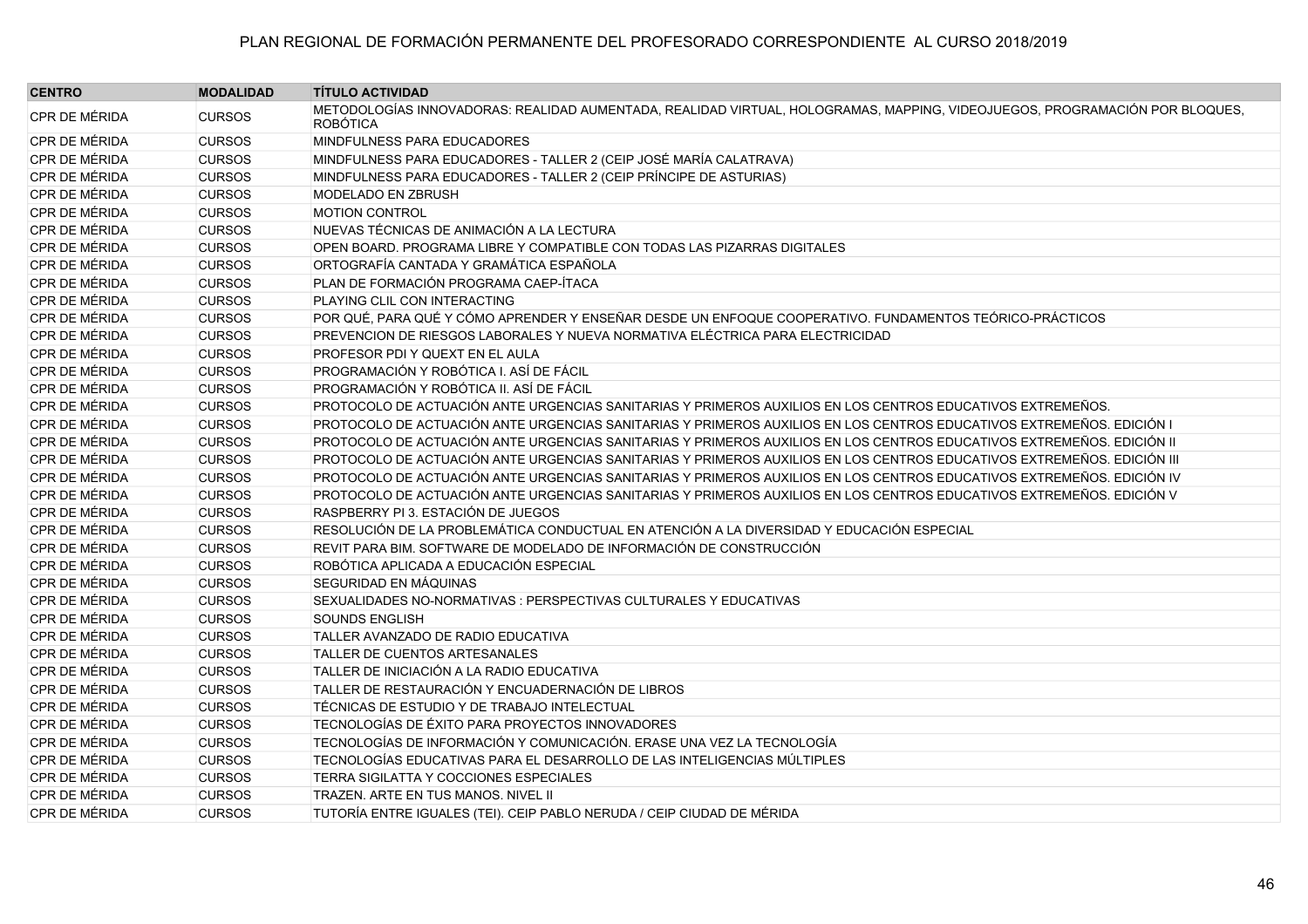| <b>CENTRO</b> | <b>MODALIDAD</b>                    | <b>TÍTULO ACTIVIDAD</b>                                                                                                                                           |
|---------------|-------------------------------------|-------------------------------------------------------------------------------------------------------------------------------------------------------------------|
| CPR DE MÉRIDA | <b>CURSOS</b>                       | USO BÁSICO DE GEOGEBRA Y ESCHOLARIUM                                                                                                                              |
| CPR DE MÉRIDA | <b>CURSOS</b>                       | VIDEOJUEGOS CON UNITY. INTEGRACIÓN DE RECURSOS GRÁFICOS                                                                                                           |
| CPR DE MÉRIDA | <b>CURSOS</b>                       | <b>VIDEOMAPPING</b>                                                                                                                                               |
| CPR DE MÉRIDA | <b>CURSOS</b>                       | VÍDEOS PARA ANDAR POR CLASE                                                                                                                                       |
| CPR DE MÉRIDA | <b>CURSOS</b>                       | WORKING BRAIN (TRABAJANDO CON EL CEREBRO)                                                                                                                         |
| CPR DE MÉRIDA | <b>CURSOS A</b><br><b>DISTANCIA</b> | CREATIVIDAD, DISEÑO Y APRENDIZAJE POR RETOS (OCTUBRE 2018)                                                                                                        |
| CPR DE MÉRIDA | <b>CURSOS A</b><br><b>DISTANCIA</b> | GAMIFICACIÓN EN EL AULA (OCTUBRE 2018)                                                                                                                            |
| CPR DE MÉRIDA | <b>GRUPOS DE</b><br><b>TRABAJO</b>  | PSICOMOTRICIDAD EN LA ETAPA INFANTIL                                                                                                                              |
| CPR DE MÉRIDA | <b>GRUPOS DE</b><br><b>TRABAJO</b>  | "EMPRENDIMIENTO EMPRESARIAL, SOCIAL, PARTICIPATIVO Y ARTÍSTICO-CULTURAL EN NUESTRO CENTRO Y ENTORNO"                                                              |
| CPR DE MÉRIDA | <b>GRUPOS DE</b><br><b>TRABAJO</b>  | "FRANCÉS : ELABORACIÓN DE LAS PRUEBAS UNIFICADAS DE CERTIFICACIÓN DE LAS EEOOII DE EXTREMADURA Y COORDINACIÓN PARA EL DESARROLLO DE<br>PROGRAMACIONES DIDÁCTICAS" |
| CPR DE MÉRIDA | <b>GRUPOS DE</b><br><b>TRABAJO</b>  | "INTERNACIONALIZACIÓN Y ACTUALIZACIÓN PEDAGÓGICA DE CENTRO - PLC/PEL"                                                                                             |
| CPR DE MÉRIDA | <b>GRUPOS DE</b><br><b>TRABAJO</b>  | ACTUALIZACIÓN DEL MODELO DE PRUEBA ORAL PARA EL NIVEL B1 DE INGLÉS DE ESCUELAS OFICIALES DE IDIOMAS                                                               |
| CPR DE MÉRIDA | <b>GRUPOS DE</b><br><b>TRABAJO</b>  | ANCLAJE DEL MARCO COMÚN EUROPEO DE REFERENCIA AL NUEVO CURRÍCULO DE EOI                                                                                           |
| CPR DE MÉRIDA | <b>GRUPOS DE</b><br><b>TRABAJO</b>  | <b>AUNANDO CAMINOS I</b>                                                                                                                                          |
| CPR DE MÉRIDA | <b>GRUPOS DE</b><br><b>TRABAJO</b>  | <b>AYUDA ENTRE IGUALES</b>                                                                                                                                        |
| CPR DE MÉRIDA | <b>GRUPOS DE</b><br><b>TRABAJO</b>  | <b>BIBLIOTECA ESCOLAR</b>                                                                                                                                         |
| CPR DE MÉRIDA | <b>GRUPOS DE</b><br><b>TRABAJO</b>  | BIBLIOTECAS ESCOLARES DE EXTREMADURA (CURSO 18/18): VALORES Y EMOCIONES 2                                                                                         |
| CPR DE MÉRIDA | <b>GRUPOS DE</b><br><b>TRABAJO</b>  | BIBLIOTECAS ESCOLARES DE EXTREMADURA 2018/2019, PROYECTO DE LECTURA                                                                                               |
| CPR DE MÉRIDA | <b>GRUPOS DE</b><br><b>TRABAJO</b>  | BIBLIOTECAS ESCOLARES DE EXTREMADURA. CURSO 18/19                                                                                                                 |
| CPR DE MÉRIDA | <b>GRUPOS DE</b><br><b>TRABAJO</b>  | <b>CLUB DE LECTURA</b>                                                                                                                                            |
| CPR DE MÉRIDA | <b>GRUPOS DE</b><br><b>TRABAJO</b>  | CLUB DE LECTURA EL BAZAR DE LOS SUEÑOS : LECTURAS COMPARTIDAS, LECTURAS VIVIDAS                                                                                   |
| CPR DE MÉRIDA | <b>GRUPOS DE</b><br><b>TRABAJO</b>  | COCINANDO UNA BIBLIOTECA                                                                                                                                          |
| CPR DE MÉRIDA | <b>GRUPOS DE</b><br><b>TRABAJO</b>  | COLABORACIÓN CON EL PROYECTO EDUCATIVO MALEMBE. HERMANAMIENTO EMERITA/KIMBONDO                                                                                    |
| CPR DE MÉRIDA | <b>GRUPOS DE</b><br><b>TRABAJO</b>  | CONOCERTEX (PROYECTO DE DINAMIZACIÓN DE LA BIBLIOTECA ESCOLAR)                                                                                                    |
| CPR DE MÉRIDA | <b>GRUPOS DE</b><br><b>TRABAJO</b>  | CULTURA DE PAZ Y EMPRENDIMIENTO, 2018/2019                                                                                                                        |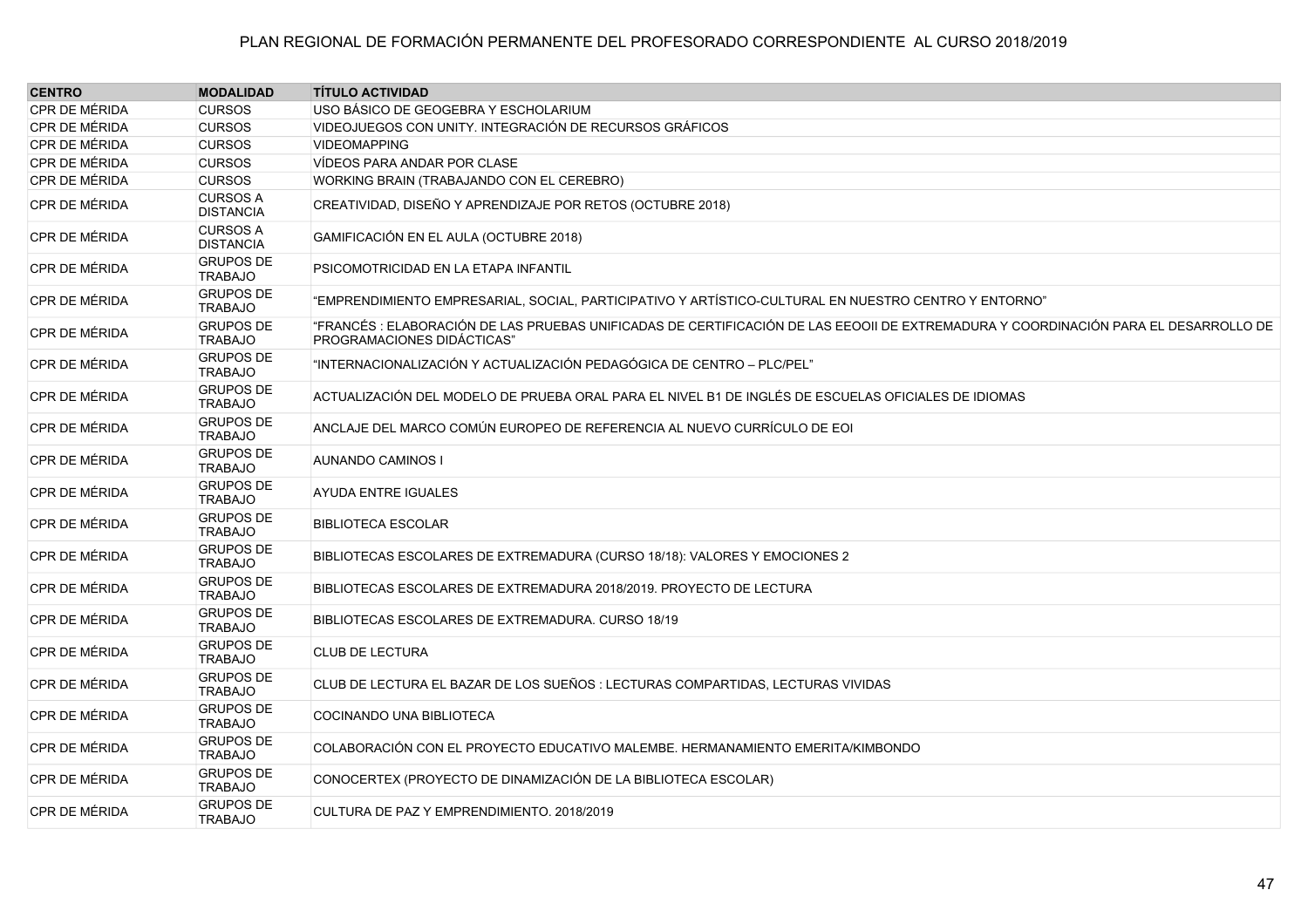| <b>CENTRO</b> | <b>MODALIDAD</b>                   | <b>TÍTULO ACTIVIDAD</b>                                                                                           |
|---------------|------------------------------------|-------------------------------------------------------------------------------------------------------------------|
| CPR DE MÉRIDA | <b>GRUPOS DE</b><br><b>TRABAJO</b> | DINÁMICAS PARA TENER UN RECREO EN POSITIVO                                                                        |
| CPR DE MÉRIDA | <b>GRUPOS DE</b><br><b>TRABAJO</b> | DINAMIZACIÓN DE LA BIBLIOTECA                                                                                     |
| CPR DE MÉRIDA | <b>GRUPOS DE</b><br><b>TRABAJO</b> | DINAMIZACIÓN DE LA BIBLIOTECA ESCOLAR                                                                             |
| CPR DE MÉRIDA | <b>GRUPOS DE</b><br><b>TRABAJO</b> | DINAMIZACIÓN DE LOS TIEMPOS DE RECREO A TRAVÉS DE PROPUESTAS LÚDICAS E INCLUSIVAS                                 |
| CPR DE MÉRIDA | <b>GRUPOS DE</b><br><b>TRABAJO</b> | ECOCENTRO 2018/2019                                                                                               |
| CPR DE MÉRIDA | <b>GRUPOS DE</b><br><b>TRABAJO</b> | ECOCENTRO 2018/2019                                                                                               |
| CPR DE MÉRIDA | <b>GRUPOS DE</b><br><b>TRABAJO</b> | ED-MOCIÓN: EDUCANDO LAS EMOCIONES                                                                                 |
| CPR DE MÉRIDA | <b>GRUPOS DE</b><br><b>TRABAJO</b> | ELABORACIÓN DE PRUEBAS UNIFICADAS DE PORTUGUÉS E IMPLEMENTACIÓN DEL NUEVO CURRÍCULO EOI                           |
| CPR DE MÉRIDA | <b>GRUPOS DE</b><br><b>TRABAJO</b> | ELABORACIÓN DEL PROYECTO DE EDUCACIÓN DIGITAL. CEIP CIUDAD DE MÉRIDA                                              |
| CPR DE MÉRIDA | <b>GRUPOS DE</b><br><b>TRABAJO</b> | ELABORACIÓN DEL PROYECTO DE EDUCACIÓN DIGITAL. CEIP JUAN XXIII                                                    |
| CPR DE MÉRIDA | <b>GRUPOS DE</b><br><b>TRABAJO</b> | ELABORACIÓN DEL PROYECTO DE EDUCACIÓN DIGITAL. CEIP MARÍA JOSEFA RUBIO                                            |
| CPR DE MÉRIDA | <b>GRUPOS DE</b><br><b>TRABAJO</b> | ELABORACIÓN DEL PROYECTO DE EDUCACIÓN DIGITAL. CEIP NUESTRA SEÑORA DE LA CARIDAD                                  |
| CPR DE MÉRIDA | <b>GRUPOS DE</b><br><b>TRABAJO</b> | ELABORACIÓN DEL PROYECTO DE EDUCACIÓN DIGITAL. CEPA EUGENIA DE MONTIJO                                            |
| CPR DE MÉRIDA | <b>GRUPOS DE</b><br><b>TRABAJO</b> | ELABORACIÓN Y CLASIFICACIÓN DE MATERIALES DIDÁCTICOS PARA GRUPOS INTERACTIVOS DE EDUCACIÓN INFANTIL Y PRIMARIA II |
| CPR DE MÉRIDA | <b>GRUPOS DE</b><br><b>TRABAJO</b> | <b>EMERITAE ANTIQUIS ITER</b>                                                                                     |
| CPR DE MÉRIDA | <b>GRUPOS DE</b><br><b>TRABAJO</b> | EN UN MAR DE EMOCIONES                                                                                            |
| CPR DE MÉRIDA | <b>GRUPOS DE</b><br><b>TRABAJO</b> | EQUIPO DOCENTE CIRCO ROMANO                                                                                       |
| CPR DE MÉRIDA | <b>GRUPOS DE</b><br><b>TRABAJO</b> | ESPACIOS VERDES (JARDINES COLGANTES) II                                                                           |
| CPR DE MÉRIDA | <b>GRUPOS DE</b><br><b>TRABAJO</b> | ESTÁNDARES DE APRENDIZAJE Y EVALUACIÓN EN LA PROGRAMACIÓN DE ÁREA INSTRUMENTALES                                  |
| CPR DE MÉRIDA | <b>GRUPOS DE</b><br><b>TRABAJO</b> | FOMENTO DE LA BIBLIOTECA ESCOLAR (REBEX) Y FOMENTO A LA LECTURA LA ESCRITURA Y EL ACCESO A LA INFORMACIÓN (PLEA)  |
| CPR DE MÉRIDA | <b>GRUPOS DE</b><br><b>TRABAJO</b> | GRUPO DE TRABAJO ELABORACIÓN DE PRUEBAS COMPETENCIAS CLAVE.                                                       |
| CPR DE MÉRIDA | <b>GRUPOS DE</b><br><b>TRABAJO</b> | GRUPO DE TRABAJO ELABORACIÓN DE PRUEBAS GES.                                                                      |
| CPR DE MÉRIDA | <b>GRUPOS DE</b><br><b>TRABAJO</b> | GRUPO DEL EUGENIO FRUTOS DE GUAREÑA                                                                               |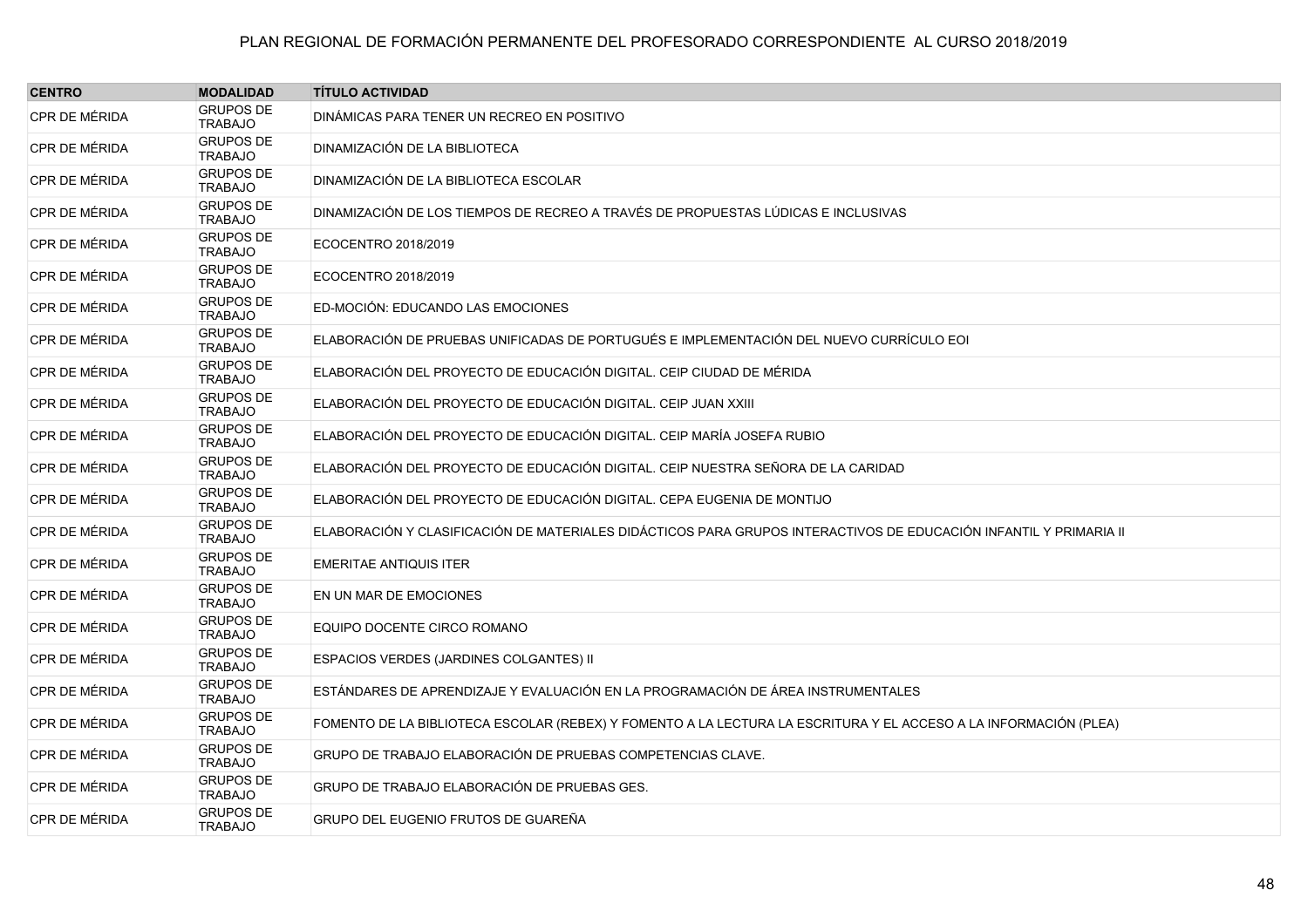| <b>CENTRO</b> | <b>MODALIDAD</b>                   | <b>TÍTULO ACTIVIDAD</b>                                                                                   |
|---------------|------------------------------------|-----------------------------------------------------------------------------------------------------------|
| CPR DE MÉRIDA | <b>GRUPOS DE</b><br><b>TRABAJO</b> | HERRAMIENTAS DIGITALES PARA EL FOMENTO DE LA LECTURA                                                      |
| CPR DE MÉRIDA | <b>GRUPOS DE</b><br><b>TRABAJO</b> | <b>HUERTO ESCOLAR</b>                                                                                     |
| CPR DE MÉRIDA | <b>GRUPOS DE</b><br><b>TRABAJO</b> | INICIACIÓN: EL PROGRAMA ERASMUS+ EN LA EOI DE MÉRIDA                                                      |
| CPR DE MÉRIDA | <b>GRUPOS DE</b><br><b>TRABAJO</b> | INTERCENTRO 2018/2019                                                                                     |
| CPR DE MÉRIDA | <b>GRUPOS DE</b><br><b>TRABAJO</b> | INTERNACIONALIZACIÓN DEL IES EMÉRITA AUGUSTA. ELABORACIÓN DE PROYECTO ERASMUS+                            |
| CPR DE MÉRIDA | <b>GRUPOS DE</b><br><b>TRABAJO</b> | LA BIBLIOTECA DE LAS GRANDES CIVILIZACIONES II                                                            |
| CPR DE MÉRIDA | <b>GRUPOS DE</b><br><b>TRABAJO</b> | LA BIBLIOTECA DEL MAXI                                                                                    |
| CPR DE MÉRIDA | <b>GRUPOS DE</b><br><b>TRABAJO</b> | LA BIBLIOTECA ESCOLAR: DEL LIBRO AL LECTOR VIII Y AL OYENTE                                               |
| CPR DE MÉRIDA | <b>GRUPOS DE</b><br><b>TRABAJO</b> | <b>LECTOESCRITURA</b>                                                                                     |
| CPR DE MÉRIDA | <b>GRUPOS DE</b><br><b>TRABAJO</b> | MEDIO AMBIENTE, RECICLADO DE MATERIALES Y EDUCACIÓN EN VALORES                                            |
| CPR DE MÉRIDA | <b>GRUPOS DE</b><br><b>TRABAJO</b> | MEJORANDO LA ATENCIÓN A LA DIVERSIDAD                                                                     |
| CPR DE MÉRIDA | <b>GRUPOS DE</b><br><b>TRABAJO</b> | NOS BAÑAMOS EN UN MAR DE LIBROS                                                                           |
| CPR DE MÉRIDA | <b>GRUPOS DE</b><br><b>TRABAJO</b> | PROYECTO DE DINAMIZACIÓN, INVOLUCRACIÓN E INCLUSIÓN DE BIBLIOVEGAS EN EL ÁMBITO DE LA COMUNIDAD EDUCATIVA |
| CPR DE MÉRIDA | <b>GRUPOS DE</b><br><b>TRABAJO</b> | PROYECTOS EN RED: BIBLIOTECA, ACTUACIONES DE ÉXITO Y CC.                                                  |
| CPR DE MÉRIDA | <b>GRUPOS DE</b><br><b>TRABAJO</b> | RECREOS ACTIVOS                                                                                           |
| CPR DE MÉRIDA | <b>GRUPOS DE</b><br><b>TRABAJO</b> | RECURSOS PARA LA SENSIBILIZACIÓN ANTE LA PÉRDIDA AUDITIVA                                                 |
| CPR DE MÉRIDA | <b>GRUPOS DE</b><br><b>TRABAJO</b> | RED EEPAF Y DEPORTE                                                                                       |
| CPR DE MÉRIDA | <b>GRUPOS DE</b><br><b>TRABAJO</b> | SALUD                                                                                                     |
| CPR DE MÉRIDA | <b>GRUPOS DE</b><br><b>TRABAJO</b> | SEGUIMOS CONSTRUYENDO CAMINOS HACIA UNA CONVIVENCIA FELIZ                                                 |
| CPR DE MÉRIDA | <b>GRUPOS DE</b><br><b>TRABAJO</b> | <b>TODOS EN ZAMPALETRAS</b>                                                                               |
| CPR DE MÉRIDA | <b>GRUPOS DE</b><br><b>TRABAJO</b> | TRABAJANDO CON ESCHOLARIUM                                                                                |
| CPR DE MÉRIDA | <b>GRUPOS DE</b><br><b>TRABAJO</b> | USO DE LA PLATAFORMA ESCHOLARIUM Y CREACIÓN DE UN LIBRO DIGITAL. CEIP TRAJANO                             |
| CPR DE MÉRIDA | <b>INMERSIONES</b><br>LINGÜISTICAS | INMERSIÓN LINGÜÍSTICA A BELFAST                                                                           |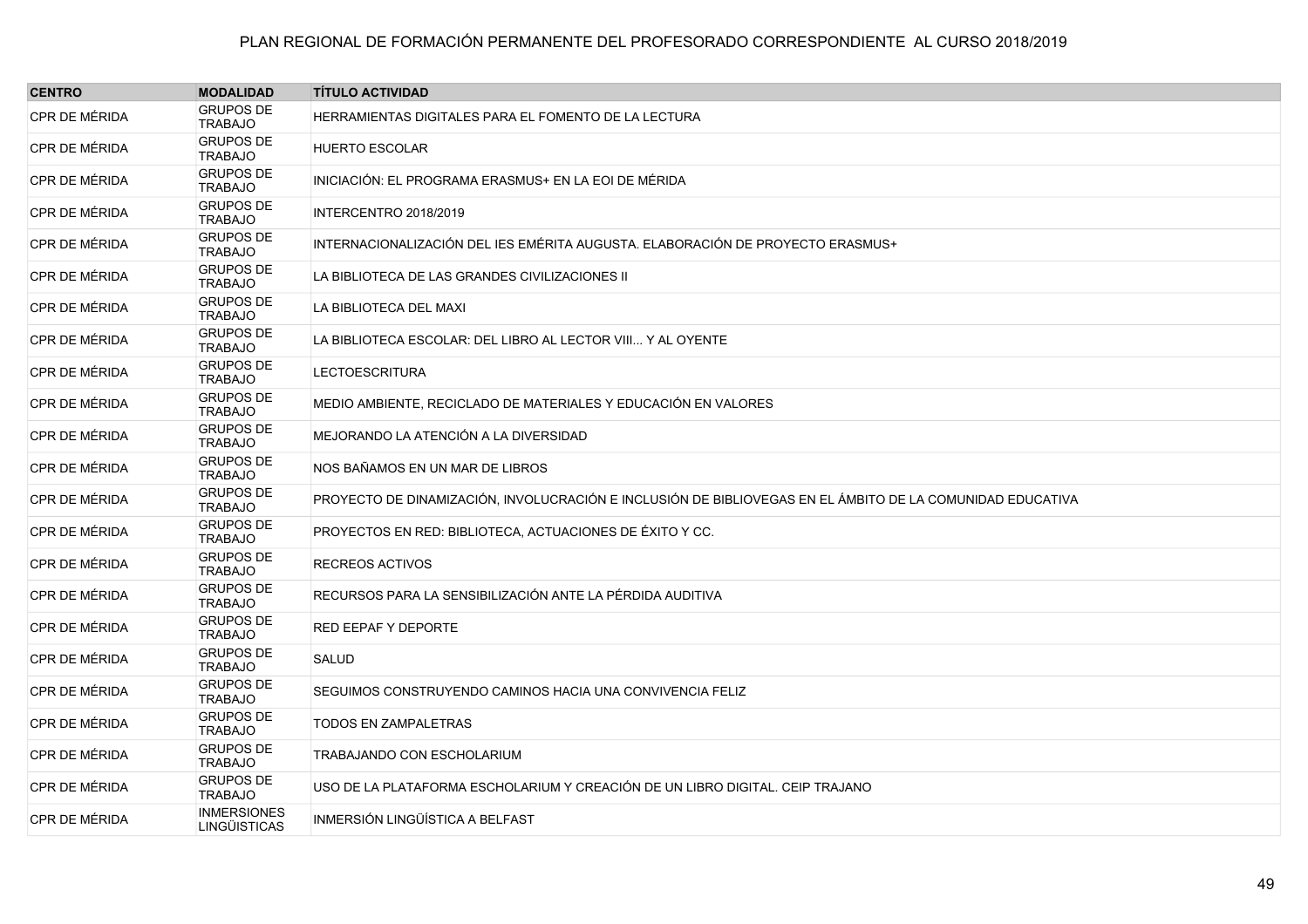| <b>CENTRO</b> | <b>MODALIDAD</b>                          | <b>TÍTULO ACTIVIDAD</b>                                                                                                   |
|---------------|-------------------------------------------|---------------------------------------------------------------------------------------------------------------------------|
| CPR DE MÉRIDA | <b>INMERSIONES</b><br><b>LINGÜISTICAS</b> | INMERSIÓN LINGÜÍSTICA A PORTUGAL. CIRCUITO CULTURAL ÉVORA-CARCAVELOS-LISBOA                                               |
| CPR DE MÉRIDA | <b>JORNADAS</b>                           | AULA ABIERTA DE EDUCACIÓN FÍSICA                                                                                          |
| CPR DE MÉRIDA | <b>JORNADAS</b>                           | <b>DIDÁCTICA DE LA FILOSOFÍA</b>                                                                                          |
| CPR DE MÉRIDA | <b>JORNADAS</b>                           | FORMACIÓN EN PROGRAMAS DE CULTURA EMPRENDEDORA (CURSO 18/19)                                                              |
| CPR DE MÉRIDA | <b>JORNADAS</b>                           | FORMACIÓN PARA PROFESORES DE RELIGIÓN.                                                                                    |
| CPR DE MÉRIDA | <b>JORNADAS</b>                           | II JORNADA DE EDUCACIÓN INCLUSIVA                                                                                         |
| CPR DE MÉRIDA | <b>JORNADAS</b>                           | III JORNADAS REGIONALES DE RADIO EDUCATIVA DE EXTREMADURA                                                                 |
| CPR DE MÉRIDA | <b>JORNADAS</b>                           | INTERCAMBIO DE EXPERIENCIAS Y BUENAS PRÁCTICAS EDUCATIVAS. CURSO 2018/19                                                  |
| CPR DE MÉRIDA | <b>JORNADAS</b>                           | JORNADA DE BUENAS PRÁCTICAS                                                                                               |
| CPR DE MÉRIDA | <b>JORNADAS</b>                           | JORNADAS IGUALA EXTREMADURA: "IGUALDAD DE GÉNERO EN EL AULA"                                                              |
| CPR DE MÉRIDA | <b>JORNADAS</b>                           | LA NIÑA CIENTÍFICA. CIENCIA SIN BARRERAS.                                                                                 |
| CPR DE MÉRIDA | <b>JORNADAS</b>                           | LOS NIÑ@S CIENTÍFIC@S SON ESPECIALES                                                                                      |
| CPR DE MÉRIDA | <b>JORNADAS</b>                           | <b>TECNOLOGÍA Y PENSAMIENTO</b>                                                                                           |
| CPR DE MÉRIDA | <b>JORNADAS</b>                           | V JORNADA DE EDUCACIÓN ESPECIAL CEE CASA DE MADRE                                                                         |
| CPR DE MÉRIDA | <b>JORNADAS</b>                           | V JORNADA REGIONAL CONECTADO Y SEGURO                                                                                     |
| CPR DE MÉRIDA | <b>SEMINARIOS</b>                         | ABN EN EDUCACIÓN INFANTIL Y PRIMER CICLO DE EDUCACIÓN PRIMARIA                                                            |
| CPR DE MÉRIDA | <b>SEMINARIOS</b>                         | ANÁLISIS E IMPLEMENTACIÓN DE BUENAS PRÁCTICAS EUROPEAS EN LA EVALUACIÓN PARA LA CERTIFICACIÓN DE LOS NIVELES A1 Y A2 MCER |
| CPR DE MÉRIDA | <b>SEMINARIOS</b>                         | BIBLIOTECA ESCOLAR: ANIMACIÓN A LA LECTURA II                                                                             |
| CPR DE MÉRIDA | <b>SEMINARIOS</b>                         | COMUNIDADES DE APRENDIZAJE Y PRÁCTICAS DIALÓGICAS                                                                         |
| CPR DE MÉRIDA | <b>SEMINARIOS</b>                         | CONVERSACIÓN Y MÉTODOS ACTIVOS                                                                                            |
| CPR DE MÉRIDA | <b>SEMINARIOS</b>                         | DINAMIZACIÓN DE LA BIBLIOTECA ESCOLAR                                                                                     |
| CPR DE MÉRIDA | <b>SEMINARIOS</b>                         | DIRECTORES DE CENTROS EDUCATIVOS 2018/2019                                                                                |
| CPR DE MÉRIDA | <b>SEMINARIOS</b>                         | ELABORACIÓN DE MATERIALES PARA DICCIOGRIEGO (CURSO 2018/19)                                                               |
| CPR DE MÉRIDA | <b>SEMINARIOS</b>                         | FIRST BOOK. FIRST BRUNCH                                                                                                  |
| CPR DE MÉRIDA | <b>SEMINARIOS</b>                         | FORMACIÓN E INTERCAMBIO DE EXPERIENCIAS ABN                                                                               |
| CPR DE MÉRIDA | <b>SEMINARIOS</b>                         | FORMACIÓN PARA COORDINADORES DE TECNOLOGÍAS EDUCATIVAS. CURSO 2018/19                                                     |
| CPR DE MÉRIDA | <b>SEMINARIOS</b>                         | FORMACIÓN TIC DEL CEIP TRAJANO                                                                                            |
| CPR DE MÉRIDA | <b>SEMINARIOS</b>                         | HERRAMIENTAS DIGITALES BÁSICAS PARA DOCENTES                                                                              |
| CPR DE MÉRIDA | <b>SEMINARIOS</b>                         | JEFES DE ESTUDIOS DE CENTROS EDUCATIVOS 2018/2019                                                                         |
| CPR DE MÉRIDA | <b>SEMINARIOS</b>                         | LA ESCUELA ADOPTA UN MONUMENTO                                                                                            |
| CPR DE MÉRIDA | <b>SEMINARIOS</b>                         | LAS COMPETENCIAS, ELEMENTOS CLAVE PARA ASEGURAR EL ÉXITO EDUCATIVO                                                        |
| CPR DE MÉRIDA | <b>SEMINARIOS</b>                         | MARTES MICOLÓGICOS                                                                                                        |
| CPR DE MÉRIDA | <b>SEMINARIOS</b>                         | MEJORA DE LA CONVIVENCIA ESCOLAR. AYUDA ENTRE IGUALES. ALUMNOS AYUDANTES.                                                 |
| CPR DE MÉRIDA | <b>SEMINARIOS</b>                         | NUESTROS AMIGOS LOS LIBROS                                                                                                |
| CPR DE MÉRIDA | <b>SEMINARIOS</b>                         | RADIOEDU: CREACIÓN DE UNA EMISORA DE RADIO ESCOLAR                                                                        |
| CPR DE MÉRIDA | <b>SEMINARIOS</b>                         | SECRETARIOS DE CENTROS EDUCATIVOS 2018/2019.                                                                              |
| CPR DE MÉRIDA | <b>SEMINARIOS</b>                         | SEMINARIO DE COORDINADORES @VANZA                                                                                         |
| CPR DE MÉRIDA | <b>SEMINARIOS</b>                         | SEMINARIO DE INVESTIGACIÓN VYGOTSKY                                                                                       |
| CPR DE MÉRIDA | <b>SEMINARIOS</b>                         | SEMINARIO DE REPRESENTANTES DE FORMACIÓN EN CENTROS                                                                       |
| CPR DE MÉRIDA | <b>SEMINARIOS</b>                         | SEMINARIO DE TERTULIAS PEDAGÓGICAS PAULO FREIRE                                                                           |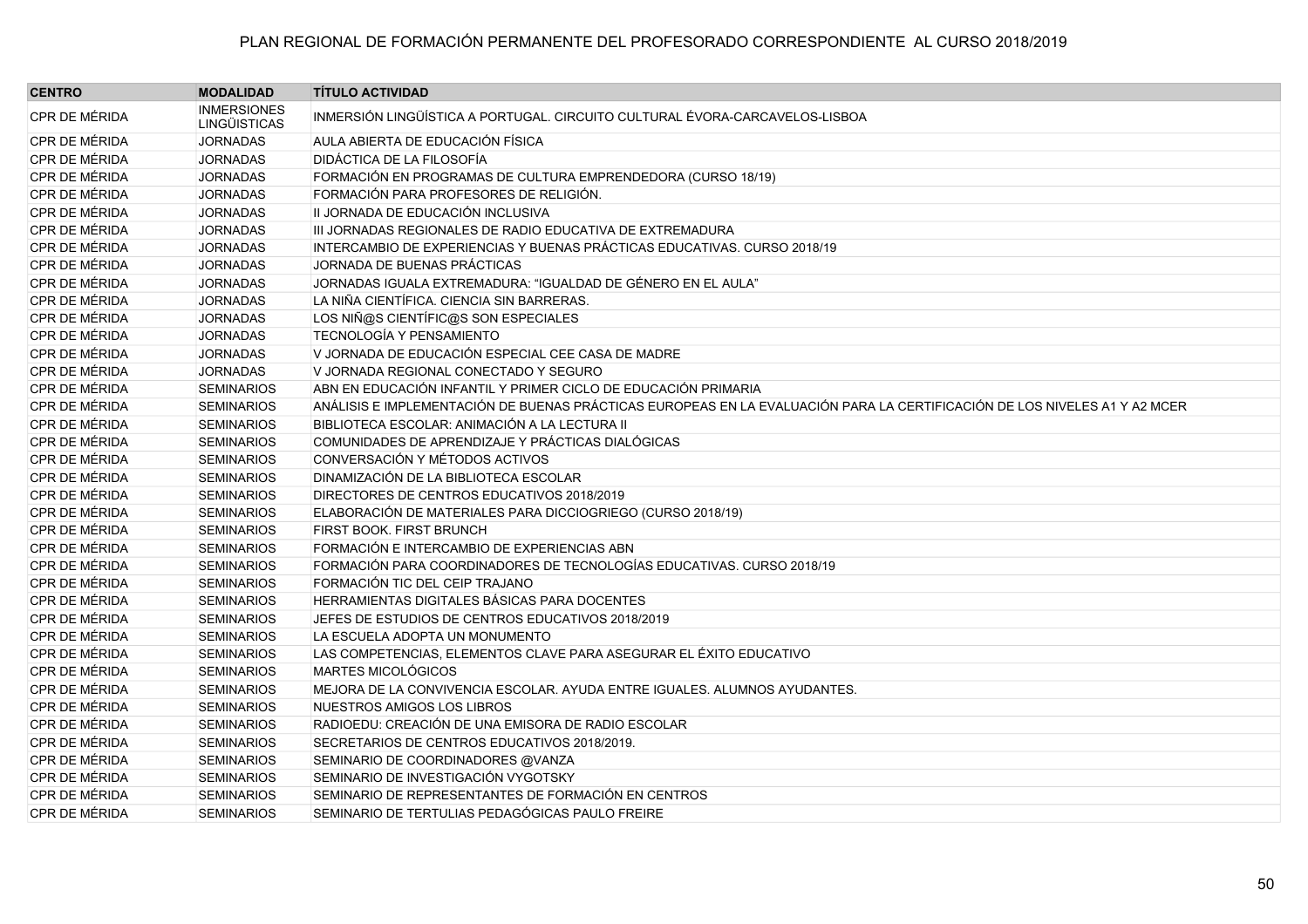| <b>CENTRO</b>                   | <b>MODALIDAD</b>  | <b>TÍTULO ACTIVIDAD</b>                                                                                     |
|---------------------------------|-------------------|-------------------------------------------------------------------------------------------------------------|
| CPR DE MÉRIDA                   | <b>SEMINARIOS</b> | SEMINARIO LINK UP EXTREMADURA                                                                               |
| CPR DE MÉRIDA                   | <b>SEMINARIOS</b> | SEMINARIO VIRTUAL DE MEDIACIÓN: DISEÑO Y EVALUACIÓN DE TAREAS                                               |
| CPR DE MÉRIDA                   | <b>SEMINARIOS</b> | UN HUERTO ESCOLAR EN NUESTRO CENTRO                                                                         |
| CPR DE NAVALMORAL DE<br>LA MATA | <b>CURSOS</b>     | LA FORMACIÓN DE EQUIPOS DIRECTIVOS. JEFES DE DEPARTAMENTO Y COORDINADORES.                                  |
| CPR DE NAVALMORAL DE<br>LA MATA | <b>CURSOS</b>     | ¡CREATIVIDAD AL PODER!. COMUNICA MEJOR A TRAVÉS DE INFOGRAFÍAS Y MEJORA TUS CLASES.                         |
| CPR DE NAVALMORAL DE<br>LA MATA | <b>CURSOS</b>     | ¿QUIERES EVALUAR CON HERRAMIENTAS TIC? APRENDE DESDE CERO A GAMIFICAR LAS EVALUACIONES.                     |
| CPR DE NAVALMORAL DE<br>LA MATA | <b>CURSOS</b>     | ACTUALIZACIÓN DE CONOCIMIENTOS JOOMLA PARA PORTALES DOCENTES                                                |
| CPR DE NAVALMORAL DE<br>LA MATA | <b>CURSOS</b>     | ALERGIAS Y ENFERMEDAD CELIACA EN LOS CENTROS EDUCATIVOS                                                     |
| CPR DE NAVALMORAL DE<br>LA MATA | <b>CURSOS</b>     | APRENDIZAJE COOPERATIVO, ¿PARADIGMA, MÉTODO, FILOSOFÍA, MODA?                                               |
| CPR DE NAVALMORAL DE<br>LA MATA | <b>CURSOS</b>     | CÓMO TRABAJAR LA CONVIVENCIA DESDE LA ACCIÓN TUTORIAL                                                       |
| CPR DE NAVALMORAL DE<br>LA MATA | <b>CURSOS</b>     | CREACIÓN DE JUEGOS INTERACTIVOS PARA EL AULA DE IDIOMAS                                                     |
| CPR DE NAVALMORAL DE<br>LA MATA | <b>CURSOS</b>     | CUANDO EL RECREO ES PRESENCIA. PARTICIPACIÓN Y APRENDIZAJE: PROGRAMA PATIOS Y PARQUES DINÁMICOS             |
| CPR DE NAVALMORAL DE<br>LA MATA | <b>CURSOS</b>     | <b>CURSO: EDUCAR EN IGUALDAD</b>                                                                            |
| CPR DE NAVALMORAL DE<br>LA MATA | <b>CURSOS</b>     | DESATA EL PODER DE @EDUCAREX.COM EN TUS CLASES.                                                             |
| CPR DE NAVALMORAL DE<br>LA MATA | <b>CURSOS</b>     | EL CLUB DE LECTURA III: ME VUELVES LORCA                                                                    |
| CPR DE NAVALMORAL DE<br>LA MATA | <b>CURSOS</b>     | EL DEBATE ESCOLAR. A HABLAR SE APRENDE HABLANDO                                                             |
| CPR DE NAVALMORAL DE<br>LA MATA | <b>CURSOS</b>     | ENSEÑAR CON ROBOTS DE SUELO PARA QUE EL ALUMNADO APRENDA A APRENDER CON LA ROBÓTICA. PRIMEROS PASOS         |
| CPR DE NAVALMORAL DE<br>LA MATA | <b>CURSOS</b>     | ENSEÑAR CON ROBOTS PARA QUE EL ALUMNADO APRENDA A APRENDER CON LA ROBÓTICA (NIVEL: INICIADO).               |
| CPR DE NAVALMORAL DE<br>LA MATA | <b>CURSOS</b>     | <b>ESCAPE ROOM EDUCATIVO</b>                                                                                |
| CPR DE NAVALMORAL DE<br>LA MATA | <b>CURSOS</b>     | ESCAPE ROOM EDUCATIVO (TURNO DE MAÑANA)                                                                     |
| CPR DE NAVALMORAL DE<br>LA MATA | <b>CURSOS</b>     | FORMACIÓN COORDINADORES TIC DE CENTROS EDUCATIVOS                                                           |
| CPR DE NAVALMORAL DE<br>LA MATA | <b>CURSOS</b>     | FORMACIÓN. INFORMACIÓN Y SENSIBILIZACIÓN SOBRE DISCAPACIDAD INTELECTUAL EN EL ÁMBITO EDUCATIVO. II EDUCIÓN  |
| CPR DE NAVALMORAL DE<br>LA MATA | <b>CURSOS</b>     | GOOGLE CLASSROOM COMO HERRAMIENTA PARA DESARROLLAR EL APRENDIZAJE BASADO EN PROYECTOS CON METODOLOGÍA AICLE |
| CPR DE NAVALMORAL DE<br>LA MATA | <b>CURSOS</b>     | IMPLANTACIÓN DEL PROTOCOLO DE URGENCIAS SANITARIAS EN LOS CENTROS EXTREMEÑOS                                |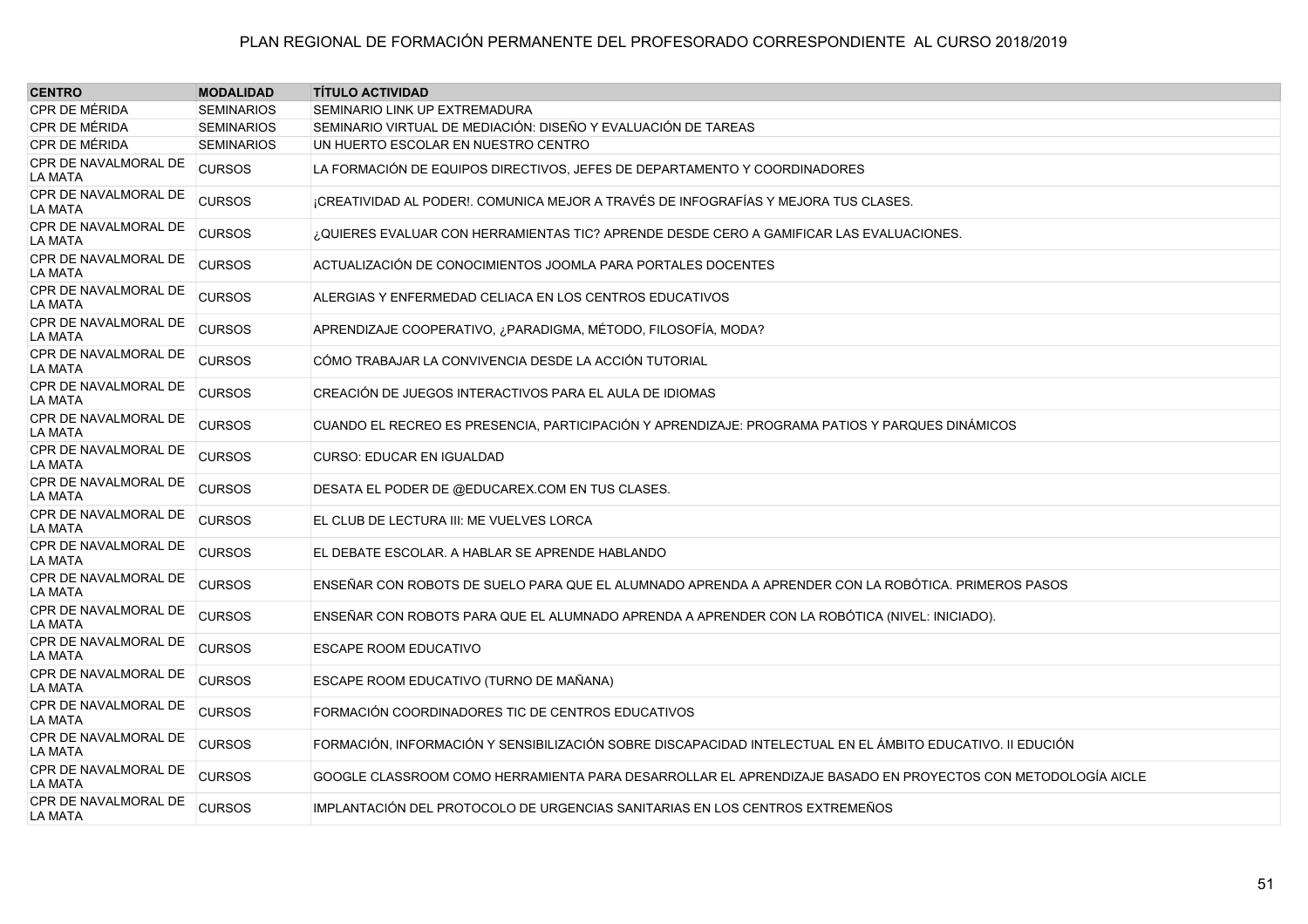| <b>CENTRO</b>                                    | <b>MODALIDAD</b>                    | <b>TÍTULO ACTIVIDAD</b>                                                                                                                                  |
|--------------------------------------------------|-------------------------------------|----------------------------------------------------------------------------------------------------------------------------------------------------------|
| CPR DE NAVALMORAL DE<br>LA MATA                  | <b>CURSOS</b>                       | INICIACIÓN EN EL USO DE LA PLATAFORMA ESCHOLARIUM Y CREACIÓN DE LIBROS DIGITALES                                                                         |
| CPR DE NAVALMORAL DE<br><b>LA MATA</b>           | <b>CURSOS</b>                       | INTERVENCIONES PARA MEJORAR LA AUTONOMÍA EN EL ALUMNADO CON TEA Y OTROS TRASTORNOS DEL NEURODESARROLLO                                                   |
| CPR DE NAVALMORAL DE<br><b>LA MATA</b>           | <b>CURSOS</b>                       | <b>JOLLY PHONICS</b>                                                                                                                                     |
| CPR DE NAVALMORAL DE<br>LA MATA                  | <b>CURSOS</b>                       | LA DIABETES EN NIÑOS /AS Y ADOLESCENTES EN EL ÁMBITO EDUCATIVO.                                                                                          |
| CPR DE NAVALMORAL DE<br>LA MATA                  | <b>CURSOS</b>                       | LA ORQUESTA ESCOLAR: DEL FOLKLORE AL ROCK. ABP. GAMIFICACIÓN Y FLIPPED CLASSROOM EN EL AULA DE MÚSICA                                                    |
| CPR DE NAVALMORAL DE<br>LA MATA                  | <b>CURSOS</b>                       | MATEMÁTICA EN ED. INFANTIL: DE LA MANIPULACIÓN A LA ABSTRACCIÓN                                                                                          |
| CPR DE NAVALMORAL DE<br><b>LA MATA</b>           | <b>CURSOS</b>                       | MATEMATICA, LÓGICA-MENTE                                                                                                                                 |
| CPR DE NAVALMORAL DE<br><b>LA MATA</b>           | <b>CURSOS</b>                       | PÍLDORA AICLE PARA EL DESARROLLO DEL CURRÍCULO FORMAL E INFORMAL EN SECCIONES BILINGÜIES DE INFANTIL Y PRIMARIA.                                         |
| CPR DE NAVALMORAL DE<br><b>LA MATA</b>           | <b>CURSOS</b>                       | PILDORA FORMATIVA AICLE/CLIL:PROMOTING CREATIVE THINKING AND SELF-EXPRESSION THROUGH MUSIC AND MOVEMENT.                                                 |
| CPR DE NAVALMORAL DE<br><b>LA MATA</b>           | <b>CURSOS</b>                       | PÍLDORAS QUE TRANSFORMAN EL AULA: METODOLOGÍAS ACTIVAS                                                                                                   |
| CPR DE NAVALMORAL DE<br>LA MATA                  | <b>CURSOS</b>                       | PORTAFOLIO DIGITAL COMO INSTRUMENTO DE ENSEÑANZA/APRENDIZAJE. EL BLOG COMO HERRAMIENTA EDUCATIVA.                                                        |
| CPR DE NAVALMORAL DE<br>LA MATA                  | <b>CURSOS</b>                       | PRIMERAS JORNADAS DE LITERATURA JUVENIL                                                                                                                  |
| CPR DE NAVALMORAL DE<br>LA MATA                  | <b>CURSOS</b>                       | PROGRAMAS EUROPEOS ERASMUS+                                                                                                                              |
| CPR DE NAVALMORAL DE<br>LA MATA                  | <b>CURSOS</b>                       | SEXUALIDADES, VIOLENCIAS Y BUENOSTRATOS ¿CÓMO TRABAJARLO CON LA GENERAZIÓN Z?                                                                            |
| CPR DE NAVALMORAL DE<br><b>LA MATA</b>           | <b>CURSOS</b>                       | TALLER DE LITERATURA CREATIVA PARA EL FOMENTO DE LA LECTURA. ACTIVANDO PEDAGOGÍAS ACTIVAS Y ALTERNATIVAS PARA EL AULA. FEDERICO<br><b>MARTÍN NEBRAS.</b> |
| CPR DE NAVALMORAL DE<br><b>LA MATA</b>           | <b>CURSOS</b>                       | TEJIENDO COMPETENCIAS: DE LA TEORÍA A LA PRÁCTICA                                                                                                        |
| CPR DE NAVALMORAL DE<br><b>LA MATA</b>           | <b>CURSOS</b>                       | TRANSFORMANDO EL ROL DEL REPRESENTANTE DE FORMACIÓN                                                                                                      |
| <b>CPR DE NAVALMORAL DE</b><br>LA MATA           | <b>CURSOS A</b><br><b>DISTANCIA</b> | MOBILE LEARNING Y REALIDAD AUMENTADA                                                                                                                     |
| CPR DE NAVALMORAL DE CURSOS A<br>LA MATA         | <b>DISTANCIA</b>                    | SENTIDO DE LA INICIATIVA Y EMPRENDIMIENTO EN EL AULA                                                                                                     |
| CPR DE NAVALMORAL DE GRUPOS DE<br><b>LA MATA</b> | <b>TRABAJO</b>                      | ¿JUGAMOS A JUGAR?                                                                                                                                        |
| CPR DE NAVALMORAL DE GRUPOS DE<br>LA MATA        | TRABAJO                             | "HADAS, MUÑECAS Y OTROS MATERIALES ELABORADOS CON LANA"                                                                                                  |
| CPR DE NAVALMORAL DE GRUPOS DE<br><b>LA MATA</b> | <b>TRABAJO</b>                      | "QUE LA MAGIA TE ACOMPAÑE"                                                                                                                               |
| CPR DE NAVALMORAL DE GRUPOS DE<br>LA MATA        | <b>TRABAJO</b>                      | ATENCIÓN Y DINAMIZACIÓN DE BIBLIOTECA                                                                                                                    |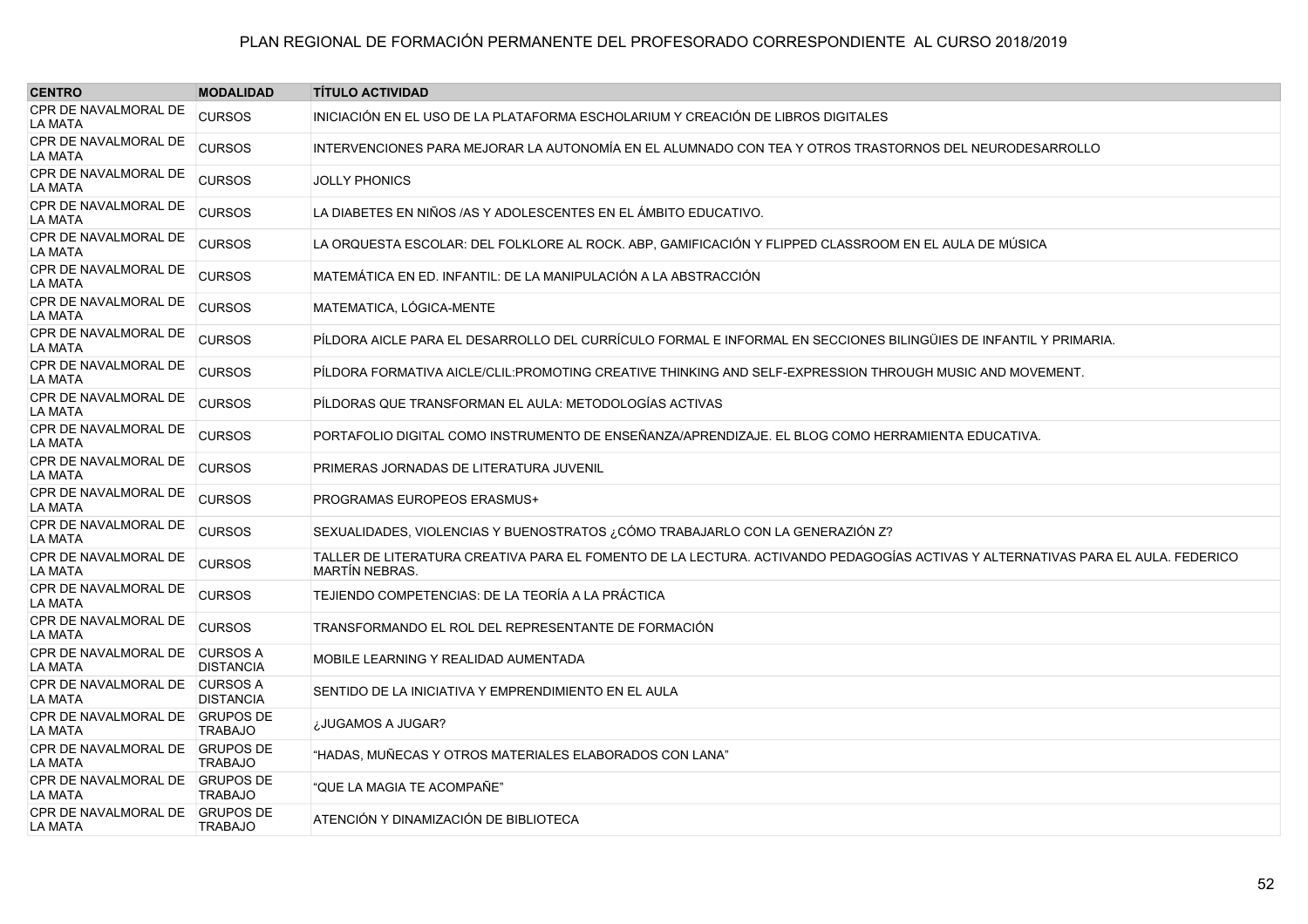| <b>CENTRO</b>                                    | <b>MODALIDAD</b> | <b>TITULO ACTIVIDAD</b>                                                                                                                        |
|--------------------------------------------------|------------------|------------------------------------------------------------------------------------------------------------------------------------------------|
| CPR DE NAVALMORAL DE GRUPOS DE<br>LA MATA        | <b>TRABAJO</b>   | BIBLIOTECA ESCOLAR CON CONEXIÓN                                                                                                                |
| CPR DE NAVALMORAL DE GRUPOS DE<br>LA MATA        | <b>TRABAJO</b>   | CONVIVENCIA EN EL CEIP: PATIOS                                                                                                                 |
| CPR DE NAVALMORAL DE GRUPOS DE<br>LA MATA        | <b>TRABAJO</b>   | CULTURAS ANTIGUAS DE NUESTRO GEOPARQUE                                                                                                         |
| CPR DE NAVALMORAL DE GRUPOS DE<br>LA MATA        | <b>TRABAJO</b>   | DINAMIZACIÓN Y DECORACIÓN DEL PATIO                                                                                                            |
| CPR DE NAVALMORAL DE GRUPOS DE<br>LA MATA        | <b>TRABAJO</b>   | ECO-SCHOOL GARDEN AROMATIC AND MEDICINAL PLANTS - ECO-HUERTO ESCOLAR DE PLANTAS AROMÁTICAS Y MEDICINALES                                       |
| CPR DE NAVALMORAL DE GRUPOS DE<br>LA MATA        | <b>TRABAJO</b>   | EL PERIÓDICO ESCOLAR "SAN ISIDRO LABRADOR"                                                                                                     |
| CPR DE NAVALMORAL DE GRUPOS DE<br><b>LA MATA</b> | <b>TRABAJO</b>   | EL USO DEL PORTFOLIO COMO HERRAMIENTA EVALUADORA DEL PROCESO DE ENSEÑANZA-APRENDIZAJE                                                          |
| CPR DE NAVALMORAL DE GRUPOS DE<br>LA MATA        | <b>TRABAJO</b>   | ELABORACIÓN DEL PED (PROYECTO DE EDUCACIÓN DIGITAL)                                                                                            |
| CPR DE NAVALMORAL DE GRUPOS DE<br>LA MATA        | <b>TRABAJO</b>   | ELABORACIÓN PED                                                                                                                                |
| CPR DE NAVALMORAL DE GRUPOS DE<br>LA MATA        | <b>TRABAJO</b>   | EN TODOS LOS IDIOMAS                                                                                                                           |
| CPR DE NAVALMORAL DE GRUPOS DE<br>LA MATA        | <b>TRABAJO</b>   | GEOCENTRO I.E.S. ZURBARÁN NAVALMORAL DE LA MATA                                                                                                |
| CPR DE NAVALMORAL DE GRUPOS DE<br>LA MATA        | <b>TRABAJO</b>   | GRUPO DE TRABAJO PARA EL DESARROLLO Y REVISIÓN DEL PLC DEL IES ZURBARÁN DE NAVALMORAL DE LA MATA                                               |
| CPR DE NAVALMORAL DE GRUPOS DE<br>LA MATA        | <b>TRABAJO</b>   | <b>HACIA UN CENTRO COOPERATIVO</b>                                                                                                             |
| CPR DE NAVALMORAL DE GRUPOS DE<br>LA MATA        | <b>TRABAJO</b>   | <b>HUERTO ESCOLAR: SEMBRANDO ILUSIONES</b>                                                                                                     |
| CPR DE NAVALMORAL DE GRUPOS DE<br>LA MATA        | <b>TRABAJO</b>   | IX JORNADAS DE JÓVENES INVESTIGADORES DEL IES ZURBARÁN                                                                                         |
| CPR DE NAVALMORAL DE GRUPOS DE<br>LA MATA        | <b>TRABAJO</b>   | LA BIBLIOTECA DEL CEIP LUCIO GARCÍA                                                                                                            |
| CPR DE NAVALMORAL DE GRUPOS DE<br>LA MATA        | <b>TRABAJO</b>   | LAS PALABRAS DE PANDORA                                                                                                                        |
| CPR DE NAVALMORAL DE GRUPOS DE<br>LA MATA        | <b>TRABAJO</b>   | MI LUGAR EN EL MUNDO                                                                                                                           |
| CPR DE NAVALMORAL DE GRUPOS DE<br>LA MATA        | <b>TRABAJO</b>   | NOS DIVERTIMOS SALUDABLEMENTE                                                                                                                  |
| CPR DE NAVALMORAL DE GRUPOS DE<br>LA MATA        | <b>TRABAJO</b>   | PERIÓDICO ESCOLAR "EL GATO NOTICIERO"                                                                                                          |
| CPR DE NAVALMORAL DE GRUPOS DE<br>LA MATA        | <b>TRABAJO</b>   | PLAN DE EDCUACIÓN DIGITAL (PED). IES AUGUSTÓBRIGA.                                                                                             |
| CPR DE NAVALMORAL DE GRUPOS DE<br>LA MATA        | <b>TRABAJO</b>   | PROYECTO DE REXEPS. GRUPO DE LA SALUD IES ALBALAT                                                                                              |
| CPR DE NAVALMORAL DE GRUPOS DE<br>LA MATA        | <b>TRABAJO</b>   | PROYECTO INTERGENERACIONAL ENTRE EL IES SAN MARTÍN Y LOS CENTROS GERIATRICOS DE LA TERCERA EDAD DE TALAYUELA "EL ROMERAL" Y "LOS<br>MIMBRALES" |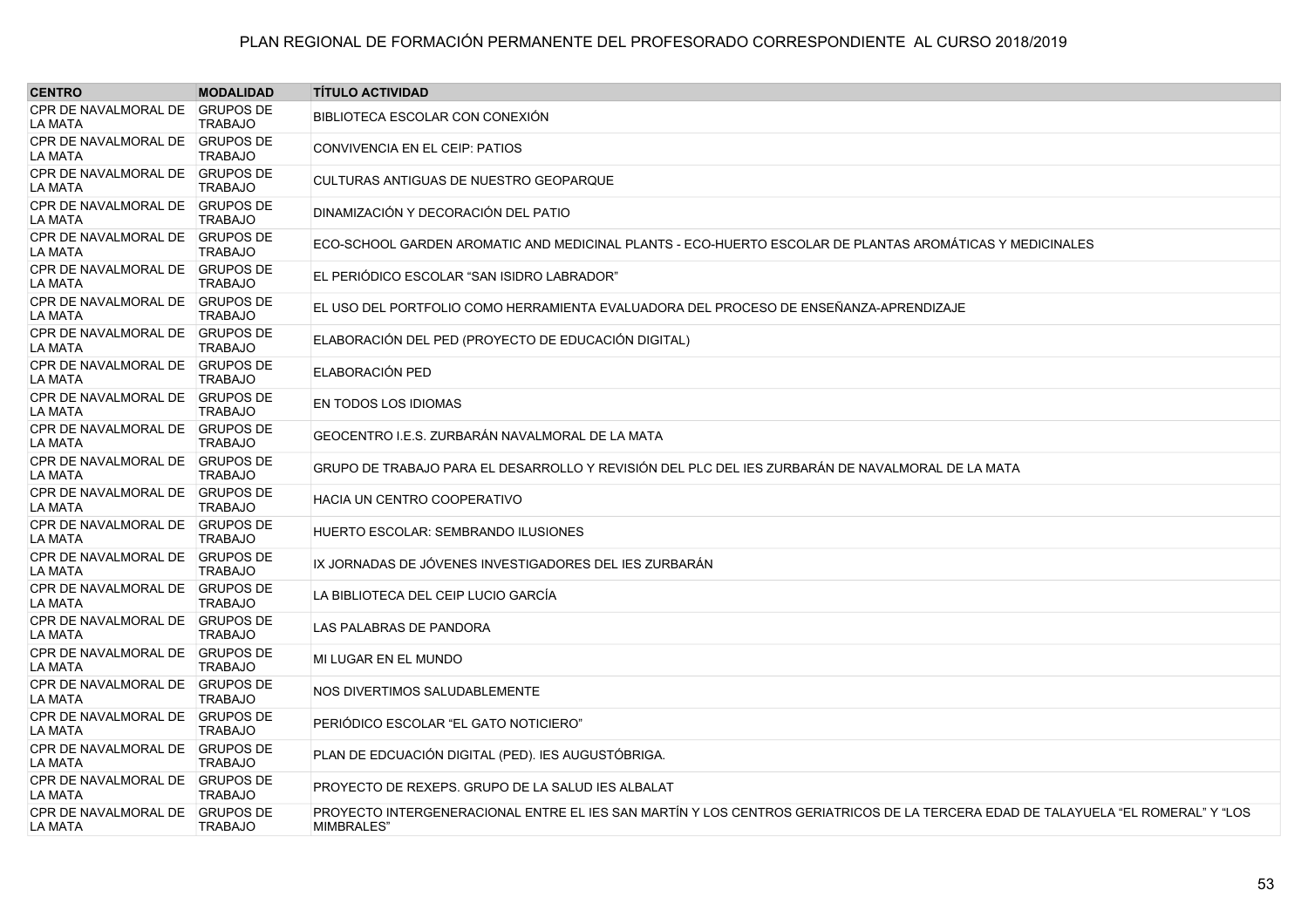| <b>CENTRO</b>                                    | <b>MODALIDAD</b> | <b>TÍTULO ACTIVIDAD</b>                                                                                                                                        |
|--------------------------------------------------|------------------|----------------------------------------------------------------------------------------------------------------------------------------------------------------|
| CPR DE NAVALMORAL DE GRUPOS DE<br><b>LA MATA</b> | <b>TRABAJO</b>   | PROYECTO LINGÜÍSTICO DEL CENTRO                                                                                                                                |
| CPR DE NAVALMORAL DE GRUPOS DE<br>LA MATA        | <b>TRABAJO</b>   | RED DE BIBLIOTECAS ESCOLARES DE EXTREMADURA IES ALBALAT. 2018/19                                                                                               |
| CPR DE NAVALMORAL DE GRUPOS DE<br>LA MATA        | <b>TRABAJO</b>   | RED DE BIBLIOTECAS ESCOLARES DE EXTREMADURA IES AUGUSTOBRIGA, 2018/19                                                                                          |
| CPR DE NAVALMORAL DE GRUPOS DE<br>LA MATA        | <b>TRABAJO</b>   | RED DE BIBLIOTECAS ESCOLARES DE EXTREMADURA IESO GABRIEL GARCÍA MÁRQUEZ. 2018/19                                                                               |
| CPR DE NAVALMORAL DE GRUPOS DE<br><b>LA MATA</b> | <b>TRABAJO</b>   | RED DE BIBLIOTECAS ESCOLARES DE EXTREMADURA. CEIP ALMANZOR. 2018/2019                                                                                          |
| CPR DE NAVALMORAL DE GRUPOS DE<br><b>LA MATA</b> | <b>TRABAJO</b>   | RED DE BIBLIOTECAS ESCOLARES DE EXTREMADURA. IES SAN MARTÍN. 2018/2019                                                                                         |
| CPR DE NAVALMORAL DE GRUPOS DE<br><b>LA MATA</b> | <b>TRABAJO</b>   | RED EXTREMEÑA DE ESCUELAS DE INTELIGENCIA EMOCIONAL. IES ALBALAT. 2018/2019                                                                                    |
| CPR DE NAVALMORAL DE GRUPOS DE<br><b>LA MATA</b> | <b>TRABAJO</b>   | REDES IES AUGUSTÓBRIGA. ECOCENTROS                                                                                                                             |
| CPR DE NAVALMORAL DE GRUPOS DE<br>LA MATA        | <b>TRABAJO</b>   | TALLER DE TEATRO: DIOSAS GRIEGAS Y MUJERES ACTUALES                                                                                                            |
| CPR DE NAVALMORAL DE<br><b>LA MATA</b>           | <b>JORNADAS</b>  | ¡MANOS EN FORMA PARA MEJORAR LA LETRA! BRAQUIOMOTRICIDAD, QUIROMOTRICIDAD Y DACTILOMOTRICIDAD GRAFOMOTORAS                                                     |
| CPR DE NAVALMORAL DE<br><b>LA MATA</b>           | <b>JORNADAS</b>  | FÓRMULAS DE ENCUENTAMIENTO: TALLER DE NARRACIÓN ORAL                                                                                                           |
| CPR DE NAVALMORAL DE<br>LA MATA                  | <b>JORNADAS</b>  | I JORNADAS MEDIOS DE COMUNICACIÓN EN EL AULA: APRENDER COMUNICANDO, COMUNICAR PARA APRENDER                                                                    |
| CPR DE NAVALMORAL DE<br><b>LA MATA</b>           | <b>JORNADAS</b>  | III JORNADAS REGIONALES ESCUELA RURAL DE EXTREMADURA. CUANDO LOS PASILLOS DE LA ESCUELA SE CONVIERTEN EN CARRETERAS: MAESTRAS Y<br><b>MAESTROS ITINERANTES</b> |
| CPR DE NAVALMORAL DE<br><b>LA MATA</b>           | <b>JORNADAS</b>  | INMERSIÓN LINGÜÍSTICA PARA LA MEJORA DE LA COMPETENCIA IDIOMÁTICA Y METODOLÓGICA AICLE EN FRANCÉS: LE FRANCAIS CRÉATIF ET LUDIQUE                              |
| CPR DE NAVALMORAL DE<br>LA MATA                  | <b>JORNADAS</b>  | INMERSIÓN LINGÜÍSTICA PARA LA MEJORA DE LA COMPETENCIA IDIOMÁTICA Y METODOLÓGICA AICLE/CLIL EN INGLÉS. ACTIVE METHODOLOGIES IN<br>ENGLISH.                     |
| CPR DE NAVALMORAL DE<br>LA MATA                  | <b>JORNADAS</b>  | INMERSIÓN LINGÜÍSTICA PARA LA MEJORA DE LA COMPETENCIA IDIOMÁTICA Y METODOLÓGICA EN PORTUGUÉS.                                                                 |
| CPR DE NAVALMORAL DE<br>LA MATA                  | <b>JORNADAS</b>  | INTELIGENCIAS MÚLTIPLES EN EL AULA DE EDUCACION INFANTIL Y PRIMARIA                                                                                            |
| CPR DE NAVALMORAL DE<br><b>LA MATA</b>           | <b>JORNADAS</b>  | JORNADA DE BUENAS PRÁCTICAS GGTT/ SEMINARIOS 18/19                                                                                                             |
| CPR DE NAVALMORAL DE<br><b>LA MATA</b>           | <b>JORNADAS</b>  | JORNADAS DE BUENAS PRÁCTICAS BIBLIOTEQUEANDO ESCUELA                                                                                                           |
| CPR DE NAVALMORAL DE<br><b>LA MATA</b>           | <b>JORNADAS</b>  | JORNADAS PARA LA FORMACIÓN DE EQUIPOS DIRECTIVOS DE LA DEMARCACIÓN DEL CPR DE NAVALMORAL DE LA MATA: CONSTRUYENDO EQUIPO                                       |
| CPR DE NAVALMORAL DE<br><b>LA MATA</b>           | <b>JORNADAS</b>  | LAS REDES SOCIALES Y HERRAMIENTAS COLABORATIVAS COMO ESTRATEGIAS DE FORMACIÓN                                                                                  |
| CPR DE NAVALMORAL DE<br><b>LA MATA</b>           | <b>JORNADAS</b>  | PERFECCIONAMIENTO DE LA COMPETENCIA IDIOMÁTICA Y METODOLOGÍAS ACTIVAS PARA EL C1 (MCRE) DE PROFESORES DE EOI.                                                  |
| CPR DE NAVALMORAL DE<br>LA MATA                  | <b>JORNADAS</b>  | TALLER DE INICIACIÓN EN METODOLOGÍA BOSQUESCUELA                                                                                                               |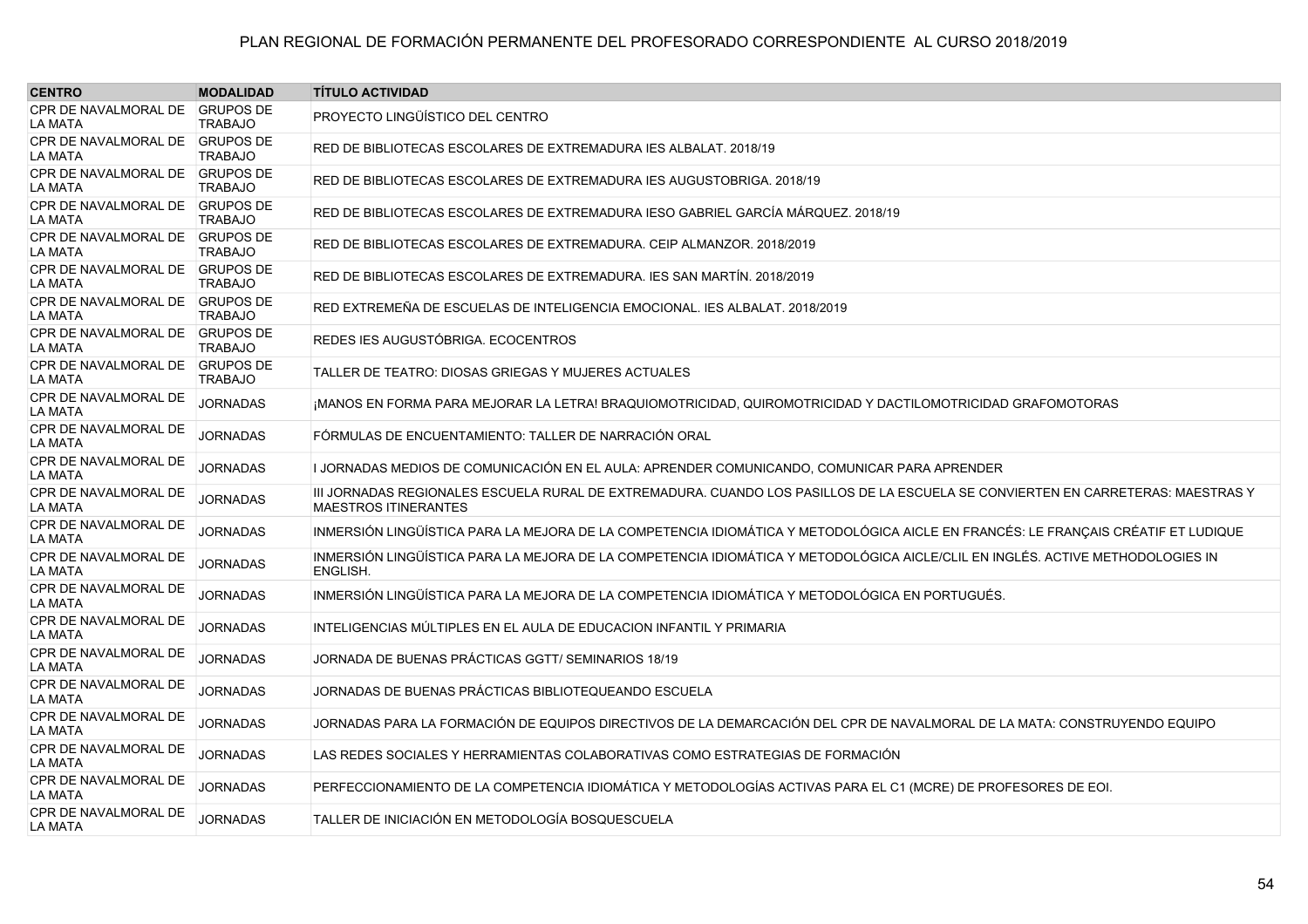| <b>CENTRO</b>                   | <b>MODALIDAD</b>  | <b>TÍTULO ACTIVIDAD</b>                                                                                                                                    |
|---------------------------------|-------------------|------------------------------------------------------------------------------------------------------------------------------------------------------------|
| CPR DE NAVALMORAL DE<br>LA MATA | <b>SEMINARIOS</b> | CENTROS INNOVADORES EN EL USO DE TECNOLOGÍAS EN LA EDUCACIÓN                                                                                               |
| CPR DE NAVALMORAL DE<br>LA MATA | <b>SEMINARIOS</b> | INVESTIGACIÓN Y TRANSICIÓN A LA UNIVERSIDAD                                                                                                                |
| CPR DE NAVALMORAL DE<br>LA MATA | <b>SEMINARIOS</b> | LA CIUDADANÍA GLOBAL EN LA ESCUELA                                                                                                                         |
| CPR DE NAVALMORAL DE<br>LA MATA | <b>SEMINARIOS</b> | RADIOEDU EN EL IES AUGUSTÓBRIGA                                                                                                                            |
| CPR DE NAVALMORAL DE<br>LA MATA | <b>SEMINARIOS</b> | SEMINARIO DE AJEDREZ 'SCHOOL IN MOVEMENT'                                                                                                                  |
| CPR DE NAVALMORAL DE<br>LA MATA | <b>SEMINARIOS</b> | SEMINARIO EQUIPOS DIRECTIVOS DE NAVALMORAL DE LA MATA                                                                                                      |
| <b>CPR DE PLASENCIA</b>         | <b>CURSOS</b>     | DESARROLLO INFANTIL: CUERPO-MOVIMIENTO-ACCIÓN-APRENDIZAJE.                                                                                                 |
| <b>CPR DE PLASENCIA</b>         | <b>CURSOS</b>     | ¿CÓMO PLANIFICAMOS LA INNOVACIÓN EN NUESTRO CENTRO?                                                                                                        |
| <b>CPR DE PLASENCIA</b>         | <b>CURSOS</b>     | ¿QUÉ PASA DENTRO DEL AULA? PROPUESTAS PARA MEJORAR EL AMBIENTE Y LA CONVIVENCIA                                                                            |
| CPR DE PLASENCIA                | <b>CURSOS</b>     | ACTIVIDADES INTERACTIVAS Y AUTOEVALUABLES CON GEOGEBRA                                                                                                     |
| <b>CPR DE PLASENCIA</b>         | <b>CURSOS</b>     | APLICACIONES PRÁCTICAS DEL MÉTODO MONTESSORI                                                                                                               |
| <b>CPR DE PLASENCIA</b>         | <b>CURSOS</b>     | APRENDE A PROGRAMAR CON DUA                                                                                                                                |
| CPR DE PLASENCIA                | <b>CURSOS</b>     | APRENDER HACIENDO: APLICACIÓN DEL ABP EN EL AULA Y EN EL CENTRO EDUCATIVO.                                                                                 |
| <b>CPR DE PLASENCIA</b>         | <b>CURSOS</b>     | APRENDIENDO Y ENSEÑANDO IDIOMAS CON TECNOLOGÍA                                                                                                             |
| CPR DE PLASENCIA                | <b>CURSOS</b>     | AQUÍ UNAS MAESTRAS, AQUÍ UNOS JUEGOS. CULTURA DIGITAL, VIDEOJUEGOS Y EDUCACIÓN FICCIONAL                                                                   |
| <b>CPR DE PLASENCIA</b>         | <b>CURSOS</b>     | AULAS PARA EL APRENDIZAJE ACTIVO. FLIPPED CLASROOM+APRENDIZAJE COOPERATIVO                                                                                 |
| CPR DE PLASENCIA                | <b>CURSOS</b>     | CINE AL AULA, AULA AL CINE. ¡CON UN TIC!                                                                                                                   |
| <b>CPR DE PLASENCIA</b>         | <b>CURSOS</b>     | CIRCUITO DE EXPERIENCIAS EDUCATIVO PARA EL APRENDIZAJE DE LA LENGUA EXTRAJERA.                                                                             |
| <b>CPR DE PLASENCIA</b>         | <b>CURSOS</b>     | CÍRCULO DE LECTURA PARA EDUCACIÓN INFANTIL Y PRIMARIA.                                                                                                     |
| CPR DE PLASENCIA                | <b>CURSOS</b>     | CÓMO HACER UN BUEN PROYECTO ERASMUS+                                                                                                                       |
| <b>CPR DE PLASENCIA</b>         | <b>CURSOS</b>     | CURSO : TÉCNICAS DE UÑAS ESCULPIDAS                                                                                                                        |
| CPR DE PLASENCIA                | <b>CURSOS</b>     | CURSO AVANZADO DE ALGORITMO ABN EN EDUCACIÓN PRIMARIA.                                                                                                     |
| <b>CPR DE PLASENCIA</b>         | <b>CURSOS</b>     | CURSO DE ENTRADA PARA PROFESORES NOVELES 2018-2019 (EDUCACIÓN DE ADULTOS)                                                                                  |
| <b>CPR DE PLASENCIA</b>         | <b>CURSOS</b>     | CURSO PARA LA ACREDITACIÓN DE LOS PRIMEROS INTERVINIENTES EN LA UTILIZACIÓN DE DESFIBRILACIÓN SEMIAUTOMÁTICA EXTERNA.IES GABRIEL Y<br>GALÁN (MONTEHERMOSO) |
| <b>CPR DE PLASENCIA</b>         | <b>CURSOS</b>     | CURSO PARA LA ACREDITACIÓN DE LOS PRIMEROS INTERVINIENTES EN LA UTILIZACIÓN DE DESFIBRILACIÓN SEMIAUTOMÁTICA EXTERNA.IES VALLE DEL<br>AMBROZ.              |
| <b>CPR DE PLASENCIA</b>         | <b>CURSOS</b>     | CURSO SOBRE DERECHOS HUMANOS PARA EL PROFESORADO                                                                                                           |
| CPR DE PLASENCIA                | <b>CURSOS</b>     | CURSO: ENTRE LA INNOVACIÓN Y LA TRADICIÓN EN LOS PROCESOS DE PAN ARTESANO Y BOLLERÍA.                                                                      |
| <b>CPR DE PLASENCIA</b>         | <b>CURSOS</b>     | DE 0 A 100 CON MOBILE LEARNING                                                                                                                             |
| CPR DE PLASENCIA                | <b>CURSOS</b>     | DESTREZAS DEL PENSAMIENTO. APRENDIZAJE BASADO EN EL PENSAMIENTO (TBL)                                                                                      |
| <b>CPR DE PLASENCIA</b>         | <b>CURSOS</b>     | DISEÑO DE PRUEBAS PARA LA EVALUACIÓN COMPETENCIAL                                                                                                          |
| CPR DE PLASENCIA                | <b>CURSOS</b>     | DOCU- FÓRUM PENSAR LA EDUCACIÓN                                                                                                                            |
| <b>CPR DE PLASENCIA</b>         | <b>CURSOS</b>     | DOING IN BETTER AND FASTER. HELPING FULFILL THE NEEDS OF C1 LEARNERS                                                                                       |
| CPR DE PLASENCIA                | <b>CURSOS</b>     | DRONES Y SU INICIACIÓN DIDÁCTICA (INICIACIÓN)                                                                                                              |
| <b>CPR DE PLASENCIA</b>         | <b>CURSOS</b>     | EDUCACIÓN EMOCIONAL A TRAVÉS DEL TEATRO DE CONCIENCIA Y DEL FOMENTO DE LA LECTURA. (AFC)                                                                   |
| <b>CPR DE PLASENCIA</b>         | <b>CURSOS</b>     | EL ARTE COMO METODOLOGÍA CON EL ALUMNADO TEA                                                                                                               |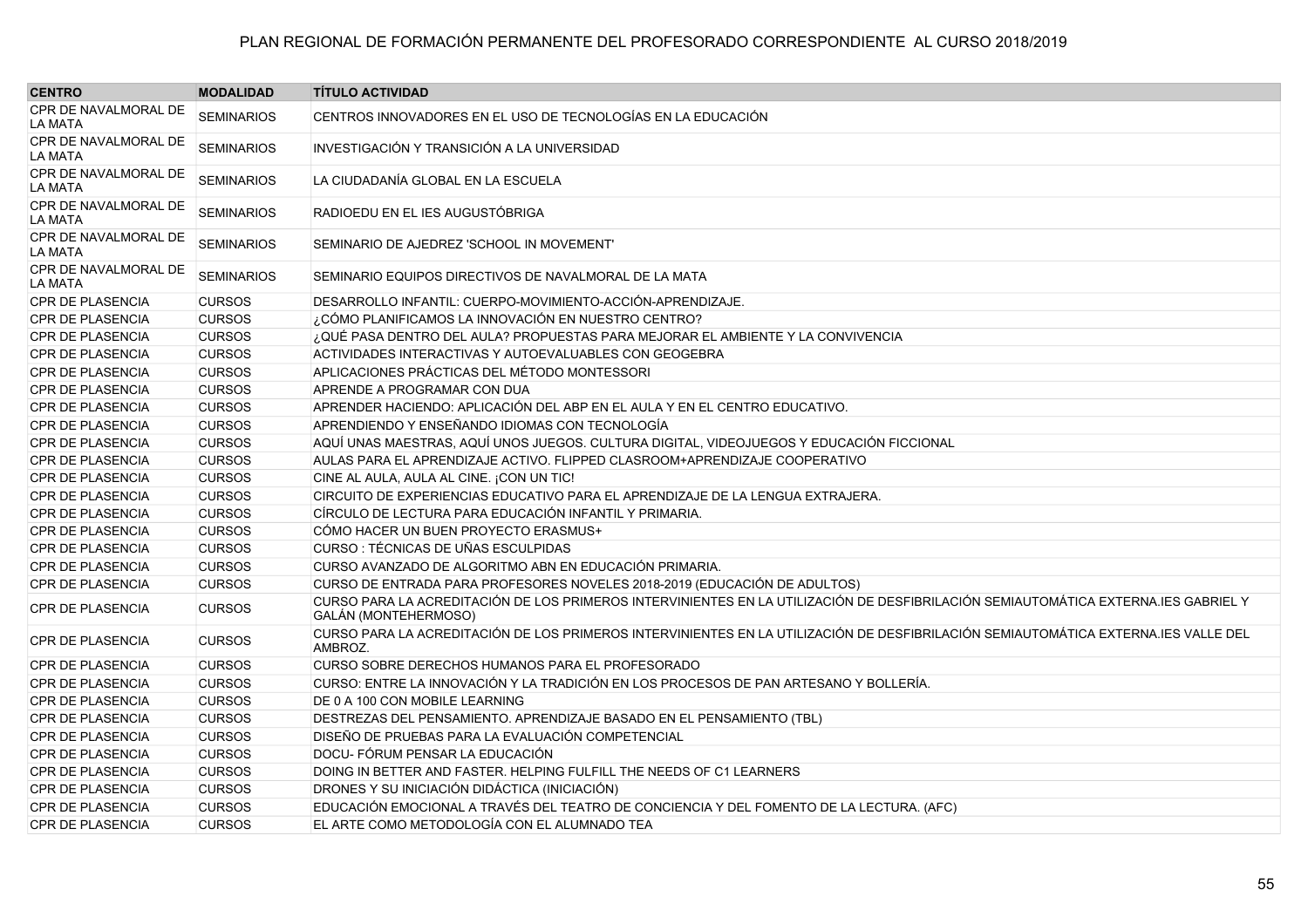| <b>CENTRO</b>           | <b>MODALIDAD</b> | <b>TÍTULO ACTIVIDAD</b>                                                                        |
|-------------------------|------------------|------------------------------------------------------------------------------------------------|
| <b>CPR DE PLASENCIA</b> | <b>CURSOS</b>    | EL AULA DE MÚSICA COMO LOCAL DE ENSAYO Y GRABACIÓN.                                            |
| <b>CPR DE PLASENCIA</b> | <b>CURSOS</b>    | ELABORACIÓN DE LAS PROGRAMACIONES DIDÁCTICAS EN LA ETAPA DE LA ESO Y BACHILLERATO.             |
| <b>CPR DE PLASENCIA</b> | <b>CURSOS</b>    | ESTRATEGIAS EDUCATIVAS PARA EMPRENDER CON TALENTO Y VISIÓN TRANSFRONTERIZA                     |
| CPR DE PLASENCIA        | <b>CURSOS</b>    | FORMACIÓN EN TRASTORNOS GRAVES DE CONDUCTA (TGC) PARA PROFESIONALES                            |
| <b>CPR DE PLASENCIA</b> | <b>CURSOS</b>    | FORMACIÓN PERMANENTE DE RESPONSABLES/ COORDINADORES DE BIBLIOTECA.                             |
| CPR DE PLASENCIA        | <b>CURSOS</b>    | FRANCOPHONE ? OUI, CI'EST MOI                                                                  |
| <b>CPR DE PLASENCIA</b> | <b>CURSOS</b>    | HACEMOS REALIDAD EL PLC                                                                        |
| <b>CPR DE PLASENCIA</b> | <b>CURSOS</b>    | HERRAMIENTAS E INSTRUMENTOS PARA LA EVALUACIÓN POR COMPETENCIAS.                               |
| <b>CPR DE PLASENCIA</b> | <b>CURSOS</b>    | ICONOGRAFÍA RELIGIOSA Y VALORES ÉTICOS A TRAVÉS DE LAS GRANDES OBRAS DEL MUSEO DEL PRADO.      |
| <b>CPR DE PLASENCIA</b> | <b>CURSOS</b>    | IMPROVE YOUR ENGLISH SPEAKING SKILLS (B2+_C1)                                                  |
| <b>CPR DE PLASENCIA</b> | <b>CURSOS</b>    | INICIACIÓN EN EL USO DE LA PLATAFORMA ESCHOLARIUM Y CREACIÓN DE LIBROS DIGITALES               |
| <b>CPR DE PLASENCIA</b> | <b>CURSOS</b>    | INTERCAMBIO DE EXPERIENCIAS EDUCATIVAS ENTRE PROFESORADO EUROPEO                               |
| <b>CPR DE PLASENCIA</b> | <b>CURSOS</b>    | INTRODUCCIÓN AL ALGORITMO ABN, EN EDUCACIÓN INFANTIL                                           |
| <b>CPR DE PLASENCIA</b> | <b>CURSOS</b>    | JARDINES VERTICALES Y TECHOS VERDES                                                            |
| <b>CPR DE PLASENCIA</b> | <b>CURSOS</b>    | LA OBSERVACIÓN EXPERTA EN EL AULA. OBSERVACIÓN ENTRE IGUALES Y EVALUACIÓN                      |
| <b>CPR DE PLASENCIA</b> | <b>CURSOS</b>    | LAS CIENCIAS APLICADAS A LA ACTIVIDAD PROFESIONAL.                                             |
| <b>CPR DE PLASENCIA</b> | <b>CURSOS</b>    | LAS TIC EN EL AULA DE MÚSICA                                                                   |
| <b>CPR DE PLASENCIA</b> | <b>CURSOS</b>    | LOS CENTROS EDUCATIVOS: EPICENTRO DE ACCIONES PARA EL EMPRENDIMIENTO Y LA INNOVACIÓN SOCIAL.   |
| <b>CPR DE PLASENCIA</b> | <b>CURSOS</b>    | MARCO JURÍDICO DE LA JEFATURA DE ESTUDIOS                                                      |
| <b>CPR DE PLASENCIA</b> | <b>CURSOS</b>    | MEDIACIÓN LINGÜÍSTICA EN EEOOII                                                                |
| <b>CPR DE PLASENCIA</b> | <b>CURSOS</b>    | METODOLOGÍAS ACTIVAS EN FP:TRABAJO COLABORATIVO BASADO EN RETOS.                               |
| CPR DE PLASENCIA        | <b>CURSOS</b>    | MICOLOGÍA: SU APLICABILIDAD EN EL AULA                                                         |
| <b>CPR DE PLASENCIA</b> | <b>CURSOS</b>    | MOODLE COMO HERRAMIENTA PARA LA ENSEÑANZA PRESENCIAL                                           |
| <b>CPR DE PLASENCIA</b> | <b>CURSOS</b>    | MOTIVATIONAL ENGLISH FOR IN AND OUTSIDE THE CLASSROOM                                          |
| CPR DE PLASENCIA        | <b>CURSOS</b>    | NEUROEDUCACIÓN Y ALTAS CAPACIDADES                                                             |
| <b>CPR DE PLASENCIA</b> | <b>CURSOS</b>    | PASSTHRU J2534 :DIAGNÓSTICO Y REPROGRAMACIÓN.                                                  |
| <b>CPR DE PLASENCIA</b> | <b>CURSOS</b>    | PEDAGOGÍAS ACTIVAS Y EMERGENTES                                                                |
| <b>CPR DE PLASENCIA</b> | <b>CURSOS</b>    | PLATAFORMA EDUCATIVA RAYUELA: MÓDULO GESTIÓN ECONÓMICA                                         |
| <b>CPR DE PLASENCIA</b> | <b>CURSOS</b>    | PRÁCTICA REFLEXIVA: DE LA REFLEXIÓN OCASIONAL A LA REFLEXIÓN SISTEMÁTICA                       |
| <b>CPR DE PLASENCIA</b> | <b>CURSOS</b>    | PRIMEROS PASOS CON SCRATCH                                                                     |
| <b>CPR DE PLASENCIA</b> | <b>CURSOS</b>    | PROGRAMAR POR COMPETECIAS E IMPLICACIONES EN LA EVALUACIÓN EN LA EDUCACIÓN INFANTIL Y PRIMARIA |
| <b>CPR DE PLASENCIA</b> | <b>CURSOS</b>    | PUESTA EN MARCHA DE UN PROYECTO ABP EN NUESTRO CENTRO                                          |
| <b>CPR DE PLASENCIA</b> | <b>CURSOS</b>    | RECURSOS TECNOLÓGICOS PARA EL AULA DE EDUCACIÓN FÍSICA EN EL MEDIO NATURAL.                    |
| <b>CPR DE PLASENCIA</b> | <b>CURSOS</b>    | REPRESENTANTES DE FORMACIÓN EN LOS CENTROS EDUCATIVOS                                          |
| CPR DE PLASENCIA        | <b>CURSOS</b>    | RESOLUCIÓN POSITIVA DEL CONFLICTO Y ASERTIVIDAD                                                |
| <b>CPR DE PLASENCIA</b> | <b>CURSOS</b>    | ROBÓTICA Y PROGRAMACIÓN EN EDUCACIÓN PRIMARIA                                                  |
| <b>CPR DE PLASENCIA</b> | <b>CURSOS</b>    | ROBÓTICA Y PROGRAMACIÓN EN EDUCACIÓN SECUNDARIA Y FORMACIÓN PROFESIONAL                        |
| <b>CPR DE PLASENCIA</b> | <b>CURSOS</b>    | TALLER DE PRÁCTICAS DE GEOLOGÍA Y GEOTURISMO                                                   |
| <b>CPR DE PLASENCIA</b> | <b>CURSOS</b>    | TALLER PARA LA FORMACIÓN Y PUESTA EN MARCHA DE ACTIVIDADES DE ESCAPE ROOM.                     |
| CPR DE PLASENCIA        | <b>CURSOS</b>    | TALLER PRÁCTICO EN TRASTONOS GRAVES DE CONDUCTA (TGC)                                          |
| <b>CPR DE PLASENCIA</b> | <b>CURSOS</b>    | TALLERES ARTESANALES DIVERSOS (PRUEPA).                                                        |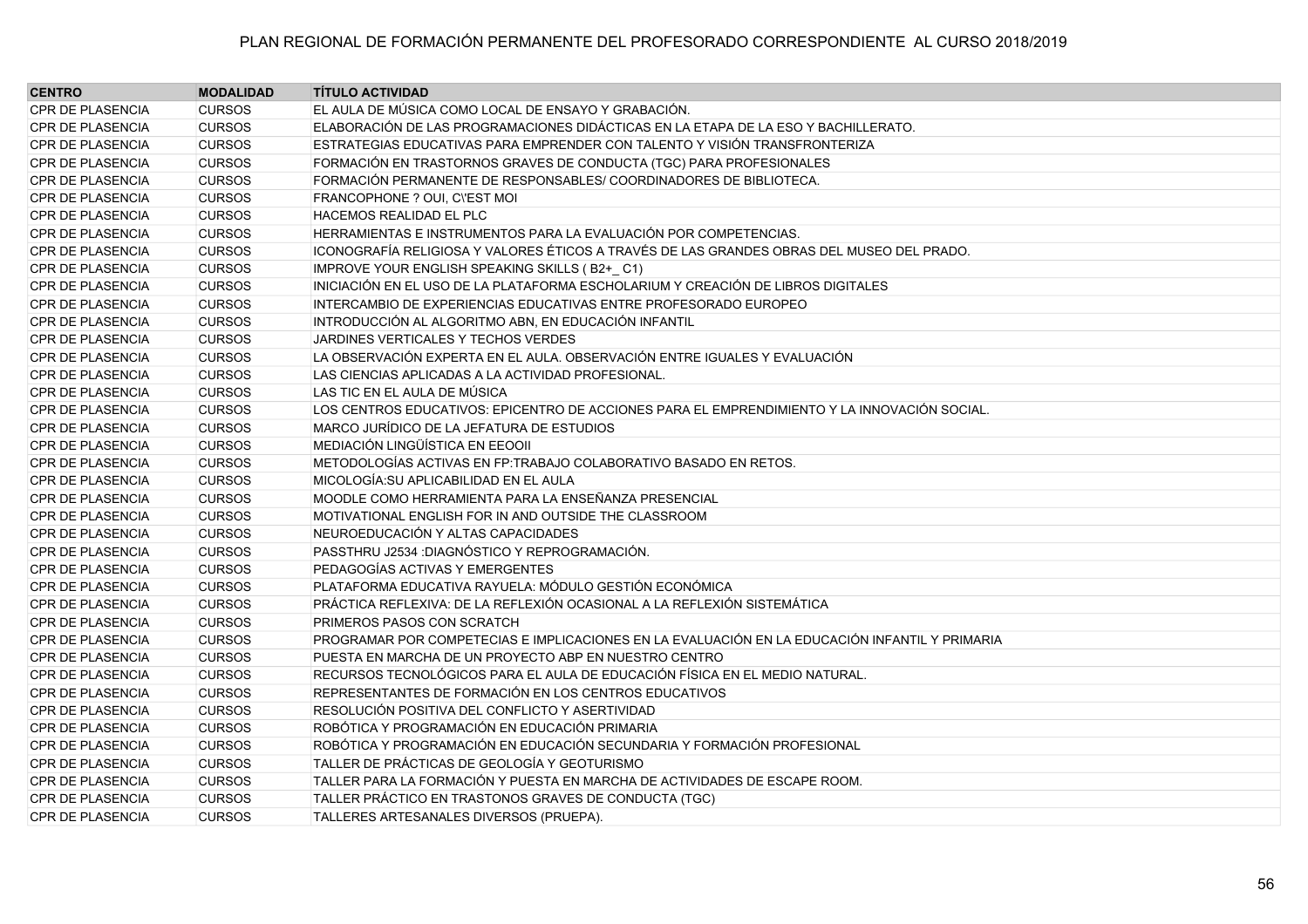| <b>CENTRO</b>           | <b>MODALIDAD</b>                    | <b>TÍTULO ACTIVIDAD</b>                                                                                                     |
|-------------------------|-------------------------------------|-----------------------------------------------------------------------------------------------------------------------------|
| <b>CPR DE PLASENCIA</b> | <b>CURSOS</b>                       | TECNOLOGÍA A PIE DE AULA                                                                                                    |
| <b>CPR DE PLASENCIA</b> | <b>CURSOS</b>                       | THE LITERACY PROCESS IN ENGLISH THROUGH THE SYNTHETIC PHONICS APPROACH: FROM PLAYING IN ENGLISH TO LEARNING THROUGH ENGLISH |
| <b>CPR DE PLASENCIA</b> | <b>CURSOS</b>                       | USO DEL CUADERNO DEL PROFESORADO (RAYUELA) Y DE LA PLATAFORMA ESCHOLARIUM.                                                  |
| <b>CPR DE PLASENCIA</b> | <b>CURSOS</b>                       | UTILIZAMOS PECS EN NUESTRAS AULAS.                                                                                          |
| <b>CPR DE PLASENCIA</b> | <b>CURSOS A</b><br><b>DISTANCIA</b> | CURSO A DISTANCIA: MOODLE. PLATAFORMA ONLINE DE EDUCACIÓN                                                                   |
| <b>CPR DE PLASENCIA</b> | <b>CURSOS A</b><br><b>DISTANCIA</b> | CURSO A DISTANCIA: PRÁCTICAS EDUCATIVAS INCLUSIVAS EN EL AULA TEA                                                           |
| <b>CPR DE PLASENCIA</b> | <b>GRUPOS DE</b><br><b>TRABAJO</b>  | BIBLIOTECAS ESCOLARES DE EXTREMADURA 2018/19. CRA VALLE DEL ALAGÓN.                                                         |
| <b>CPR DE PLASENCIA</b> | <b>GRUPOS DE</b><br><b>TRABAJO</b>  | ANÁLISIS DEL CONTEXTO EDUCATIVO DEL IES PARQUE DE MONFRAGÜE.                                                                |
| <b>CPR DE PLASENCIA</b> | <b>GRUPOS DE</b><br><b>TRABAJO</b>  | BIBLIOTECAS ESCOLARES 2018/2019. CRA RISCOS DE VILLAVIEJA                                                                   |
| <b>CPR DE PLASENCIA</b> | <b>GRUPOS DE</b><br><b>TRABAJO</b>  | BIBLIOTECAS ESCOLARES DE EXTREMADURA 2018/2019 CEIP SAN MIGUEL                                                              |
| <b>CPR DE PLASENCIA</b> | <b>GRUPOS DE</b><br><b>TRABAJO</b>  | BIBLIOTECAS ESCOLARES DE EXTREMADURA 2018/19 CEIP SANTÍSIMO CRISTO DE LA SALUD                                              |
| <b>CPR DE PLASENCIA</b> | <b>GRUPOS DE</b><br><b>TRABAJO</b>  | BIBLIOTECAS ESCOLARES DE EXTREMADURA 2018/19 CRA AMBROZ                                                                     |
| <b>CPR DE PLASENCIA</b> | <b>GRUPOS DE</b><br><b>TRABAJO</b>  | BIBLIOTECAS ESCOLARES DE EXTREMADURA 2018/19 IES GABRIEL Y GALÁN DE MONTEHERMOSO.                                           |
| <b>CPR DE PLASENCIA</b> | <b>GRUPOS DE</b><br><b>TRABAJO</b>  | BIBLIOTECAS ESCOLARES DE EXTREMADURA 2018/19, CRA TRAS LA SIERRA DEL TORNO.                                                 |
| <b>CPR DE PLASENCIA</b> | <b>GRUPOS DE</b><br><b>TRABAJO</b>  | BIBLIOTECAS ESCOLARES DE EXTREMADURA 2018/19. IES VALLE DEL JERTE CABEZUELA NAVACONCEJO                                     |
| <b>CPR DE PLASENCIA</b> | <b>GRUPOS DE</b><br><b>TRABAJO</b>  | BIBLIOTECAS ESCOLARES DE EXTREMADURA 2018/2019. IES VALLE DEL JERTE                                                         |
| <b>CPR DE PLASENCIA</b> | <b>GRUPOS DE</b><br><b>TRABAJO</b>  | BIBLIOTECAS ESCOLARES DE EXTREMADURA. CEIP EL PILAR (CURSO 2018-2019)                                                       |
| <b>CPR DE PLASENCIA</b> | <b>GRUPOS DE</b><br><b>TRABAJO</b>  | BILBIOTECAS ESCOLARES DE EXTREMADURA 2018/19, IESO GALISTEO                                                                 |
| <b>CPR DE PLASENCIA</b> | <b>GRUPOS DE</b><br><b>TRABAJO</b>  | <b>CLUB DE LECTURA</b>                                                                                                      |
| <b>CPR DE PLASENCIA</b> | <b>GRUPOS DE</b><br><b>TRABAJO</b>  | DEDOS VERDES EN ACCIÓN.                                                                                                     |
| <b>CPR DE PLASENCIA</b> | <b>GRUPOS DE</b><br><b>TRABAJO</b>  | DINAMIZACIÓN Y PUESTA EN MARCHA DE LA BIBLIOTECA ESCOLAR                                                                    |
| CPR DE PLASENCIA        | <b>GRUPOS DE</b><br><b>TRABAJO</b>  | EDUCAR A TRAVÉS DE LA ACTIVIDAD FÍSICA Y EL ENTORNO NATURAL.                                                                |
| <b>CPR DE PLASENCIA</b> | <b>GRUPOS DE</b><br><b>TRABAJO</b>  | ELABORACIÓN DE MATERIALES CURRICULARES Y RECURSOS PARA ESPAD                                                                |
| <b>CPR DE PLASENCIA</b> | <b>GRUPOS DE</b><br><b>TRABAJO</b>  | ELABORACIÓN DE MATERIALES PARA LA EXPRESIÓN ORAL B1.1                                                                       |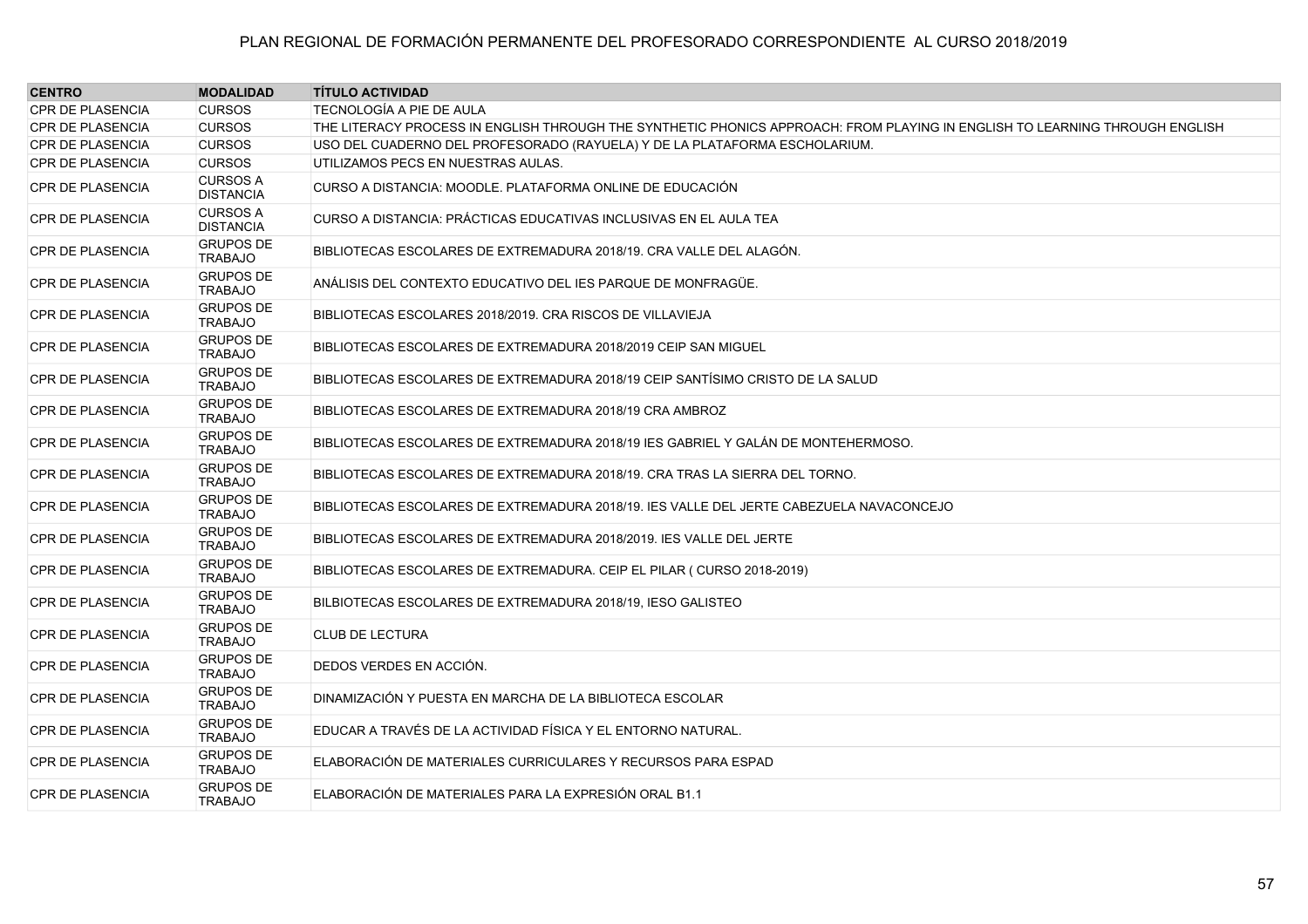| <b>CENTRO</b>           | <b>MODALIDAD</b>                          | <b>TÍTULO ACTIVIDAD</b>                                                                                                  |
|-------------------------|-------------------------------------------|--------------------------------------------------------------------------------------------------------------------------|
| <b>CPR DE PLASENCIA</b> | <b>GRUPOS DE</b><br><b>TRABAJO</b>        | ELABORACIÓN DE MATERIALES PARA LA IMPLEMENTACIÓN DEL ALGORITMO ABN EN NUESTRO CENTRO.                                    |
| <b>CPR DE PLASENCIA</b> | <b>GRUPOS DE</b><br>TRABAJO               | ELABORACIÓN DE MATERIALES PARA TRABAJAR LA ROBÓTICA EN EDUCACIÓN INFANTIL                                                |
| <b>CPR DE PLASENCIA</b> | <b>GRUPOS DE</b><br><b>TRABAJO</b>        | ELABORACIÓN DE MATERIALES Y RECURSOS C1.1                                                                                |
| <b>CPR DE PLASENCIA</b> | <b>GRUPOS DE</b><br><b>TRABAJO</b>        | ELABORACIÓN DEL PROYECTO ERASMUS+                                                                                        |
| <b>CPR DE PLASENCIA</b> | <b>GRUPOS DE</b><br><b>TRABAJO</b>        | ELABORACIÓN DEL PROYECTO LINGÜÍSTICO DE CENTRO. JES SANTA BÁRBARA.                                                       |
| <b>CPR DE PLASENCIA</b> | <b>GRUPOS DE</b><br><b>TRABAJO</b>        | ELABORACIÓN DEL PROYECTO LINGÜÍSTICO DE CENTRO. IES VALLE DEL JERTE                                                      |
| <b>CPR DE PLASENCIA</b> | <b>GRUPOS DE</b><br><b>TRABAJO</b>        | IMPLEMENTACIÓN DE SISTEMA DE VIRTUALIZACIÓN CON ALTA DISPONIBILIDAD Y BALANCEO DE CARGA                                  |
| <b>CPR DE PLASENCIA</b> | <b>GRUPOS DE</b><br><b>TRABAJO</b>        | INCORPORACIÓN DE METODOLOGÍAS ACTIVAS EN EL AULA: PROYECTOS STEAM CON ALUMNOS PARTICIPANTES EN LA F-STEAM PLASENCIA 2019 |
| <b>CPR DE PLASENCIA</b> | <b>GRUPOS DE</b><br><b>TRABAJO</b>        | INNOVACIÓN Y CREATIVIDAD EN EL USO DE LA BIBLIOTECA ESCOLAR DEL IES SIERRA DE STA. BÁRBARA.                              |
| <b>CPR DE PLASENCIA</b> | <b>GRUPOS DE</b><br><b>TRABAJO</b>        | INTERCAMBIOS INTERGENERACIONALES: IES VALLE DEL JERTE Y EL CENTRO DE DÍA SANTÍSIMO CRISTO DEL VALLE.                     |
| <b>CPR DE PLASENCIA</b> | <b>GRUPOS DE</b><br><b>TRABAJO</b>        | MEJORANDO LA COMPETENCIA COMUNICATIVA                                                                                    |
| <b>CPR DE PLASENCIA</b> | <b>GRUPOS DE</b><br><b>TRABAJO</b>        | PED IES PARQUE DE MONFRAGÜE                                                                                              |
| <b>CPR DE PLASENCIA</b> | <b>GRUPOS DE</b><br><b>TRABAJO</b>        | PLAN DE EDUCACIÓN DIGITAL (PED)                                                                                          |
| <b>CPR DE PLASENCIA</b> | <b>GRUPOS DE</b><br><b>TRABAJO</b>        | PROPUESTAS Y ESTRATEGIAS PARA EL DESARROLLO DEL PLC                                                                      |
| <b>CPR DE PLASENCIA</b> | <b>GRUPOS DE</b><br><b>TRABAJO</b>        | <b>PROYECTO ERASMUS+</b>                                                                                                 |
| <b>CPR DE PLASENCIA</b> | <b>GRUPOS DE</b><br><b>TRABAJO</b>        | PROYECTO LINGÜÍSTICO DE CENTRO CEIP ALFONSO VIII                                                                         |
| <b>CPR DE PLASENCIA</b> | <b>GRUPOS DE</b><br><b>TRABAJO</b>        | REFLEXIONANDO EN EQUIPO PARA MEJORAR LA ORGANIZACIÓN DEL CENTRO.                                                         |
| <b>CPR DE PLASENCIA</b> | <b>GRUPOS DE</b><br><b>TRABAJO</b>        | THE JUNGLE BOOK                                                                                                          |
| <b>CPR DE PLASENCIA</b> | <b>INMERSIONES</b><br><b>LINGÜISTICAS</b> | INMERSIÓN LINGÚÍSTICA EN IRLANDA                                                                                         |
| <b>CPR DE PLASENCIA</b> | <b>INMERSIONES</b><br><b>LINGÜISTICAS</b> | INMERSIÓN LINGÜÍSTICA LOCAL EN FRANCÉS. EMILE                                                                            |
| <b>CPR DE PLASENCIA</b> | <b>INMERSIONES</b><br><b>LINGÜISTICAS</b> | INMERSIÓN LINGÜÍSTICA LOCAL EN INGLÉS. AICLE                                                                             |
| <b>CPR DE PLASENCIA</b> | <b>JORNADAS</b>                           | CLAVES PARA ASESORAR LA INNOVACIÓN PEDAGÓGICA. UNA MIRADA CRÍTICO-REFLEXIVA DESDE LA FUNCIÓN ASESORA                     |
| CPR DE PLASENCIA        | <b>JORNADAS</b>                           | JORNADAS DE DIVULGACIÓN CIENTÍFICA DE LA 1ª F-STEAM DE PLASENCIA                                                         |
| <b>CPR DE PLASENCIA</b> | <b>JORNADAS</b>                           | JORNADAS DE INTERCAMBIO DE EXPERIENCIAS                                                                                  |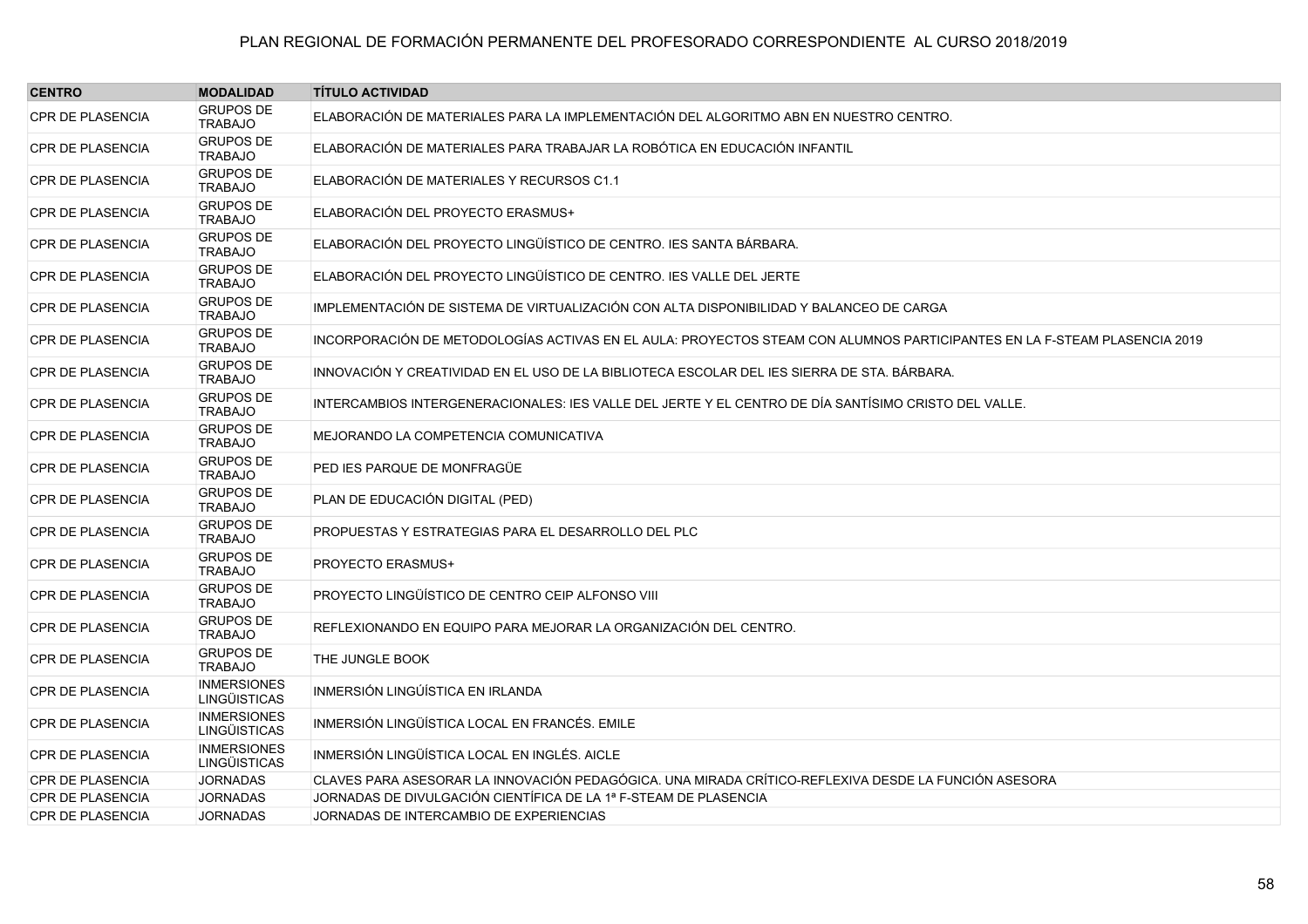| <b>CENTRO</b>             | <b>MODALIDAD</b>  | <b>TÍTULO ACTIVIDAD</b>                                                                                              |
|---------------------------|-------------------|----------------------------------------------------------------------------------------------------------------------|
| <b>CPR DE PLASENCIA</b>   | <b>JORNADAS</b>   | <b>SCRATCH DAY</b>                                                                                                   |
| <b>CPR DE PLASENCIA</b>   | <b>SEMINARIOS</b> | LA EVALUACIÓN EN EDUCACIÓN PRIMARIA: ESTÁNDARES Y RÚBRICAS ESCUELA HOGAR PLACENTINA                                  |
| <b>CPR DE PLASENCIA</b>   | <b>SEMINARIOS</b> | SEMINARIO VIRTUAL: REFLEXIONES SOBRE EL CONTEXTO SOCIOEDUCATIVO DEL IES STA. BÁRBARA.                                |
| <b>CPR DE PLASENCIA</b>   | <b>SEMINARIOS</b> | ACTIVACION DE LA WEB DEL CEIP CRISTO DE LA VICTORIA                                                                  |
| <b>CPR DE PLASENCIA</b>   | <b>SEMINARIOS</b> | ACTUACIONES DE ÉXITO EDUCATIVO EN COMUNIDADES DE APRENDIZAJE. SEGUIMOS AVANZANDO HACIA EL SUEÑO                      |
| <b>CPR DE PLASENCIA</b>   | <b>SEMINARIOS</b> | ANÁLISIS DEL CONTEXTO EDUCATIVO DEL IESO CÁPARRA PARA DIRIGIRNOS HACIA UNA EVALUACIÓN OBJETIVA                       |
| <b>CPR DE PLASENCIA</b>   | <b>SEMINARIOS</b> | CONTEXTUALIZACIÓN DEL PROTOCOLO DE URGENCIAS SANITARIAS EN EL IES VALLE DEL JERTE.                                   |
| <b>CPR DE PLASENCIA</b>   | <b>SEMINARIOS</b> | CREACIÓN Y USO EDUCATIVO DE UN BLOG.                                                                                 |
| <b>CPR DE PLASENCIA</b>   | <b>SEMINARIOS</b> | CUIDADOS DE LA VOZ PARA LA MEJORA DE LA PRÁCTICA DOCENTE                                                             |
| <b>CPR DE PLASENCIA</b>   | <b>SEMINARIOS</b> | DINAMIZACIÓN DE LA BIBLIOTECA EN EL CEIP CRISTO DE LA VICTORIA                                                       |
| <b>CPR DE PLASENCIA</b>   | <b>SEMINARIOS</b> | DINAMIZACIÓN DE LA BIBLIOTECA ESCOLAR Y FOMENTO DE LA LECTURA                                                        |
| <b>CPR DE PLASENCIA</b>   | <b>SEMINARIOS</b> | LA OBSERVACIÓN ENTRE IGUALES                                                                                         |
| <b>CPR DE PLASENCIA</b>   | <b>SEMINARIOS</b> | PIZARRA DIGITAL INTERACTIVA: UNA HERRAMIENTA GLOBAL                                                                  |
| <b>CPR DE PLASENCIA</b>   | <b>SEMINARIOS</b> | PLANIFICANDO LA INNOVACIÓN EN EL CEIP LAS ERAS                                                                       |
| <b>CPR DE PLASENCIA</b>   | <b>SEMINARIOS</b> | PROTOCOLO DE ACTUACIÓN DE URGENCIAS SANITARIAS EN EL CRA VÍA DE LA PLATA.                                            |
| <b>CPR DE PLASENCIA</b>   | <b>SEMINARIOS</b> | SEMINARIO DE ESCUELA RURAL DE EXTREMADURA                                                                            |
| <b>CPR DE PLASENCIA</b>   | <b>SEMINARIOS</b> | SEMINARIO INTEGRADO DE FORMACIÓN DEL CEIP MIRALVALLE                                                                 |
| <b>CPR DE PLASENCIA</b>   | <b>SEMINARIOS</b> | SEMINARIO PICKLER Y PIZARRA DIGITAL                                                                                  |
| <b>CPR DE PLASENCIA</b>   | <b>SEMINARIOS</b> | SEMINARIO VIRTUAL: ELABORACIÓN DEL PLAN DE EDUCACIÓN DIGITAL DEL CENTRO                                              |
| <b>CPR DE PLASENCIA</b>   | <b>SEMINARIOS</b> | TÉCNICAS E INSTRUMENTOS DE EVALUACIÓN PSICOPEDAGÓGICA                                                                |
| <b>CPR DE PLASENCIA</b>   | <b>SEMINARIOS</b> | TERTULIAS PEDAGÓGICAS DIALÓGICAS PABLO FREIRE                                                                        |
| <b>CPR DE PLASENCIA</b>   | <b>SEMINARIOS</b> | TRABAJANDO LAS COMPETENCIAS CLAVES Y LA EVALUACIÓN.                                                                  |
| CPR DE TALARRUBIAS        | <b>CURSOS</b>     | ACTUALIZACIÓN DE CONOCIMIENTOS JURÍDICOS EN EL ÁMBITO DE LA DOCENCIA                                                 |
| <b>CPR DE TALARRUBIAS</b> | <b>CURSOS</b>     | ADQUISICIÓN DE LA COMPETENCIA LINGÜÍSTICA EN INGLÉS B1. FASE A                                                       |
| <b>CPR DE TALARRUBIAS</b> | <b>CURSOS</b>     | ADQUISICIÓN DE LA COMPETENCIA LINGÜÍSTICA EN INGLÉS B2. FASE A.                                                      |
| <b>CPR DE TALARRUBIAS</b> | <b>CURSOS</b>     | ADQUISICIÓN DE LA COMPETENCIA LINGÜÍSTICA EN INGLES. B2.FASE B                                                       |
| <b>CPR DE TALARRUBIAS</b> | <b>CURSOS</b>     | ADQUISICIÓN DE LA COMPETENCIA LINGÜÍSTICA EN INGLÉS. NIVEL B1.FASE B                                                 |
| <b>CPR DE TALARRUBIAS</b> | <b>CURSOS</b>     | COEDUCACIÓN EN EL AULA                                                                                               |
| <b>CPR DE TALARRUBIAS</b> | <b>CURSOS</b>     | CURSO: HERRAMIENTAS TIC PARA EL AULA: MUNDO GOOGLE                                                                   |
| <b>CPR DE TALARRUBIAS</b> | <b>CURSOS</b>     | DEPORTES ALTERNATIVOS                                                                                                |
| <b>CPR DE TALARRUBIAS</b> | <b>CURSOS</b>     | EDUCACIÓN VIAL PARA DOCENTES                                                                                         |
| <b>CPR DE TALARRUBIAS</b> | <b>CURSOS</b>     | EL JUEGO DE MESA COMO RECURSO PARA EL DESARROLLO DE HABILIDADES PERSONALES Y EMPRENDEDORAS EN EL AULA. JUEGA Y CRECE |
| <b>CPR DE TALARRUBIAS</b> | <b>CURSOS</b>     | FORMACIÓN EN RAYUELA: GESTIÓN ACADÉMICA, ECONÓMICA Y ADMINISTRATIVA DE LOS CENTROS EDUCATIVOS.                       |
| <b>CPR DE TALARRUBIAS</b> | <b>CURSOS</b>     | INTERCAMBIO DE EXPERIENCIAS EN EL LABORATORIO                                                                        |
| <b>CPR DE TALARRUBIAS</b> | <b>CURSOS</b>     | LA PROGRAMACIÓN EN EDUCACIÓN PRIMARIA                                                                                |
| CPR DE TALARRUBIAS        | <b>CURSOS</b>     | <b>MAGIA EDUCATIVA</b>                                                                                               |
| <b>CPR DE TALARRUBIAS</b> | <b>CURSOS</b>     | MEJORA DE LA CONVIVENCIA ESCOLAR Y RESOLUCIÓN DE CONFLICTOS                                                          |
| <b>CPR DE TALARRUBIAS</b> | <b>CURSOS</b>     | MÉTODO ABN EN EDUCACIÓN INFANTIL Y PRIMARIA (2ª PARTE)                                                               |
| CPR DE TALARRUBIAS        | <b>CURSOS</b>     | METODOLOGÍAS MÚLTIPLES. INTELIGENCIAS MÚLTIPLES.                                                                     |
| <b>CPR DE TALARRUBIAS</b> | <b>CURSOS</b>     | PLATAFORMA EDUCATIVA RAYUELA. MÓDULO DE SEGUIMIENTO EDUCATIVO. PERFIL PROFESORADO. EDICIÓN I TALARRUBIAS             |
| <b>CPR DE TALARRUBIAS</b> | <b>CURSOS</b>     | PLATAFORMA EDUCATIVA RAYUELA. MÓDULO DE SEGUIMIENTO EDUCATIVO. PERFIL PROFESORADO. EDICIÓN II HERRERA DEL DUQUE      |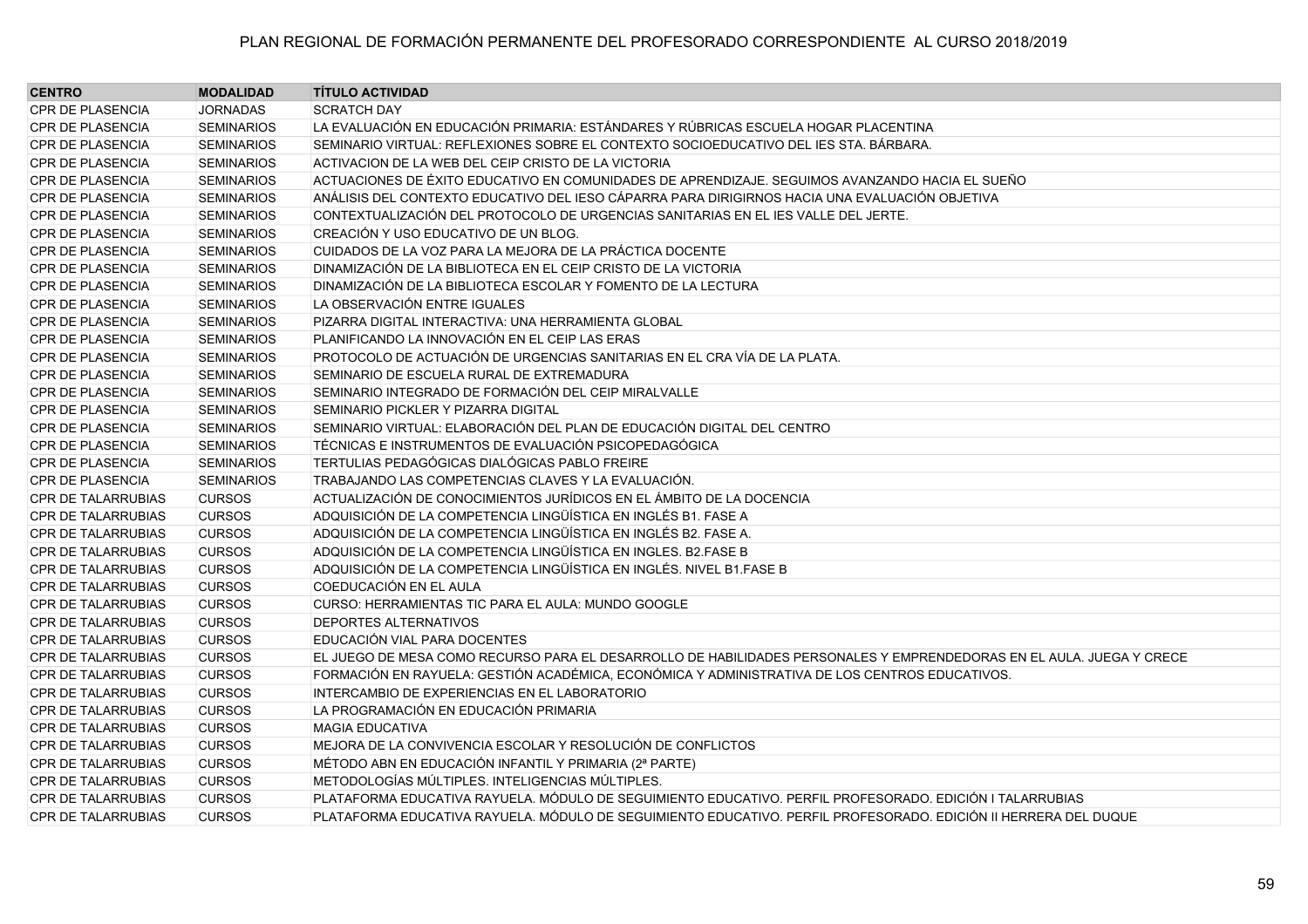| <b>CENTRO</b>             | <b>MODALIDAD</b>                          | <b>TÍTULO ACTIVIDAD</b>                                                                                          |
|---------------------------|-------------------------------------------|------------------------------------------------------------------------------------------------------------------|
| <b>CPR DE TALARRUBIAS</b> | <b>CURSOS</b>                             | PRIMEROS AUXILIOS. EDICIÓN L. TALARRUBIAS                                                                        |
| <b>CPR DE TALARRUBIAS</b> | <b>CURSOS</b>                             | PRIMEROS AUXILIOS. EDICIÓN LL. HERRERA DEL DUQUE.                                                                |
| <b>CPR DE TALARRUBIAS</b> | <b>CURSOS A</b><br><b>DISTANCIA</b>       | FLIPPED CLASSROOM EN ESCHOLARIUM (OCTUBRE 2018)                                                                  |
| <b>CPR DE TALARRUBIAS</b> | <b>GRUPOS DE</b><br><b>TRABAJO</b>        | "EL HUERTO NOS ENVUELVE". PUEBLA DE ALCOCER                                                                      |
| <b>CPR DE TALARRUBIAS</b> | <b>GRUPOS DE</b><br><b>TRABAJO</b>        | ACTUACIONES EN LAS SITUACIONES DE URGENCIAS MÁS FRECUENTES EN EL CENTRO EDUCATIVO. FDEZ Y MARÍN.                 |
| CPR DE TALARRUBIAS        | <b>GRUPOS DE</b><br><b>TRABAJO</b>        | ACTUALIZACIÓN Y MEJORA DEL PROYECTO DE EDUCACIÓN DIGITAL DEL CENTRO (PED) CEIP MORENO NIETO                      |
| <b>CPR DE TALARRUBIAS</b> | <b>GRUPOS DE</b><br><b>TRABAJO</b>        | BIBLIOTECAS ESCOLARES DE EXTREMADURA 2018/2019 CEIP ANTONIO HERNÁNDEZ GIL                                        |
| <b>CPR DE TALARRUBIAS</b> | <b>GRUPOS DE</b><br><b>TRABAJO</b>        | BIBLIOTECAS ESCOLARES DE EXTREMADURA 2018/2019 CEIP FRAY JUAN DE HERRERA                                         |
| <b>CPR DE TALARRUBIAS</b> | <b>GRUPOS DE</b><br><b>TRABAJO</b>        | BIBLIOTECAS ESCOLARES DE EXTREMADURA 2018/2019 IES SIBERIA EXTREMEÑA BIBLIOSIBER                                 |
| <b>CPR DE TALARRUBIAS</b> | <b>GRUPOS DE</b><br><b>TRABAJO</b>        | <b>CINE PARA EDUCAR</b>                                                                                          |
| <b>CPR DE TALARRUBIAS</b> | <b>GRUPOS DE</b><br><b>TRABAJO</b>        | EL HUERTO DE MI COLE. CEIP FRAY JUAN DE HERRERA                                                                  |
| <b>CPR DE TALARRUBIAS</b> | <b>GRUPOS DE</b><br><b>TRABAJO</b>        | ESTUDIO DE NUESTRO ENTORNO DE LA SIBERIA MEDIANTE LA CREACIÓN DE UN BLOG, UTILIZANDO COMO RECURSO LA FOTOGRAFÍA. |
| <b>CPR DE TALARRUBIAS</b> | <b>GRUPOS DE</b><br><b>TRABAJO</b>        | GRUPO DE TRABAJO: ELABORACIÓN DE NUESTRO PED CEIP CARLOS V                                                       |
| <b>CPR DE TALARRUBIAS</b> | <b>GRUPOS DE</b><br><b>TRABAJO</b>        | GRUPO DE TRABAJO: ELABORAMOS NUESTRO PED CEIP SANTA ANA                                                          |
| <b>CPR DE TALARRUBIAS</b> | <b>GRUPOS DE</b><br><b>TRABAJO</b>        | HUERTO ESCOLAR LAS ERAS CRA DE GARLITOS                                                                          |
| <b>CPR DE TALARRUBIAS</b> | <b>GRUPOS DE</b><br><b>TRABAJO</b>        | HUERTO ESCOLAR LL. FERNÁNDEZ Y MARÍN.                                                                            |
| <b>CPR DE TALARRUBIAS</b> | <b>GRUPOS DE</b><br><b>TRABAJO</b>        | LA BIBLIOTECA DE LAS EMOCIONES                                                                                   |
| <b>CPR DE TALARRUBIAS</b> | <b>GRUPOS DE</b><br><b>TRABAJO</b>        | NUESTRO HUERTO ESCOLAR LL. ESPARRAGOSA DE LARES                                                                  |
| <b>CPR DE TALARRUBIAS</b> | <b>GRUPOS DE</b><br><b>TRABAJO</b>        | NUESTRO PROYECTO EDUCATIVO DIGITAL CEIP VIRGEN DE LOS REMEDIOS                                                   |
| <b>CPR DE TALARRUBIAS</b> | <b>GRUPOS DE</b><br><b>TRABAJO</b>        | PLAN PED. PUESTA EN PRÁCTICA DE LAS TIC EN EL AULA. CEIP VIRGEN DE LA CUEVA                                      |
| <b>CPR DE TALARRUBIAS</b> | <b>INMERSIONES</b><br><b>LINGÜISTICAS</b> | INMERSIÓN LINGÜÍSTICA FORMATIVA PARA MEJORA DE LA COMPETENCIA IDIOMÁTICA EN INGLÉS B2                            |
| <b>CPR DE TALARRUBIAS</b> | <b>JORNADAS</b>                           | JORNADA DE BUENAS PRÁCTICAS EDUCATIVAS                                                                           |
| <b>CPR DE TALARRUBIAS</b> | <b>SEMINARIOS</b>                         | COMUNIDADES DE APRENDIZAJE II: TRANSFORMACIÓN DE LOS CENTROS EDUCATIVOS.                                         |
| <b>CPR DE TALARRUBIAS</b> | <b>SEMINARIOS</b>                         | CONOCIMIENTO DE PLATAFORMA ESCHOLARIUM E INICIACIÓN A LA CREACIÓN DE CONTENIDOS.                                 |
| <b>CPR DE TALARRUBIAS</b> | <b>SEMINARIOS</b>                         | <b>DIVERTICIENCIA</b>                                                                                            |
| <b>CPR DE TALARRUBIAS</b> | <b>SEMINARIOS</b>                         | ESCHOLARIUM. MATERIAL PARA LA EDUCACIÓN DE ADULTOS                                                               |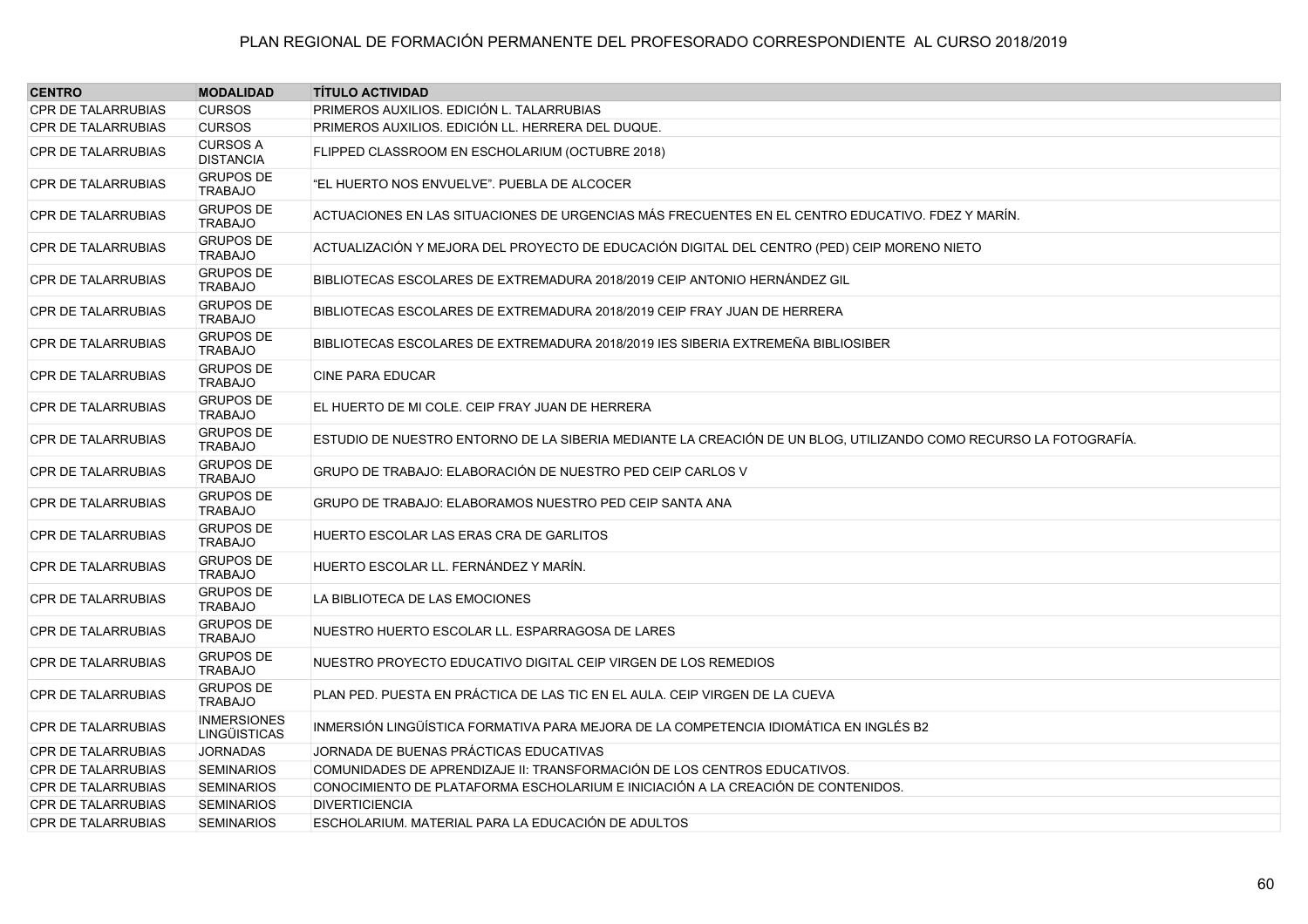| <b>CENTRO</b>             | <b>MODALIDAD</b>  | <b>TÍTULO ACTIVIDAD</b>                                                                                                       |
|---------------------------|-------------------|-------------------------------------------------------------------------------------------------------------------------------|
| <b>CPR DE TALARRUBIAS</b> | <b>SEMINARIOS</b> | INTERVENCIÓN EN EL ÁMBITO ESCOLAR SOBRE PRIMEROS AUXILIOS: TU ACTUACIÓN A TIEMPO ES MI SEGURIDAD                              |
| <b>CPR DE TALARRUBIAS</b> | <b>SEMINARIOS</b> | SEMINARIO DE E. FÍSICA. ACTIVIDADES EN EL ENTORNO                                                                             |
| <b>CPR DE TALARRUBIAS</b> | <b>SEMINARIOS</b> | SEMINARIO DE FORMACIÓN PARA COORDINADORES TIC                                                                                 |
| <b>CPR DE TALARRUBIAS</b> | <b>SEMINARIOS</b> | SEMINARIO EDUCACIÓN PARA LA SALUD (REDES) IESO VIRGEN DE ALTAGRACIA                                                           |
| <b>CPR DE TALARRUBIAS</b> | <b>SEMINARIOS</b> | SEMINARIO INTELIGENCIA EMOCIONAL (REDES) IES BENAZAIRE                                                                        |
| <b>CPR DE TALARRUBIAS</b> | <b>SEMINARIOS</b> | SEMINARIO REPRESENTANTES DE FORMACIÓN EN LOS CENTROS                                                                          |
| <b>CPR DE TALARRUBIAS</b> | <b>SEMINARIOS</b> | SEMINARIO: CONVIVENCIA ENTRE CENTROS ESCOLARES DE LA SIBERIA EXTREMEÑA                                                        |
| <b>CPR DE TALARRUBIAS</b> | <b>SEMINARIOS</b> | SEMINARIO: LA CULTURA EXTREMEÑA EN LA ESCUELA                                                                                 |
| <b>CPR DE TALARRUBIAS</b> | <b>SEMINARIOS</b> | SEMINARIO: RAYUELA GESTIÓN PARA SECRETARIOS DE CENTROS EDUCATIVOS                                                             |
| <b>CPR DE TALARRUBIAS</b> | <b>SEMINARIOS</b> | SOY CAPAZ: SUPERANDO BARRERAS                                                                                                 |
| <b>CPR DE TRUJILLO</b>    | <b>CURSOS</b>     | ¿QUIERES EVALUAR CON HERRAMIENTAS TIC? APRENDAMOS A GAMIFICAR LAS EVALUACIONES.                                               |
| CPR DE TRUJILLO           | <b>CURSOS</b>     | "ASPECTOS LEGALES SOBRE PROTECCIÓN DE DATOS Y PRIVACIDAD, SEGURIDAD INFORMÁTICA E INTERNET"                                   |
| <b>CPR DE TRUJILLO</b>    | <b>CURSOS</b>     | ACTUALIZACIÓN DE NUESTRA PÁGINA WEB CON JOOMLA.EDUCACIÓN DE ADULTOS.                                                          |
| <b>CPR DE TRUJILLO</b>    | <b>CURSOS</b>     | APLICACIÓN DE LA METODOLOGÍA MONTESSORI EN LAS AULAS DEL SIGLO XXI.                                                           |
| <b>CPR DE TRUJILLO</b>    | <b>CURSOS</b>     | APLICACIONES DEL YOGA EN EDUCACIÓN INFANTIL                                                                                   |
| <b>CPR DE TRUJILLO</b>    | <b>CURSOS</b>     | CLAVES PARA PROGRAMAR Y EVALUAR POR COMPETENCIAS. CEPA DE MIAJADAS.                                                           |
| <b>CPR DE TRUJILLO</b>    | <b>CURSOS</b>     | CREATIVIDAD AL PODER!. COMUNICA MEJOR A TRAVÉS DE LAS LAS INFOGRAFÍAS Y MEJORA TUS CLASES                                     |
| <b>CPR DE TRUJILLO</b>    | <b>CURSOS</b>     | DESPIERTA LA CREATIVIDAD DE TU ALUMNADO CON LEGO Y MINDSTROM                                                                  |
| <b>CPR DE TRUJILLO</b>    | <b>CURSOS</b>     | DIETOTERAPIA: FUNDAMENTOS E IDEAS PRÁCTICAS PARA UNA ALIMENTACIÓN PREVENTIVA Y SALUDABLE                                      |
| <b>CPR DE TRUJILLO</b>    | <b>CURSOS</b>     | DINAMIZACIÓN DE LA BIBLIOTECA ESCOLAR CON HERRAMIENTAS TECNOLOGICAS, USO Y TRATAMIENTO DE LA INFORMACIÓN A TRAVÉS DE LAS TIC. |
| <b>CPR DE TRUJILLO</b>    | <b>CURSOS</b>     | <b>DISCIPLINA EN CENTROS</b>                                                                                                  |
| CPR DE TRUJILLO           | <b>CURSOS</b>     | EL APRENDIZAJE A TRAVÉS DE LA GAMIFICACIÓN                                                                                    |
| <b>CPR DE TRUJILLO</b>    | <b>CURSOS</b>     | EL APRENDIZAJE BASADO EN PROYECTOS                                                                                            |
| <b>CPR DE TRUJILLO</b>    | <b>CURSOS</b>     | EL ESCAPE ROOM EDUCATIVO.                                                                                                     |
| <b>CPR DE TRUJILLO</b>    | <b>CURSOS</b>     | EL HUERTO ESCOLAR COMO MEDIO DE INTERACCIÓN EDUCATIVO.                                                                        |
| <b>CPR DE TRUJILLO</b>    | <b>CURSOS</b>     | EL MÉTODO FLIPPED CLASSROOM                                                                                                   |
| <b>CPR DE TRUJILLO</b>    | <b>CURSOS</b>     | EL MÉTODO MONTESSORI EN EDUCACIÓN INFANTIL                                                                                    |
| <b>CPR DE TRUJILLO</b>    | <b>CURSOS</b>     | EMERGENCIAS SANITARIAS EN LOS CENTROS EDUCATIVOS. CEIP NTRA. SRA. DE SOPETRÁN.                                                |
| <b>CPR DE TRUJILLO</b>    | <b>CURSOS</b>     | EMERGENCIAS SANITARIAS EN LOS CENTROS EDUCATIVOS. CRA MANANTIAL.                                                              |
| <b>CPR DE TRUJILLO</b>    | <b>CURSOS</b>     | EMERGENCIAS SANITARIAS EN LOS CENTROS EDUCATIVOS. CRA QUERCUS.                                                                |
| <b>CPR DE TRUJILLO</b>    | <b>CURSOS</b>     | EMERGENCIAS SANITARIAS EN LOS CENTROS EDUCATIVOS. E. I. ARCO IRIS.                                                            |
| <b>CPR DE TRUJILLO</b>    | <b>CURSOS</b>     | EMERGENCIAS SANITARIAS EN LOS CENTROS EDUCATIVOS. E.H. GUILLÉN CANO BOTE.                                                     |
| <b>CPR DE TRUJILLO</b>    | <b>CURSOS</b>     | EMERGENCIAS SANITARIAS EN LOS CENTROS EDUCATIVOS. IES GONZALO TORRENTE BALLESTER.                                             |
| <b>CPR DE TRUJILLO</b>    | <b>CURSOS</b>     | EVALUACIÓN POR COMPETENCIAS. HERRAMIENTAS E INSTRUMENTOS.                                                                     |
| <b>CPR DE TRUJILLO</b>    | <b>CURSOS</b>     | FORMACIÓN BÁSICA EN HERRAMIENTAS TIC, APLICACIONES EN EL AULA.                                                                |
| CPR DE TRUJILLO           | <b>CURSOS</b>     | FORMACIÓN Y APLICACIONES EN EL AULA CON LA PIZARRA DIGITAL                                                                    |
| CPR DE TRUJILLO           | <b>CURSOS</b>     | HABILIDADES SOCIALES EN LA EDUCACIÓN ACTUAL                                                                                   |
| CPR DE TRUJILLO           | <b>CURSOS</b>     | HERRAMIENTAS INFORMÁTICAS Y APLICACIONES ÚTILES EN EL AULA"                                                                   |
| <b>CPR DE TRUJILLO</b>    | <b>CURSOS</b>     | HERRAMIENTAS INFORMÁTICAS Y APLICACIONES COMO RECURSOS ÚTILES EN EL AULA                                                      |
| <b>CPR DE TRUJILLO</b>    | <b>CURSOS</b>     | IGUALDAD DE GÉNERO                                                                                                            |
| CPR DE TRUJILLO           | <b>CURSOS</b>     | INFRAESTRUCTURAS COMUNES DE TELECOMUNICACIONES EN VIVIENDAS Y EDIFICIOS                                                       |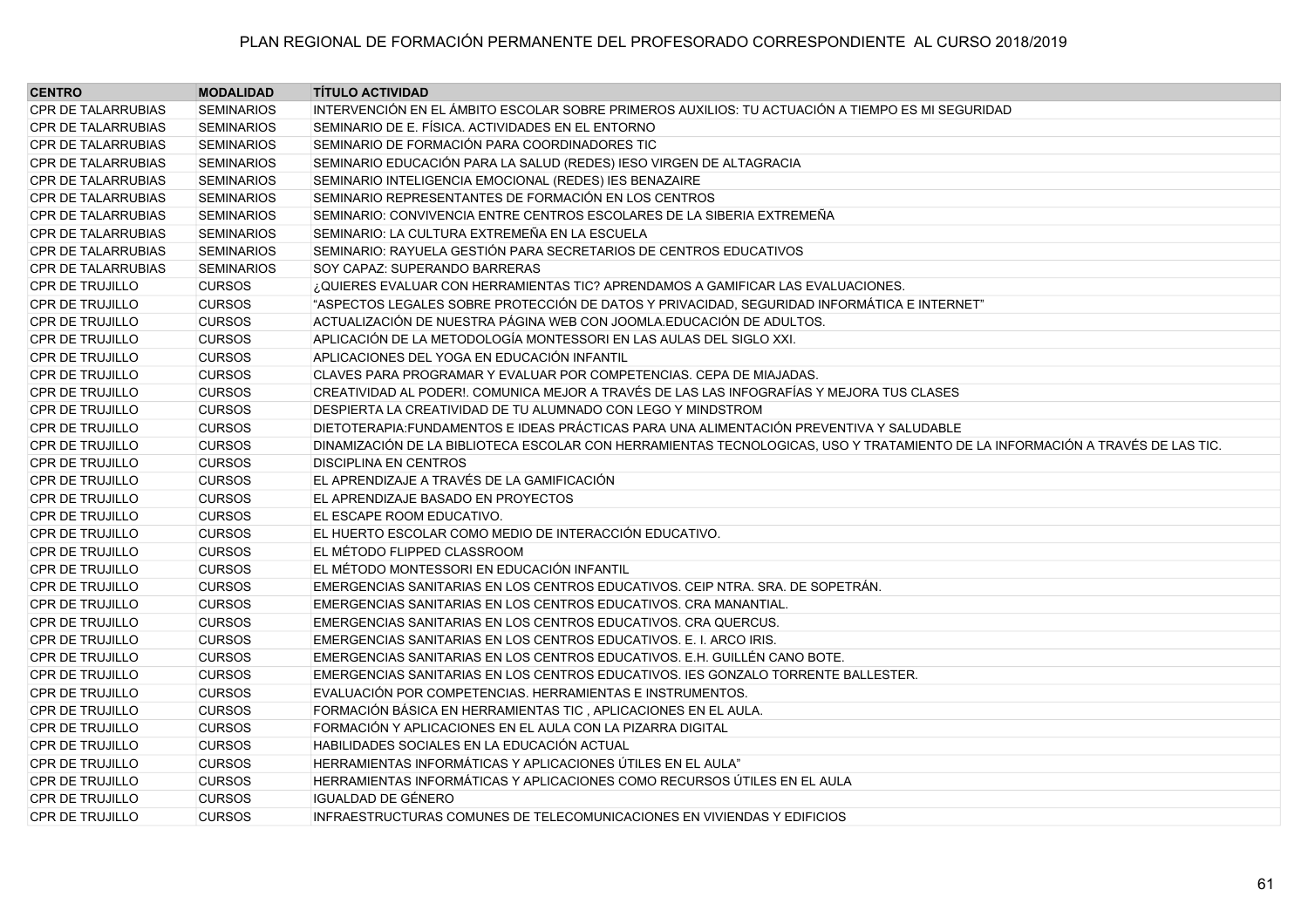| <b>CENTRO</b>          | <b>MODALIDAD</b>                    | <b>TÍTULO ACTIVIDAD</b>                                                                                                            |
|------------------------|-------------------------------------|------------------------------------------------------------------------------------------------------------------------------------|
| <b>CPR DE TRUJILLO</b> | <b>CURSOS</b>                       | INICIACIÓN AL MÉTODO ABN                                                                                                           |
| <b>CPR DE TRUJILLO</b> | <b>CURSOS</b>                       | INICIACIÓN BÁSICA A LA INFORMÁTICA                                                                                                 |
| <b>CPR DE TRUJILLO</b> | <b>CURSOS</b>                       | INTELIGENCIA EMOCIONAL Y EMPATÍA                                                                                                   |
| <b>CPR DE TRUJILLO</b> | <b>CURSOS</b>                       | INTRODUCCIÓN AL MÉTODO ABN EN EI Y PRIMARIA                                                                                        |
| <b>CPR DE TRUJILLO</b> | <b>CURSOS</b>                       | LA EDUCACIÓN RELIGIOSA EN EL S. XXI                                                                                                |
| <b>CPR DE TRUJILLO</b> | <b>CURSOS</b>                       | LA GAMIFICACIÓN EN EL AULA                                                                                                         |
| <b>CPR DE TRUJILLO</b> | <b>CURSOS</b>                       | LA GAMIFICACIÓN: UN RETO EN EL AULA                                                                                                |
| <b>CPR DE TRUJILLO</b> | <b>CURSOS</b>                       | LA METODOLOGÍA ABP APLICADA A LA EPA                                                                                               |
| <b>CPR DE TRUJILLO</b> | <b>CURSOS</b>                       | LA METODOLOGÍA ABP EN EDUCACIÓN SECUNDARIA                                                                                         |
| <b>CPR DE TRUJILLO</b> | <b>CURSOS</b>                       | LA ROBOTICA CON LEGO Y MINDSTROM EN EL AULA DE PRIMARIA Y SECUNDARIA                                                               |
| <b>CPR DE TRUJILLO</b> | <b>CURSOS</b>                       | LAS COMPETENCIAS CLAVE EN LA ASIGNATURA DE RELIGIÓN.                                                                               |
| <b>CPR DE TRUJILLO</b> | <b>CURSOS</b>                       | LAS HABILIDADES SOCIALES Y LA CONVIVENCIA ESCOLAR EN EL AULA                                                                       |
| <b>CPR DE TRUJILLO</b> | <b>CURSOS</b>                       | LAS METODOLOGÍAS ACTIVAS EN LA ENSEÑANZA.                                                                                          |
| <b>CPR DE TRUJILLO</b> | <b>CURSOS</b>                       | LEARNING CAFÉ                                                                                                                      |
| <b>CPR DE TRUJILLO</b> | <b>CURSOS</b>                       | MEDIACIÓN EN CONFLICTOS Y CREACIÓN DE ENTORNOS DE PAZ: TÉCNICAS, RECURSOS Y HABILIDADES                                            |
| <b>CPR DE TRUJILLO</b> | <b>CURSOS</b>                       | METODOLOGÍAS INNOVADORAS PARA ACNEE                                                                                                |
| <b>CPR DE TRUJILLO</b> | <b>CURSOS</b>                       | MINDFULNESS EN NUESTRAS AULAS FELICES                                                                                              |
| <b>CPR DE TRUJILLO</b> | <b>CURSOS</b>                       | NEUROPSICOLOGÍA Y EDUCACIÓN                                                                                                        |
| <b>CPR DE TRUJILLO</b> | <b>CURSOS</b>                       | NOCIONES BÁSICAS DE HERRAMIENTAS TIC. RAYUELA: CUADERNO DEL PROFESOR Y LA PDI.                                                     |
| CPR DE TRUJILLO        | <b>CURSOS</b>                       | OFFICE 365: LA SUITE EDUCATIVA DE MICROSOFT PARA DOCENTES Y ALUMNADO.                                                              |
| <b>CPR DE TRUJILLO</b> | <b>CURSOS</b>                       | ORTOGRAFIA CANTADA                                                                                                                 |
| <b>CPR DE TRUJILLO</b> | <b>CURSOS</b>                       | OTRA FORMA DE APRENDER: EDU- ESCAPE ROOM                                                                                           |
| <b>CPR DE TRUJILLO</b> | <b>CURSOS</b>                       | PERFECCIONAMIENTO COMPETENCIA EN INGLÉS                                                                                            |
| <b>CPR DE TRUJILLO</b> | <b>CURSOS</b>                       | PLATAFORMA EDUCATIVA RAYUELA: EL CUADERNO DEL PROFESOR.                                                                            |
| <b>CPR DE TRUJILLO</b> | <b>CURSOS</b>                       | PRIMEROS PASOS EN ROBÒTICA PARA INFANTIL Y PRIMARIA.                                                                               |
| <b>CPR DE TRUJILLO</b> | <b>CURSOS</b>                       | PROGRAMACIÓN BASADO EN ARDUINO.                                                                                                    |
| <b>CPR DE TRUJILLO</b> | <b>CURSOS</b>                       | PROGRAMACIÓN, METODOLOGÍA Y EVALUACIÓN POR COMPETENCIAS                                                                            |
| <b>CPR DE TRUJILLO</b> | <b>CURSOS</b>                       | PSICOLOGÍA POSITIVA Y MINDFULNESS EN LAS AULAS. IES GONZALO TORRENTE BALLESTER.                                                    |
| CPR DE TRUJILLO        | <b>CURSOS</b>                       | RECICLAJE Y CREATIVIDAD. ELABORACIÓN DE MATERIALES PARA EL AULA                                                                    |
| <b>CPR DE TRUJILLO</b> | <b>CURSOS</b>                       | RELAJACIÓN Y MINDFULNESS EN LA ESCUELA. CEIP NTRA. SRA. DE FUENTESANTA.                                                            |
| <b>CPR DE TRUJILLO</b> | <b>CURSOS</b>                       | RESPONSABILIDAD JURÍDICA EN LA PROFESIÓN DOCENTE                                                                                   |
| <b>CPR DE TRUJILLO</b> | <b>CURSOS</b>                       | TALLER DE MÚSICA MODERNA Y EXPERIMENTACIÓN. ABP GAMIFICACIÓN Y FLIPPED CLASSROOM                                                   |
| <b>CPR DE TRUJILLO</b> | <b>CURSOS</b>                       | UN PEU DE FRANÇAIS (CONVERSATION EN FRANÇAIS)                                                                                      |
| <b>CPR DE TRUJILLO</b> | <b>CURSOS</b>                       | VAMOS A COMENZAR CON PHONICS FOR CLIL JUNTOS                                                                                       |
| <b>CPR DE TRUJILLO</b> | <b>CURSOS A</b><br><b>DISTANCIA</b> | DALE LA VUELTA A TU CLASE, FLIPPED CLASROOM (OCTUBRE 2018)                                                                         |
| <b>CPR DE TRUJILLO</b> | <b>CURSOS A</b><br><b>DISTANCIA</b> | TUTORES PARA LA FORMACIÓN EN RED (OCTUBRE 2018)                                                                                    |
| <b>CPR DE TRUJILLO</b> | <b>GRUPOS DE</b><br><b>TRABAJO</b>  | CREACIÓN DE LA BIBLIOTECA ESCOLAR. CRA EL MANANTIAL.                                                                               |
| <b>CPR DE TRUJILLO</b> | <b>GRUPOS DE</b><br><b>TRABAJO</b>  | PRESENTE CON ATENCIÓN PLENA, DESARROLLANDO LA INTELIGENCIA EMOCIONAL Y PREVINIENDO EL BULLYING CON MINDFULNESS. CRA LAS VILLUERCAS |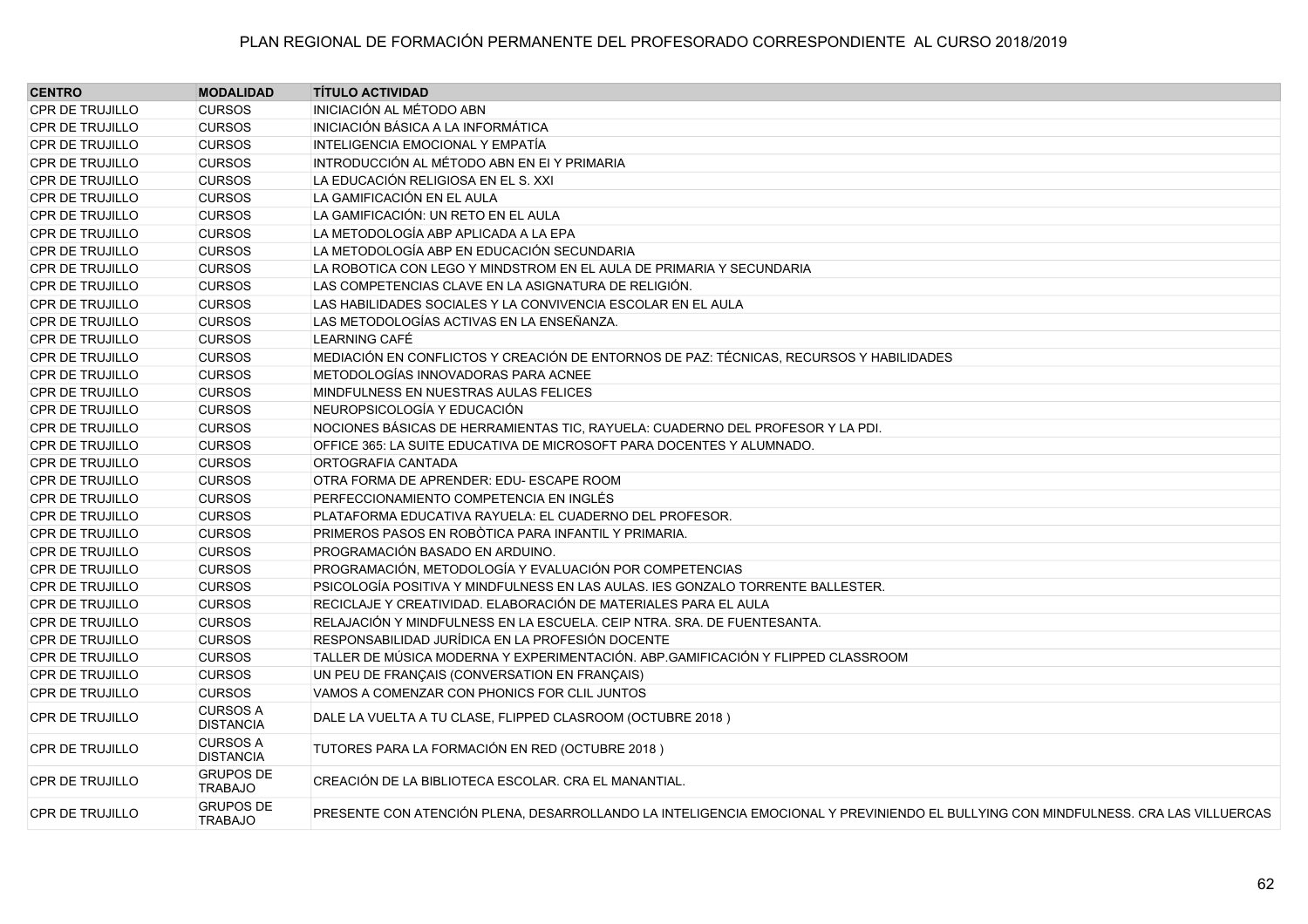| <b>CENTRO</b>          | <b>MODALIDAD</b>                   | <b>TÍTULO ACTIVIDAD</b>                                                                                              |
|------------------------|------------------------------------|----------------------------------------------------------------------------------------------------------------------|
| <b>CPR DE TRUJILLO</b> | <b>GRUPOS DE</b><br><b>TRABAJO</b> | PROYECTO REDES.2018-19. IESO LAS VILLUERCAS.                                                                         |
| <b>CPR DE TRUJILLO</b> | <b>GRUPOS DE</b><br><b>TRABAJO</b> | ACTIVIDADES TIC EN EL AULA DE EDUCACIÓN INFANTIL Y PRIMARIA C.E.I.P. MARÍA LLUCH.                                    |
| <b>CPR DE TRUJILLO</b> | <b>GRUPOS DE</b><br><b>TRABAJO</b> | BIBLIOTECAS ESCOLARES DE EXTREMADURA. 2018/2019. CEIP GARCÍA SIÑÉRIZ.                                                |
| <b>CPR DE TRUJILLO</b> | <b>GRUPOS DE</b><br><b>TRABAJO</b> | BIBLIOTECAS ESCOLARES DE EXTREMADURA, 2018/2019, CEIP MARÍA LLUCH.                                                   |
| <b>CPR DE TRUJILLO</b> | <b>GRUPOS DE</b><br><b>TRABAJO</b> | BIBLIOTECAS ESCOLARES DE EXTREMADURA, CURSO 2018/19, IES TURGALIUM.                                                  |
| <b>CPR DE TRUJILLO</b> | <b>GRUPOS DE</b><br><b>TRABAJO</b> | BLOG CRONICRA C.R.A. LAS VILLUERCAS.                                                                                 |
| <b>CPR DE TRUJILLO</b> | <b>GRUPOS DE</b><br><b>TRABAJO</b> | CANCIONES Y JUEGOS POPULARES. EH GUILLÉN CANO BOTE                                                                   |
| <b>CPR DE TRUJILLO</b> | <b>GRUPOS DE</b><br><b>TRABAJO</b> | COMERCIO EN MIAJADAS I E.S. GONZALO TORRENTE BALLESTER.                                                              |
| <b>CPR DE TRUJILLO</b> | <b>GRUPOS DE</b><br><b>TRABAJO</b> | CREACIÓN DE RECURSOS GEOCENTRO. CEIP FAUSTO MALDONADO.                                                               |
| <b>CPR DE TRUJILLO</b> | <b>GRUPOS DE</b><br><b>TRABAJO</b> | DINAMIZACIÓN Y CATALOGACIÓN DE LA BIBLIOTECA ESCOLAR DEL CRA LLANOS DE LA VEGA                                       |
| <b>CPR DE TRUJILLO</b> | <b>GRUPOS DE</b><br><b>TRABAJO</b> | EMOCIONES DE CUENTO. CEIP LICINIO DE LA FUENTE.                                                                      |
| <b>CPR DE TRUJILLO</b> | <b>GRUPOS DE</b><br><b>TRABAJO</b> | EN LEOHUERTO: APRENDEMOS, DISFRUTAMOS Y NOS ALIMENTAMOS.C.R.A.MAESTRO DON VICTORIANO MATEOS.                         |
| <b>CPR DE TRUJILLO</b> | <b>GRUPOS DE</b><br><b>TRABAJO</b> | FOMENTO DE LA LECTURA IMPRESA Y DIGITAL. CEIP FAUSTO MALDONADO.                                                      |
| <b>CPR DE TRUJILLO</b> | <b>GRUPOS DE</b><br><b>TRABAJO</b> | GEOPARQUE VILLUERCAS-IBORES-JARA. CEIP REYES CATÓLICOS.                                                              |
| <b>CPR DE TRUJILLO</b> | <b>GRUPOS DE</b><br><b>TRABAJO</b> | GEOPARQUE VILLUERCAS-IBORES-JARA. CRA LAS VILLUERCAS.                                                                |
| <b>CPR DE TRUJILLO</b> | <b>GRUPOS DE</b><br><b>TRABAJO</b> | GESTIÓN Y ORGANIZACIÓN DE ACTIVIDADES DE BIBLIOTECAS ESCOLARES. CRA QUERCUS.                                         |
| <b>CPR DE TRUJILLO</b> | <b>GRUPOS DE</b><br><b>TRABAJO</b> | IMPLEMENTACIÓN PLC. CEIP REYES CATÓLICOS                                                                             |
| <b>CPR DE TRUJILLO</b> | <b>GRUPOS DE</b><br><b>TRABAJO</b> | INFLUENCIA DE LA RIQUEZA DEL GEOPARQUE EN NUESTRAS AULAS. IESO LAS VILLUERCAS.                                       |
| <b>CPR DE TRUJILLO</b> | <b>GRUPOS DE</b><br><b>TRABAJO</b> | INTRODUCCIÓN DE METODOLOGÍAS ACTIVAS E INNOVADORAS DE APRENDIZAJE EN EL CONTEXTO DE LA ESCUELA RURAL. EOEP CAÑAMERO. |
| <b>CPR DE TRUJILLO</b> | <b>GRUPOS DE</b><br><b>TRABAJO</b> | LA HERÁLDICA TRUJILLANA II. IES FRANCISCO DE ORELLANA                                                                |
| <b>CPR DE TRUJILLO</b> | <b>GRUPOS DE</b><br><b>TRABAJO</b> | LA LECTURA Y SU RELACIÓN CON OTRAS ÁREAS CURRICULARES. IESO LAS VILLUERCAS.                                          |
| <b>CPR DE TRUJILLO</b> | <b>GRUPOS DE</b><br><b>TRABAJO</b> | LEO DESCUBRE LA MITOLOGÍA. CRA MAESTRO D. VICTORIANO MATEOS                                                          |
| <b>CPR DE TRUJILLO</b> | <b>GRUPOS DE</b><br><b>TRABAJO</b> | MANTENIMIENTO DEL PORTAL WEB DEL CENTRO CEPA MIAJADAS                                                                |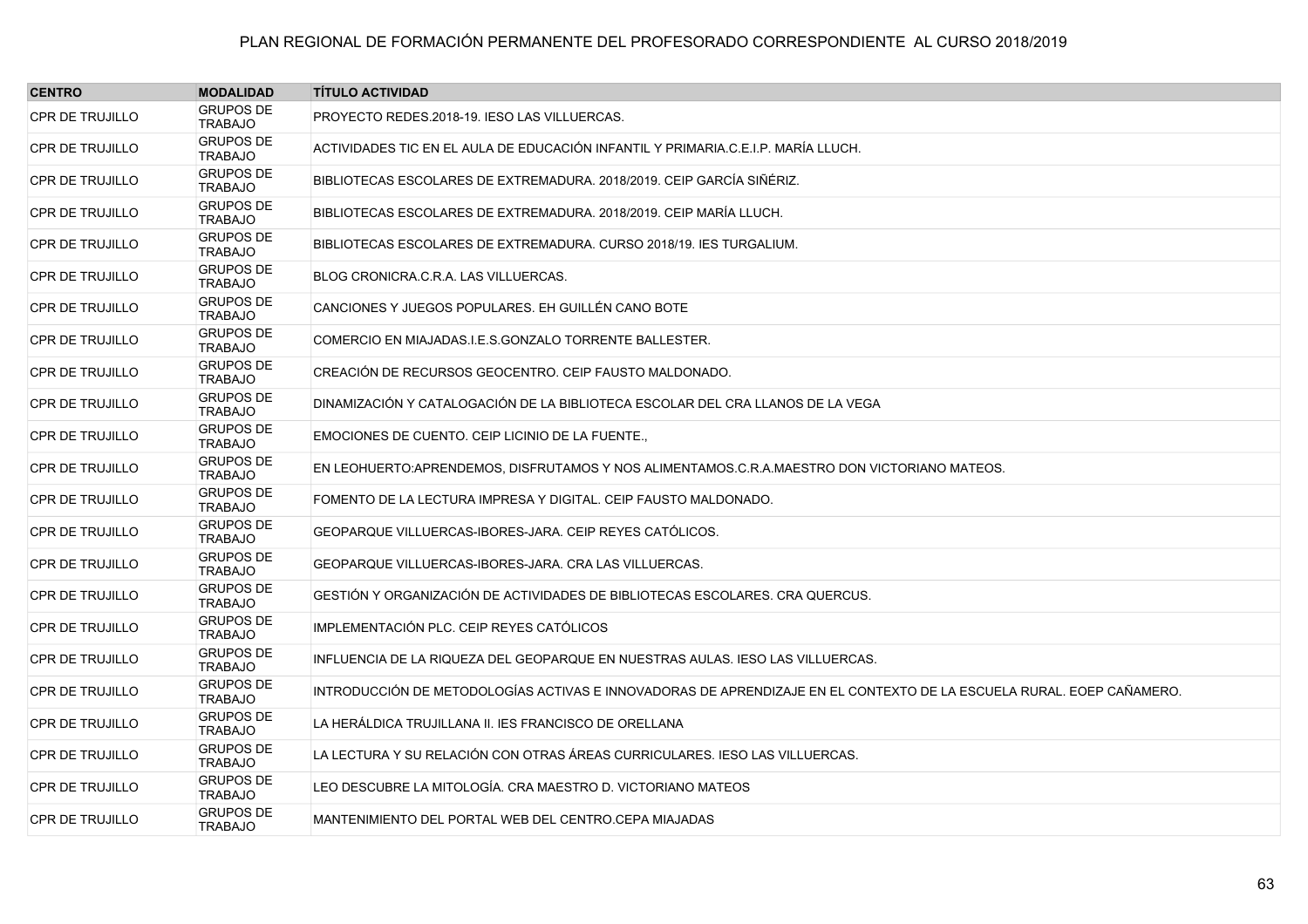| <b>CENTRO</b>          | <b>MODALIDAD</b>                          | <b>TÍTULO ACTIVIDAD</b>                                                                                                                                 |
|------------------------|-------------------------------------------|---------------------------------------------------------------------------------------------------------------------------------------------------------|
| <b>CPR DE TRUJILLO</b> | <b>GRUPOS DE</b><br><b>TRABAJO</b>        | NUESTRA BIBLIOTECA ALREDEDOR DEL MUNDO. CRA LAS VILLUERCAS.                                                                                             |
| <b>CPR DE TRUJILLO</b> | <b>GRUPOS DE</b><br><b>TRABAJO</b>        | PLAN OPERATIVO EN MEDIACIÓN Y CONVIVENCIA. IES FRANCISCO DE ORELLANA                                                                                    |
| <b>CPR DE TRUJILLO</b> | <b>GRUPOS DE</b><br><b>TRABAJO</b>        | PROYECTO DE EDUCACIÓN DIGITAL DEL CENTRO: PED. C.E.I.P. FERNANDO EL CATÓLICO                                                                            |
| <b>CPR DE TRUJILLO</b> | <b>GRUPOS DE</b><br><b>TRABAJO</b>        | PROYECTO DE EDUCACIÓN DIGITAL DEL CENTRO: PED. C.E.I.P. SIERRA DE MADROÑOS                                                                              |
| <b>CPR DE TRUJILLO</b> | <b>GRUPOS DE</b><br><b>TRABAJO</b>        | PROYECTO DE EDUCACIÓN DIGITAL DEL CENTRO: PED. I.E.S.O. CERRO PEDRO GÓMEZ                                                                               |
| <b>CPR DE TRUJILLO</b> | <b>GRUPOS DE</b><br><b>TRABAJO</b>        | PROYECTO REDES. 2018-19. C.E.I.P. GARCÍA SIÑERIZ                                                                                                        |
| <b>CPR DE TRUJILLO</b> | <b>GRUPOS DE</b><br><b>TRABAJO</b>        | PROYECTO REDES. 2018-19. C.E.I.P. MARÍA LLUCH.                                                                                                          |
| <b>CPR DE TRUJILLO</b> | <b>GRUPOS DE</b><br><b>TRABAJO</b>        | PROYECTO REDES, 2018-19, C.R.A. EL MANANTIAL                                                                                                            |
| <b>CPR DE TRUJILLO</b> | <b>GRUPOS DE</b><br><b>TRABAJO</b>        | PUESTA EN MARCHA DE LA BIBLIOTECA. CEIP FERNANDO EL CATÓLICO.                                                                                           |
| <b>CPR DE TRUJILLO</b> | <b>GRUPOS DE</b><br><b>TRABAJO</b>        | REBEX 2018/2019. CRA LOS ALIJARES.                                                                                                                      |
| <b>CPR DE TRUJILLO</b> | <b>GRUPOS DE</b><br><b>TRABAJO</b>        | RED DE BIBLIOTECAS ESCOLARES DE EXTREMADURA, 2018-2019, JES FRANCISCO DE ORELLANA.                                                                      |
| <b>CPR DE TRUJILLO</b> | <b>GRUPOS DE</b><br><b>TRABAJO</b>        | RED DE BIBLIOTECAS ESCOLARES DE EXTREMADURA. CEIP NTRA. SRA. DE SOPETRÁN.                                                                               |
| <b>CPR DE TRUJILLO</b> | <b>GRUPOS DE</b><br><b>TRABAJO</b>        | REVISTA DEL CENTRO DE ADULTOS DE MIAJADAS CURSO 2018-2019. CEPA DE MIAJADAS.                                                                            |
| <b>CPR DE TRUJILLO</b> | <b>GRUPOS DE</b><br><b>TRABAJO</b>        | REVISTA ESCOLAR ME ENROLLO. CEIP MARÍA LLUCH                                                                                                            |
| <b>CPR DE TRUJILLO</b> | <b>GRUPOS DE</b><br><b>TRABAJO</b>        | SINESTESIA (LEER CON LOS SENTIDOS). IES GONZALO TORRENTE BALLESTER.                                                                                     |
| <b>CPR DE TRUJILLO</b> | <b>GRUPOS DE</b><br><b>TRABAJO</b>        | SUMÉRGETE EN EL GEOPARQUE. CEIP LICINIO DE LA FUENTE.                                                                                                   |
| <b>CPR DE TRUJILLO</b> | <b>GRUPOS DE</b><br><b>TRABAJO</b>        | TRABAJO INTERDISCIPLINAR EN EL HUERTO ESCOLAR. I.E.S. GONZALO TORRENTE BALLESTER.                                                                       |
| <b>CPR DE TRUJILLO</b> | <b>GRUPOS DE</b><br><b>TRABAJO</b>        | VIAJES EMOCIONANTES. COLEGIO SAGRADO CORAZÓN DE JESÚS Y MARÍA INMACULADA DE MIAJADAS.                                                                   |
| <b>CPR DE TRUJILLO</b> | <b>INMERSIONES</b><br><b>LINGÜISTICAS</b> | INMERSIÓN INGLÉS FOODIE FUN                                                                                                                             |
| <b>CPR DE TRUJILLO</b> | <b>JORNADAS</b>                           | III JORNADAS DE LITERATURA INFANTIL Y JUVENIL. LOS CUENTOS POPULARES COMO RECURSO EDUCATIVO.                                                            |
| <b>CPR DE TRUJILLO</b> | <b>JORNADAS</b>                           | II JORNADAS ESTRATEGIAS DE ANIMACIÓN Y GESTIÓN CULTURAL EN TRUJILLO Y COMARCA                                                                           |
| <b>CPR DE TRUJILLO</b> | <b>JORNADAS</b>                           | JORNADAS DE INTERCAMBIO DE EXPERIENCIAS. BUENAS PRÁCTICAS.                                                                                              |
| <b>CPR DE TRUJILLO</b> | <b>JORNADAS</b>                           | JORNADAS INTER-CPRS EL PROGRAMA EDUCATIVO EN LAS ESTRATEGIAS DE DESARROLLO PATRIMONIAL (EDP): INTERCAMBIOS DE EXPERIENCIAS,<br>INFORMACIÓN Y FORMACIÓN. |
| <b>CPR DE TRUJILLO</b> | <b>JORNADAS</b>                           | VIII JORNADAS DE LITERATURA INFANTIL Y JUVENIL DE MIAJADAS                                                                                              |
| CPR DE TRUJILLO        | <b>JORNADAS</b>                           | VIII JORNADAS SOBRE EXTREMEÑOS EN AMÉRICA EN LOS SIGLOS XVI Y XVII                                                                                      |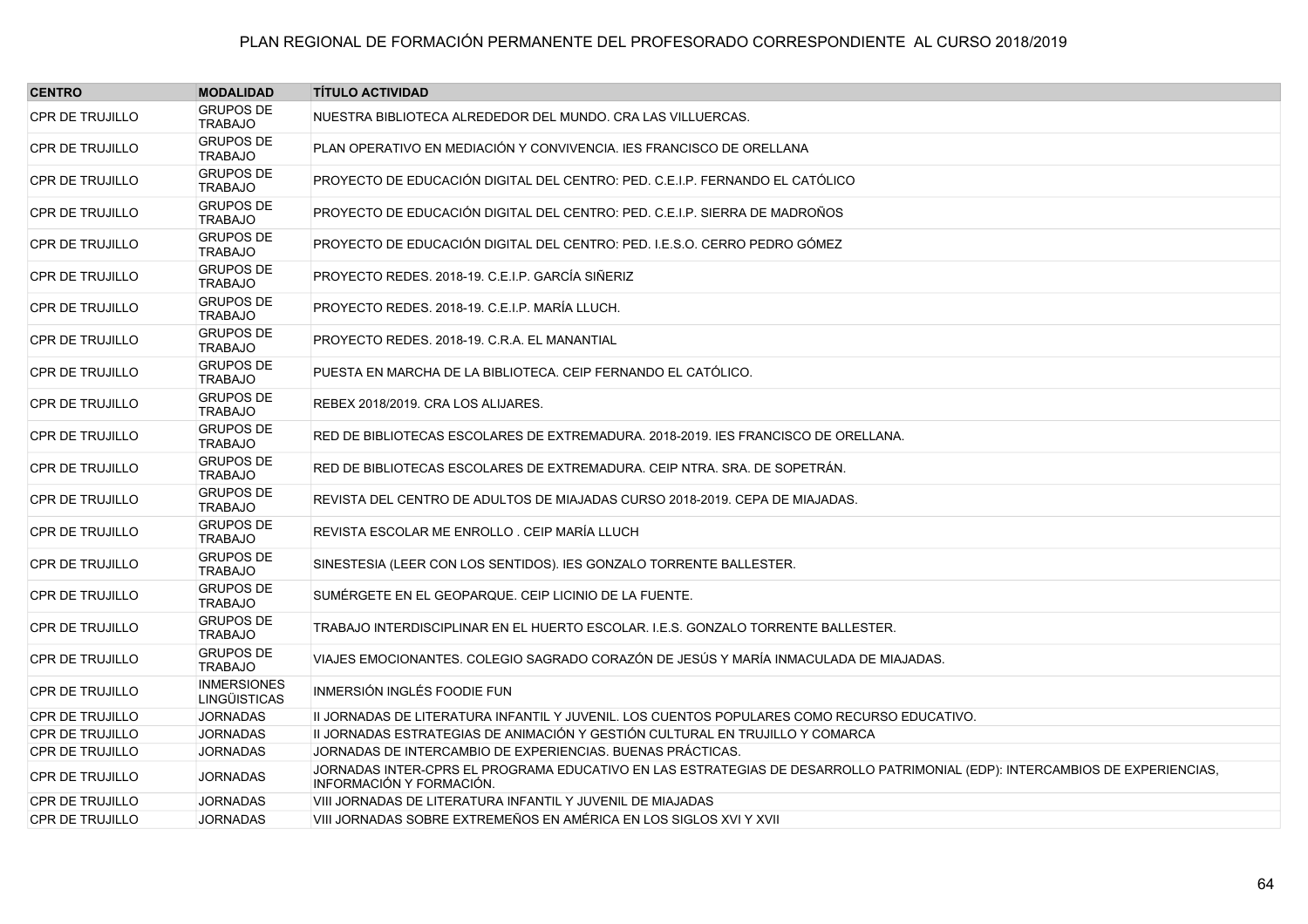| <b>CENTRO</b>          | <b>MODALIDAD</b>                   | <b>TÍTULO ACTIVIDAD</b>                                                                           |
|------------------------|------------------------------------|---------------------------------------------------------------------------------------------------|
| <b>CPR DE TRUJILLO</b> | <b>JORNADAS</b>                    | XXI JORNADAS CAMPAMENTO DE LECTURA NOCHE DE MR. SCOTT                                             |
| <b>CPR DE TRUJILLO</b> | <b>OTRAS</b><br><b>ACTIVIDADES</b> | XLVII COLOQUIOS HISTÓRICOS DE EXTREMADURA. 2018.                                                  |
| <b>CPR DE TRUJILLO</b> | <b>SEMINARIOS</b>                  | COMUNIDAD DE APRENDIZAJE: NUEVAS HERRMAMIENTAS PARA LA EDUCACIÓN BASADO EN LAS TIC.               |
| <b>CPR DE TRUJILLO</b> | <b>SEMINARIOS</b>                  | COMUNIDAD DE APRENDIZAJE: NUEVAS TENDENCIAS EN LA EDUCACIÓN FÍSICA DEL SIGLO XXI                  |
| <b>CPR DE TRUJILLO</b> | <b>SEMINARIOS</b>                  | MEJORA DE LA COMPETENCIA INSTITUCIONAL. IES TURGALIUM.                                            |
| <b>CPR DE TRUJILLO</b> | <b>SEMINARIOS</b>                  | REVISTA EL INDISPENSABLE. IES MARIO ROSO DE LUNA                                                  |
| <b>CPR DE TRUJILLO</b> | <b>SEMINARIOS</b>                  | SEMINARIO CONSEJO REDACTOR DE LA REVISTA CÁPARRA Nº 17                                            |
| <b>CPR DE TRUJILLO</b> | <b>SEMINARIOS</b>                  | SEMINARIO DE ARTICULISTAS DE LA REVISTA CÁPARRA Nº 17                                             |
| <b>CPR DE TRUJILLO</b> | <b>SEMINARIOS</b>                  | SEMINARIO DE CENTROS REBEX.                                                                       |
| <b>CPR DE TRUJILLO</b> | <b>SEMINARIOS</b>                  | SEMINARIO DE INGLÉS NIVEL B2. COLEGIO MARÍA DE LA PAZ ORELLANA                                    |
| <b>CPR DE TRUJILLO</b> | <b>SEMINARIOS</b>                  | SEMINARIO E-PEL. IES GONZALO TORRENTE BALLESTER                                                   |
| <b>CPR DE TRUJILLO</b> | <b>SEMINARIOS</b>                  | SEMINARIO ESCUELA RURAL DE EXTREMADURA                                                            |
| <b>CPR DE TRUJILLO</b> | <b>SEMINARIOS</b>                  | SEMINARIO PARA EQUIPOS DIRECTIVOS Y EQUIPOS DE ORIENTACIÓN                                        |
| <b>CPR DE TRUJILLO</b> | <b>SEMINARIOS</b>                  | SEMINARIO PARA REPRESENTANTES DEL CPR EN LOS CENTROS                                              |
| CPR DE ZAFRA           | <b>CURSOS</b>                      | À LA FRANCAISE!                                                                                   |
| CPR DE ZAFRA           | <b>CURSOS</b>                      | ABP GAMIFICADO. METODOLOGÍA Y SU INTEGRACIÓN CON LAS TIC. IESO MATÍAS RAMÓN MARTÍNEZ              |
| <b>CPR DE ZAFRA</b>    | <b>CURSOS</b>                      | APLICACIONES GOOGLE COMO HERRAMIENTA PEDAGÓGICA EN EL AULA                                        |
| CPR DE ZAFRA           | <b>CURSOS</b>                      | APS EN EXTREMADURA: APRENDIENDO Y PRESTANDO UN SERVICIO A LA COMUNIDAD                            |
| CPR DE ZAFRA           | <b>CURSOS</b>                      | CARPINTERÍA DE ALUMINIO Y PVC                                                                     |
| <b>CPR DE ZAFRA</b>    | <b>CURSOS</b>                      | CHARLAS TEDED Y SU APLICACIÓN EN EL ÁMBITO EDUCATIVO                                              |
| CPR DE ZAFRA           | <b>CURSOS</b>                      | CONVIVENCIA: PREVENCIÓN DE LA VIOLENCIA Y ACOSO ESCOLAR (VARIAS EDICIONES)                        |
| CPR DE ZAFRA           | <b>CURSOS</b>                      | DINAMIZACIÓN Y GESTIÓN DE LA BIBLIOTECA ESCOLAR CON HERRAMIENTAS. PROFUNDIZACIÓN.                 |
| CPR DE ZAFRA           | <b>CURSOS</b>                      | EL AULA DEL FUTURO: TRANSFORMACIÓN DE ESPACIOS EDUCATIVOS PARA LA MEJORA DEL USO DE LA TECNOLOGÍA |
| CPR DE ZAFRA           | <b>CURSOS</b>                      | EL CUADERNO DEL PROFESOR. GESTIÓN Y SEGUIMIENTO DEL ALUMNADO. CEIP NTRA. SRA. DE GUADALUPE        |
| <b>CPR DE ZAFRA</b>    | <b>CURSOS</b>                      | EL HUERTO UNA HERRAMIENTA PEDAGÓGICA EN EL ÁMBITO ESCOLAR                                         |
| <b>CPR DE ZAFRA</b>    | <b>CURSOS</b>                      | EL PORTFOLIO DE LA COMPETENCIA DIGITAL DOCENTE                                                    |
| <b>CPR DE ZAFRA</b>    | <b>CURSOS</b>                      | ENSEÑANZA BILINGÜE: INTEGRACIÓN DE LENGUAS CONTENIDOS Y COMPETENCIAS                              |
| CPR DE ZAFRA           | <b>CURSOS</b>                      | ERASMUS + : PLURILINGÜISMO E INTERCULTURALIDAD EN CONTEXTO                                        |
| <b>CPR DE ZAFRA</b>    | <b>CURSOS</b>                      | ESCAPE ROOM COMO EXPERIENCIA DE GAMIFICACIÓN EN EL AULA                                           |
| CPR DE ZAFRA           | <b>CURSOS</b>                      | ETWINNING: CÓMO CREAR UN PROYECTO PASO A PASO                                                     |
| <b>CPR DE ZAFRA</b>    | <b>CURSOS</b>                      | GESTIÓN ECONÓMICA DE LOS CENTROS. RAYUELA GESTIÓN. CURSO 2018-2019                                |
| CPR DE ZAFRA           | <b>CURSOS</b>                      | <b>GESTIÓN EMOCIONAL. ATENCIÓN PLENA</b>                                                          |
| CPR DE ZAFRA           | <b>CURSOS</b>                      | GOOGLE SUITE PARA EDUCACIÓN                                                                       |
| <b>CPR DE ZAFRA</b>    | <b>CURSOS</b>                      | IMPRESIÓN 3D Y SU APLICACIÓN DIDÁCTICA EN EL AULA                                                 |
| <b>CPR DE ZAFRA</b>    | <b>CURSOS</b>                      | INICIACIÓN MÉTODO MATEMÁTICAS ABN EN EDUCACIÓN INFANTIL                                           |
| <b>CPR DE ZAFRA</b>    | <b>CURSOS</b>                      | INSTRUMENTOS DE EVALUACIÓN EOEP / EAT                                                             |
| CPR DE ZAFRA           | <b>CURSOS</b>                      | INTERVENCIÓN EDUCATIVA EN TEA/TGD                                                                 |
| CPR DE ZAFRA           | <b>CURSOS</b>                      | JOLLY PHONICS: LITERACY THROUGH PHONICS READING AND WRITING IN ENGLISH.                           |
| CPR DE ZAFRA           | <b>CURSOS</b>                      | LA BIBLIOTECA ESCOLAR: USO DE ABIESWEB Y OTROS RECURSOS DIGITALES (LIBRARIUM)                     |
| CPR DE ZAFRA           | <b>CURSOS</b>                      | LA CLASE INVERTIDA, UNA NUEVA MANERA DE ENSEÑAR Y APRENDER (FLIPPED CLASSROOM)                    |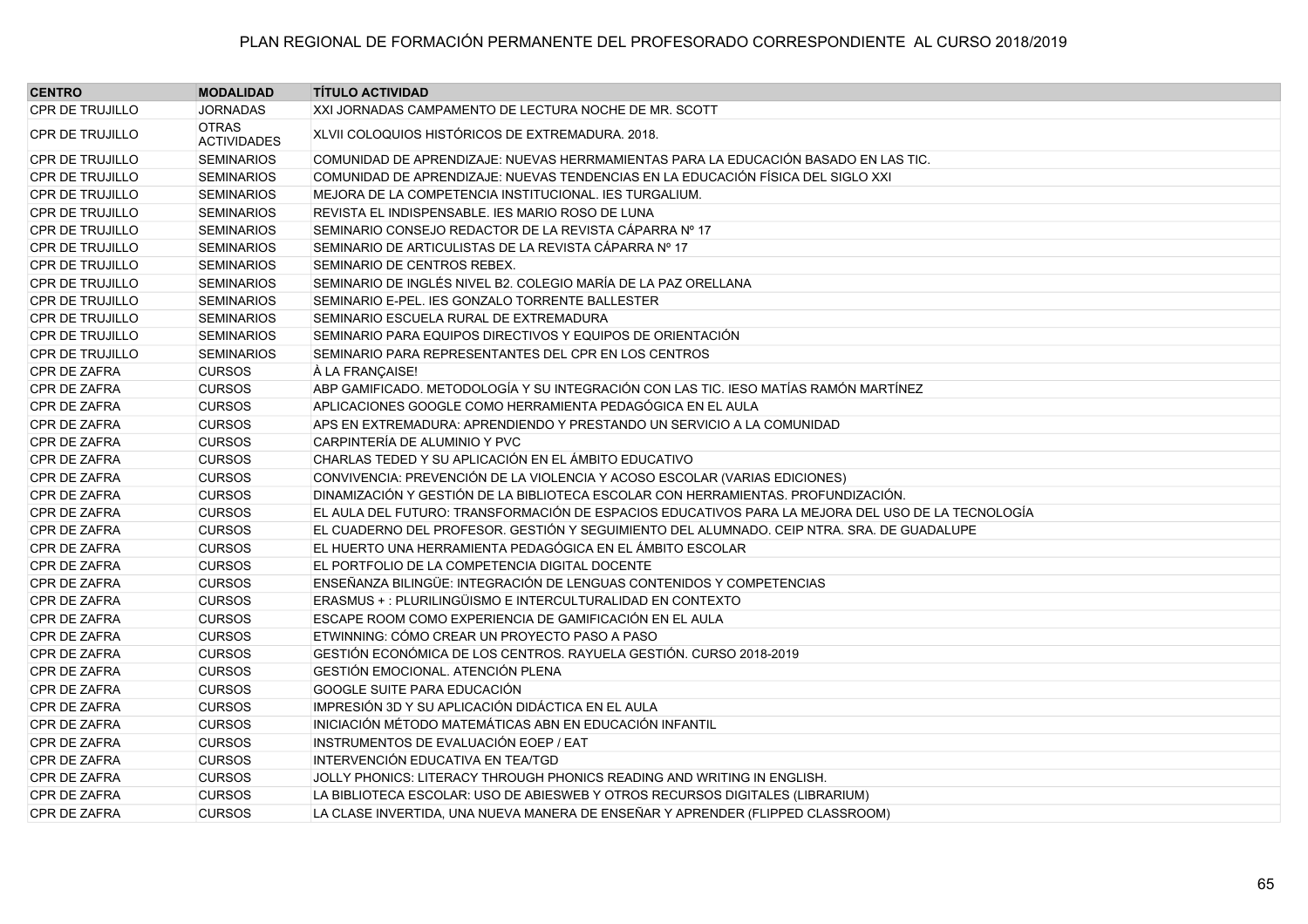| <b>CENTRO</b>       | <b>MODALIDAD</b>                    | <b>TÍTULO ACTIVIDAD</b>                                                                         |
|---------------------|-------------------------------------|-------------------------------------------------------------------------------------------------|
| CPR DE ZAFRA        | <b>CURSOS</b>                       | LITERACY THROUGH DRAMA AND COLLABORATIVE PHONICS                                                |
| CPR DE ZAFRA        | <b>CURSOS</b>                       | MECANIZADO DE 2 Y 1/2 Y 3 EJES CON SIEMENS NX                                                   |
| CPR DE ZAFRA        | <b>CURSOS</b>                       | MÉTODO MATEMÁTICAS ABN EN EDUCACIÓN PRIMARIA (PROFUNDIZACIÓN)                                   |
| CPR DE ZAFRA        | <b>CURSOS</b>                       | MÓDULO PROFESIONAL DE PROYECTO EN FP DE GRADO SUPERIOR                                          |
| CPR DE ZAFRA        | <b>CURSOS</b>                       | MONTESSORI UNA PRÁCTICA EN CENTROS EXTREMEÑOS                                                   |
| CPR DE ZAFRA        | <b>CURSOS</b>                       | NAVEGANDO CON SEGURIDAD                                                                         |
| CPR DE ZAFRA        | <b>CURSOS</b>                       | OPEN BOARD. PROGRAMA LIBRE Y COMPATIBLE CON TODAS LAS PIZARRAS DIGITALES                        |
| CPR DE ZAFRA        | <b>CURSOS</b>                       | ORGANIZACIÓN DE LA RESPUESTA EDUCATIVA PARA ALUMNOS CON ALTERACIÓN EN LA COMUNICACIÓN.          |
| CPR DE ZAFRA        | <b>CURSOS</b>                       | PROGRAMACIÓN: INTEGRACIÓN Y EVALUACIÓN DE LAS COMPETENCIAS CLAVE A TRAVÉS DE TAREAS INTEGRADAS. |
| CPR DE ZAFRA        | <b>CURSOS</b>                       | PROTOCOLO DE ACTUACIÓN ANTE URGENCIAS SANITARIAS EN LOS CENTROS EDUCATIVOS EXTREMEÑOS           |
| CPR DE ZAFRA        | <b>CURSOS</b>                       | PROYECTANDO OTRA ESCUELA                                                                        |
| CPR DE ZAFRA        | <b>CURSOS</b>                       | ROBÓTICA EDUCATIVA PARA EDUCACIÓN PRIMARIA. CEIP VÍRGEN DE LAS MISERICORDIAS                    |
| CPR DE ZAFRA        | <b>CURSOS</b>                       | ROBÓTICA EDUCATIVA PARA EDUCACIÓN PRIMARIA. CRA EXTREMADURA                                     |
| CPR DE ZAFRA        | <b>CURSOS</b>                       | ROBÓTICA PARA EDUCACIÓN SECUNDARIA: PROFUNDIZACIÓN                                              |
| CPR DE ZAFRA        | <b>CURSOS</b>                       | TALK THE TALK; IMPROVING YOUR SPEAKING SKILLS: LEVEL C1 - MÓDULO 1                              |
| CPR DE ZAFRA        | <b>CURSOS</b>                       | TALK THE TALK; IMPROVING YOUR SPEAKING SKILLS: LEVEL C1 - MÓDULO 2                              |
| <b>CPR DE ZAFRA</b> | <b>CURSOS</b>                       | <b>TALLER DE CUENTOS ARTESANALES</b>                                                            |
| CPR DE ZAFRA        | <b>CURSOS</b>                       | TALLER DE MÚSICA MODERNA Y EXPERIMENTACIÓN.                                                     |
| CPR DE ZAFRA        | <b>CURSOS</b>                       | TALLER: TRANSFORMACIÓN DEL AULA A ABP                                                           |
| CPR DE ZAFRA        | <b>CURSOS A</b><br><b>DISTANCIA</b> | DIGITAL STORYTELLING FOR TEACHERS                                                               |
| <b>CPR DE ZAFRA</b> | <b>CURSOS A</b><br><b>DISTANCIA</b> | LABORATORIO VIRTUAL DE INGLÉS                                                                   |
| CPR DE ZAFRA        | <b>GRUPOS DE</b><br><b>TRABAJO</b>  | "DÉJÀ VU EN LA EDAD MEDIA" EN NUESTRA BIBLIOTECA                                                |
| CPR DE ZAFRA        | <b>GRUPOS DE</b><br><b>TRABAJO</b>  | AYUDA ENTRE IGUALES. ALUMNO ACOMPAÑANTE. PATIOS DIRIGIDOS                                       |
| CPR DE ZAFRA        | <b>GRUPOS DE</b><br><b>TRABAJO</b>  | BIBLIOTECAS ESCOLARES DE EXTREMADURA 2016-2017. CEIP FRANCISCO DE PARADA                        |
| CPR DE ZAFRA        | <b>GRUPOS DE</b><br><b>TRABAJO</b>  | BIBLIOTECAS ESCOLARES DE EXTREMADURA 2018-2019. CEIP JUAN XXIII                                 |
| CPR DE ZAFRA        | <b>GRUPOS DE</b><br><b>TRABAJO</b>  | BIBLIOTECAS ESCOLARES DE EXTREMADURA 2018-2019. CEIP ANTONIO CHAVERO                            |
| <b>CPR DE ZAFRA</b> | <b>GRUPOS DE</b><br><b>TRABAJO</b>  | BIBLIOTECAS ESCOLARES DE EXTREMADURA 2018-2019. CEIP GERMÁN CID                                 |
| CPR DE ZAFRA        | <b>GRUPOS DE</b><br><b>TRABAJO</b>  | BIBLIOTECAS ESCOLARES DE EXTREMADURA 2018-2019. CEIP MANUEL JESÚS ROMERO MUÑOZ                  |
| CPR DE ZAFRA        | <b>GRUPOS DE</b><br><b>TRABAJO</b>  | BIBLIOTECAS ESCOLARES DE EXTREMADURA 2018-2019. CEIP NTRA. SRA. DE GUADALUPE                    |
| CPR DE ZAFRA        | <b>GRUPOS DE</b><br><b>TRABAJO</b>  | BIBLIOTECAS ESCOLARES DE EXTREMADURA 2018-2019. CEIP SANTA LUCÍA                                |
| CPR DE ZAFRA        | <b>GRUPOS DE</b><br><b>TRABAJO</b>  | BIBLIOTECAS ESCOLARES DE EXTREMADURA 2018-2019. IES FUENTE RONIEL                               |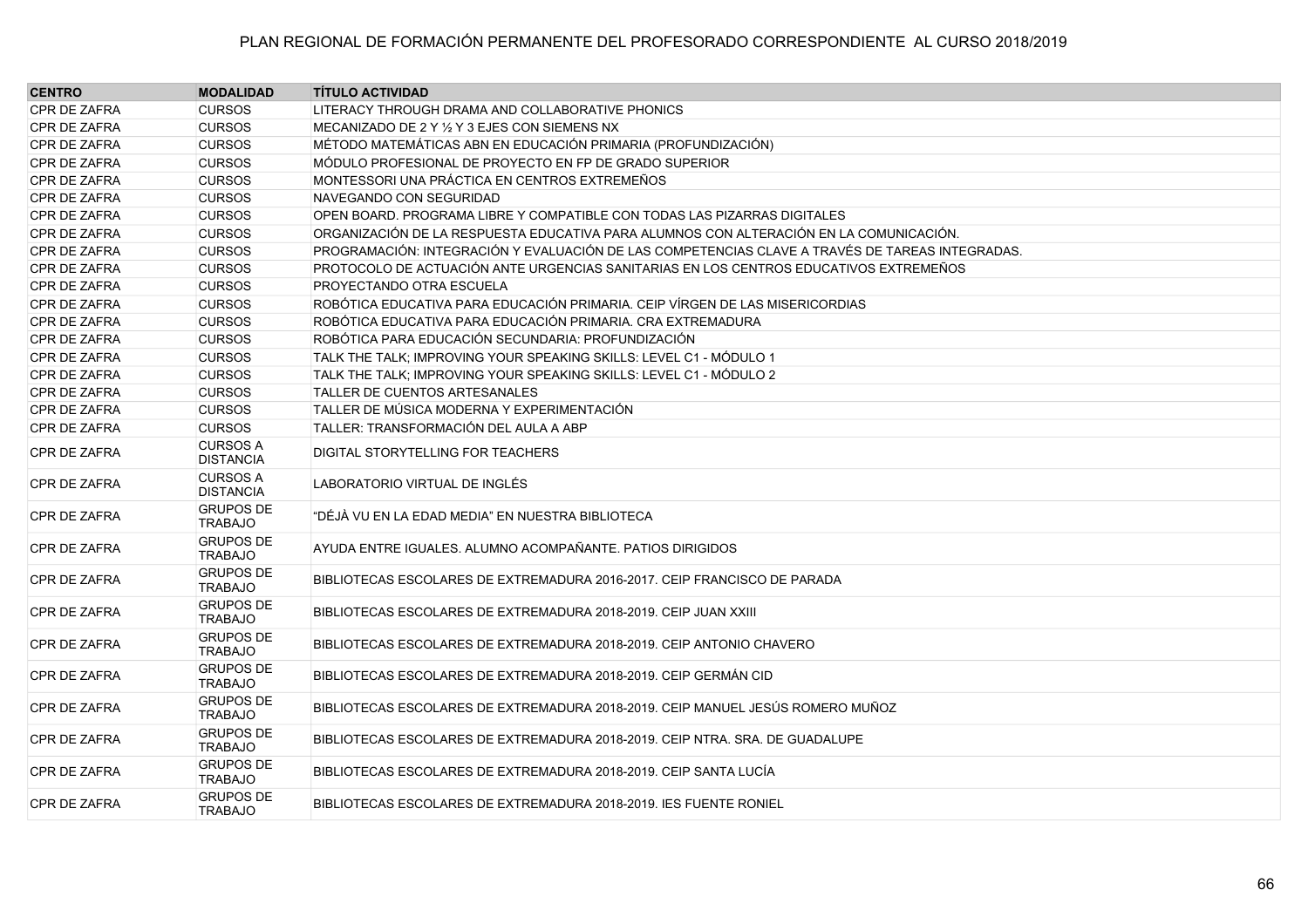| <b>CENTRO</b>       | <b>MODALIDAD</b>                   | <b>TÍTULO ACTIVIDAD</b>                                                                   |
|---------------------|------------------------------------|-------------------------------------------------------------------------------------------|
| <b>CPR DE ZAFRA</b> | <b>GRUPOS DE</b><br><b>TRABAJO</b> | BIBLIOTECAS ESCOLARES DE EXTREMADURA 2018-2019. IES MAESTRO JUAN CALERO                   |
| CPR DE ZAFRA        | <b>GRUPOS DE</b><br><b>TRABAJO</b> | BIBLIOTECAS ESCOLARES DE EXTREMADURA 2018-2019. IESO VICENTE FERRER.                      |
| CPR DE ZAFRA        | <b>GRUPOS DE</b><br><b>TRABAJO</b> | BIBLIOTECAS ESCOLARES DE EXTREMADURA 2018/2019. C.E.I.P. NTRA. SRA. DE LA ENCARNACIÓN.    |
| CPR DE ZAFRA        | <b>GRUPOS DE</b><br><b>TRABAJO</b> | BIBLIOTECAS ESCOLARES DE EXTREMADURA 2018/2019. CEIP CRUZ VALERO                          |
| CPR DE ZAFRA        | <b>GRUPOS DE</b><br><b>TRABAJO</b> | BIBLIOTECAS ESCOLARES DE EXTREMADURA 2018/2019. I.E.S. CRISTO DEL ROSARIO.                |
| CPR DE ZAFRA        | <b>GRUPOS DE</b><br><b>TRABAJO</b> | CONVIVENCIA ESCOLAR/MEDIACIÓN: "TODOS JUNTOS PODEMOS                                      |
| CPR DE ZAFRA        | <b>GRUPOS DE</b><br><b>TRABAJO</b> | ELABORACIÓN DEL PROYECTO DE EDUCACIÓN DIGITAL DEL CENTRO. CEIP EZEQUIEL FERNÁNDEZ         |
| CPR DE ZAFRA        | <b>GRUPOS DE</b><br><b>TRABAJO</b> | ELABORACIÓN DEL PROYECTO DE EDUCACIÓN DIGITAL DEL CENTRO. CEIP FRANCISCO DE ZURBARÁN      |
| CPR DE ZAFRA        | <b>GRUPOS DE</b><br><b>TRABAJO</b> | ELABORACIÓN DEL PROYECTO DE EDUCACIÓN DIGITAL DEL CENTRO. CEIP JUAN XXIII                 |
| CPR DE ZAFRA        | <b>GRUPOS DE</b><br><b>TRABAJO</b> | ELABORACIÓN DEL PROYECTO DE EDUCACIÓN DIGITAL DEL CENTRO. CEIP MAURICIO TINOCO            |
| CPR DE ZAFRA        | <b>GRUPOS DE</b><br><b>TRABAJO</b> | ELABORACIÓN DEL PROYECTO DE EDUCACIÓN DIGITAL DEL CENTRO. CEIP NTRA SRA DE GUADALUPE      |
| CPR DE ZAFRA        | <b>GRUPOS DE</b><br><b>TRABAJO</b> | ELABORACIÓN DEL PROYECTO DE EDUCACIÓN DIGITAL DEL CENTRO. CEIP NTRA SRA DE LA ASUNCIÓN    |
| CPR DE ZAFRA        | <b>GRUPOS DE</b><br><b>TRABAJO</b> | ELABORACIÓN DEL PROYECTO DE EDUCACIÓN DIGITAL DEL CENTRO. CEIP NTRA SRA DE LA ENCARNACIÓN |
| CPR DE ZAFRA        | <b>GRUPOS DE</b><br><b>TRABAJO</b> | ELABORACIÓN DEL PROYECTO DE EDUCACIÓN DIGITAL DEL CENTRO. CEIP PEDRO DE VALENCIA          |
| CPR DE ZAFRA        | <b>GRUPOS DE</b><br><b>TRABAJO</b> | ELABORACIÓN DEL PROYECTO DE EDUCACIÓN DIGITAL DEL CENTRO. CEIP SANTA LUCÍA                |
| CPR DE ZAFRA        | <b>GRUPOS DE</b><br><b>TRABAJO</b> | ELABORACIÓN DEL PROYECTO DE EDUCACIÓN DIGITAL DEL CENTRO. CEIP VÍRGEN DE LA CONSOLACIÓN   |
| CPR DE ZAFRA        | <b>GRUPOS DE</b><br><b>TRABAJO</b> | ELABORACIÓN DEL PROYECTO DE EDUCACIÓN DIGITAL DEL CENTRO. IES FUENTE RONIEL               |
| <b>CPR DE ZAFRA</b> | <b>GRUPOS DE</b><br><b>TRABAJO</b> | ELABORACIÓN DEL PROYECTO LINGÜÍSTICO DE CENTRO                                            |
| CPR DE ZAFRA        | <b>GRUPOS DE</b><br><b>TRABAJO</b> | <b>INVENTOS / EXPERIMENTOS: LOS CIENTÍFICOS DEL TOMILLIN</b>                              |
| CPR DE ZAFRA        | <b>GRUPOS DE</b><br><b>TRABAJO</b> | PLAN DE TRABAJO DE BIBLIOTECAS ESCOLARES                                                  |
| CPR DE ZAFRA        | <b>GRUPOS DE</b><br><b>TRABAJO</b> | RASIE 2018_19 ECOCENTROS (CEIP MANUEL JESÚS ROMERO MUÑOZ)                                 |
| CPR DE ZAFRA        | <b>GRUPOS DE</b><br><b>TRABAJO</b> | REALIZACIÓN DE UNA OBRA TEATRAL                                                           |
| CPR DE ZAFRA        | <b>GRUPOS DE</b><br><b>TRABAJO</b> | RESOLUCIÓN DE CONFLICTOS EN PATIOS DE RECREOS. MEDIACIÓN ESCOLAR (CEIP JUAN XXIII)        |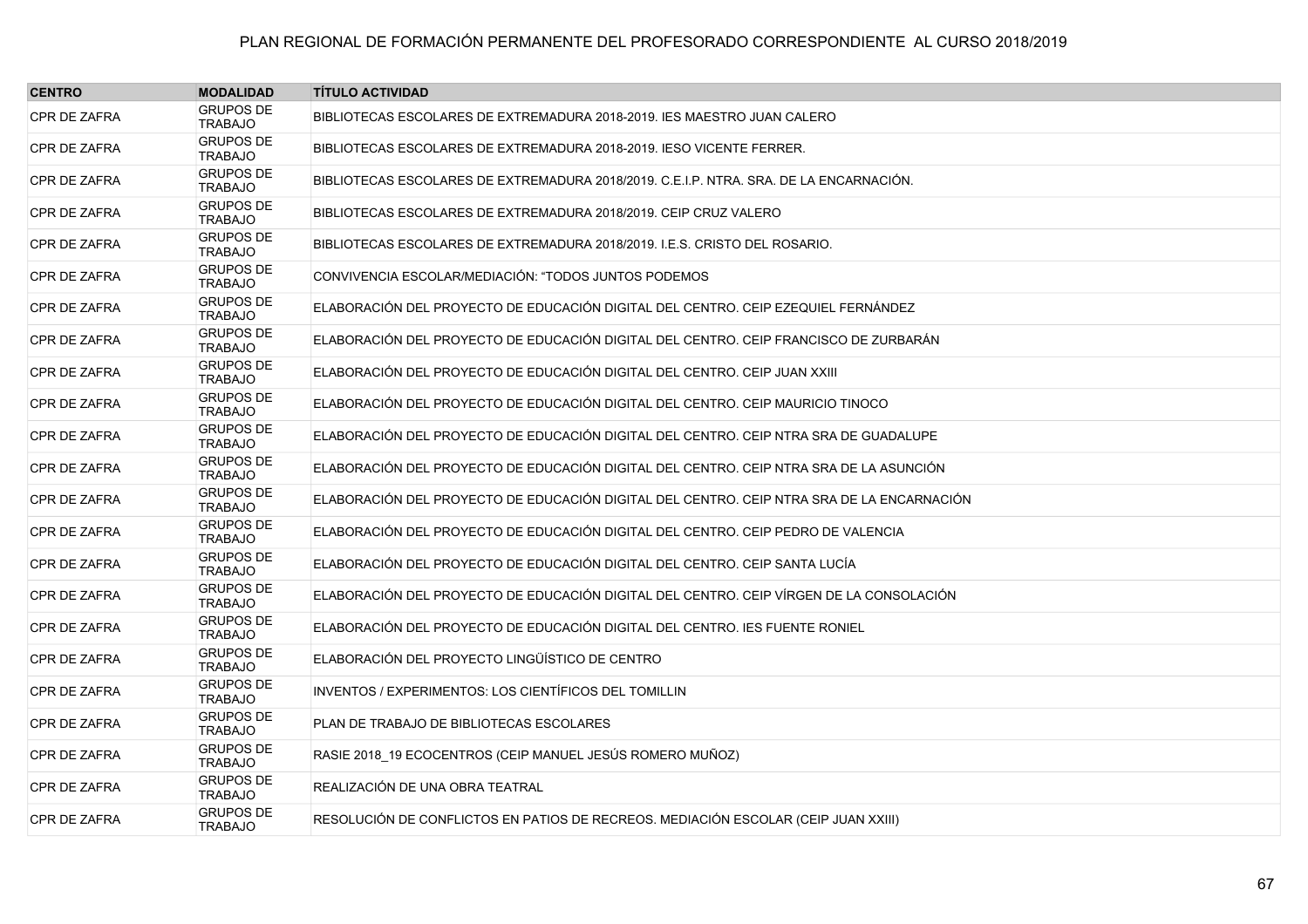| <b>CENTRO</b>       | <b>MODALIDAD</b>                                     | <b>TÍTULO ACTIVIDAD</b>                                                                                         |
|---------------------|------------------------------------------------------|-----------------------------------------------------------------------------------------------------------------|
| CPR DE ZAFRA        | <b>GRUPOS DE</b><br><b>TRABAJO</b>                   | REVISTA ESCOLAR EL ECO DE LA PARRA. CURSO 2018 - 2019                                                           |
| CPR DE ZAFRA        | <b>GRUPOS DE</b><br><b>TRABAJO</b>                   | SPC, ENTORNOS ACCESIBLES EN LOS CENTROS DEL PRIMER CICLO DE EDUCACIÓN INFANTIL                                  |
| <b>CPR DE ZAFRA</b> | <b>INMERSIONES</b><br><b>LINGÜISTICAS</b>            | PROGRAMA DE INMERSIONES LINGÜÍSTICAS EN EXTREMADURA 2018-2019: IDIOMA FRANCÉS                                   |
| CPR DE ZAFRA        | <b>INMERSIONES</b><br><b>LINGÜISTICAS</b>            | PROGRAMA DE INMERSIONES LINGÜÍSTICAS EN EXTREMADURA 2018-2019: IDIOMA INGLÉS                                    |
| CPR DE ZAFRA        | <b>INMERSIONES</b><br><b>LINGÜISTICAS</b>            | PROGRAMA DE INMERSIONES LINGÜÍSTICAS EN EXTREMADURA 2018-2019: IDIOMA PORTUGUÉS                                 |
| CPR DE ZAFRA        | <b>JORNADAS</b>                                      | I JORNADA DE DIFUSIÓN DE PROGRAMAS INTERGENERACIONALES.                                                         |
| CPR DE ZAFRA        | <b>JORNADAS</b>                                      | II JORNADAS DE ATENCIÓN A LA DIVERSIDAD: TODOS SOMOS DIFERENTES, TODOS SOMOS IGUALES.                           |
| CPR DE ZAFRA        | <b>JORNADAS</b>                                      | JORNADAS DE EDUCACIÓN FÍSICA EN LA CALLE                                                                        |
| CPR DE ZAFRA        | <b>JORNADAS</b>                                      | JORNADAS DE LITERATURA JUVENIL                                                                                  |
| CPR DE ZAFRA        | <b>JORNADAS</b>                                      | ON SE FAIT UNE TOILE?                                                                                           |
| CPR DE ZAFRA        | <b>JORNADAS</b>                                      | PALABRAS, TRAMAS Y TEXTURAS. ENCUENTRO CON UN AUTOR: JUAN JOSÉ MILLÁS                                           |
| CPR DE ZAFRA        | <b>JORNADAS</b>                                      | PERFECCIONAMIENTO DE LA COMPETENCIA IDIOMÁTICA Y METODOLOGÍA ACTIVAS PARA EL C1 (MCERL) DE PROFESORES DE EEOOII |
| CPR DE ZAFRA        | <b>JORNADAS</b>                                      | TEMAS DE EDUCACIÓN: CONVIVENCIA.                                                                                |
| CPR DE ZAFRA        | <b>JORNADAS</b>                                      | TEMAS DE EDUCACIÓN: EDUCACIÓN A LO LARGO DE LA VIDA .                                                           |
| <b>CPR DE ZAFRA</b> | <b>JORNADAS</b>                                      | TEMAS DE EDUCACIÓN: SALUD Y MEDIO AMBIENTE.                                                                     |
| CPR DE ZAFRA        | <b>JORNADAS</b>                                      | X JORNADAS DE HISTORIA DE LOS SANTOS Y OTROS ESTUDIOS DE LA ORDEN DE SANTIAGO                                   |
| CPR DE ZAFRA        | <b>JORNADAS</b>                                      | XII JORNADAS MICOLÓGICAS DE MONESTERIO                                                                          |
| CPR DE ZAFRA        | <b>JORNADAS</b>                                      | XIX JORNADA DE HISTORIA DE FUENTE DE CANTOS                                                                     |
| CPR DE ZAFRA        | <b>JORNADAS</b>                                      | XXX JORNADAS EDUCATIVAS DE INTERCAMBIO DE EXPERIENCIAS                                                          |
| CPR DE ZAFRA        | <b>SEMINARIOS</b>                                    | SEMINARIO ERAMUS+ KA2 ALTER-ÉGAUX: TOUS LES MÉTIERS SONT MIXTES                                                 |
| CPR DE ZAFRA        | <b>SEMINARIOS</b>                                    | ATENCIÓN PLENA EN EL AULA                                                                                       |
| CPR DE ZAFRA        | <b>SEMINARIOS</b>                                    | COOPERACIÓN ENTRE EQUIPOS DIRECTIVOS                                                                            |
| CPR DE ZAFRA        | <b>SEMINARIOS</b>                                    | CREACIÓN DE LA PLATAFORMA DIGITAL INTERACTIVA PARA LA FORMACIÓN Y DIFUSIÓN DEL EAT DE ZAFRA                     |
| CPR DE ZAFRA        | <b>SEMINARIOS</b>                                    | ELABORACIÓN DE PROGRAMACIONES DIDÁCTICAS CON HERRAMIENTA "EXCEL"                                                |
| CPR DE ZAFRA        | <b>SEMINARIOS</b>                                    | LA LECTURA COMPARTIDA: UN VIAJE DE IDA PARA LOS DOCENTES DEL SIGLO XXI                                          |
| CPR DE ZAFRA        | <b>SEMINARIOS</b>                                    | LABORATORIO ABN (VARIAS VERSIONES)                                                                              |
| CPR DE ZAFRA        | <b>SEMINARIOS</b>                                    | MEJORA DE LA COORDINACIÓN DENTRO DEL EQUIPO PEDAGÓGICO DEL CPR                                                  |
| CPR DE ZAFRA        | <b>SEMINARIOS</b>                                    | PROGRAMA CISCO NETWORKING ACADEMY                                                                               |
| CPR DE ZAFRA        | <b>SEMINARIOS</b>                                    | RÚBRICAS Y CALIFICACIÓN                                                                                         |
| CPR DE ZAFRA        | <b>SEMINARIOS</b>                                    | SEMINARIO DE COORDINADORES DE BIBLIOTECAS ESCOLARES DE EXTREMADURA                                              |
| <b>CPR DE ZAFRA</b> | <b>SEMINARIOS</b>                                    | SEMINARIO PORTFOLIO EUROPEO DE LAS LENGUAS (PEL)                                                                |
| CPR DE ZAFRA        | <b>SEMINARIOS</b>                                    | SEMINARIO VIRTUAL DE COMPETENCIAS IDIOMÁTICAS. CURSO 2018-2019                                                  |
| CPR DE ZAFRA        | <b>SEMINARIOS</b>                                    | SEMINARIO VIRTUAL DE COORDINADORES TIC. CURSO 2018-2019                                                         |
| CPR DE ZAFRA        | <b>SEMINARIOS</b>                                    | SEMINARIO VIRTUAL DE EDUCACIÓN FÍSICA. CURSO 2018-2019                                                          |
| CPR DE ZAFRA        | VISITAS O<br><b>EXCURSIONES</b><br><b>DIDÁCTICAS</b> | MUSEOS Y PATRIMONIO: UNOS ESPACIOS DIDÁCTICOS SINGULARES                                                        |